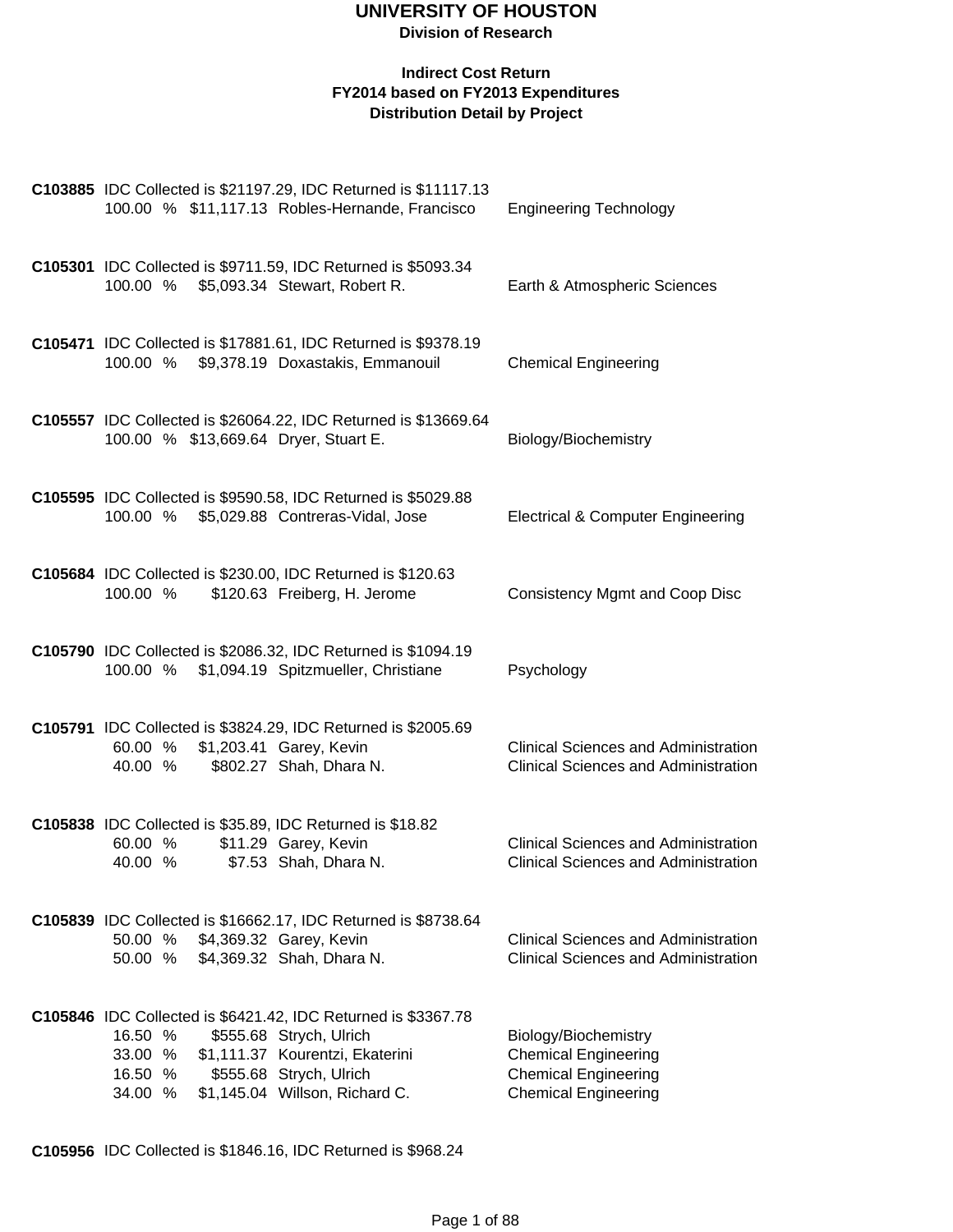**Division of Research**

#### **Indirect Cost Return FY2014 based on FY2013 Expenditures Distribution Detail by Project**

| 100.00 %           |                             | \$968.24 Nichols, Jason                                                                                                                                           | Optometry, Community                                                                         |
|--------------------|-----------------------------|-------------------------------------------------------------------------------------------------------------------------------------------------------------------|----------------------------------------------------------------------------------------------|
| 100.00 %           |                             | C105964 IDC Collected is \$335.80, IDC Returned is \$176.11<br>\$176.11 Gencturk, Bora                                                                            | <b>Civil Engineering</b>                                                                     |
|                    |                             | C106094 IDC Collected is \$13335.32, IDC Returned is \$6993.84<br>100.00 % \$6,993.84 Kanellos, Nicolas                                                           | <b>Arte Publico Press</b>                                                                    |
| 100.00 %           |                             | C106100 IDC Collected is \$8735.77, IDC Returned is \$4581.56<br>\$4,581.56 Nichols, Jason                                                                        | Optometry, Community                                                                         |
|                    | 50.00 % \$1,873.22 Han, Zhu | C106110 IDC Collected is \$7143.44, IDC Returned is \$3746.45<br>50.00 % \$1,873.22 Khodaei, Amin                                                                 | <b>Electrical &amp; Computer Engineering</b><br><b>Electrical &amp; Computer Engineering</b> |
| 100.00 %           |                             | C106112 IDC Collected is \$1315.13, IDC Returned is \$689.73<br>\$689.73 Dworkin, Anthony Gary                                                                    | Sociology                                                                                    |
|                    |                             | C106170 IDC Collected is \$9499.71, IDC Returned is \$4982.22<br>100.00 % \$4,982.22 Snow, Jonathan E.                                                            | Earth & Atmospheric Sciences                                                                 |
| 100.00 %           |                             | C106189 IDC Collected is \$261.71, IDC Returned is \$137.26<br>\$137.26 Hu, Ming                                                                                  | Pharmacological and Pharmaceutical Sciences                                                  |
| 100.00 %           |                             | C106195 IDC Collected is \$1235.17, IDC Returned is \$647.80<br>\$647.80 Weihua, Zhang                                                                            | Biology/Biochemistry                                                                         |
|                    |                             | C106335 IDC Collected is \$5034.45, IDC Returned is \$2640.37<br>100.00 % \$2,640.37 Zhou, Hua-Wei                                                                | Earth & Atmospheric Sciences                                                                 |
| 30.00 %<br>60.00 % |                             | C106388 IDC Collected is \$28229.92, IDC Returned is \$14805.46<br>\$4,441.64 Carter, William<br>10.00 % \$1,480.55 Glennie, Craig<br>\$8,883.28 Shrestha, Ramesh | <b>Civil Engineering</b><br><b>Civil Engineering</b><br><b>Civil Engineering</b>             |
| 100.00 %           |                             | C106454 IDC Collected is \$3960.10, IDC Returned is \$2076.91<br>\$2,076.91 Gurkan, Deniz                                                                         | <b>Engineering Technology</b>                                                                |

**C106506** IDC Collected is \$4305.60, IDC Returned is \$2258.11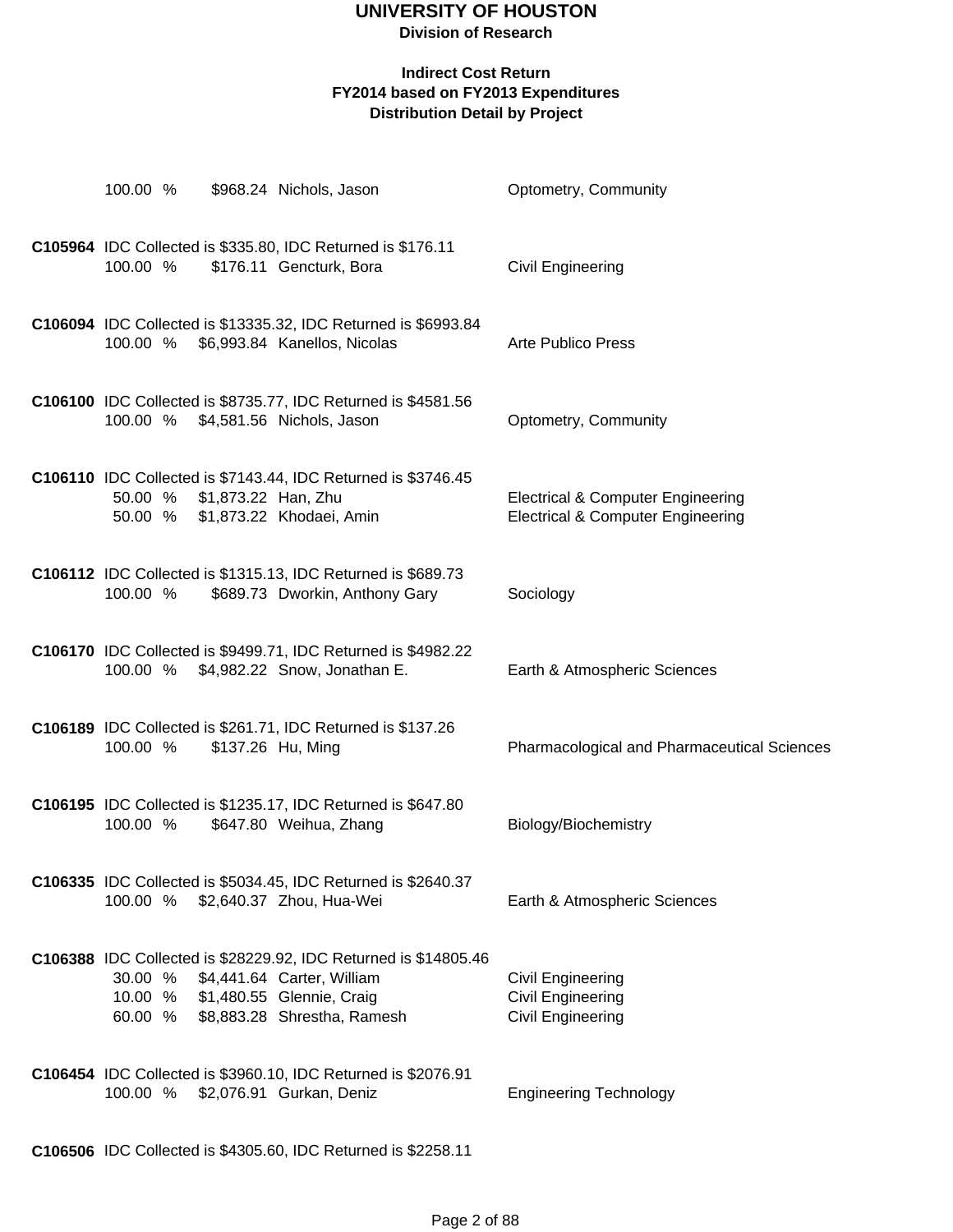| 40.00 %<br>60.00 %            |                      | \$903.25 Garey, Kevin<br>\$1,354.87 Shah, Dhara N.                                                                                                      | <b>Clinical Sciences and Administration</b><br><b>Clinical Sciences and Administration</b>   |
|-------------------------------|----------------------|---------------------------------------------------------------------------------------------------------------------------------------------------------|----------------------------------------------------------------------------------------------|
|                               |                      |                                                                                                                                                         |                                                                                              |
|                               |                      | C106511 IDC Collected is \$4944.88, IDC Returned is \$2593.39<br>100.00 % \$2,593.39 Garbey, Marc                                                       | <b>Computer Science</b>                                                                      |
| 50.00 %                       | \$1,452.29 Luss, Dan | C106599 IDC Collected is \$5538.24, IDC Returned is \$2904.59<br>50.00 % \$1,452.29 Harold, Michael P.                                                  | <b>Chemical Engineering</b><br><b>Chemical Engineering</b>                                   |
| 100.00 %                      |                      | C106651 IDC Collected is \$6881.40, IDC Returned is \$3609.02<br>\$3,609.02 White, Kenneth W.                                                           | <b>Mechanical Engineering</b>                                                                |
| 100.00 %                      |                      | C106670 IDC Collected is \$5834.83, IDC Returned is \$3060.13<br>\$3,060.13 Chellam, Shankar                                                            | <b>Civil Engineering</b>                                                                     |
| 50.00 %                       |                      | C106692 IDC Collected is \$13831.00, IDC Returned is \$7253.81<br>50.00 % \$3,626.90 Bhattacharya, Janok P.<br>\$3,626.90 Khan, Shuhab D.               | Earth & Atmospheric Sciences<br>Earth & Atmospheric Sciences                                 |
| 80.00 %<br>20.00 %            | \$1,844.80 Chen, Ji  | C106693 IDC Collected is \$4396.90, IDC Returned is \$2306.00<br>\$461.20 Kayali, Mohammad A.                                                           | <b>Electrical &amp; Computer Engineering</b><br><b>Electrical &amp; Computer Engineering</b> |
|                               |                      | C106694 IDC Collected is \$36537.76, IDC Returned is \$19162.59<br>100.00 % \$19,162.59 Weglein, Arthur B.                                              | Physics                                                                                      |
| 100.00 %                      |                      | C106782 IDC Collected is \$612.00, IDC Returned is \$320.97<br>\$320.97 Mann, Paul                                                                      | Earth & Atmospheric Sciences                                                                 |
| 100.00 %                      |                      | C106814 IDC Collected is \$3479.97, IDC Returned is \$1825.11<br>\$1,825.11 Choi, Yunsoo                                                                | Earth & Atmospheric Sciences                                                                 |
| 40.00 %<br>30.00 %<br>30.00 % |                      | C106852 IDC Collected is \$4125.18, IDC Returned is \$2163.49<br>\$865.40 Epling, William S.<br>\$649.05 Grabow, Lars C.<br>\$649.05 Harold, Michael P. | <b>Chemical Engineering</b><br><b>Chemical Engineering</b><br><b>Chemical Engineering</b>    |
| 50.00 %                       |                      | <b>C106866</b> IDC Collected is \$271.44, IDC Returned is \$142.36<br>\$71.18 Franchek, Matthew                                                         | <b>Mechanical Engineering</b>                                                                |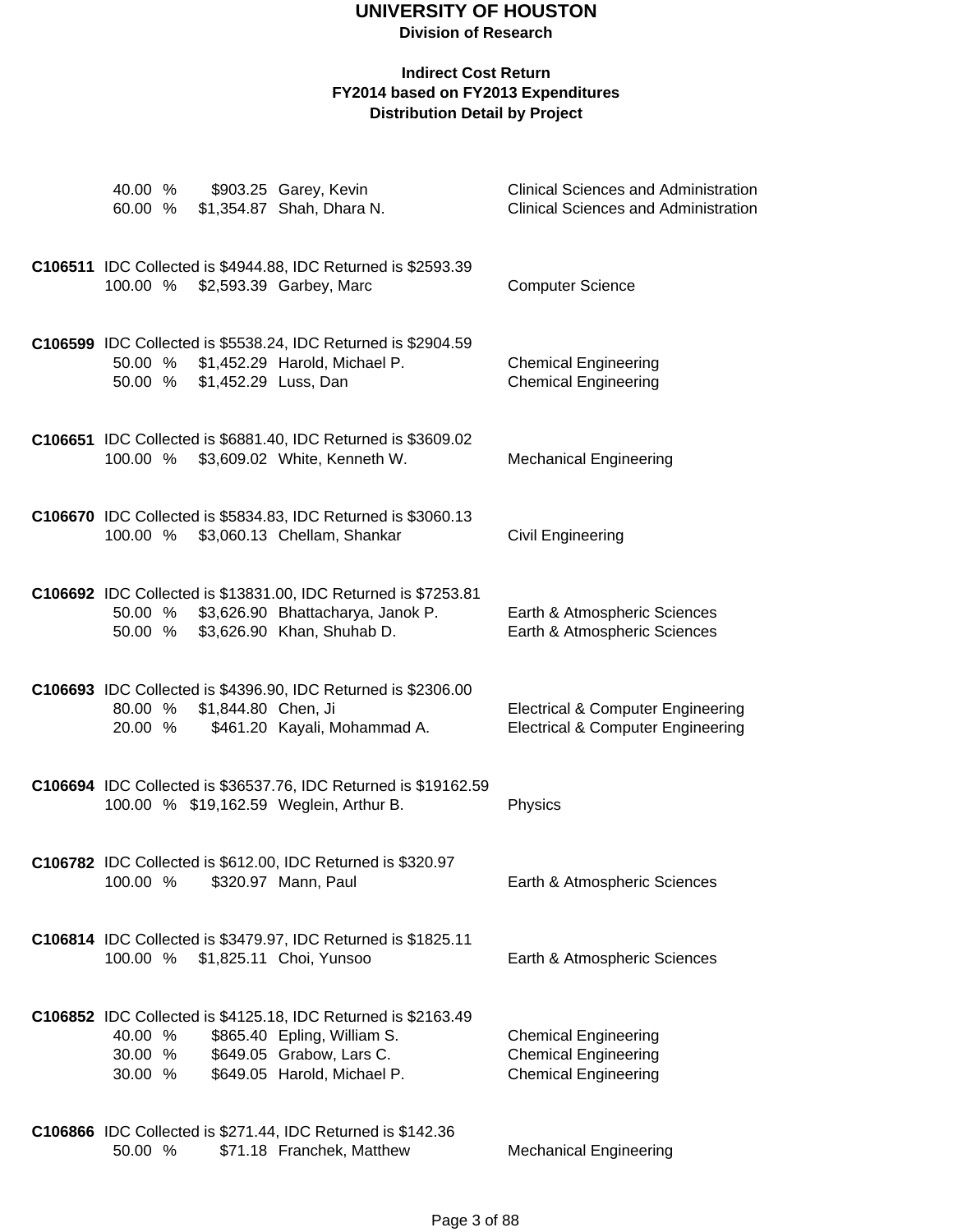#### **Indirect Cost Return FY2014 based on FY2013 Expenditures Distribution Detail by Project**

| 50.00 %                                             |  | \$71.18 Grigoriadis, Karolos M.                                                                                                                                                                                          | <b>Mechanical Engineering</b>                                                                                                      |
|-----------------------------------------------------|--|--------------------------------------------------------------------------------------------------------------------------------------------------------------------------------------------------------------------------|------------------------------------------------------------------------------------------------------------------------------------|
| 100.00 %                                            |  | C106937 IDC Collected is \$3848.14, IDC Returned is \$2018.20<br>\$2,018.20 Moges, Mequanint                                                                                                                             | <b>Engineering Technology</b>                                                                                                      |
| 100.00 %                                            |  | C106965 IDC Collected is \$821.07, IDC Returned is \$430.62<br>\$430.62 Han, De-Hua                                                                                                                                      | Earth & Atmospheric Sciences                                                                                                       |
| 25.00 %<br>25.00 %<br>25.00 %                       |  | C107077 IDC Collected is \$8544.52, IDC Returned is \$4481.26<br>\$1,120.31 Kakadiaris, Ioannis<br>\$1,120.31 Shah, Shishir<br>25.00 % \$1,120.31 Kakadiaris, Ioannis<br>\$1,120.31 Shah, Shishir                        | <b>Computer Science</b><br><b>Computer Science</b><br><b>TIMES</b><br><b>TIMES</b>                                                 |
| 100.00 %                                            |  | C107149 IDC Collected is \$98.75, IDC Returned is \$51.79<br>\$51.79 Song, Gangbing                                                                                                                                      | <b>Mechanical Engineering</b>                                                                                                      |
| 100.00 %                                            |  | G085812 IDC Collected is \$-216.16, IDC Returned is \$-113.37<br>-\$113.37 Pinsky, Lawrence S.                                                                                                                           | Physics                                                                                                                            |
| 100.00 %                                            |  | G086114 IDC Collected is \$-5.73, IDC Returned is \$-3.01<br>-\$3.01 Weglein, Arthur B.                                                                                                                                  | Physics                                                                                                                            |
| 90.00 %<br>10.00 %                                  |  | G087222 IDC Collected is \$-65.96, IDC Returned is \$-34.59<br>-\$31.13 Cahill, Gregory M.<br>-\$3.46 Cahill, Gregory M.                                                                                                 | Biology/Biochemistry<br>Institute for Molecular Biology                                                                            |
| 100.00 %                                            |  | G088178 IDC Collected is \$-58.45, IDC Returned is \$-30.65<br>-\$30.65 Donnelly, Vincent M.                                                                                                                             | <b>Chemical Engineering</b>                                                                                                        |
| 10.00 %<br>30.00 %<br>10.00 %<br>30.00 %<br>20.00 % |  | G089192 IDC Collected is \$-325.88, IDC Returned is \$-170.91<br>-\$17.09 Kouri, Donald J.<br>-\$51.27 Papadakis, Emanuel I.<br>-\$17.09 Kouri, Donald J.<br>-\$51.27 Kouri, Donald J.<br>-\$34.18 Papadakis, Emanuel I. | Chemistry<br><b>Mathematics</b><br>Physics<br><b>Texas Learning/Computation Center</b><br><b>Texas Learning/Computation Center</b> |
|                                                     |  | G089606 IDC Collected is \$-106.10, IDC Returned is \$-55.65                                                                                                                                                             |                                                                                                                                    |

100.00 % -\$55.65 Clifford, Dennis A. Civil Engineering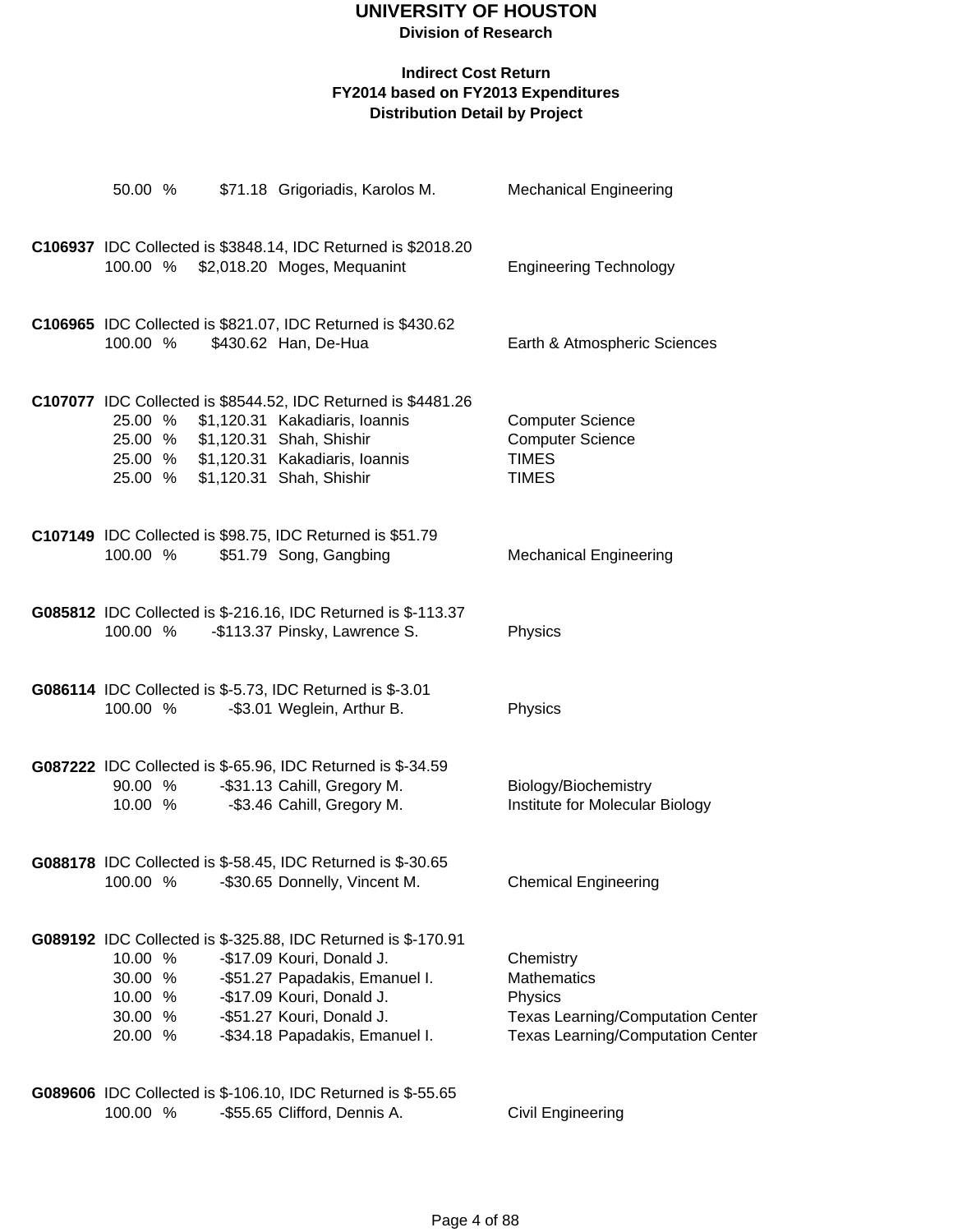#### **Division of Research**

| G089898 IDC Collected is \$3662.75, IDC Returned is \$1920.97<br>100.00 % \$1,920.97 Glasser, Adrian                                                                                                                                                                 | Optometry, Community                                                                                                                                                                                                    |
|----------------------------------------------------------------------------------------------------------------------------------------------------------------------------------------------------------------------------------------------------------------------|-------------------------------------------------------------------------------------------------------------------------------------------------------------------------------------------------------------------------|
| G090297 IDC Collected is \$91838.01, IDC Returned is \$48165.36<br>100.00 % \$48,165.36 Smith III, Earl L.                                                                                                                                                           | Optometry, Community                                                                                                                                                                                                    |
| G090484 IDC Collected is \$-4413.50, IDC Returned is \$-2314.70<br>50.00 % - \$1,157.35 McNeil, Sara G.<br>50.00 % - \$1,157.35 Mintz, Steven                                                                                                                        | Curriculum and Instruction<br>History                                                                                                                                                                                   |
| G090732 IDC Collected is \$-15.16, IDC Returned is \$-7.95<br>100.00 %<br>-\$7.95 Luss, Dan                                                                                                                                                                          | <b>Chemical Engineering</b>                                                                                                                                                                                             |
| G090806 IDC Collected is \$46091.16, IDC Returned is \$24172.97<br>20.00 % \$4,834.59 Francis, David J.<br>10.00 % \$2,417.30 Francis, David J.<br>70.00 % \$16,921.08 Francis, David J.                                                                             | Psychology<br><b>Texas Learning/Computation Center</b><br><b>TIMES</b>                                                                                                                                                  |
| G091028 IDC Collected is \$-230.09, IDC Returned is \$-120.67<br>17.00 %<br>-\$20.51 Litvinov, Dmitri<br>-\$19.31 Wolfe, John C.<br>16.00 %<br>-\$39.82 Willson, Richard C.<br>33.00 %<br>-\$20.51 Litvinov, Dmitri<br>17.00 %<br>-\$20.51 Wolfe, John C.<br>17.00 % | Center for Integrated Bio and Nano Systems<br>Center for Integrated Bio and Nano Systems<br><b>Chemical Engineering</b><br><b>Electrical &amp; Computer Engineering</b><br><b>Electrical &amp; Computer Engineering</b> |
| G091086 IDC Collected is \$6551.61, IDC Returned is \$3436.06<br>100.00 % \$3,436.06 Hannay, H. Julia                                                                                                                                                                | Psychology                                                                                                                                                                                                              |
| G091266 IDC Collected is \$6370.00, IDC Returned is \$3340.81<br>\$3,073.55 Valdez, Avelardo<br>92.00 %<br>\$267.26 Cepeda, Alice<br>8.00%                                                                                                                           | Office for Drug SPR<br>Sociology                                                                                                                                                                                        |
| G091287 IDC Collected is \$-118.73, IDC Returned is \$-62.27<br>15.00 %<br>-\$9.34 Jansen, Ben H.<br>-\$52.93 Jansen, Ben H.<br>85.00 %                                                                                                                              | Center for Neuro-Engineering and Cognitive Science<br><b>Electrical &amp; Computer Engineering</b>                                                                                                                      |
| G091295 IDC Collected is \$35057.05, IDC Returned is \$18386.02<br>100.00 % \$18,386.02 Applegate, Raymond A.                                                                                                                                                        | Optometry, Community                                                                                                                                                                                                    |
| G092257 IDC Collected is \$-13.30, IDC Returned is \$-6.98<br>80.00 %<br>-\$5.58 Valdez, Avelardo                                                                                                                                                                    | Office for Drug SPR                                                                                                                                                                                                     |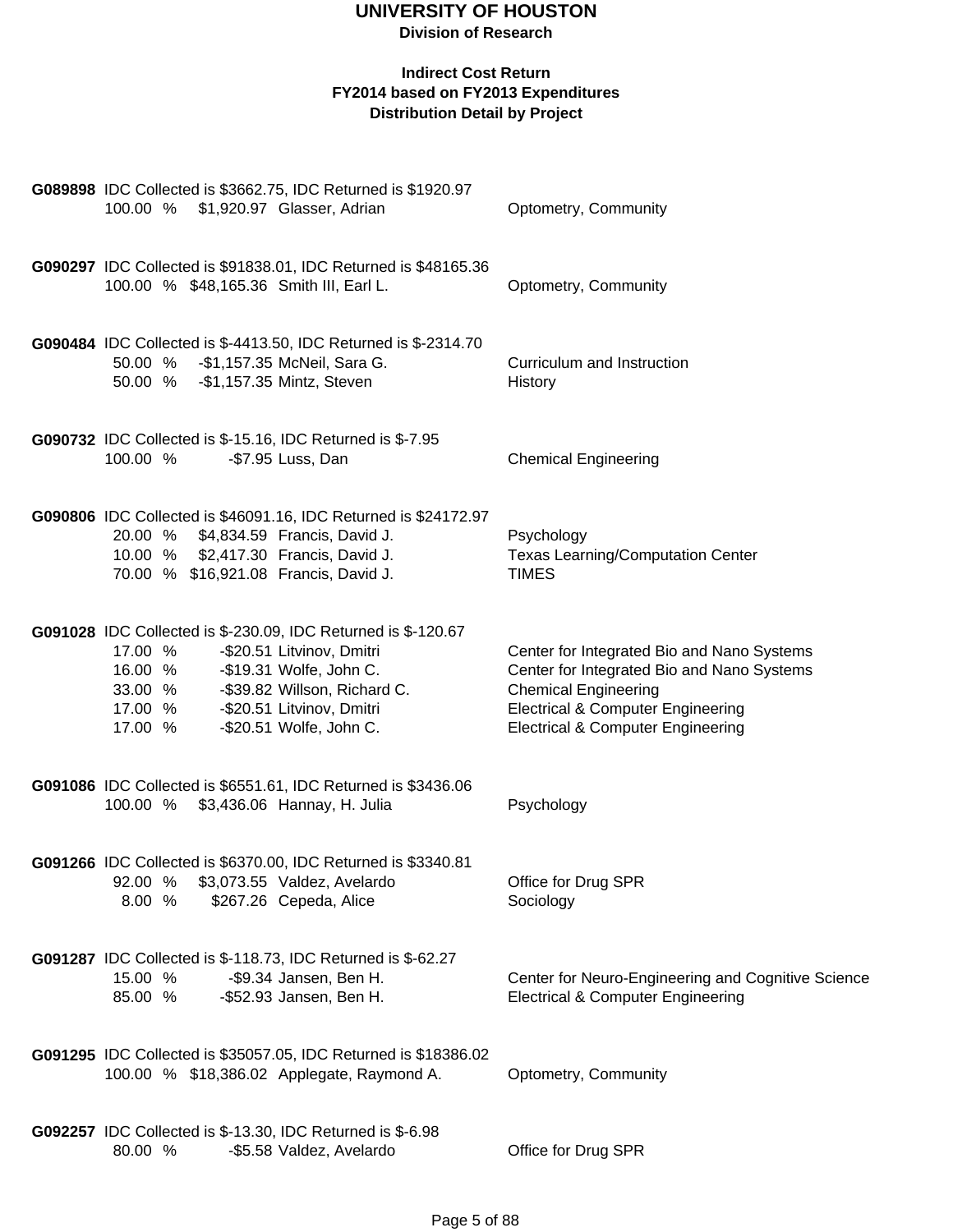**Division of Research**

| 20.00 %  | -\$1.40 Cepeda, Alice                                             | Sociology                                    |
|----------|-------------------------------------------------------------------|----------------------------------------------|
|          |                                                                   |                                              |
|          | G092309 IDC Collected is \$17313.11, IDC Returned is \$9080.03    |                                              |
| 20.00 %  | \$1,816.01 Francis, David J.                                      | Psychology                                   |
| 10.00 %  | \$908.00 Francis, David J.                                        | <b>Texas Learning/Computation Center</b>     |
| 70.00 %  | \$6,356.02 Francis, David J.                                      | <b>TIMES</b>                                 |
|          |                                                                   |                                              |
|          | G092343 IDC Collected is \$1260.20, IDC Returned is \$660.92      |                                              |
| 100.00 % | \$660.92 Harwerth, Ronald S.                                      | Optometry, Community                         |
|          |                                                                   |                                              |
|          | G092569 IDC Collected is \$46.55, IDC Returned is \$24.41         |                                              |
| 1.00 %   | \$0.24 Le, Han Quang                                              | <b>Center for Advanced Materials</b>         |
| 2.00 %   | \$0.49 Pei, Shin Shem                                             | <b>Center for Advanced Materials</b>         |
| 1.00 %   | \$0.24 Le, Han Quang                                              | <b>Electrical &amp; Computer Engineering</b> |
| 28.00 %  | \$6.84 Pei, Shin Shem                                             | <b>Electrical &amp; Computer Engineering</b> |
| 1.00 %   | \$0.24 Le, Han Quang                                              | SW Public Safety Technology Center           |
| 67.00 %  | \$16.36 Pei, Shin Shem                                            | SW Public Safety Technology Center           |
|          |                                                                   |                                              |
|          | G092696 IDC Collected is \$9811.76, IDC Returned is \$5145.88     |                                              |
| 100.00 % | \$5,145.88 Pennings, Steve C.                                     | Biology/Biochemistry                         |
|          |                                                                   |                                              |
|          | G093002 IDC Collected is \$13969.66, IDC Returned is \$7326.53    |                                              |
|          | 100.00 % \$7,326.53 Yeo, Hye-Jeong                                | Biology/Biochemistry                         |
|          |                                                                   |                                              |
|          | G093033 IDC Collected is \$-11243.87, IDC Returned is \$-5896.96  |                                              |
| 5.00 %   | -\$294.85 Fox, George E.                                          | Biology/Biochemistry                         |
| 5.00 %   | -\$294.85 Willson, Richard C.                                     | <b>Chemical Engineering</b>                  |
| 40.00 %  | -\$2,358.78 Fofanov, Yuriy                                        | <b>Computer Science</b>                      |
| 40.00 %  | -\$2,358.78 Fofanov, Yuriy                                        | <b>Texas Learning/Computation Center</b>     |
| 5.00 %   | -\$294.85 Fox, George E.                                          | <b>Texas Learning/Computation Center</b>     |
| 5.00 %   | -\$294.85 Willson, Richard C.                                     | Texas Learning/Computation Center            |
|          |                                                                   |                                              |
|          | <b>G093041</b> IDC Collected is \$-12.91, IDC Returned is \$-6.77 |                                              |
| 100.00 % | -\$6.77 Eikenburg, Douglas C.                                     | Pharmacological and Pharmaceutical Sciences  |
|          |                                                                   |                                              |
|          | G093108 IDC Collected is \$7067.73, IDC Returned is \$3706.74     |                                              |
| 50.00 %  | \$1,853.37 Andrews, Nicole M.                                     | Curriculum and Instruction                   |
| 50.00 %  | \$1,853.37 Houston, W. Robert                                     | Institute for Urban Education                |
|          |                                                                   |                                              |
|          | G093384 IDC Collected is \$-2600.45, IDC Returned is \$-1363.83   |                                              |
| 100.00 % | -\$1,363.83 Melosi, Martin V.                                     | History                                      |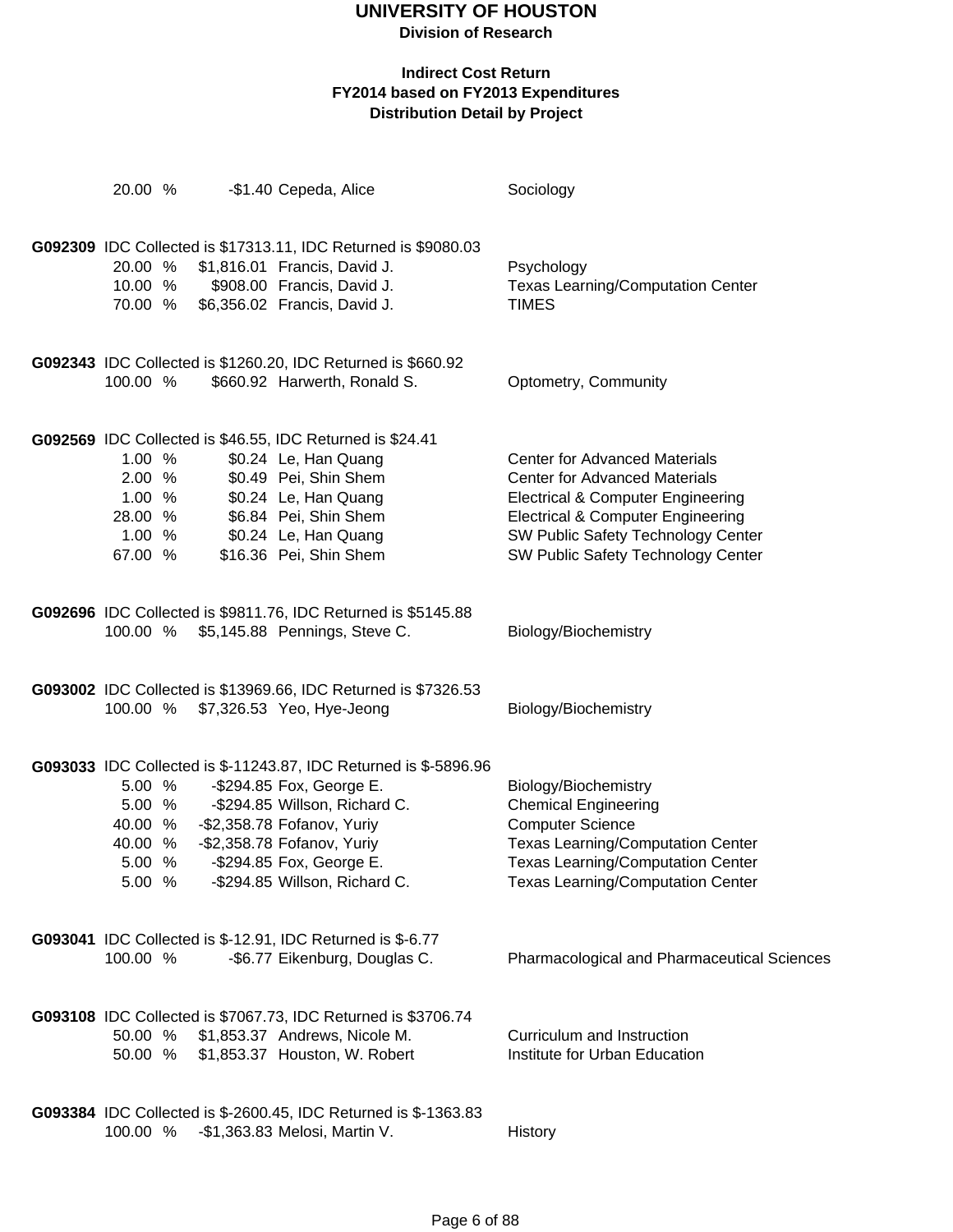| G093510 IDC Collected is \$2768.37, IDC Returned is \$1451.90<br>100.00 % \$1,451.90 Daugulis, Olafs                                                                                                                                                                                                                       | Chemistry                                                                                                                                                                                          |
|----------------------------------------------------------------------------------------------------------------------------------------------------------------------------------------------------------------------------------------------------------------------------------------------------------------------------|----------------------------------------------------------------------------------------------------------------------------------------------------------------------------------------------------|
| G093707 IDC Collected is \$26528.99, IDC Returned is \$13913.39<br>100.00 % \$13,913.39 Li, Aibing                                                                                                                                                                                                                         | Earth & Atmospheric Sciences                                                                                                                                                                       |
| G094095 IDC Collected is \$2669.74, IDC Returned is \$1400.17<br>100.00 % \$1,400.17 Ignatiev, Alex                                                                                                                                                                                                                        | <b>Center for Advanced Materials</b>                                                                                                                                                               |
| G094158 IDC Collected is \$-2913.69, IDC Returned is \$-1528.11<br>50.00 %<br>-\$764.06 Pavlidis, Ioannis<br>50.00 %<br>-\$764.06 Pavlidis, Ioannis                                                                                                                                                                        | <b>Computer Science</b><br><b>Texas Learning/Computation Center</b>                                                                                                                                |
| G094184 IDC Collected is \$-4.16, IDC Returned is \$-2.18<br>-\$2.18 Houston, W. Robert<br>100.00 %                                                                                                                                                                                                                        | Institute for Urban Education                                                                                                                                                                      |
| G094336 IDC Collected is \$1.79, IDC Returned is \$0.94<br>\$0.47 Gunaratne, Gemunu H.<br>50.00 %<br>\$0.47 Gunaratne, Gemunu H.<br>50.00 %                                                                                                                                                                                | Physics<br><b>Texas Learning/Computation Center</b>                                                                                                                                                |
| G094356 IDC Collected is \$-0.04, IDC Returned is \$-0.02<br>-\$0.02 Ghose, Romi<br>100.00 %                                                                                                                                                                                                                               | Pharmacological and Pharmaceutical Sciences                                                                                                                                                        |
| G094359 IDC Collected is \$34666.85, IDC Returned is \$18181.38<br>\$9,090.69 Krishnamoorti, Ramanan<br>50.00 %<br>\$9,090.69 Sharma, Pradeep<br>50.00 %                                                                                                                                                                   | <b>Chemical Engineering</b><br><b>Mechanical Engineering</b>                                                                                                                                       |
| G094394 IDC Collected is \$-365.96, IDC Returned is \$-191.93<br>20.00 %<br>-\$38.39 Franchek, Matthew<br>25.00 %<br>-\$47.98 Grigoriadis, Karolos M.<br>-\$9.60 Hollingsworth, D. Keith<br>5.00 %<br>-\$19.19 Sharma, Pradeep<br>10.00 %<br>-\$38.39 Song, Gangbing<br>20.00 %<br>-\$38.39 Zimmerman, David C.<br>20.00 % | <b>Mechanical Engineering</b><br><b>Mechanical Engineering</b><br><b>Mechanical Engineering</b><br><b>Mechanical Engineering</b><br><b>Mechanical Engineering</b><br><b>Mechanical Engineering</b> |
| G094586 IDC Collected is \$-2166.46, IDC Returned is \$-1136.22<br>-\$1,136.22 Cheng, Albert M. K.<br>100.00 %                                                                                                                                                                                                             | <b>Computer Science</b>                                                                                                                                                                            |
| G094680 IDC Collected is \$98.37, IDC Returned is \$51.59<br>50.00 %<br>\$25.80 Mo, Yi-Lung                                                                                                                                                                                                                                | <b>Civil Engineering</b>                                                                                                                                                                           |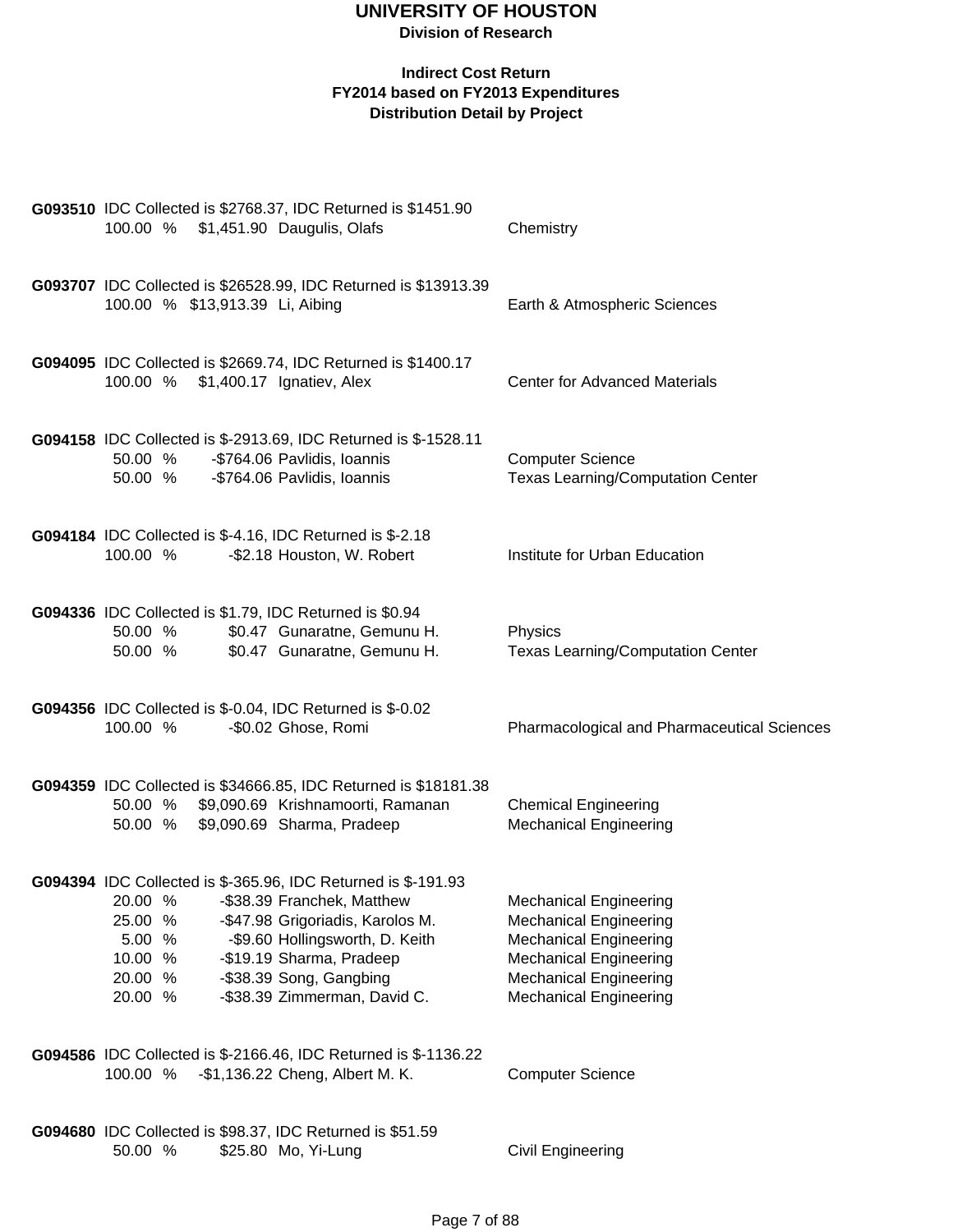#### **Indirect Cost Return FY2014 based on FY2013 Expenditures Distribution Detail by Project**

| 50.00 %                       |  | \$25.80 Song, Gangbing                                                                                                                                 | <b>Mechanical Engineering</b>                                                                                     |
|-------------------------------|--|--------------------------------------------------------------------------------------------------------------------------------------------------------|-------------------------------------------------------------------------------------------------------------------|
|                               |  | G094776 IDC Collected is \$31777.86, IDC Returned is \$16666.22<br>100.00 % \$16,666.22 Bhattacharya, Janok P.                                         | Earth & Atmospheric Sciences                                                                                      |
|                               |  | G094777 IDC Collected is \$74214.34, IDC Returned is \$38922.45<br>100.00 % \$38,922.45 Han, De-Hua                                                    | Earth & Atmospheric Sciences                                                                                      |
| 50.00 %<br>50.00 %            |  | G094778 IDC Collected is \$2072.76, IDC Returned is \$1087.08<br>\$543.54 Andrews, Nicole M.<br>\$543.54 Houston, W. Robert                            | Curriculum and Instruction<br>Institute for Urban Education                                                       |
|                               |  | G094786 IDC Collected is \$41696.86, IDC Returned is \$21868.34<br>100.00 % \$21,868.34 Weglein, Arthur B.                                             | Physics                                                                                                           |
| 100.00 %                      |  | G094903 IDC Collected is \$-842.88, IDC Returned is \$-442.06<br>-\$442.06 Nikolaou, Michael                                                           | <b>Chemical Engineering</b>                                                                                       |
|                               |  | G094962 IDC Collected is \$12148.89, IDC Returned is \$6371.61<br>100.00 % \$6,371.61 Wellner, Julia                                                   | Earth & Atmospheric Sciences                                                                                      |
| 100.00 %                      |  | G094998 IDC Collected is \$-173.54, IDC Returned is \$-91.01<br>-\$91.01 Bordnick, Patrick                                                             | Child & Family for Innovative Research                                                                            |
|                               |  | G095028 IDC Collected is \$115867.52, IDC Returned is \$60767.88<br>50.00 % \$30,383.94 Pinsky, Lawrence S.<br>50.00 % \$30,383.94 Pinsky, Lawrence S. | Physics<br><b>Texas Learning/Computation Center</b>                                                               |
|                               |  | G095088 IDC Collected is \$5125.42, IDC Returned is \$2688.08<br>100.00 % \$2,688.08 Reiter, George F.                                                 | Physics                                                                                                           |
| 25.00 %<br>50.00 %<br>25.00 % |  | G095205 IDC Collected is \$-30.67, IDC Returned is \$-16.09<br>-\$4.02 Bush Walla, Jill A.<br>-\$8.04 Olvera, Norma<br>-\$4.02 Smith, Dennis           | <b>Health and Human Performance</b><br><b>Health and Human Performance</b><br><b>Health and Human Performance</b> |
|                               |  | G095285 IDC Collected is \$14376.67, IDC Returned is \$7539.99                                                                                         |                                                                                                                   |

100.00 % \$7,539.99 Wellner, Julia Earth & Atmospheric Sciences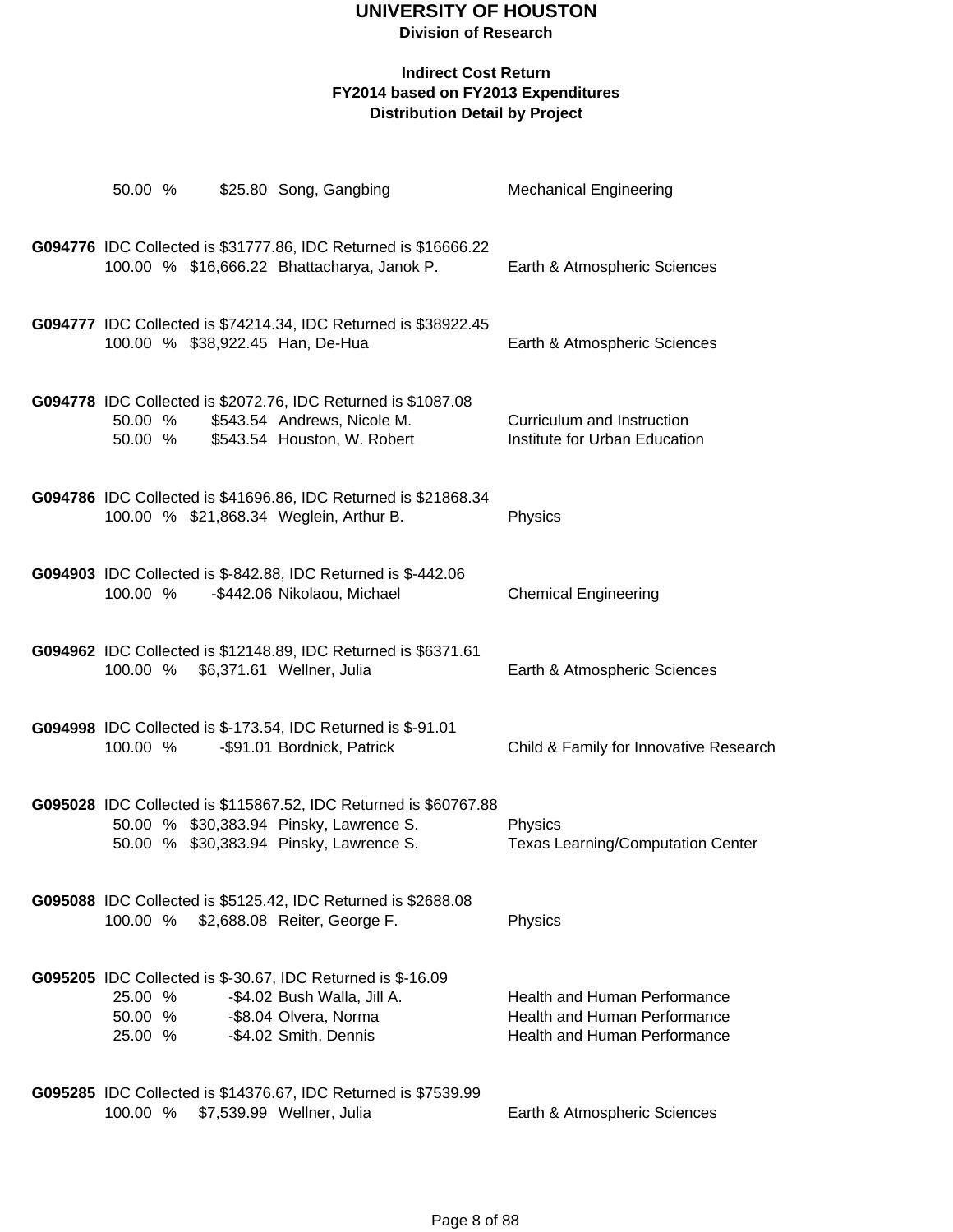| G095508 IDC Collected is \$1125.28, IDC Returned is \$590.16<br>100.00 %<br>\$590.16 Wheat, Joe                                                                           | Optometry, Community                                                   |
|---------------------------------------------------------------------------------------------------------------------------------------------------------------------------|------------------------------------------------------------------------|
| G095800 IDC Collected is \$189232.08, IDC Returned is \$99244.66<br>100.00 % \$99,244.66 Frishman, PhD, Laura J.                                                          | Optometry, Community                                                   |
| G095822 IDC Collected is \$-77.67, IDC Returned is \$-40.73<br>-\$24.44 Sun, Li<br>60.00 %<br>-\$16.29 Sun, Li<br>40.00 %                                                 | <b>Mechanical Engineering</b><br><b>TcSUH</b>                          |
| G095832 IDC Collected is \$3119.81, IDC Returned is \$1636.22<br>100.00 % \$1,636.22 Blecher, David P.                                                                    | <b>Mathematics</b>                                                     |
| G095886 IDC Collected is \$75836.58, IDC Returned is \$39773.25<br>100.00 % \$39,773.25 Hofer, Heidi                                                                      | Optometry, Community                                                   |
| G096051 IDC Collected is \$-57.70, IDC Returned is \$-30.26<br>10.00 % - \$3.03 Price, Daniel M.<br>90.00 %<br>-\$27.24 Price, Daniel M.                                  | Dean, Honors College<br><b>Texas Learning/Computation Center</b>       |
| G096089 IDC Collected is \$-6637.83, IDC Returned is \$-3481.28<br>100.00 % - \$3,481.28 Krishnamoorti, Ramanan                                                           | <b>Chemical Engineering</b>                                            |
| G096157 IDC Collected is \$29996.50, IDC Returned is \$15731.96<br>20.00 % \$3,146.39 Mehta, Paras<br>10.00 % \$1,573.20 Mehta, Paras<br>70.00 % \$11,012.38 Mehta, Paras | Psychology<br><b>Texas Learning/Computation Center</b><br><b>TIMES</b> |
| G096313 IDC Collected is \$4761.73, IDC Returned is \$2497.34<br>20.00 % \$499.47 Cirino, Paul<br>10.00 % \$249.73 Cirino, Paul<br>70.00 % \$1,748.14 Cirino, Paul        | Psychology<br><b>Texas Learning/Computation Center</b><br><b>TIMES</b> |
| G096316 IDC Collected is \$1970.51, IDC Returned is \$1033.45<br>100.00 % \$1,033.45 Field, Michael                                                                       | <b>Mathematics</b>                                                     |
| <b>G096329</b> IDC Collected is \$937.12, IDC Returned is \$491.48<br>100.00 %<br>\$491.48 Canic, Suncica                                                                 | Mathematics                                                            |
| G096341 IDC Collected is \$-104.26, IDC Returned is \$-54.68                                                                                                              |                                                                        |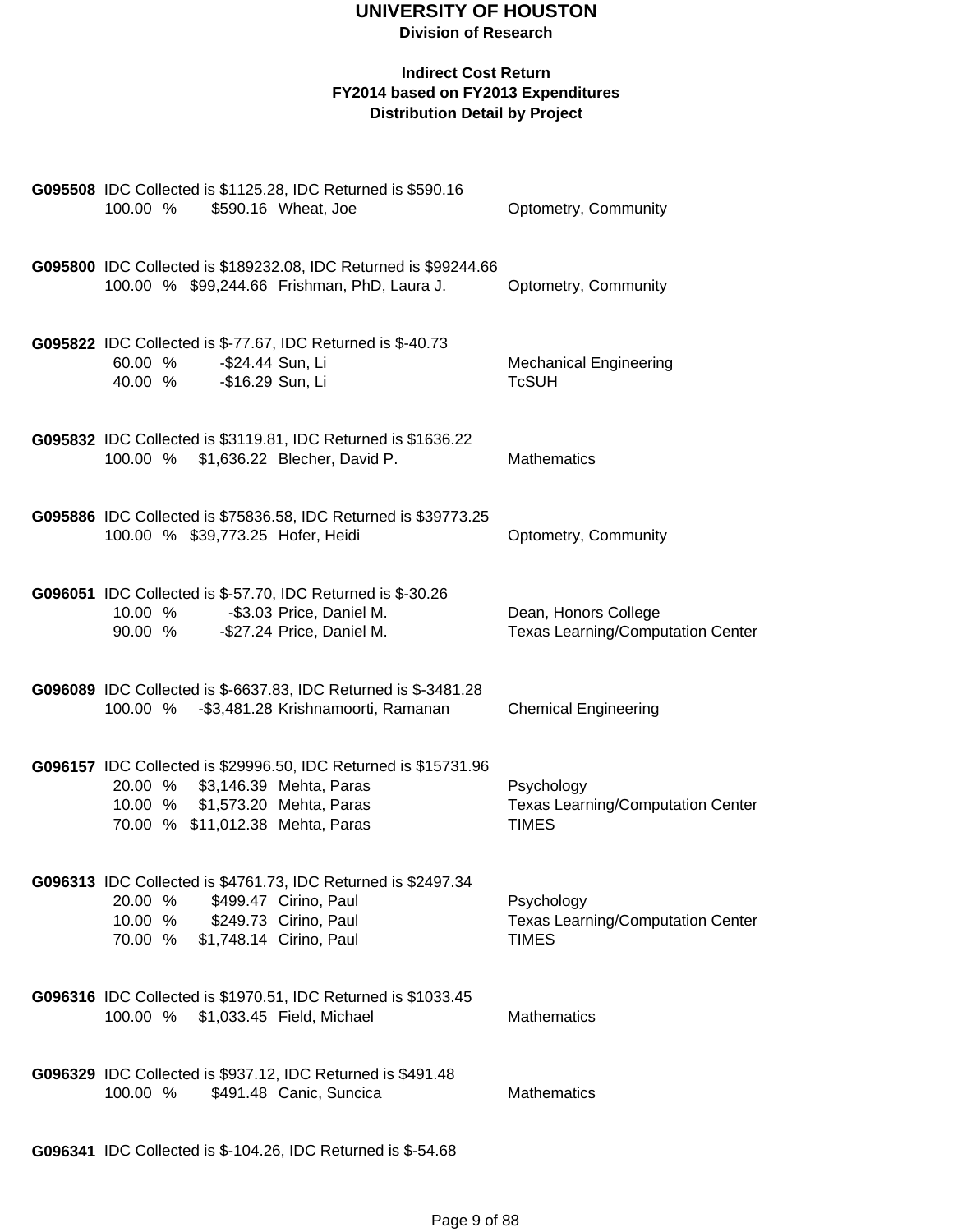| 100.00 %                                            |                               | -\$54.68 Auchmuty, James F. G.                                                                                                                                                                                     | Mathematics                                                                                                                                   |
|-----------------------------------------------------|-------------------------------|--------------------------------------------------------------------------------------------------------------------------------------------------------------------------------------------------------------------|-----------------------------------------------------------------------------------------------------------------------------------------------|
| 100.00 %                                            |                               | G096368 IDC Collected is \$937.47, IDC Returned is \$491.67<br>\$491.67 Gao, Xiaolian                                                                                                                              | Biology/Biochemistry                                                                                                                          |
| 100.00 %                                            |                               | G096373 IDC Collected is \$-401.45, IDC Returned is \$-210.54<br>-\$210.54 Josic, Kresimir                                                                                                                         | <b>Mathematics</b>                                                                                                                            |
| 100.00 %                                            |                               | <b>G096421</b> IDC Collected is \$-501.91, IDC Returned is \$-263.23<br>-\$263.23 Hoppe, Ronald                                                                                                                    | <b>Mathematics</b>                                                                                                                            |
| 35.00 %<br>20.00 %<br>20.00 %<br>20.00 %<br>5.00 %  |                               | G096422 IDC Collected is \$5751.11, IDC Returned is \$3016.23<br>\$1,055.68 Azencott, Robert G.<br>\$603.25 Glowinski, Roland<br>\$603.25 He, Jiwen<br>\$603.25 Hoppe, Ronald<br>\$150.81 Azencott, Robert G.      | <b>Mathematics</b><br><b>Mathematics</b><br>Mathematics<br>Mathematics<br><b>Texas Learning/Computation Center</b>                            |
| 20.00 %<br>20.00 %<br>20.00 %<br>20.00 %<br>20.00 % |                               | G096513 IDC Collected is \$19673.93, IDC Returned is \$10318.19<br>\$2,063.64 Deng, Zhigang<br>\$2,063.64 Johnson, Olin G.<br>\$2,063.64 Shah, Shishir<br>\$2,063.64 Subhlok, Jaspal<br>\$2,063.64 Subhlok, Jaspal | <b>Computer Science</b><br><b>Computer Science</b><br><b>Computer Science</b><br><b>Computer Science</b><br>Texas Learning/Computation Center |
| 100.00 %                                            |                               | G096524 IDC Collected is \$12819.15, IDC Returned is \$6723.13<br>\$6,723.13 Garbey, Marc                                                                                                                          | <b>Computer Science</b>                                                                                                                       |
| 50.00 %<br>50.00 %                                  |                               | G096576 IDC Collected is \$1624.32, IDC Returned is \$851.89<br>\$425.95 Banday, Anees Ahmad<br>\$425.95 Banday, Anees Ahmad                                                                                       | Heart and Kidney Institute<br>Pharmacological and Pharmaceutical Sciences                                                                     |
| 50.00 %<br>50.00 %                                  |                               | G096629 IDC Collected is \$18040.45, IDC Returned is \$9461.49<br>\$4,730.75 Selvamanickam, Venkat<br>\$4,730.75 Selvamanickam, Venkat                                                                             | <b>Mechanical Engineering</b><br><b>TcSUH</b>                                                                                                 |
|                                                     | 100.00 % \$17,693.31 Chen, Ji | G096630 IDC Collected is \$33736.25, IDC Returned is \$17693.31                                                                                                                                                    | <b>Electrical &amp; Computer Engineering</b>                                                                                                  |
| 50.00 %                                             |                               | G096778 IDC Collected is \$7389.54, IDC Returned is \$3875.52<br>\$1,937.76 Sharma, Pradeep                                                                                                                        | <b>Mechanical Engineering</b>                                                                                                                 |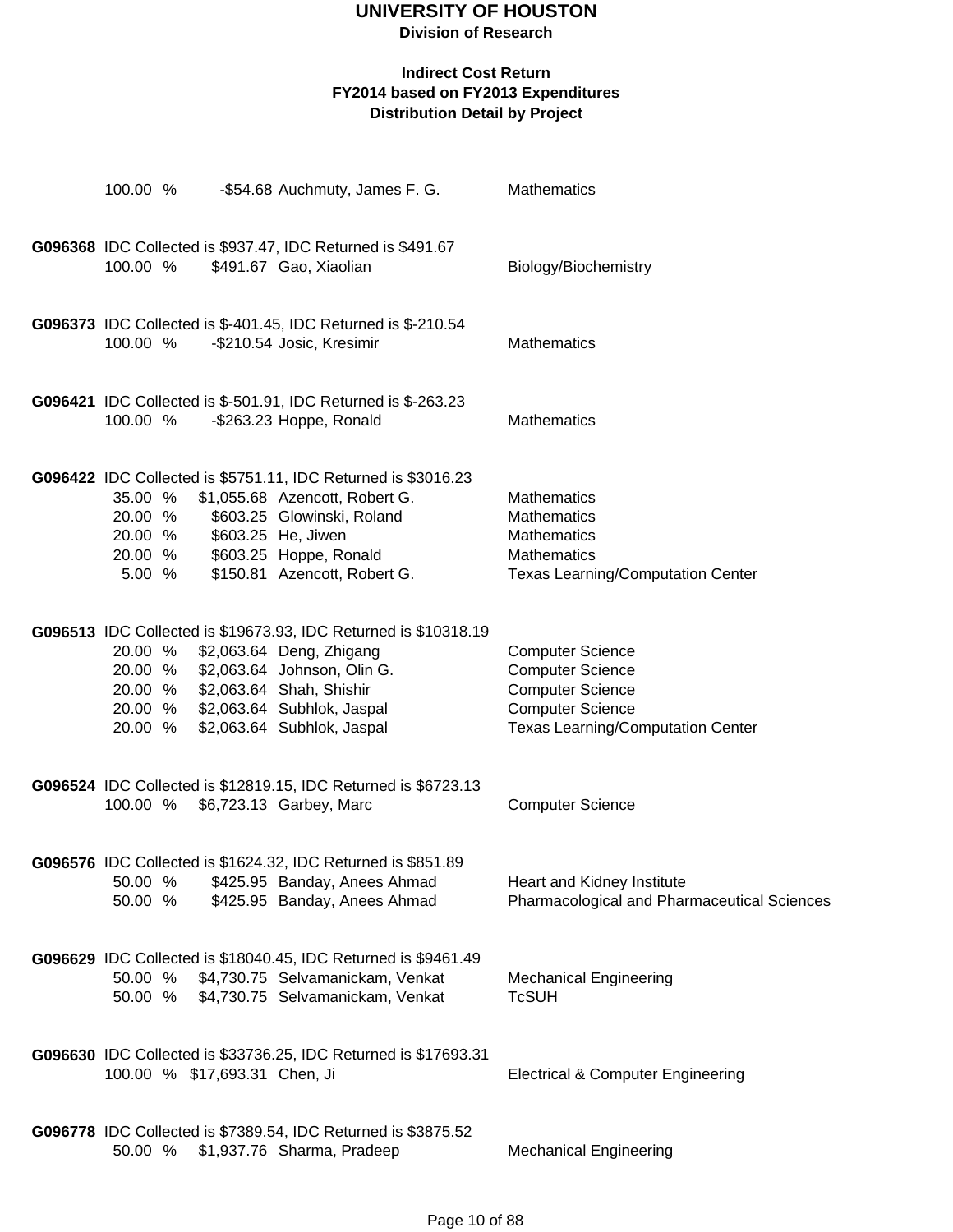**Division of Research**

| 50.00 %                                             |                                    | \$1,937.76 White, Kenneth W.                                                                                                                                                                            | <b>Mechanical Engineering</b>                                                                                                                                         |
|-----------------------------------------------------|------------------------------------|---------------------------------------------------------------------------------------------------------------------------------------------------------------------------------------------------------|-----------------------------------------------------------------------------------------------------------------------------------------------------------------------|
| 100.00 %                                            | \$8,356.11 Liu, Ce                 | G096869 IDC Collected is \$15932.79, IDC Returned is \$8356.11                                                                                                                                          | <b>Electrical &amp; Computer Engineering</b>                                                                                                                          |
| 67.00 %<br>33.00 %                                  |                                    | G096966 IDC Collected is \$45.95, IDC Returned is \$24.10<br>\$16.15 Zheng, Rong<br>\$7.95 Song, Gangbing                                                                                               | <b>Computer Science</b><br><b>Mechanical Engineering</b>                                                                                                              |
| 100.00 %                                            |                                    | G096967 IDC Collected is \$1774.29, IDC Returned is \$930.54<br>\$930.54 Zheng, Rong                                                                                                                    | <b>Computer Science</b>                                                                                                                                               |
| 26.00 %<br>20.00 %<br>20.00 %<br>14.00 %<br>20.00 % |                                    | G097081 IDC Collected is \$-106.16, IDC Returned is \$-55.68<br>-\$14.48 Gabriel, Edgar<br>-\$11.14 Subhlok, Jaspal<br>-\$11.14 Zheng, Rong<br>-\$7.79 Gabriel, Edgar<br>-\$11.14 Subhlok, Jaspal       | <b>Computer Science</b><br><b>Computer Science</b><br><b>Computer Science</b><br><b>Texas Learning/Computation Center</b><br><b>Texas Learning/Computation Center</b> |
| 30.00 %<br>20.00 %<br>50.00 %                       |                                    | G097098 IDC Collected is \$-517.20, IDC Returned is \$-271.25<br>-\$81.38 Jacobson, Allan J.<br>-\$54.25 Jacobson, Allan J.<br>-\$135.63 Jacobson, Allan J.                                             | <b>Chemical Engineering</b><br>Physics<br><b>TcSUH</b>                                                                                                                |
| 100.00 %                                            |                                    | G097105 IDC Collected is \$2100.00, IDC Returned is \$1101.37<br>\$1,101.37 Priest, Tyler                                                                                                               | Management                                                                                                                                                            |
| 46.00 %<br>8.00 %<br>23.00 %                        |                                    | G097156 IDC Collected is \$-847.70, IDC Returned is \$-444.58<br>23.00 % - \$102.25 Kakadiaris, Ioannis<br>-\$204.51 Shah, Shishir<br>-\$35.57 Birx, Donald<br>-\$102.25 Kakadiaris, Ioannis            | <b>Computer Science</b><br><b>Computer Science</b><br>Office of Contracts and Grants<br><b>Texas Learning/Computation Center</b>                                      |
|                                                     | 100.00 % \$20,831.65 Larin, Kirill | G097176 IDC Collected is \$39720.19, IDC Returned is \$20831.65                                                                                                                                         | <b>Biomedical Engineering</b>                                                                                                                                         |
| 15.00 %<br>15.00 %<br>25.00 %<br>15.00 %<br>15.00 % |                                    | G097205 IDC Collected is \$-35.62, IDC Returned is \$-18.68<br>-\$2.80 Claydon, Frank<br>-\$2.80 Krishnamoorti, Ramanan<br>-\$4.67 Litvinov, Dmitri<br>-\$2.80 Long, Stuart A.<br>-\$2.80 Rifai, Hanadi | Dean, Engineering<br>Dean, Engineering<br>Dean, Engineering<br>Dean, Engineering<br>Dean, Engineering                                                                 |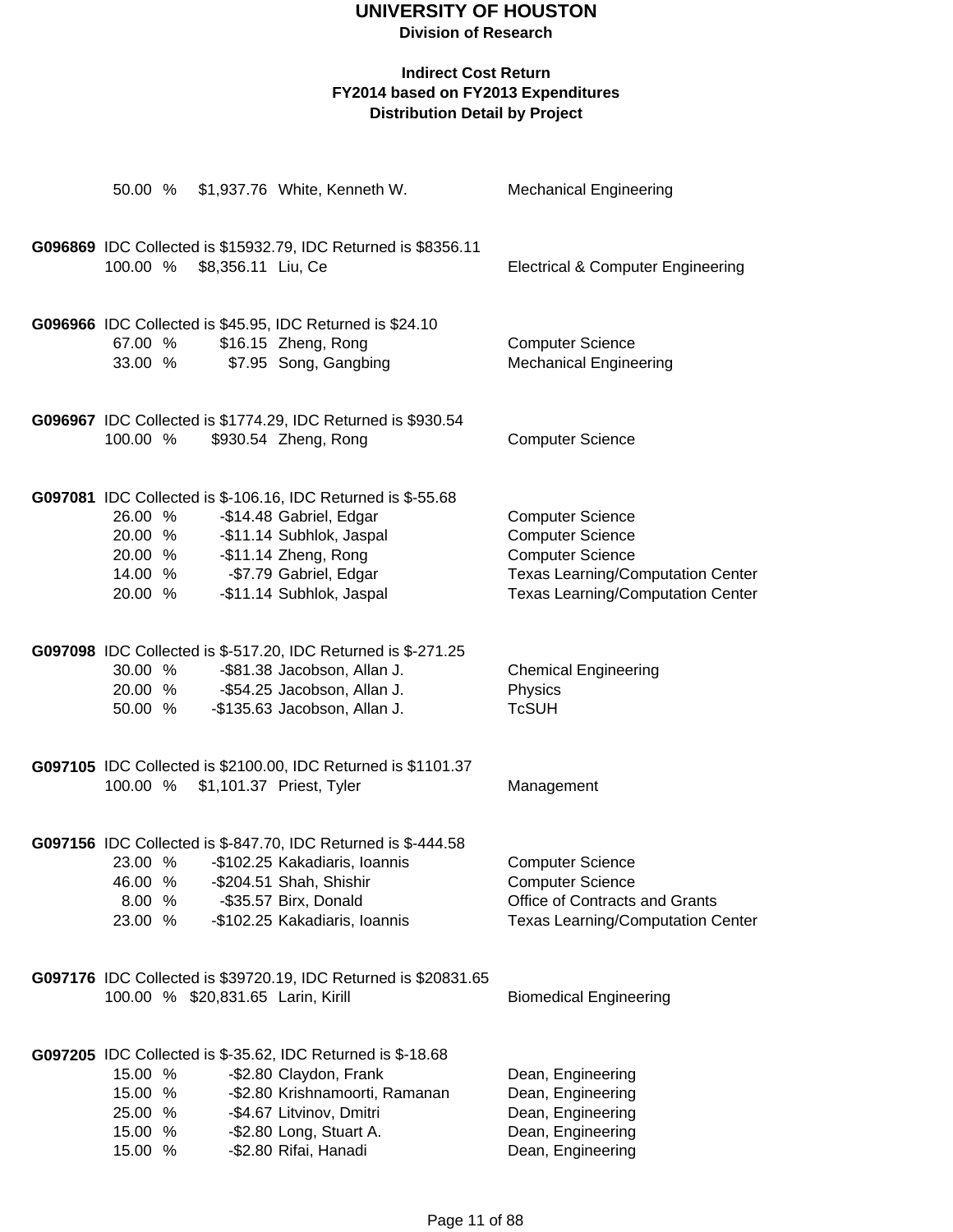**Division of Research**

| 15.00 %                                                   |                                                | -\$2.80 Sharma, Pradeep                                                                                                                                                                                                                                                                      | Dean, Engineering                                                                                                                                              |
|-----------------------------------------------------------|------------------------------------------------|----------------------------------------------------------------------------------------------------------------------------------------------------------------------------------------------------------------------------------------------------------------------------------------------|----------------------------------------------------------------------------------------------------------------------------------------------------------------|
| 100.00 %                                                  |                                                | G097228 IDC Collected is \$-3649.33, IDC Returned is \$-1913.93<br>-\$1,913.93 Lapen, Thomas J.                                                                                                                                                                                              | Earth & Atmospheric Sciences                                                                                                                                   |
| 50.00 %<br>50.00 %                                        | \$2,485.28 Li, Liming<br>\$2,485.28 Li, Liming | G097325 IDC Collected is \$9477.47, IDC Returned is \$4970.55                                                                                                                                                                                                                                | Earth & Atmospheric Sciences<br>Institute for Climate and Atmospheric Science                                                                                  |
| 50.00 %<br>50.00 %                                        |                                                | <b>G097352</b> IDC Collected is \$-88.33, IDC Returned is \$-46.33<br>-\$23.16 Tikunova, Svetlana<br>-\$23.16 Tikunova, Svetlana                                                                                                                                                             | Heart and Kidney Institute<br>Pharmacological and Pharmaceutical Sciences                                                                                      |
|                                                           |                                                | G097365 IDC Collected is \$54445.95, IDC Returned is \$28554.72<br>100.00 % \$28,554.72 Yoshida, Hanako                                                                                                                                                                                      | Psychology                                                                                                                                                     |
| 100.00 %                                                  |                                                | G097375 IDC Collected is \$-217.85, IDC Returned is \$-114.25<br>-\$114.25 Rigby, Elizabeth                                                                                                                                                                                                  | <b>Political Science</b>                                                                                                                                       |
| 4.00 %<br>2.00 %<br>17.00 %<br>9.00%<br>7.00 %            |                                                | G097415 IDC Collected is \$78252.43, IDC Returned is \$41040.27<br>\$1,641.61 Fletcher, Jack M.<br>\$820.81 Francis, David J.<br>\$6,976.85 Mehta, Paras<br>1.00 % \$410.40 Francis, David J.<br>\$3,693.62 Mehta, Paras<br>\$2,872.82 Francis, David J.<br>60.00 % \$24,624.16 Mehta, Paras | Psychology<br>Psychology<br>Psychology<br><b>Texas Learning/Computation Center</b><br><b>Texas Learning/Computation Center</b><br><b>TIMES</b><br><b>TIMES</b> |
| 20.00 %<br>20.00<br>%<br>20.00<br>%<br>20.00 %<br>20.00 % |                                                | G097433 IDC Collected is \$16913.94, IDC Returned is \$8870.68<br>\$1,774.14 Chiappetta, Eugene L.<br>\$1,774.14 Claydon, Frank<br>\$1,774.14 Long, Stuart A.<br>\$1,774.14 Rifai, Hanadi<br>\$1,774.14 Sharma, Pradeep                                                                      | Dean, Education<br>Dean, Engineering<br>Dean, Engineering<br>Dean, Engineering<br>Dean, Engineering                                                            |
|                                                           |                                                | G097449 IDC Collected is \$106214.22, IDC Returned is \$55705.11<br>50.00 % \$27,852.55 Sharma, Pradeep<br>50.00 % \$27,852.55 White, Kenneth W.                                                                                                                                             | <b>Mechanical Engineering</b><br><b>Mechanical Engineering</b>                                                                                                 |
|                                                           |                                                | G097469 IDC Collected is \$91416.11, IDC Returned is \$47944.09<br>100.00 % \$47,944.09 Applegate, Raymond A.                                                                                                                                                                                | Optometry, Community                                                                                                                                           |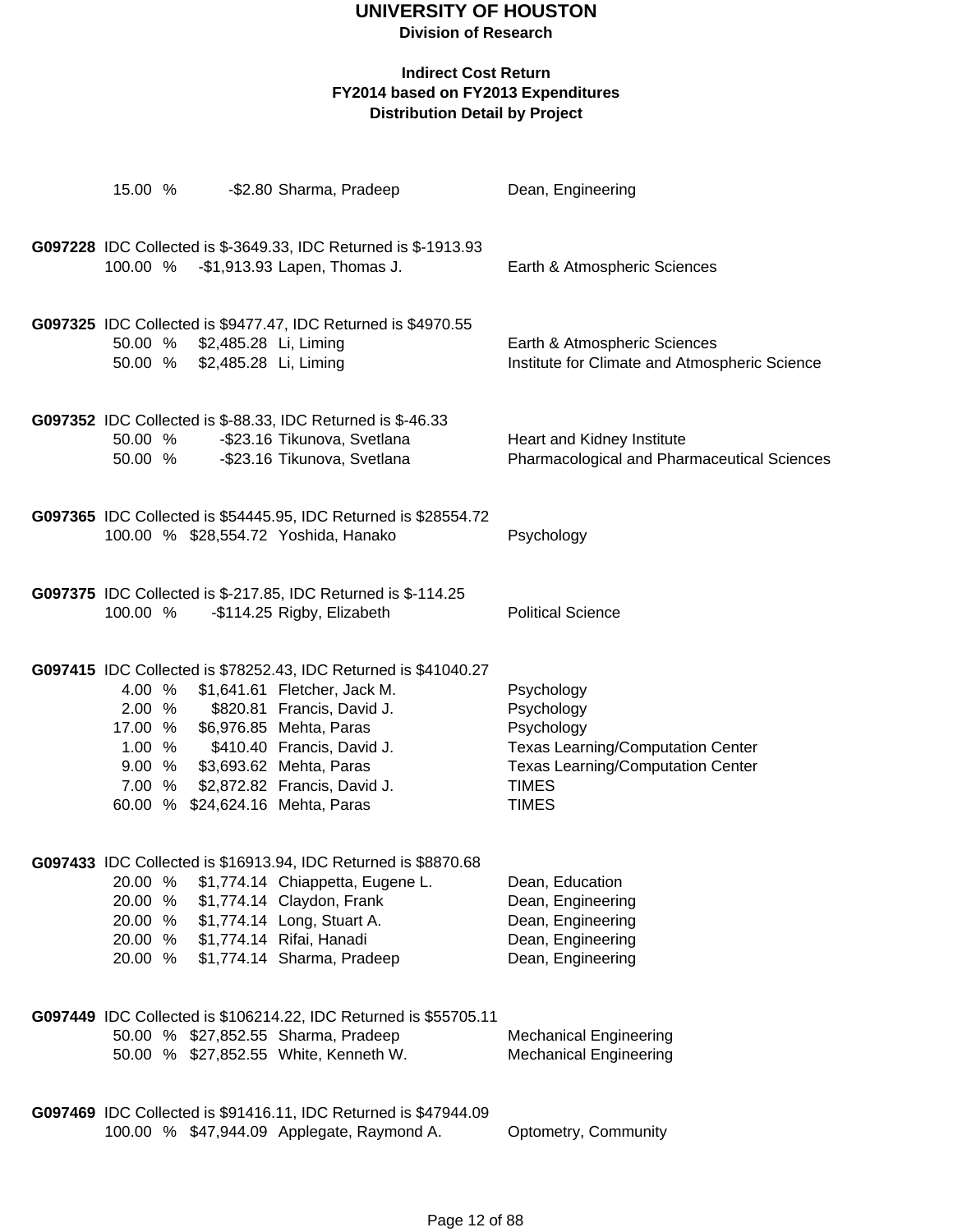|          |  | <b>G097470</b> IDC Collected is \$477.81, IDC Returned is \$250.59                          |                                              |
|----------|--|---------------------------------------------------------------------------------------------|----------------------------------------------|
| 50.00 %  |  | \$125.30 Vekilov, Peter G.                                                                  | <b>Chemical Engineering</b>                  |
| 50.00 %  |  | \$125.30 Lubchenko, Vassiliy                                                                | Chemistry                                    |
|          |  |                                                                                             |                                              |
|          |  |                                                                                             |                                              |
|          |  | G097479 IDC Collected is \$28407.32, IDC Returned is \$14898.50                             |                                              |
|          |  | 100.00 % \$14,898.50 Burns, Alan R.                                                         | Optometry, Community                         |
|          |  |                                                                                             |                                              |
|          |  |                                                                                             |                                              |
| 100.00 % |  | G097488 IDC Collected is \$158.39, IDC Returned is \$83.07<br>\$83.07 Cooper, Tim           |                                              |
|          |  |                                                                                             | Biology/Biochemistry                         |
|          |  |                                                                                             |                                              |
|          |  | G097490 IDC Collected is \$-14421.06, IDC Returned is \$-7563.27                            |                                              |
|          |  | 30.00 % - \$2,268.98 Jacobson, Allan J.                                                     | <b>Chemical Engineering</b>                  |
|          |  | 20.00 % -\$1,512.65 Jacobson, Allan J.                                                      | Physics                                      |
| 50.00 %  |  | -\$3,781.63 Jacobson, Allan J.                                                              | <b>TcSUH</b>                                 |
|          |  |                                                                                             |                                              |
|          |  |                                                                                             |                                              |
|          |  | G097498 IDC Collected is \$18723.64, IDC Returned is \$9819.80                              |                                              |
|          |  | 50.00 % \$4,909.90 Ardebili, Haleh                                                          | <b>Mechanical Engineering</b>                |
| 50.00 %  |  | \$4,909.90 Sharma, Pradeep                                                                  | <b>Mechanical Engineering</b>                |
|          |  |                                                                                             |                                              |
|          |  |                                                                                             |                                              |
|          |  | G097528 IDC Collected is \$70.26, IDC Returned is \$36.85                                   |                                              |
| 100.00 % |  | \$36.85 Hernandez, Arturo E.                                                                | Psychology                                   |
|          |  |                                                                                             |                                              |
|          |  |                                                                                             |                                              |
| 100.00 % |  | G097543 IDC Collected is \$18653.78, IDC Returned is \$9783.16<br>\$9,783.16 Gabriel, Edgar | <b>Computer Science</b>                      |
|          |  |                                                                                             |                                              |
|          |  |                                                                                             |                                              |
|          |  | G097544 IDC Collected is \$-328.85, IDC Returned is \$-172.47                               |                                              |
| 50.00 %  |  | -\$86.23 Kakadiaris, Ioannis                                                                | <b>Computer Science</b>                      |
| 50.00 %  |  | -\$86.23 Kakadiaris, Ioannis                                                                | <b>Texas Learning/Computation Center</b>     |
|          |  |                                                                                             |                                              |
|          |  |                                                                                             |                                              |
|          |  | G097554 IDC Collected is \$-11.68, IDC Returned is \$-6.13                                  |                                              |
| 60.00 %  |  | -\$3.68 Salama, Kamel                                                                       | <b>Mechanical Engineering</b>                |
| 40.00 %  |  | -\$2.45 Salama, Kamel                                                                       | <b>TcSUH</b>                                 |
|          |  |                                                                                             |                                              |
|          |  |                                                                                             |                                              |
|          |  | G097653 IDC Collected is \$19831.03, IDC Returned is \$10400.58                             |                                              |
|          |  | 100.00 % \$10,400.58 Lapen, Thomas J.                                                       | Earth & Atmospheric Sciences                 |
|          |  |                                                                                             |                                              |
|          |  | G097662 IDC Collected is \$89664.18, IDC Returned is \$47025.28                             |                                              |
|          |  | 40.00 % \$18,810.11 Claydon, Frank                                                          | <b>Electrical &amp; Computer Engineering</b> |
|          |  | 40.00 % \$18,810.11 Long, Stuart A.                                                         | <b>Electrical &amp; Computer Engineering</b> |
|          |  | 10.00 % \$4,702.53 Rifai, Hanadi                                                            | <b>Electrical &amp; Computer Engineering</b> |
|          |  |                                                                                             |                                              |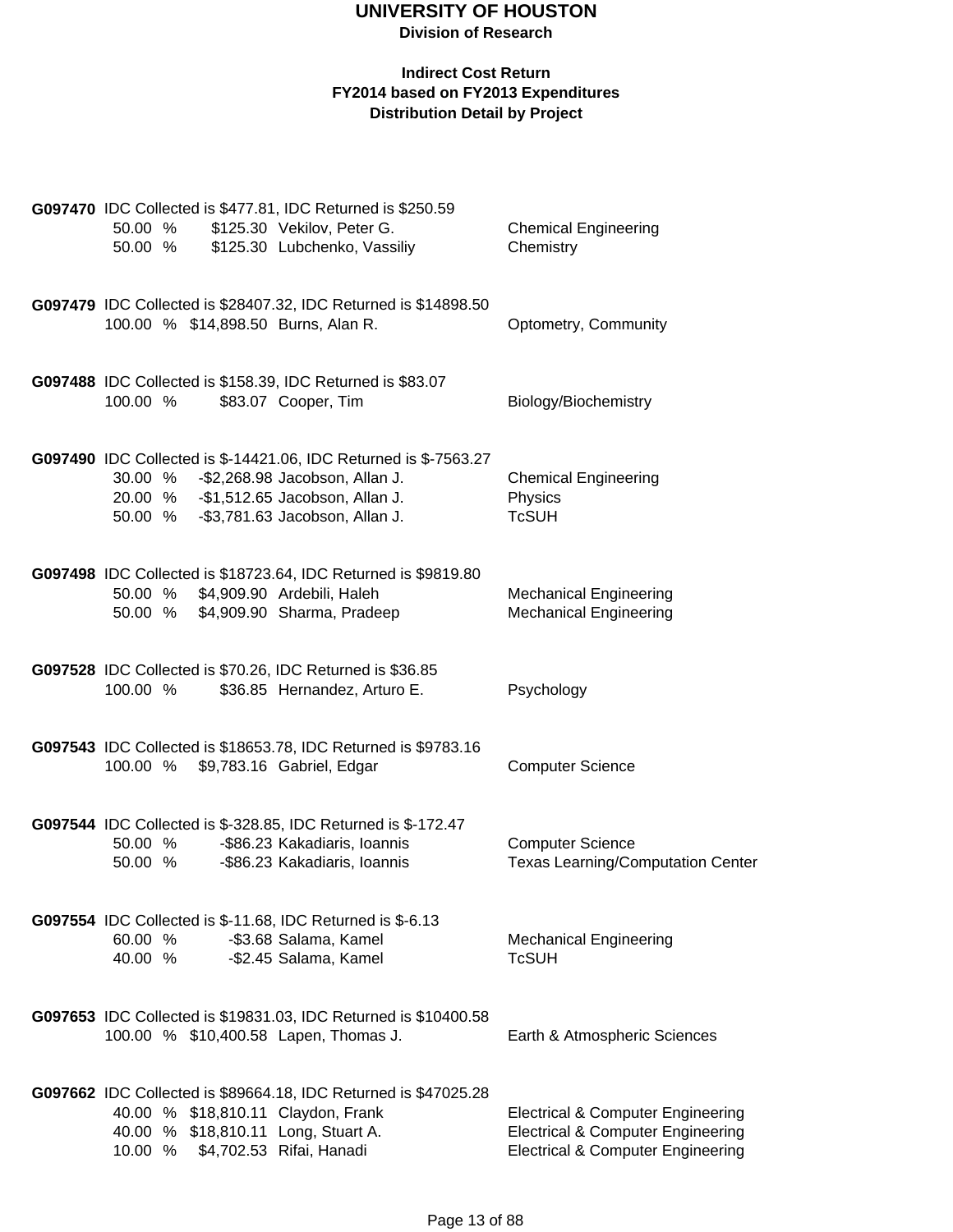|                               |                               | 10.00 % \$4,702.53 Zerda, Katherine                                                                                                                                             | <b>Electrical &amp; Computer Engineering</b>                                              |
|-------------------------------|-------------------------------|---------------------------------------------------------------------------------------------------------------------------------------------------------------------------------|-------------------------------------------------------------------------------------------|
|                               |                               | G097666 IDC Collected is \$76963.88, IDC Returned is \$40364.48<br>50.00 % \$20,182.24 McConnell, Bradley K.<br>50.00 % \$20,182.24 McConnell, Bradley K.                       | Heart and Kidney Institute<br>Pharmacological and Pharmaceutical Sciences                 |
| 100.00 %                      |                               | G097673 IDC Collected is \$118.74, IDC Returned is \$62.27<br>\$62.27 Gao, Xiaolian                                                                                             | Biology/Biochemistry                                                                      |
|                               |                               | G097682 IDC Collected is \$22690.75, IDC Returned is \$11900.39<br>100.00 % \$11,900.39 Snow, Jonathan E.                                                                       | Earth & Atmospheric Sciences                                                              |
|                               |                               | G097801 IDC Collected is \$2516.50, IDC Returned is \$1319.80<br>100.00 % \$1,319.80 Advincula, Rigoberto C.                                                                    | Chemistry                                                                                 |
|                               | 100.00 % \$12,057.85 Chen, Ji | G097809 IDC Collected is \$22990.98, IDC Returned is \$12057.85                                                                                                                 | <b>Electrical &amp; Computer Engineering</b>                                              |
| 65.00 %                       |                               | G097811 IDC Collected is \$19514.70, IDC Returned is \$10234.68<br>35.00 % \$3,582.14 Feng, Qianmei<br>\$6,652.54 Lim, Gino J.                                                  | <b>Industrial Engineering</b><br><b>Industrial Engineering</b>                            |
| 70.00 %                       |                               | G097826 IDC Collected is \$23062.25, IDC Returned is \$12095.23<br>20.00 % \$2,419.05 Francis, David J.<br>10.00 % \$1,209.52 Francis, David J.<br>\$8,466.66 Francis, David J. | Psychology<br><b>Texas Learning/Computation Center</b><br><b>TIMES</b>                    |
| 60.00 %<br>40.00 %            |                               | G097831 IDC Collected is \$19662.17, IDC Returned is \$10312.02<br>\$6,187.21 Baldelli, Steve<br>\$4,124.81 Baldelli, Steve                                                     | Chemistry<br><b>TcSUH</b>                                                                 |
| 34.00 %<br>33.00 %<br>33.00 % |                               | G097840 IDC Collected is \$-1209.15, IDC Returned is \$-634.15<br>-\$215.61 Harold, Michael P.<br>-\$209.27 Muncrief, Rachel<br>-\$209.27 Rooks, Charles                        | <b>Chemical Engineering</b><br><b>Chemical Engineering</b><br><b>Chemical Engineering</b> |
| 50.00 %<br>50.00 %            |                               | G097903 IDC Collected is \$-34.15, IDC Returned is \$-17.91<br>-\$8.96 Donnelly, Vincent M.<br>-\$8.96 Economou, Demetre J.                                                     | <b>Chemical Engineering</b><br><b>Chemical Engineering</b>                                |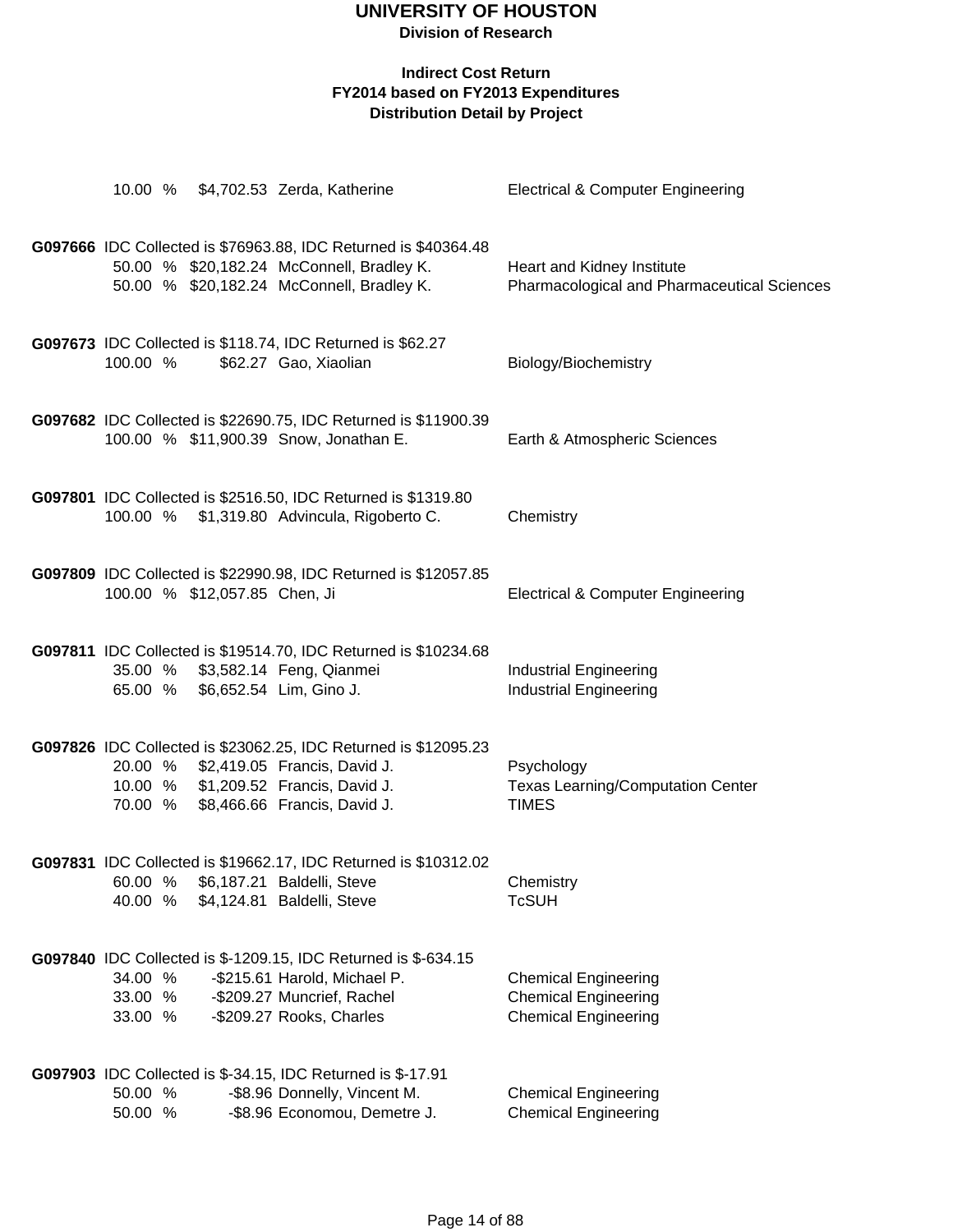| 50.00 %<br>50.00 % \$4,863.04 Bao, Jiming                             | G098025 IDC Collected is \$18544.96, IDC Returned is \$9726.09<br>\$4,863.04 Bao, Jiming                                             | Center for Integrated Bio and Nano Systems<br><b>Electrical &amp; Computer Engineering</b> |
|-----------------------------------------------------------------------|--------------------------------------------------------------------------------------------------------------------------------------|--------------------------------------------------------------------------------------------|
| 60.00 %<br>40.00 %                                                    | G098102 IDC Collected is \$2500.81, IDC Returned is \$1311.57<br>\$786.94 Lee, T. Randall<br>\$524.63 Lee, T. Randall                | Chemistry<br><b>TcSUH</b>                                                                  |
|                                                                       | G098135 IDC Collected is \$3961.28, IDC Returned is \$2077.53<br>100.00 % \$2,077.53 Grills-Taqueche, Amie E.                        | Psychology                                                                                 |
| 60.00 % \$4,981.06 Bassler, Kevin E.<br>40.00 %                       | G098136 IDC Collected is \$15829.16, IDC Returned is \$8301.76<br>\$3,320.70 Bassler, Kevin E.                                       | Physics<br><b>TcSUH</b>                                                                    |
| 50.00 %<br>50.00 %                                                    | G098148 IDC Collected is \$13752.67, IDC Returned is \$7212.73<br>\$3,606.36 Franchek, Matthew<br>\$3,606.36 Grigoriadis, Karolos M. | <b>Mechanical Engineering</b><br><b>Mechanical Engineering</b>                             |
| 50.00 % \$8,722.50 Franchek, Matthew                                  | G098149 IDC Collected is \$33262.77, IDC Returned is \$17444.99<br>50.00 % \$8,722.50 Grigoriadis, Karolos M.                        | <b>Mechanical Engineering</b><br><b>Mechanical Engineering</b>                             |
| 100.00 %                                                              | G098151 IDC Collected is \$1593.50, IDC Returned is \$835.73<br>\$835.73 Luss, Dan                                                   | <b>Chemical Engineering</b>                                                                |
|                                                                       | G098184 IDC Collected is \$9276.74, IDC Returned is \$4865.28<br>100.00 % \$4,865.28 Thummel, Randolph P.                            | Chemistry                                                                                  |
| G098191 IDC Collected is \$86.98, IDC Returned is \$45.62<br>100.00 % | \$45.62 Spitzmueller, Christiane                                                                                                     | Psychology                                                                                 |
| 100.00 % \$17,963.41 Deng, Zhigang                                    | G098198 IDC Collected is \$34251.24, IDC Returned is \$17963.41                                                                      | <b>Computer Science</b>                                                                    |
| 100.00 % \$4,040.79 Robinson, Alexander                               | G098206 IDC Collected is \$7704.67, IDC Returned is \$4040.79                                                                        | Earth & Atmospheric Sciences                                                               |
| 50.00 % \$11,201.97 Jacobson, Allan J.                                | G098211 IDC Collected is \$42718.11, IDC Returned is \$22403.94                                                                      | Chemistry                                                                                  |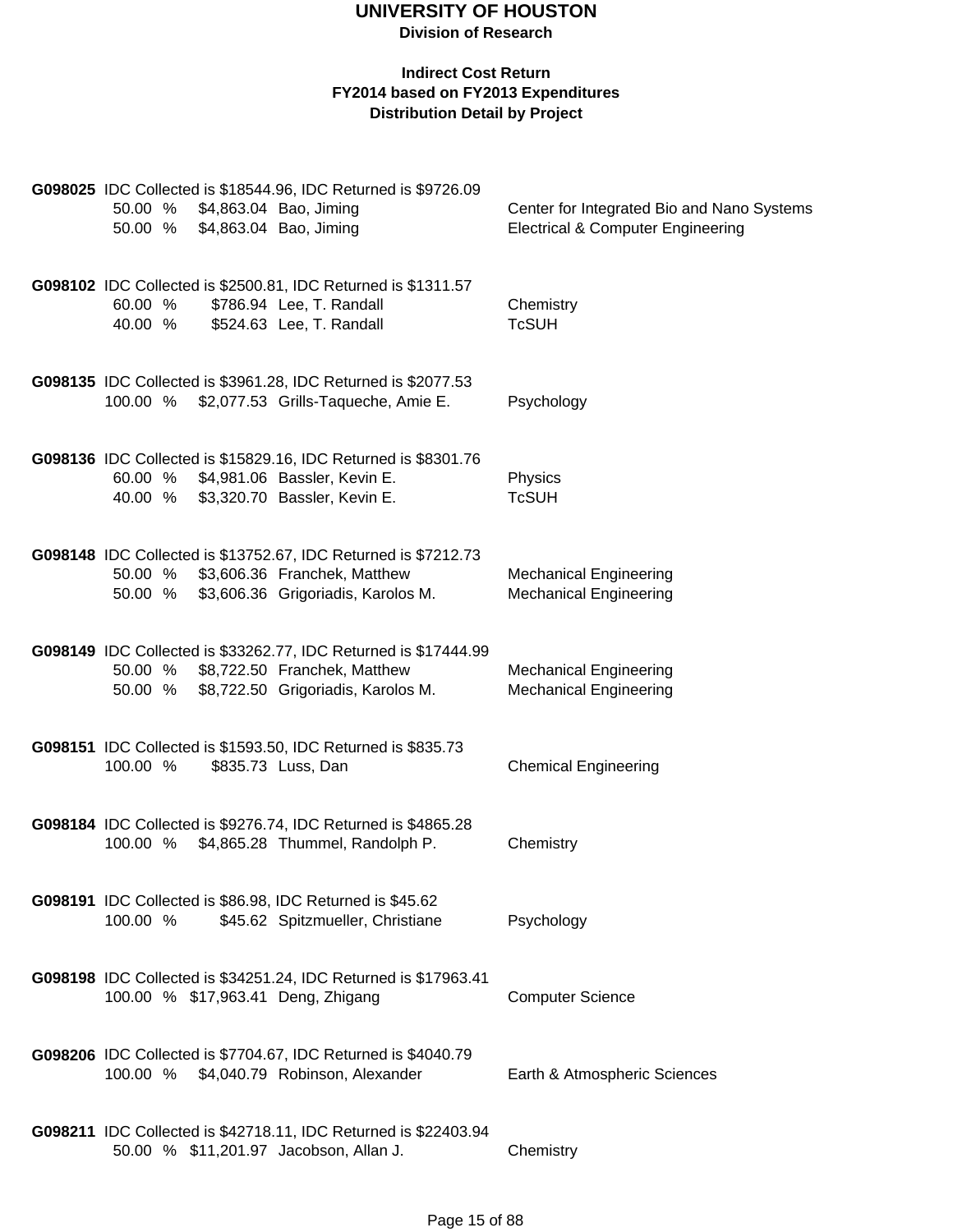### **Division of Research**

|          |                              | 50.00 % \$11,201.97 Jacobson, Allan J.                                                                     | <b>TcSUH</b>                                                   |
|----------|------------------------------|------------------------------------------------------------------------------------------------------------|----------------------------------------------------------------|
|          |                              |                                                                                                            |                                                                |
|          |                              | G098221 IDC Collected is \$-330.31, IDC Returned is \$-173.23                                              |                                                                |
| 100.00 % |                              | -\$173.23 Glowinski, Roland                                                                                | Mathematics                                                    |
|          |                              |                                                                                                            |                                                                |
|          |                              | G098248 IDC Collected is \$5553.94, IDC Returned is \$2912.82                                              |                                                                |
|          | 100.00 % \$2,912.82 Lu, Qian |                                                                                                            | Psychology                                                     |
|          |                              |                                                                                                            |                                                                |
|          |                              | G098264 IDC Collected is \$9276.71, IDC Returned is \$4865.26                                              |                                                                |
|          |                              | 33.00 % \$1,605.54 Glowinski, Roland                                                                       | <b>Mathematics</b>                                             |
|          |                              | 33.00 % \$1,605.54 Hoppe, Ronald                                                                           | Mathematics                                                    |
|          |                              | 34.00 % \$1,654.19 Pan, Tsorng-Whay                                                                        | Mathematics                                                    |
|          |                              |                                                                                                            |                                                                |
|          |                              | G098265 IDC Collected is \$28554.31, IDC Returned is \$14975.59                                            |                                                                |
|          |                              | 100.00 % \$14,975.59 Ordonez, Carlos                                                                       | <b>Computer Science</b>                                        |
|          |                              |                                                                                                            |                                                                |
|          |                              | G098272 IDC Collected is \$34380.38, IDC Returned is \$18031.13                                            |                                                                |
|          |                              | 16.00 % \$2,884.98 Kakadiaris, Ioannis                                                                     | <b>Computer Science</b>                                        |
|          |                              | 33.00 % \$5,950.27 Azencott, Robert G.                                                                     | <b>Mathematics</b>                                             |
|          |                              | 17.50 % \$3,155.45 Papadakis, Emanuel I.<br>16.00 % \$2,884.98 Kakadiaris, Ioannis                         | <b>Mathematics</b><br><b>Texas Learning/Computation Center</b> |
|          |                              | 17.50 % \$3,155.45 Papadakis, Emanuel I.                                                                   | <b>Texas Learning/Computation Center</b>                       |
|          |                              |                                                                                                            |                                                                |
|          |                              | G098290 IDC Collected is \$57188.86, IDC Returned is \$29993.27                                            |                                                                |
|          |                              | 100.00 % \$29,993.27 Chapman, Barbara M.                                                                   | <b>Computer Science</b>                                        |
|          |                              |                                                                                                            |                                                                |
|          |                              | G098293 IDC Collected is \$-3814.11, IDC Returned is \$-2000.35                                            |                                                                |
| 100.00 % |                              | -\$2,000.35 Balakotaiah, Vemuri                                                                            | <b>Chemical Engineering</b>                                    |
|          |                              |                                                                                                            |                                                                |
|          |                              |                                                                                                            |                                                                |
| 100.00 % |                              | G098338 IDC Collected is \$20.33, IDC Returned is \$10.66<br>\$10.66 Hungerford, Ed V.                     | Physics                                                        |
|          |                              |                                                                                                            |                                                                |
|          |                              |                                                                                                            |                                                                |
|          |                              | G098342 IDC Collected is \$49696.48, IDC Returned is \$26063.82<br>47.00 % \$12,249.99 Dauwalder, Brigitte | <b>Biology of Behavior Institute</b>                           |
|          |                              | 53.00 % \$13,813.82 Dauwalder, Brigitte                                                                    | Biology/Biochemistry                                           |
|          |                              |                                                                                                            |                                                                |
|          |                              | G098344 IDC Collected is \$6812.71, IDC Returned is \$3572.99                                              |                                                                |
| 50.00 %  |                              | \$1,786.50 Cheung, Margaret S.                                                                             | Physics                                                        |
| 25.00 %  |                              | \$893.25 Cheung, Margaret S.                                                                               | <b>TcSUH</b>                                                   |
| 25.00 %  |                              | \$893.25 Cheung, Margaret S.                                                                               | <b>Texas Learning/Computation Center</b>                       |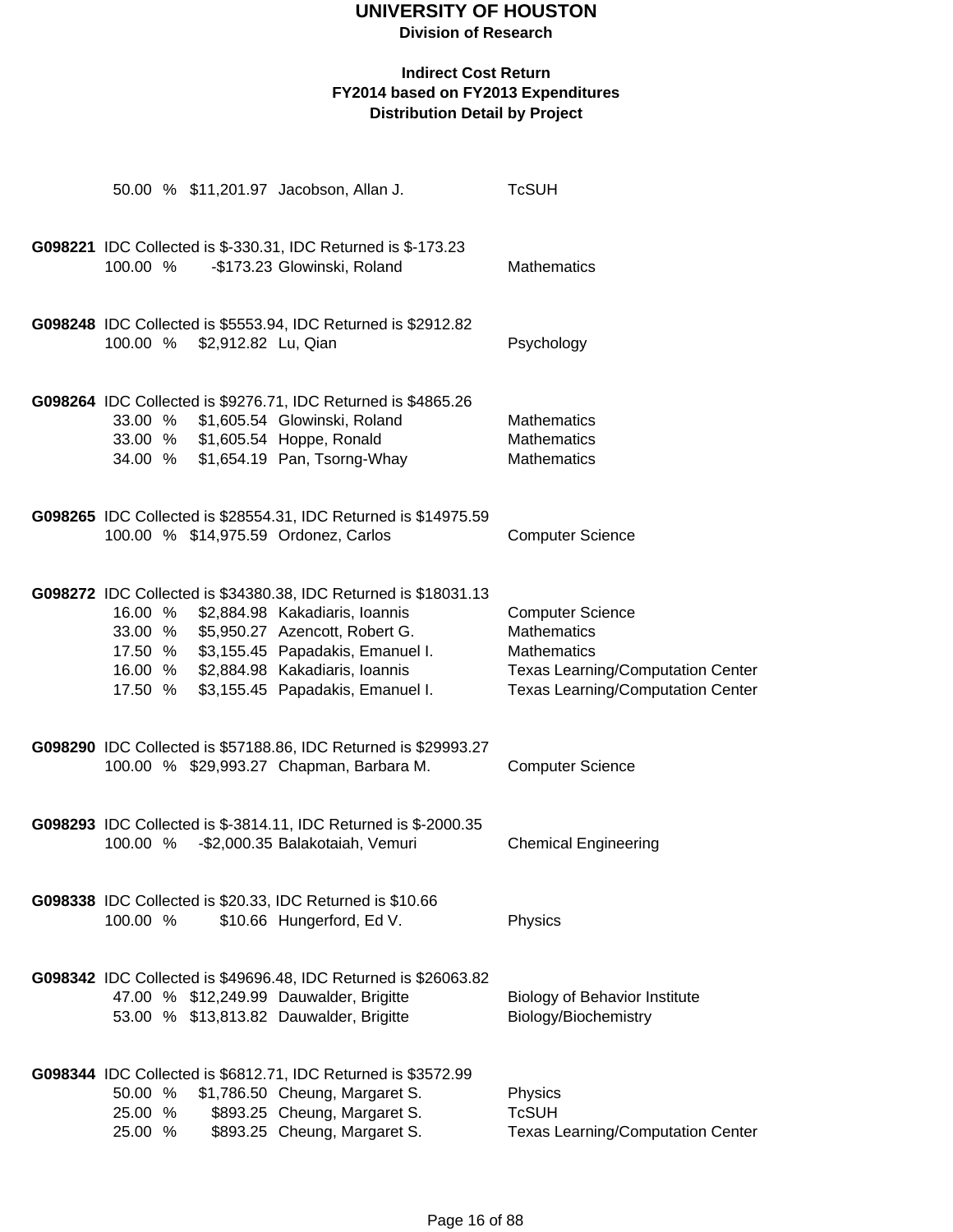|  |                    |                               | G098350 IDC Collected is \$6950.15, IDC Returned is \$3645.08<br>100.00 % \$3,645.08 Fujita, Masaya                                                     | Biology/Biochemistry                                                                              |
|--|--------------------|-------------------------------|---------------------------------------------------------------------------------------------------------------------------------------------------------|---------------------------------------------------------------------------------------------------|
|  |                    | 30.00 % \$11,705.83 Luss, Dan | G098356 IDC Collected is \$74399.24, IDC Returned is \$39019.43<br>30.00 % \$11,705.83 Balakotaiah, Vemuri<br>40.00 % \$15,607.77 Harold, Michael P.    | <b>Chemical Engineering</b><br><b>Chemical Engineering</b><br><b>Chemical Engineering</b>         |
|  | 45.00 %<br>55.00 % |                               | G098369 IDC Collected is \$-0.02, IDC Returned is \$-0.01<br>-\$0.00 Frankino, William A.<br>-\$0.01 Frankino, William A.                               | <b>Biology of Behavior Institute</b><br>Biology/Biochemistry                                      |
|  |                    |                               | G098393 IDC Collected is \$40002.75, IDC Returned is \$20979.84<br>100.00 % \$20,979.84 Chen, Yuhua                                                     | <b>Electrical &amp; Computer Engineering</b>                                                      |
|  |                    |                               | G098399 IDC Collected is \$41914.57, IDC Returned is \$21982.52<br>50.00 % \$10,991.26 Donnelly, Vincent M.<br>50.00 % \$10,991.26 Economou, Demetre J. | <b>Chemical Engineering</b><br><b>Chemical Engineering</b>                                        |
|  | 100.00 %           |                               | G098456 IDC Collected is \$12695.84, IDC Returned is \$6658.46<br>\$6,658.46 Chen, Yuhua                                                                | <b>Electrical &amp; Computer Engineering</b>                                                      |
|  |                    |                               | G098467 IDC Collected is \$91367.59, IDC Returned is \$47918.65<br>50.00 % \$23,959.32 Gustafsson, Jan-Ake<br>50.00 % \$23,959.32 Gustafsson, Jan-Ake   | Biology/Biochemistry<br>Center for Nuclear Receptors and Cell Signaling                           |
|  | 51.00 %            |                               | G098471 IDC Collected is \$23560.73, IDC Returned is \$12356.66<br>49.00 % \$6,054.76 Merchant, Fatima A.<br>\$6,301.90 Merchant, Fatima A.             | Chemistry<br><b>Engineering Technology</b>                                                        |
|  | 100.00 %           |                               | G098473 IDC Collected is \$1641.93, IDC Returned is \$861.13<br>\$861.13 Torres-Hostos, Luis R.                                                         | Center for Drug and Social Policy Research                                                        |
|  | 50.00 %<br>50.00 % |                               | G098486 IDC Collected is \$4702.56, IDC Returned is \$2466.30<br>\$1,233.15 Ruan, Ke-He<br>\$1,233.15 Ruan, Ke-He                                       | Center for Experimental Therapeutics and Pharmacoi<br>Pharmacological and Pharmaceutical Sciences |
|  | 100.00 %           |                               | G098587 IDC Collected is \$-251.24, IDC Returned is \$-131.77<br>-\$131.77 Cai, Chengzhi                                                                | Chemistry                                                                                         |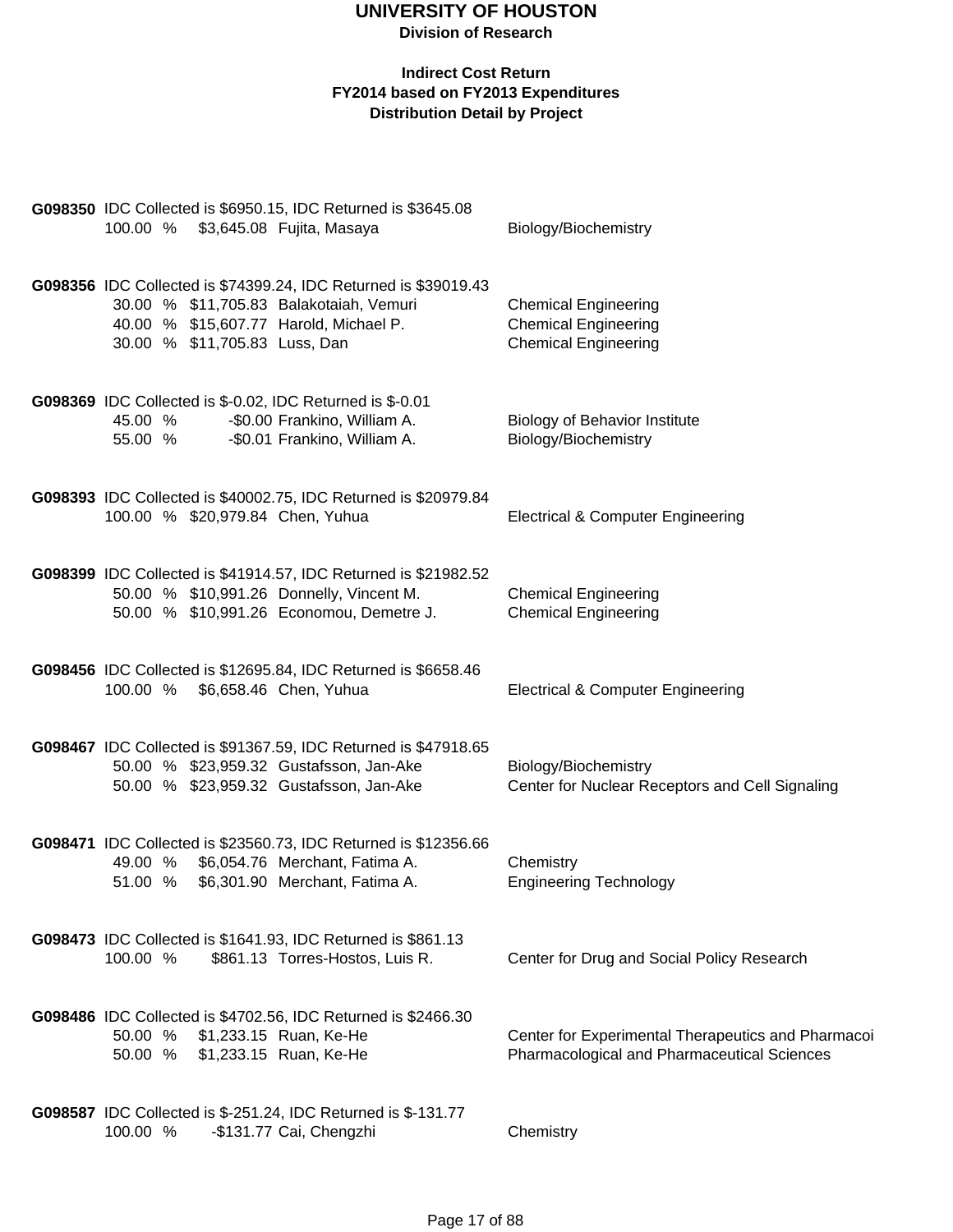| G098629 IDC Collected is \$69270.20, IDC Returned is \$36329.45 |            |                                                                    |                                              |
|-----------------------------------------------------------------|------------|--------------------------------------------------------------------|----------------------------------------------|
| 25.00 %                                                         |            | \$9,082.36 Brankovic, Stanko R.                                    | Center for Integrated Bio and Nano Systems   |
| 25.00 %                                                         |            | \$9,082.36 Litvinov, Dmitri                                        | Center for Integrated Bio and Nano Systems   |
| 25.00 %                                                         |            | \$9,082.36 Brankovic, Stanko R.                                    | <b>Electrical &amp; Computer Engineering</b> |
| 25.00 %                                                         |            | \$9,082.36 Litvinov, Dmitri                                        | <b>Electrical &amp; Computer Engineering</b> |
|                                                                 |            |                                                                    |                                              |
|                                                                 |            |                                                                    |                                              |
|                                                                 |            | G098672 IDC Collected is \$3774.40, IDC Returned is \$1979.52      |                                              |
|                                                                 |            | 100.00 % \$1,979.52 Gurkan, Deniz                                  | <b>Engineering Technology</b>                |
|                                                                 |            |                                                                    |                                              |
|                                                                 |            |                                                                    |                                              |
|                                                                 |            | G098703 IDC Collected is \$106927.66, IDC Returned is \$56079.28   |                                              |
|                                                                 |            | 65.00 % \$36,451.53 Chino, Yuzo M.                                 | Optometry, Community                         |
|                                                                 |            | 5.00 % \$2,803.96 Harwerth, Ronald S.                              | Optometry, Community                         |
|                                                                 |            | 5.00 % \$2,803.96 Smith III, Earl L.                               | Optometry, Community                         |
|                                                                 |            | 25.00 % \$14,019.82 Wensveen, Janice                               | Optometry, Community                         |
|                                                                 |            |                                                                    |                                              |
|                                                                 |            |                                                                    |                                              |
|                                                                 |            | G098707 IDC Collected is \$9957.14, IDC Returned is \$5222.12      |                                              |
| 50.00 %                                                         |            | \$2,611.06 Litvinov, Dmitri                                        | Center for Integrated Bio and Nano Systems   |
| 50.00 %                                                         |            | \$2,611.06 Litvinov, Dmitri                                        | <b>Electrical &amp; Computer Engineering</b> |
|                                                                 |            |                                                                    |                                              |
|                                                                 |            |                                                                    |                                              |
|                                                                 |            | G098720 IDC Collected is \$-2209.42, IDC Returned is \$-1158.75    |                                              |
| 75.00 %                                                         |            | -\$869.06 Hollingsworth, D. Keith                                  | <b>Mechanical Engineering</b>                |
| 25.00 %                                                         |            | -\$289.69 Witte, Larry C.                                          | <b>Mechanical Engineering</b>                |
|                                                                 |            |                                                                    |                                              |
|                                                                 |            | G098732 IDC Collected is \$48820.77, IDC Returned is \$25604.54    |                                              |
| 25.00 %                                                         |            | \$6,401.14 Deng, Zhigang                                           |                                              |
|                                                                 |            |                                                                    | <b>Computer Science</b>                      |
| 7.50 %                                                          |            | \$1,920.34 Kakadiaris, Ioannis                                     | <b>Computer Science</b>                      |
| 15.00 %                                                         |            | \$3,840.68 Shah, Shishir                                           | <b>Computer Science</b>                      |
| 25.00 %                                                         |            | \$6,401.14 Tsekos, Nikolaos V.                                     | <b>Computer Science</b>                      |
| 10.00 %                                                         |            | \$2,560.45 Grigoriadis, Karolos M.                                 | <b>Mechanical Engineering</b>                |
| 10.00 %                                                         |            | \$2,560.45 Mohammadpour, Javad                                     | <b>Mechanical Engineering</b>                |
| 7.50 %                                                          |            | \$1,920.34 Kakadiaris, Ioannis                                     | <b>Texas Learning/Computation Center</b>     |
|                                                                 |            |                                                                    |                                              |
|                                                                 |            | <b>G098736</b> IDC Collected is \$-56.55, IDC Returned is \$-29.66 |                                              |
| 20.00 %                                                         |            | -\$5.93 Litvinov, Dmitri                                           | Center for Integrated Bio and Nano Systems   |
| 30.00 %                                                         |            | -\$8.90 Willson, Richard C.                                        | Center for Integrated Bio and Nano Systems   |
| 20.00 %                                                         |            | -\$5.93 Willson, Richard C.                                        | <b>Chemical Engineering</b>                  |
| 30.00 %                                                         |            | -\$8.90 Litvinov, Dmitri                                           | <b>Electrical &amp; Computer Engineering</b> |
|                                                                 |            |                                                                    |                                              |
|                                                                 |            |                                                                    |                                              |
|                                                                 |            | G098752 IDC Collected is \$21255.44, IDC Returned is \$11147.63    |                                              |
| 25.00 %                                                         |            | \$2,786.91 Kakadiaris, Ioannis                                     | <b>Computer Science</b>                      |
| 25.00 %                                                         | \$2,786.91 | Shah, Shishir                                                      | <b>Computer Science</b>                      |
| 25.00 %                                                         | \$2,786.91 | Kakadiaris, Ioannis                                                | <b>Texas Learning/Computation Center</b>     |
| 25.00 %                                                         |            | \$2,786.91 Shah, Shishir                                           | <b>Texas Learning/Computation Center</b>     |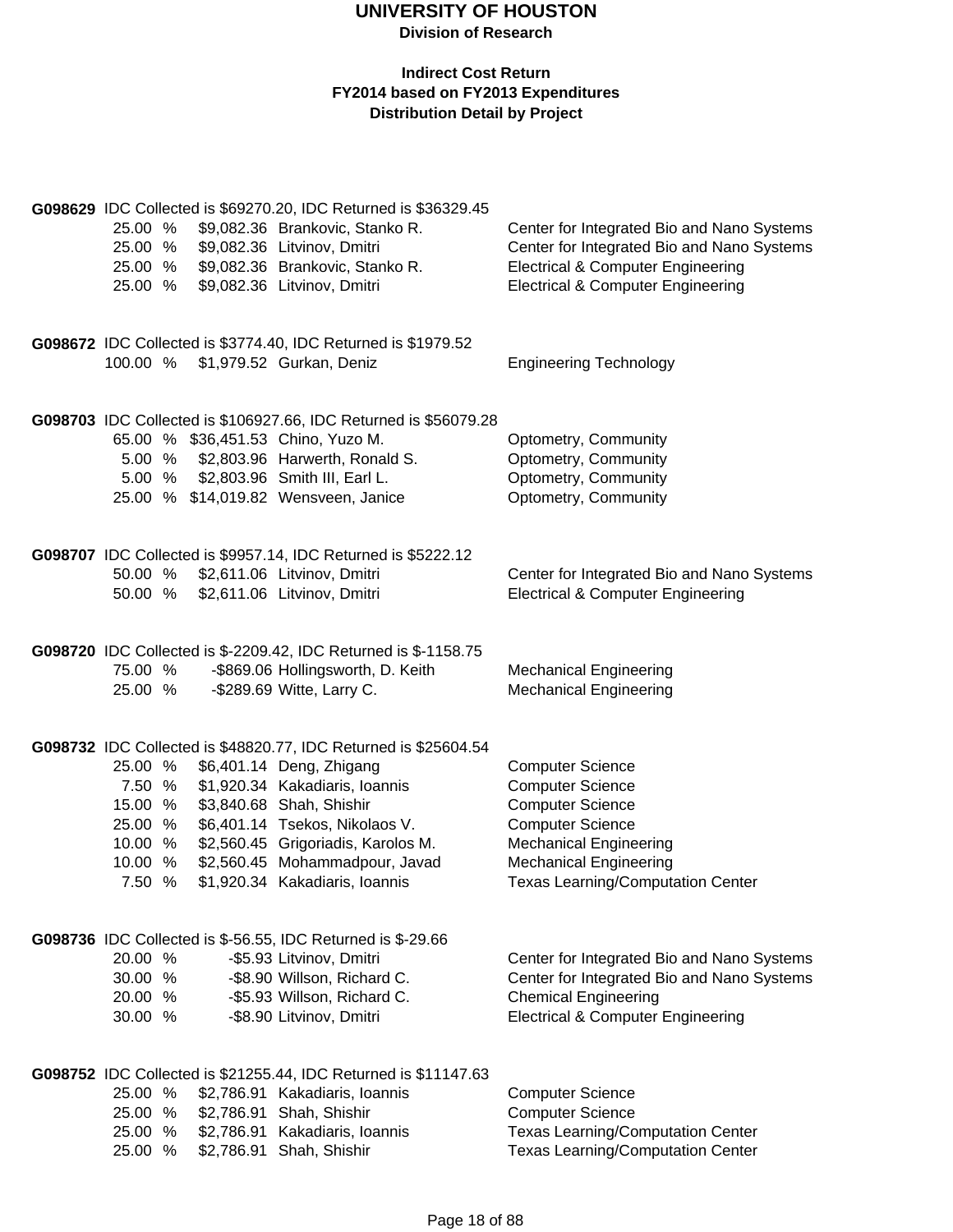| G098769 IDC Collected is \$27194.92, IDC Returned is \$14262.65<br>80.00 % \$11,410.12 Hawkins, Jacqueline<br>20.00 % \$2,852.53 Chauvot, Jennifer B.                                                                     | Curriculum and Instruction<br>Dean, Education                                                                                                                  |
|---------------------------------------------------------------------------------------------------------------------------------------------------------------------------------------------------------------------------|----------------------------------------------------------------------------------------------------------------------------------------------------------------|
| G098785 IDC Collected is \$40643.39, IDC Returned is \$21315.83<br>100.00 % \$21,315.83 Hu, Ming                                                                                                                          | <b>Pharmacological and Pharmaceutical Sciences</b>                                                                                                             |
| G098796 IDC Collected is \$120577.42, IDC Returned is \$63238.03<br>100.00 % \$63,238.03 Young, Frederick M.                                                                                                              | <b>Small Business Development Center</b>                                                                                                                       |
| G098797 IDC Collected is \$4925.38, IDC Returned is \$2583.16<br>\$1,808.22 Song, Gangbing<br>70.00 %<br>30.00 %<br>\$774.95 Sun, Li                                                                                      | <b>Mechanical Engineering</b><br><b>Mechanical Engineering</b>                                                                                                 |
| <b>G098906</b> IDC Collected is \$-58.12, IDC Returned is \$-30.48<br>100.00 %<br>-\$30.48 Lu, Qian                                                                                                                       | Psychology                                                                                                                                                     |
| G098941 IDC Collected is \$75.00, IDC Returned is \$39.33<br>50.00 %<br>\$19.67 Brankovic, Stanko R.<br>50.00 %<br>\$19.67 Brankovic, Stanko R.                                                                           | Center for Integrated Bio and Nano Systems<br><b>Electrical &amp; Computer Engineering</b>                                                                     |
| G098947 IDC Collected is \$6787.14, IDC Returned is \$3559.58<br>100.00 % \$3,559.58 Lu, Qian                                                                                                                             | Psychology                                                                                                                                                     |
| G098962 IDC Collected is \$-47.30, IDC Returned is \$-24.81<br>25.00 %<br>-\$6.20 Rappenglueck, Bernhard<br>-\$6.20 Shauck, Max<br>25.00 %<br>25.00 %<br>-\$6.20 Rappenglueck, Bernhard<br>25.00 %<br>-\$6.20 Shauck, Max | Earth & Atmospheric Sciences<br>Earth & Atmospheric Sciences<br>Institute for Climate and Atmospheric Science<br>Institute for Climate and Atmospheric Science |
| G098978 IDC Collected is \$-429.48, IDC Returned is \$-225.25<br>100.00 %<br>-\$225.25 Sun, Li                                                                                                                            | <b>Mechanical Engineering</b>                                                                                                                                  |
| G099089 IDC Collected is \$2917.55, IDC Returned is \$1530.14<br>50.00 %<br>\$765.07 Ruan, Ke-He<br>\$765.07 Ruan, Ke-He<br>50.00 %                                                                                       | Center for Experimental Therapeutics and Pharmacoi<br><b>Pharmacological and Pharmaceutical Sciences</b>                                                       |
| G099090 IDC Collected is \$23034.90, IDC Returned is \$12080.88<br>50.00 % \$6,040.44 Majkic, Goran                                                                                                                       | <b>Mechanical Engineering</b>                                                                                                                                  |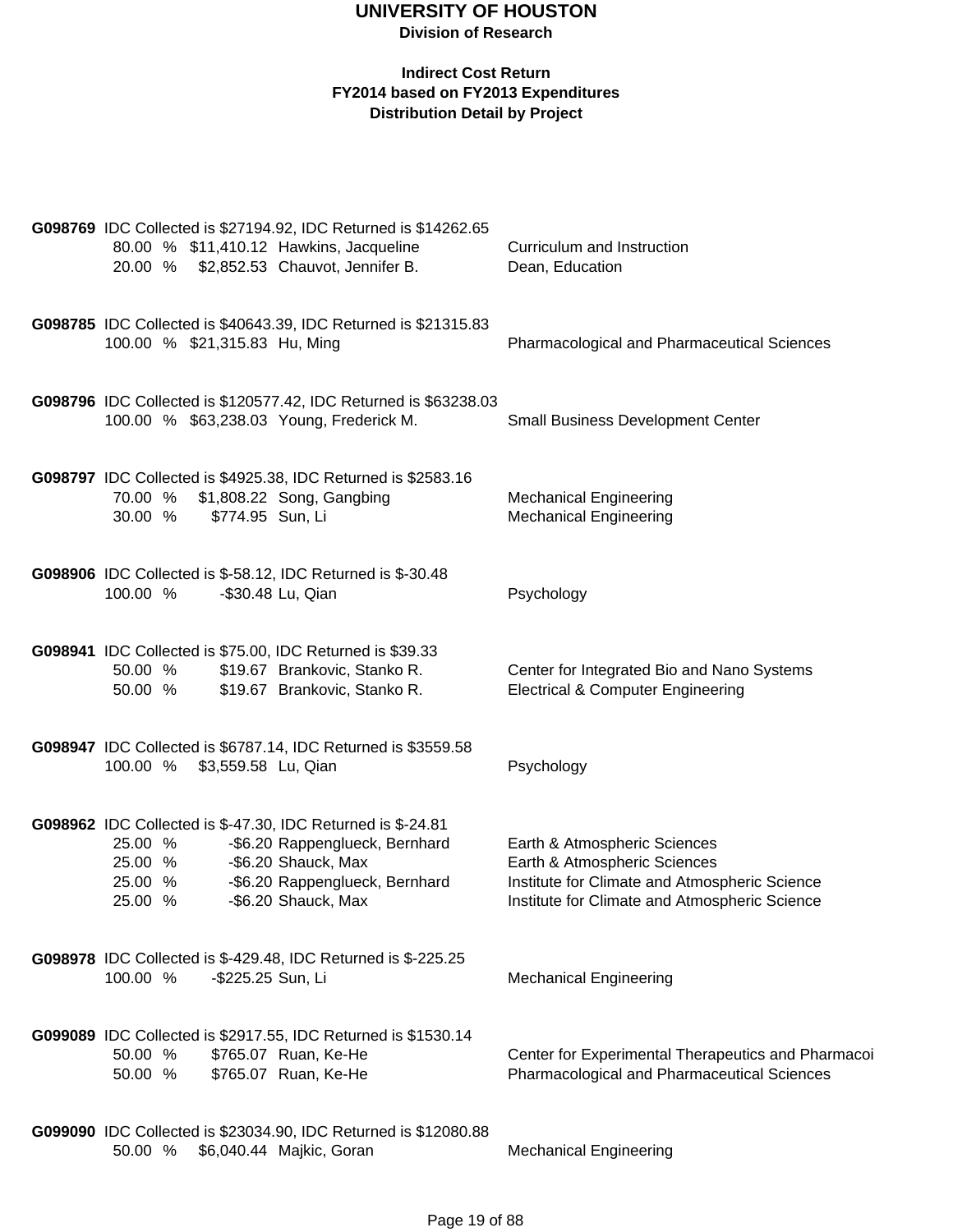**Division of Research**

#### **Indirect Cost Return FY2014 based on FY2013 Expenditures Distribution Detail by Project**

| 50.00 %                       |  | \$6,040.44 Majkic, Goran                                                                                                                                                                                                 | <b>TcSUH</b>                                                                                                                                                          |
|-------------------------------|--|--------------------------------------------------------------------------------------------------------------------------------------------------------------------------------------------------------------------------|-----------------------------------------------------------------------------------------------------------------------------------------------------------------------|
| 50.00 %                       |  | G099115 IDC Collected is \$22203.11, IDC Returned is \$11644.64<br>50.00 % \$5,822.32 Donnelly, Vincent M.<br>\$5,822.32 Economou, Demetre J.                                                                            | <b>Chemical Engineering</b><br><b>Chemical Engineering</b>                                                                                                            |
| 100.00 %                      |  | G099123 IDC Collected is \$4919.71, IDC Returned is \$2580.19<br>\$2,580.19 Hannay, H. Julia                                                                                                                             | Psychology                                                                                                                                                            |
| 10.00 %<br>10.00 %<br>50.00 % |  | G099133 IDC Collected is \$10205.41, IDC Returned is \$5352.33<br>\$535.23 Mo, Yi-Lung<br>10.00 % \$535.23 Malki, Heidar A.<br>\$535.23 Yuan, Xiaojing<br>20.00 % \$1,070.47 Song, Gangbing<br>\$2,676.16 Song, Gangbing | <b>Civil Engineering</b><br><b>Engineering Technology</b><br><b>Engineering Technology</b><br>Institute for Space Systems Operations<br><b>Mechanical Engineering</b> |
| 34.00 %<br>33.00 %<br>33.00 % |  | G099192 IDC Collected is \$-30.42, IDC Returned is \$-15.95<br>-\$5.42 Harold, Michael P.<br>-\$5.26 Muncrief, Rachel<br>-\$5.26 Rooks, Charles                                                                          | <b>Chemical Engineering</b><br><b>Chemical Engineering</b><br><b>Chemical Engineering</b>                                                                             |
| 100.00 %                      |  | G099200 IDC Collected is \$16754.43, IDC Returned is \$8787.03<br>\$8,787.03 Howard, Sherry L.                                                                                                                           | Vice President, Student Affairs                                                                                                                                       |
| 50.00 %<br>50.00 %            |  | G099206 IDC Collected is \$280.79, IDC Returned is \$147.26<br>\$73.63 Subhlok, Jaspal<br>\$73.63 Subhlok, Jaspal                                                                                                        | <b>Computer Science</b><br><b>Texas Learning/Computation Center</b>                                                                                                   |
| 51.00 %<br>49.00 %            |  | G099209 IDC Collected is \$4076.61, IDC Returned is \$2138.02<br>\$1,090.39 Lim, Gino J.<br>\$1,047.63 Lim, Gino J.                                                                                                      | <b>Industrial Engineering</b><br>SW Public Safety Technology Center                                                                                                   |
| 100.00 %                      |  | <b>G099351</b> IDC Collected is \$-15.18, IDC Returned is \$-7.96<br>-\$7.96 Cheung, Monit                                                                                                                               | Child & Family for Innovative Research                                                                                                                                |
| 50.00 %<br>50.00 %            |  | G099416 IDC Collected is \$-1198.46, IDC Returned is \$-628.54<br>-\$314.27 Harold, Michael P.<br>-\$314.27 Rooks, Charles                                                                                               | <b>Chemical Engineering</b><br><b>Chemical Engineering</b>                                                                                                            |
|                               |  | 0000000000000                                                                                                                                                                                                            |                                                                                                                                                                       |

**G099494** IDC Collected is \$-29823.98, IDC Returned is \$-15641.48 92.00 % -\$14,390.17 Bordnick, Patrick Dean, Social Work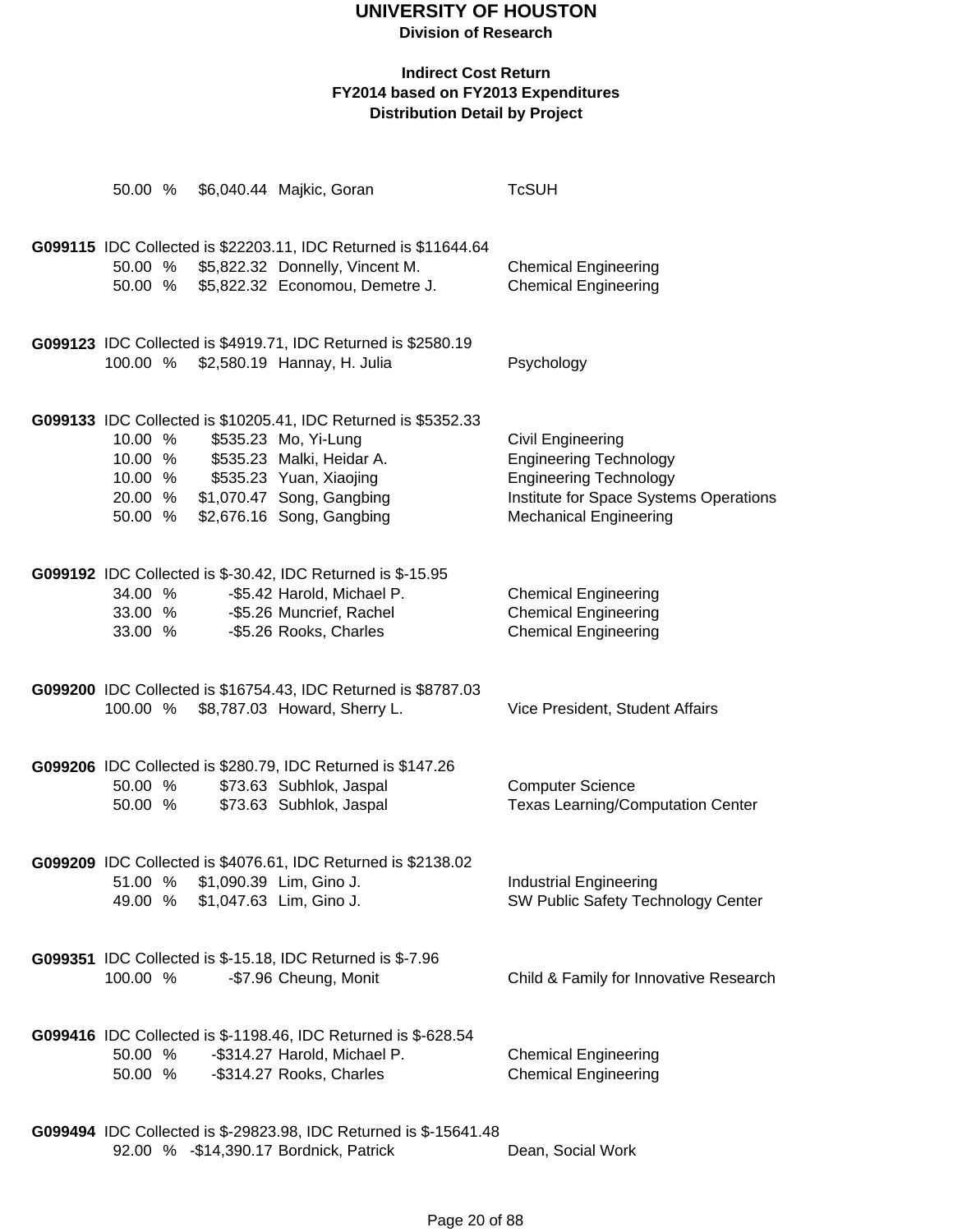**Division of Research**

| 8.00 %                                   |                               | -\$1,251.32 Cepeda, Alice                                                                                                                                                                            | Sociology                                                                                                                    |
|------------------------------------------|-------------------------------|------------------------------------------------------------------------------------------------------------------------------------------------------------------------------------------------------|------------------------------------------------------------------------------------------------------------------------------|
| 100.00 %                                 |                               | G099599 IDC Collected is \$0.02, IDC Returned is \$0.01<br>\$0.01 Stewart, Robert R.                                                                                                                 | Earth & Atmospheric Sciences                                                                                                 |
| 17.00 %<br>33.00 %<br>33.00 %<br>17.00 % |                               | G099612 IDC Collected is \$-2620.97, IDC Returned is \$-1374.59<br>-\$233.68 Balakotaiah, Vemuri<br>-\$453.62 Harold, Michael P.<br>-\$453.62 Franchek, Matthew<br>-\$233.68 Grigoriadis, Karolos M. | <b>Chemical Engineering</b><br><b>Chemical Engineering</b><br><b>Mechanical Engineering</b><br><b>Mechanical Engineering</b> |
| 30.00 %<br>30.00 %                       |                               | G099623 IDC Collected is \$36971.25, IDC Returned is \$19389.94<br>\$5,816.98 Brankovic, Stanko R.<br>40.00 % \$7,755.98 Brankovic, Stanko R.<br>\$5,816.98 Brankovic, Stanko R.                     | Center for Integrated Bio and Nano Systems<br><b>Electrical &amp; Computer Engineering</b><br><b>TcSUH</b>                   |
|                                          |                               | G099625 IDC Collected is \$79133.32, IDC Returned is \$41502.26<br>100.00 % \$41,502.26 Das, Vallabh                                                                                                 | Optometry, Community                                                                                                         |
|                                          |                               | G099626 IDC Collected is \$37004.89, IDC Returned is \$19407.58<br>100.00 % \$19,407.58 Bordnick, Patrick                                                                                            | Child & Family for Innovative Research                                                                                       |
| 20.00 %<br>20.00 %                       |                               | G099644 IDC Collected is \$55259.41, IDC Returned is \$28981.35<br>60.00 % \$17,388.81 Freundlich, Alexandre<br>\$5,796.27 Freundlich, Alexandre<br>\$5,796.27 Freundlich, Alexandre                 | <b>Center for Advanced Materials</b><br><b>Electrical &amp; Computer Engineering</b><br>Physics                              |
|                                          | 100.00 % \$10,216.38 Han, Zhu | G099651 IDC Collected is \$19479.80, IDC Returned is \$10216.38                                                                                                                                      | <b>Electrical &amp; Computer Engineering</b>                                                                                 |
|                                          |                               | G099656 IDC Collected is \$18688.41, IDC Returned is \$9801.32<br>100.00 % \$9,801.32 Gilbertson, Scott R.                                                                                           | Chemistry                                                                                                                    |
|                                          |                               | G099673 IDC Collected is \$50533.84, IDC Returned is \$26502.98<br>100.00 % \$26,502.98 Lubchenko, Vassiliy                                                                                          | Chemistry                                                                                                                    |
| 25.00 %<br>40.00 %<br>25.00 %<br>10.00 % |                               | G099717 IDC Collected is \$3851.26, IDC Returned is \$2019.83<br>\$504.96 Litvinov, Dmitri<br>\$807.93 Lee, T. Randall<br>\$504.96 Litvinov, Dmitri<br>\$201.98 Lee, T. Randall                      | Center for Integrated Bio and Nano Systems<br>Chemistry<br><b>Electrical &amp; Computer Engineering</b><br><b>TcSUH</b>      |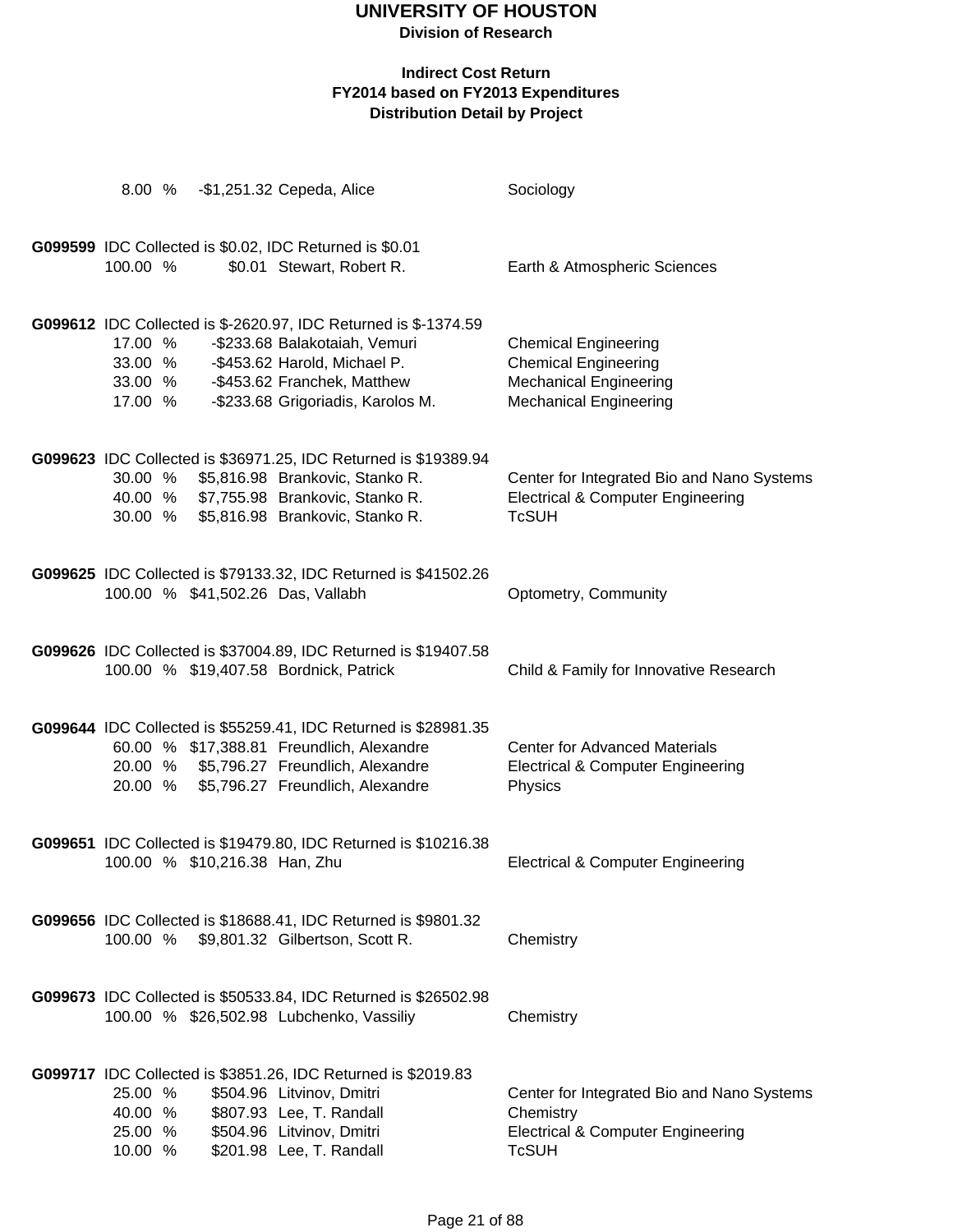|          |  | G099735 IDC Collected is \$989.28, IDC Returned is \$518.84      |                                                 |
|----------|--|------------------------------------------------------------------|-------------------------------------------------|
| 30.00 %  |  | \$155.65 Fitzgibbon, William E.                                  | Dean, Technology                                |
| 70.00 %  |  | \$363.19 Barbieri, Enrique                                       | <b>Engineering Technology</b>                   |
|          |  | G099753 IDC Collected is \$-2504.73, IDC Returned is \$-1313.63  |                                                 |
| 33.00 %  |  | -\$433.50 Chapman, Barbara M.                                    | <b>Computer Science</b>                         |
| 34.00 %  |  | -\$446.63 Gabriel, Edgar                                         | <b>Computer Science</b>                         |
| 33.00 %  |  | -\$433.50 Subhlok, Jaspal                                        | <b>Computer Science</b>                         |
|          |  | G099783 IDC Collected is \$1051.64, IDC Returned is \$551.54     |                                                 |
| 30.00 %  |  | \$165.46 Franchek, Matthew                                       | <b>Mechanical Engineering</b>                   |
| 40.00 %  |  | \$220.62 Grigoriadis, Karolos M.                                 | <b>Mechanical Engineering</b>                   |
| 30.00 %  |  | \$165.46 Mohammadpour, Javad                                     | <b>Mechanical Engineering</b>                   |
|          |  | G099805 IDC Collected is \$7831.48, IDC Returned is \$4107.30    |                                                 |
| 100.00 % |  | \$4,107.30 Chapman, Barbara M.                                   | <b>Computer Science</b>                         |
|          |  | G099822 IDC Collected is \$34710.61, IDC Returned is \$18204.33  |                                                 |
|          |  | 100.00 % \$18,204.33 Bergmanson, Jan P. G.                       | Optometry, Community                            |
|          |  |                                                                  |                                                 |
|          |  | G099824 IDC Collected is \$14700.00, IDC Returned is \$7709.56   |                                                 |
| 34.00 %  |  | \$2,621.25 Stein, Gila                                           | <b>Chemical Engineering</b>                     |
| 33.00 %  |  | \$2,544.16 Claydon, Frank                                        | <b>Electrical &amp; Computer Engineering</b>    |
| 33.00 %  |  | \$2,544.16 Long, Stuart A.                                       | <b>Electrical &amp; Computer Engineering</b>    |
|          |  |                                                                  |                                                 |
|          |  | G099896 IDC Collected is \$113090.49, IDC Returned is \$59311.44 |                                                 |
|          |  | 100.00 % \$59,311.44 Zhang, Xiaoliu                              | Center for Nuclear Receptors and Cell Signaling |
|          |  |                                                                  |                                                 |
|          |  | G099897 IDC Collected is \$49550.40, IDC Returned is \$25987.20  |                                                 |
|          |  | 100.00 % \$25,987.20 Zhang, Xiaoliu                              | Center for Nuclear Receptors and Cell Signaling |
|          |  | G099926 IDC Collected is \$9073.18, IDC Returned is \$4758.52    |                                                 |
| 100.00 % |  | \$4,758.52 Cheung, Margaret S.                                   | Physics                                         |
|          |  |                                                                  |                                                 |
|          |  | G100058 IDC Collected is \$13151.64, IDC Returned is \$6897.51   |                                                 |
| 100.00 % |  | \$6,897.51 Chellam, Shankar                                      | <b>Civil Engineering</b>                        |
|          |  |                                                                  |                                                 |
|          |  | G100088 IDC Collected is \$11590.30, IDC Returned is \$6078.65   |                                                 |
| 100.00 % |  | \$6,078.65 Donnelly, Vincent M.                                  | <b>Chemical Engineering</b>                     |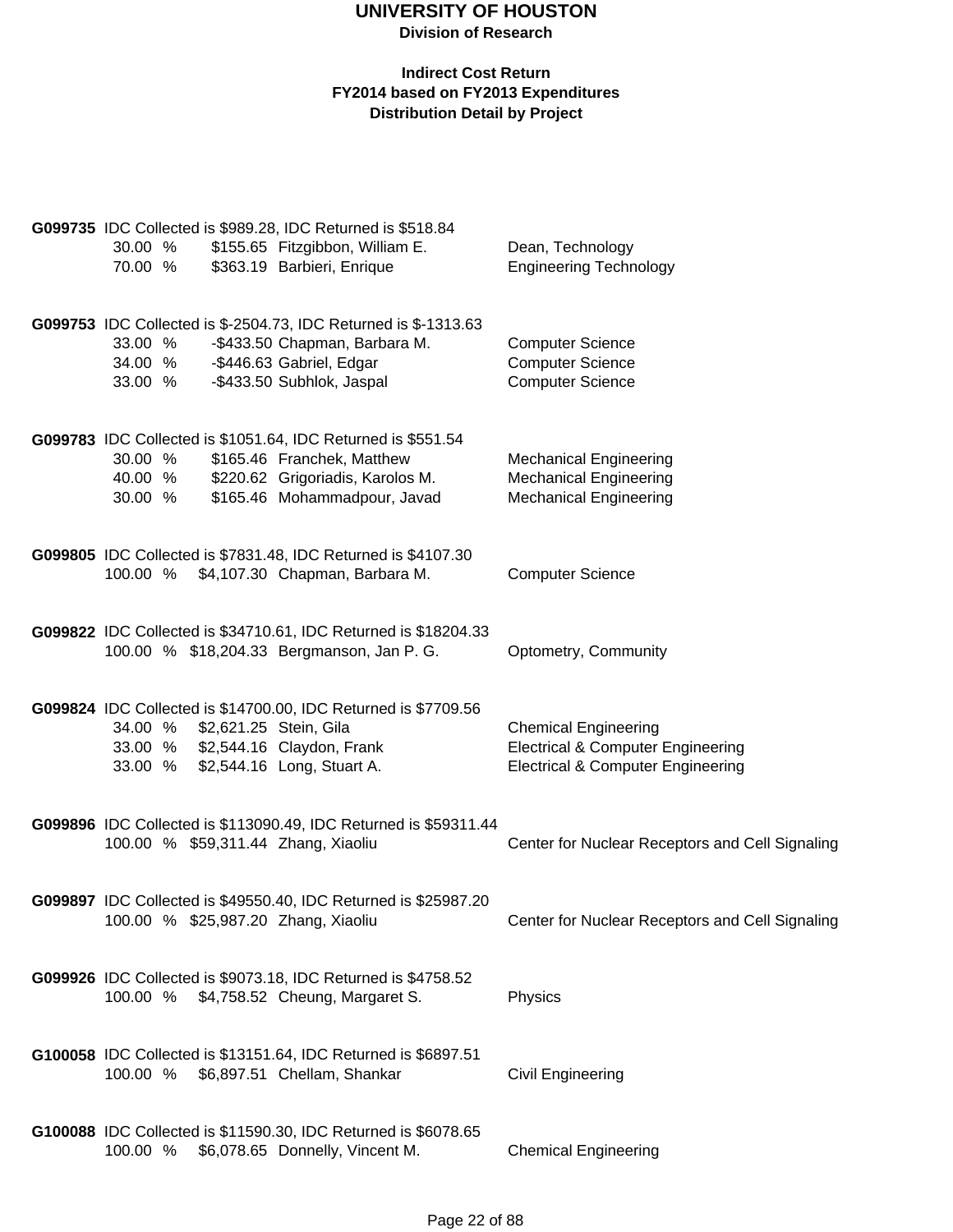#### **Indirect Cost Return FY2014 based on FY2013 Expenditures Distribution Detail by Project**

| 50.00 %<br>50.00 % |                                  | G100094 IDC Collected is \$-601.87, IDC Returned is \$-315.66<br>-\$157.83 McConnell, Bradley K.<br>-\$157.83 McConnell, Bradley K.      | Heart and Kidney Institute<br>Pharmacological and Pharmaceutical Sciences                         |
|--------------------|----------------------------------|------------------------------------------------------------------------------------------------------------------------------------------|---------------------------------------------------------------------------------------------------|
| 50.00 %<br>50.00 % |                                  | G100117 IDC Collected is \$19267.48, IDC Returned is \$10105.02<br>\$5,052.51 Selvamanickam, Venkat<br>\$5,052.51 Sharma, Pradeep        | <b>Mechanical Engineering</b><br><b>Mechanical Engineering</b>                                    |
| 100.00 %           |                                  | G100147 IDC Collected is \$232.21, IDC Returned is \$121.78<br>\$121.78 Vincent, John P.                                                 | Psychology                                                                                        |
| 100.00 %           |                                  | G100148 IDC Collected is \$4.88, IDC Returned is \$2.56<br>\$2.56 Vincent, John P.                                                       | Psychology                                                                                        |
| 100.00 %           |                                  | G100190 IDC Collected is \$5680.06, IDC Returned is \$2978.96<br>\$2,978.96 Parrish, Danielle                                            | Child & Family for Innovative Research                                                            |
|                    |                                  | G100192 IDC Collected is \$69778.72, IDC Returned is \$36596.15<br>100.00 % \$36,596.15 Gilbertson, Scott R.                             | Chemistry                                                                                         |
| 50.00 %            | \$7,817.60 Hu, Ming              | G100213 IDC Collected is \$29812.01, IDC Returned is \$15635.21<br>50.00 % \$7,817.60 Tam, Vincent                                       | <b>Clinical Sciences and Administration</b><br><b>Pharmacological and Pharmaceutical Sciences</b> |
|                    | 100.00 % \$19,939.75 Das, Joydip | G100215 IDC Collected is \$38019.58, IDC Returned is \$19939.75                                                                          | <b>Pharmacological and Pharmaceutical Sciences</b>                                                |
| 50.00 %<br>50.00 % |                                  | G100228 IDC Collected is \$18984.32, IDC Returned is \$9956.52<br>\$4,978.26 Chung, Christopher A.<br>\$4,978.26 Schulze, Lawrence J. H. | <b>Industrial Engineering</b><br><b>Industrial Engineering</b>                                    |
|                    |                                  | G100232 IDC Collected is \$199167.48, IDC Returned is \$104455.38                                                                        |                                                                                                   |
| 5.00 %             |                                  | \$5,222.77 Fletcher, Jack M.                                                                                                             | Psychology                                                                                        |
|                    |                                  | 10.00 % \$10,445.54 Francis, David J.                                                                                                    | Psychology                                                                                        |
|                    |                                  | 40.00 % \$41,782.15 Fletcher, Jack M.                                                                                                    | <b>TIMES</b>                                                                                      |
|                    |                                  | 40.00 % \$41,782.15 Francis, David J.                                                                                                    | <b>TIMES</b>                                                                                      |
| 5.00 %             |                                  | \$5,222.77 Wolters, Christopher A.                                                                                                       | <b>TIMES</b>                                                                                      |

**G100250** IDC Collected is \$21739.01, IDC Returned is \$11401.24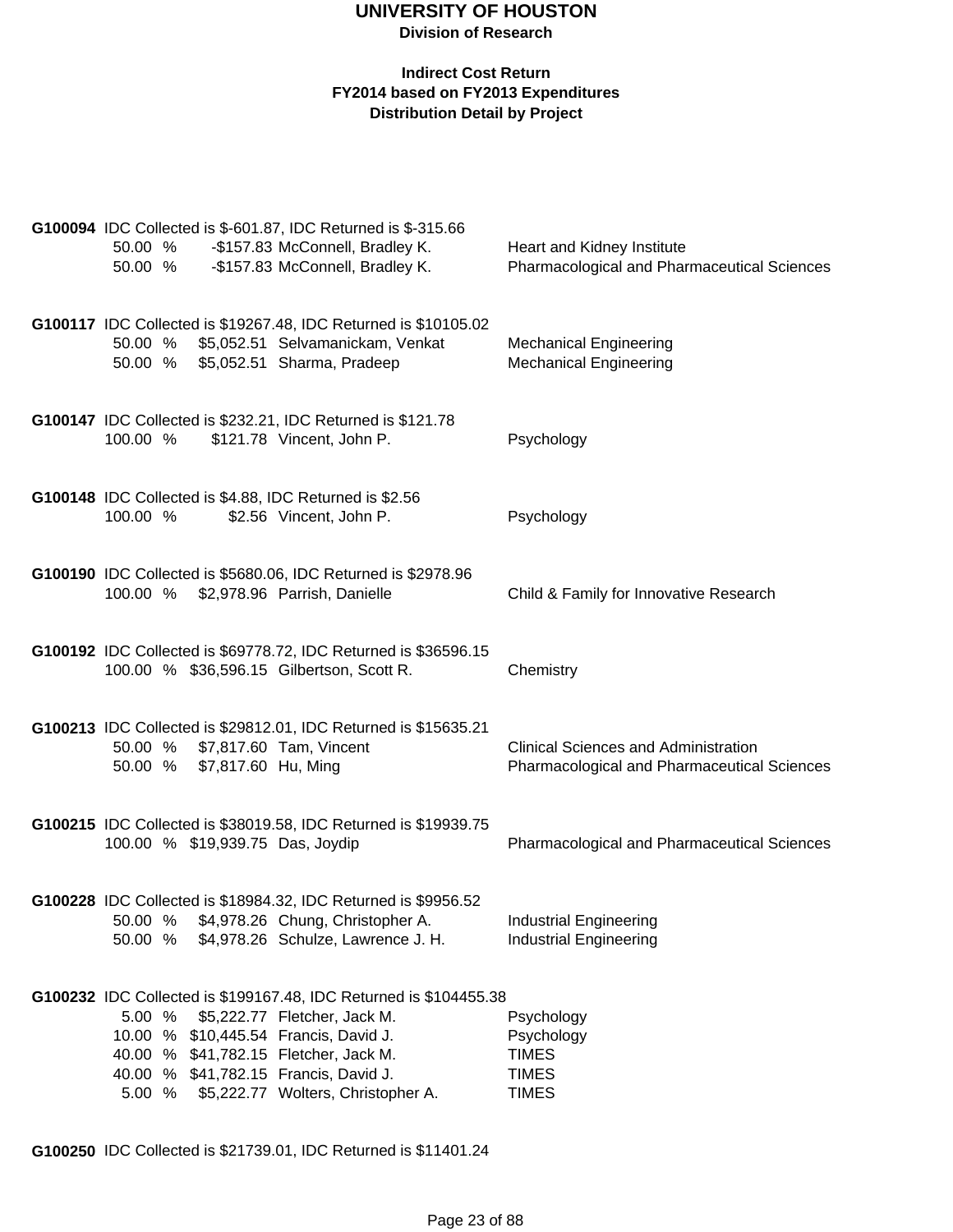**Division of Research**

|                                                     |                  | 50.00 % \$5,700.62 Selvamanickam, Venkat<br>50.00 % \$5,700.62 Selvamanickam, Venkat                                                                                                                                                                                                | <b>Mechanical Engineering</b><br><b>TcSUH</b>                                                                                                                                             |
|-----------------------------------------------------|------------------|-------------------------------------------------------------------------------------------------------------------------------------------------------------------------------------------------------------------------------------------------------------------------------------|-------------------------------------------------------------------------------------------------------------------------------------------------------------------------------------------|
|                                                     |                  | G100252 IDC Collected is \$21158.43, IDC Returned is \$11096.75<br>100.00 % \$11,096.75 Lee, Rebecca E.                                                                                                                                                                             | <b>Texas Obesity Research Center</b>                                                                                                                                                      |
|                                                     |                  | G100263 IDC Collected is \$305907.38, IDC Returned is \$160436.18<br>25.00 % \$40,109.05 Flumerfelt, Raymond W.<br>25.00 % \$40,109.05 Wang, Su Su<br>25.00 % \$40,109.05 Flumerfelt, Raymond W.<br>25.00 % \$40,109.05 Wang, Su Su                                                 | <b>Chemical Engineering</b><br><b>Mechanical Engineering</b><br>National Wind Energy Center<br>National Wind Energy Center                                                                |
| 10.00 %<br>10.00 %<br>20.00 %<br>25.00 %<br>10.00 % |                  | G100267 IDC Collected is \$54391.54, IDC Returned is \$28526.19<br>25.00 % \$7,131.55 Kouri, Donald J.<br>\$2,852.62 Bodmann, Bernhard G.<br>\$2,852.62 Papadakis, Emanuel I.<br>\$5,705.24 Bodmann, Bernhard G.<br>\$7,131.55 Kouri, Donald J.<br>\$2,852.62 Papadakis, Emanuel I. | Chemistry<br><b>Mathematics</b><br><b>Mathematics</b><br><b>Texas Learning/Computation Center</b><br><b>Texas Learning/Computation Center</b><br><b>Texas Learning/Computation Center</b> |
|                                                     |                  | G100270 IDC Collected is \$14091.97, IDC Returned is \$7390.67<br>100.00 % \$7,390.67 Feng, Qianmei                                                                                                                                                                                 | <b>Industrial Engineering</b>                                                                                                                                                             |
| 50.00 %<br>50.00 %                                  |                  | G100307 IDC Collected is \$-369.12, IDC Returned is \$-193.59<br>-\$96.79 Strom, Anders M.<br>-\$96.79 Strom, Anders M.                                                                                                                                                             | Biology/Biochemistry<br>Center for Nuclear Receptors and Cell Signaling                                                                                                                   |
|                                                     |                  | G100312 IDC Collected is \$36976.17, IDC Returned is \$19392.52<br>100.00 % \$19,392.52 Labate, Demetrio                                                                                                                                                                            | Mathematics                                                                                                                                                                               |
|                                                     |                  | G100317 IDC Collected is \$127056.13, IDC Returned is \$66635.86<br>50.00 % \$33,317.93 Chu, Ching-Wu<br>50.00 % \$33,317.93 Chu, Ching-Wu                                                                                                                                          | Physics<br><b>TcSUH</b>                                                                                                                                                                   |
| 45.00 %<br>55.00 %                                  |                  | G100354 IDC Collected is \$2528.81, IDC Returned is \$1326.26<br>\$596.82 Roman, Gregg<br>\$729.44 Roman, Gregg                                                                                                                                                                     | <b>Biology of Behavior Institute</b><br>Biology/Biochemistry                                                                                                                              |
| 100.00 %                                            | \$726.74 Ru, Min | G100376 IDC Collected is \$1385.69, IDC Returned is \$726.74                                                                                                                                                                                                                        | Mathematics                                                                                                                                                                               |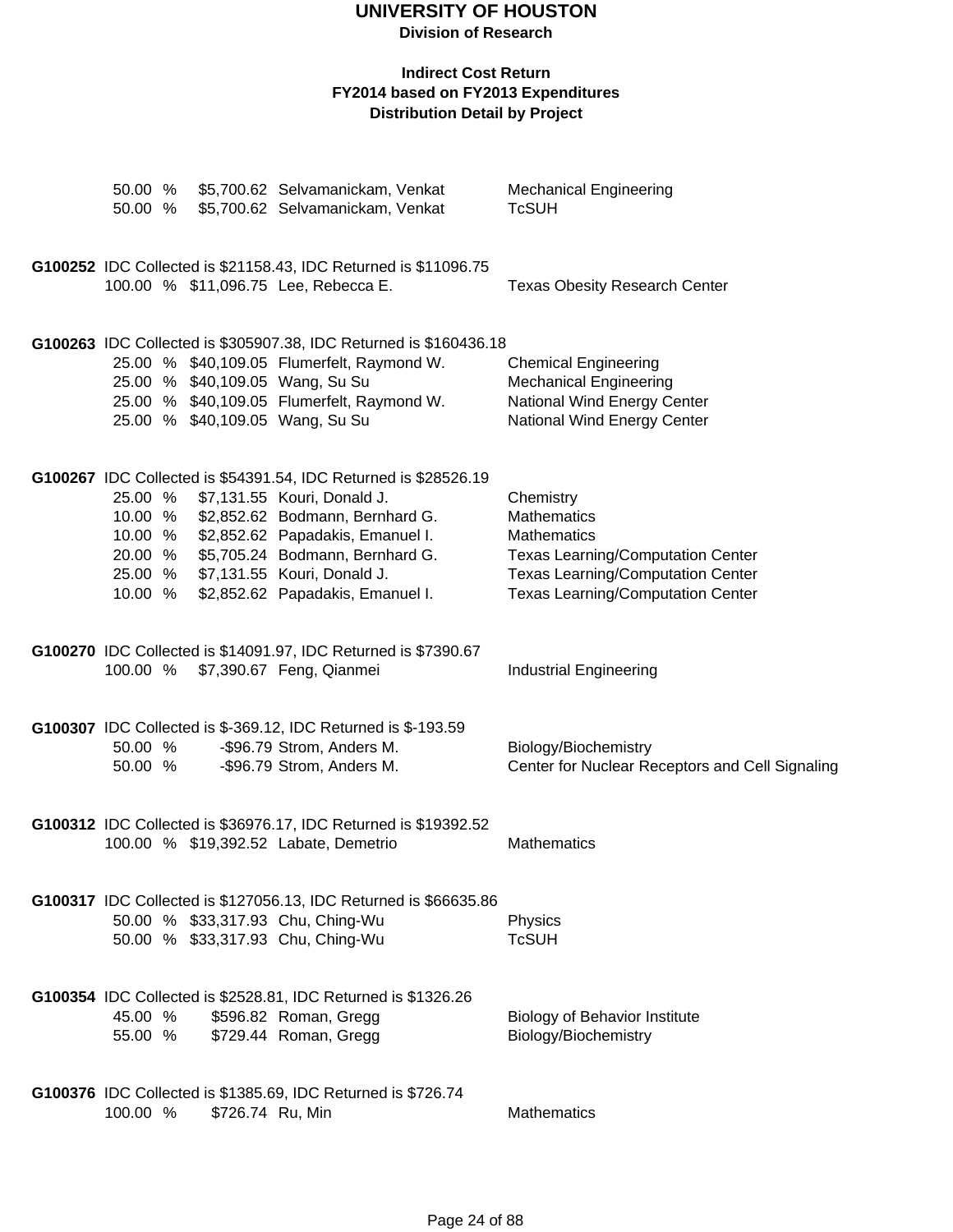| 100.00 % \$1,803.51 Khan, Shuhab D.                                             | G100381 IDC Collected is \$3438.80, IDC Returned is \$1803.51                                                                                | Earth & Atmospheric Sciences                                                                                                                               |
|---------------------------------------------------------------------------------|----------------------------------------------------------------------------------------------------------------------------------------------|------------------------------------------------------------------------------------------------------------------------------------------------------------|
| 100.00 % \$10,406.23 Hungerford, Ed V.                                          | G100432 IDC Collected is \$19841.80, IDC Returned is \$10406.23                                                                              | Physics                                                                                                                                                    |
| 100.00 % \$3,610.07 Tam, Vincent                                                | G100494 IDC Collected is \$6883.40, IDC Returned is \$3610.07                                                                                | <b>Clinical Sciences and Administration</b>                                                                                                                |
| 40.00 %                                                                         | G100496 IDC Collected is \$14108.03, IDC Returned is \$7399.10<br>60.00 % \$4,439.46 Kulkarni, Yashashree<br>\$2,959.64 Kulkarni, Yashashree | <b>Mechanical Engineering</b><br><b>TcSUH</b>                                                                                                              |
|                                                                                 | G100502 IDC Collected is \$58921.94, IDC Returned is \$30902.20<br>100.00 % \$30,902.20 Halasyamani, P. Shiv                                 | Chemistry                                                                                                                                                  |
| 47.50 %<br>24.00 % \$775.49 Ruchhoeft, Paul<br>23.50 % \$759.33 Ruchhoeft, Paul | G100503 IDC Collected is \$6160.99, IDC Returned is \$3231.19<br>\$1,534.82 Larin, Kirill<br>5.00 % \$161.56 Willson, Richard C.             | <b>Biomedical Engineering</b><br>Center for Integrated Bio and Nano Systems<br><b>Chemical Engineering</b><br><b>Electrical &amp; Computer Engineering</b> |
| 25.00 % \$1,457.40 Queen, Courtney<br>50.00 % \$2,914.80 Zouridakis, George     | G100631 IDC Collected is \$11115.43, IDC Returned is \$5829.60<br>25.00 % \$1,457.40 Zouridakis, George                                      | <b>Engineering Technology</b><br><b>Engineering Technology</b><br><b>Texas Learning/Computation Center</b>                                                 |
| 100.00 % \$16,927.56 Labate, Demetrio                                           | G100644 IDC Collected is \$32276.17, IDC Returned is \$16927.56                                                                              | <b>Mathematics</b>                                                                                                                                         |
| 100.00 %                                                                        | G100660 IDC Collected is \$-731.48, IDC Returned is \$-383.63<br>-\$383.63 Neighbors, Clayton                                                | Psychology                                                                                                                                                 |
| 100.00 % \$4,043.82 Khan, Shuhab D.                                             | G100687 IDC Collected is \$7710.45, IDC Returned is \$4043.82                                                                                | Earth & Atmospheric Sciences                                                                                                                               |
| 100.00 % \$16,596.17 Bittner, Eric R.                                           | G100704 IDC Collected is \$31644.31, IDC Returned is \$16596.17                                                                              | Chemistry                                                                                                                                                  |
|                                                                                 | G100759 IDC Collected is \$74417.81, IDC Returned is \$39029.16                                                                              |                                                                                                                                                            |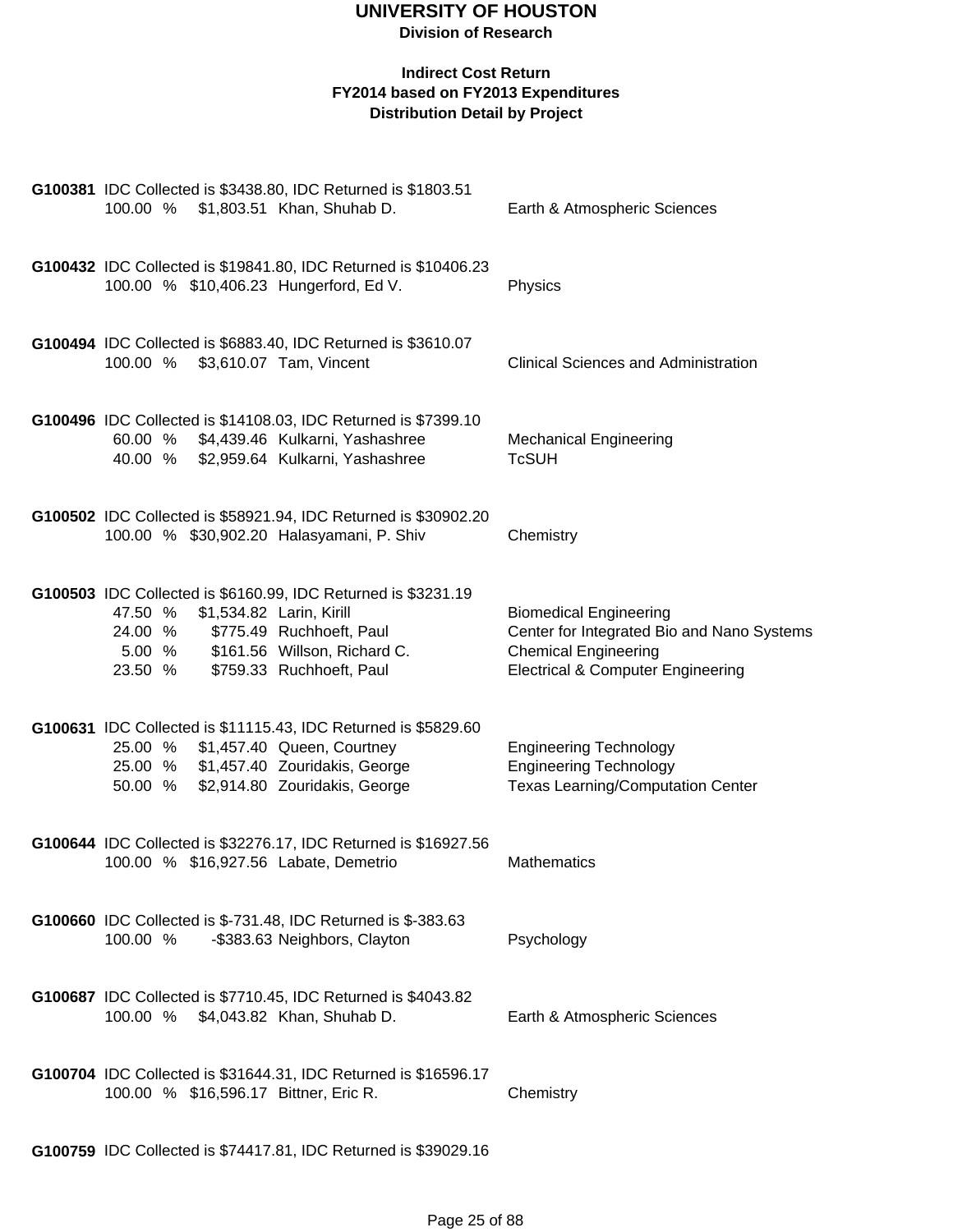#### **Division of Research**

| 30.00 % \$11,708.75 Rooks, Charles     | 70.00 % \$27,320.42 Harold, Michael P.                                                                                            | <b>Chemical Engineering</b><br><b>Chemical Engineering</b>                                 |
|----------------------------------------|-----------------------------------------------------------------------------------------------------------------------------------|--------------------------------------------------------------------------------------------|
|                                        | G100774 IDC Collected is \$6504.35, IDC Returned is \$3411.27<br>100.00 % \$3,411.27 Van-Wijk, Jolante W.                         | Earth & Atmospheric Sciences                                                               |
| 100.00 % \$41,119.98 Cline, Raymond E. | G100775 IDC Collected is \$78404.41, IDC Returned is \$41119.98                                                                   | Center for Technology Literacy                                                             |
| 100.00 % \$7,683.68 Canic, Suncica     | G100778 IDC Collected is \$14650.65, IDC Returned is \$7683.68                                                                    | <b>Mathematics</b>                                                                         |
|                                        | G100798 IDC Collected is \$21198.29, IDC Returned is \$11117.66<br>100.00 % \$11,117.66 Anderson, Franklin J.                     | Learning and Assessment Services                                                           |
| 100.00 % \$16,534.70 Gorb, Yuliya      | G100814 IDC Collected is \$31527.10, IDC Returned is \$16534.70                                                                   | <b>Mathematics</b>                                                                         |
| 50.00 %<br>50.00 %                     | G100842 IDC Collected is \$-44.50, IDC Returned is \$-23.34<br>-\$11.67 Rappenglueck, Bernhard<br>-\$11.67 Rappenglueck, Bernhard | Earth & Atmospheric Sciences<br>Institute for Climate and Atmospheric Science              |
| 100.00 %                               | G100869 IDC Collected is \$-386.76, IDC Returned is \$-202.84<br>-\$202.84 Snow, Jonathan E.                                      | Earth & Atmospheric Sciences                                                               |
| 100.00 % \$10,817.19 Sharp, Carla      | G100871 IDC Collected is \$20625.39, IDC Returned is \$10817.19                                                                   | Psychology                                                                                 |
| 50.00 %<br>50.00 % \$6,727.87 Sun, Li  | G100896 IDC Collected is \$25656.36, IDC Returned is \$13455.73<br>\$6,727.87 Liu, Dong                                           | <b>Mechanical Engineering</b><br><b>Mechanical Engineering</b>                             |
| 100.00 % \$10,663.84 Cooper, Tim       | G100912 IDC Collected is \$20332.99, IDC Returned is \$10663.84                                                                   | Biology/Biochemistry                                                                       |
| 50.00 %<br>50.00 %                     | G100913 IDC Collected is \$1200.00, IDC Returned is \$629.35<br>\$314.68 Litvinov, Dmitri<br>\$314.68 Litvinov, Dmitri            | Center for Integrated Bio and Nano Systems<br><b>Electrical &amp; Computer Engineering</b> |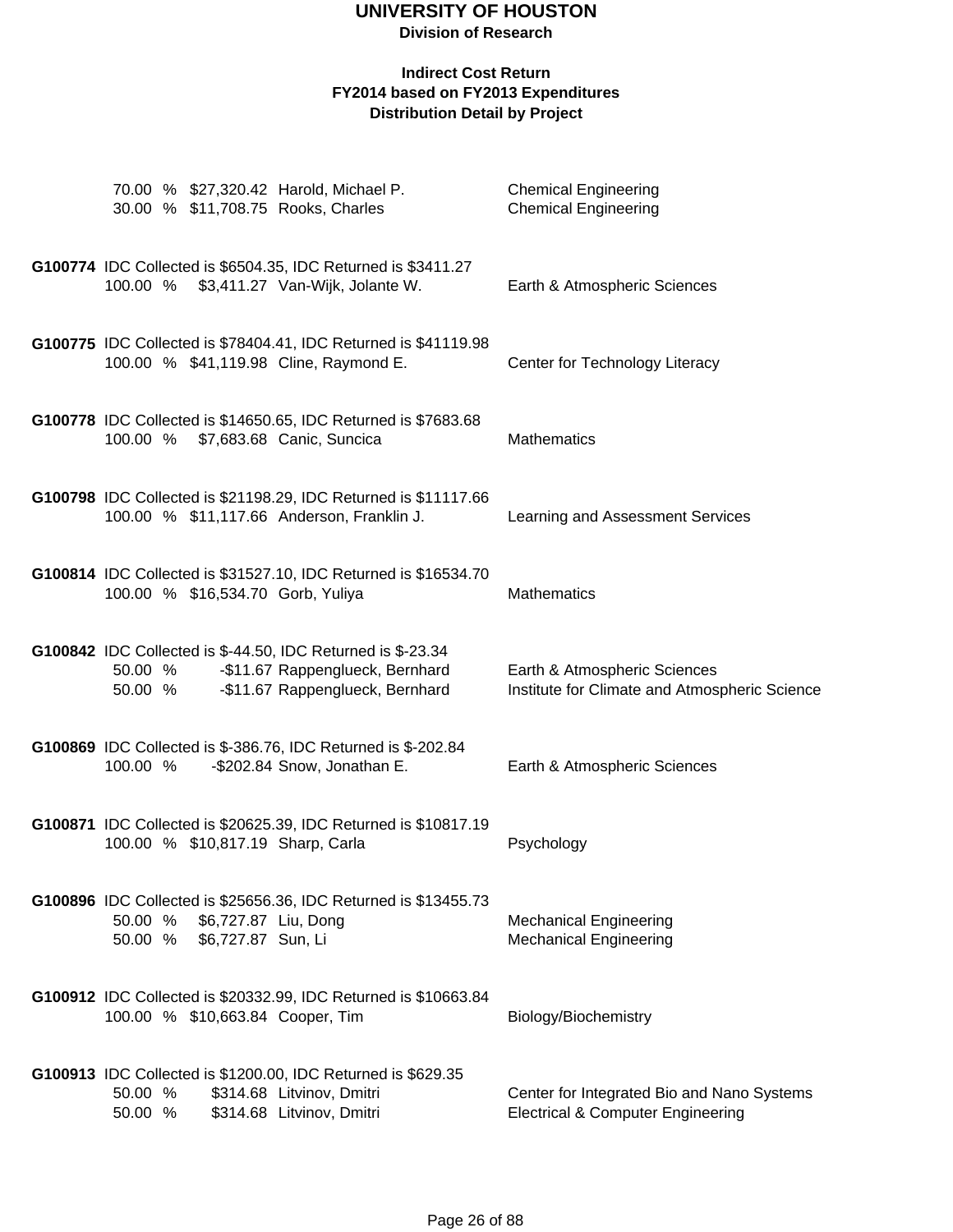| G100944 IDC Collected is \$8152.73, IDC Returned is \$4275.78<br>100.00 % \$4,275.78 Neal, Jack A.                                                      | Hotel and Restaurant Management                            |
|---------------------------------------------------------------------------------------------------------------------------------------------------------|------------------------------------------------------------|
| G100991 IDC Collected is \$700.00, IDC Returned is \$367.12<br>100.00 %<br>\$367.12 Cheng, Albert M. K.                                                 | <b>Computer Science</b>                                    |
| G100999 IDC Collected is \$-2034.53, IDC Returned is \$-1067.03<br>100.00 % - \$1,067.03 Tang, Rosa                                                     | Optometry, Community                                       |
| G101003 IDC Collected is \$40157.34, IDC Returned is \$21060.92<br>100.00 % \$21,060.92 Andersson, Alf Stefan                                           | Center for Nuclear Receptors and Cell Signaling            |
| G101067 IDC Collected is \$6875.91, IDC Returned is \$3606.14<br>100.00 % \$3,606.14 Kulkarni, Yashashree                                               | <b>Mechanical Engineering</b>                              |
| G101075 IDC Collected is \$153.56, IDC Returned is \$80.54<br>100.00 %<br>\$80.54 Bishop, Peter                                                         | Human Development and Consumer Science                     |
| G101087 IDC Collected is \$29244.86, IDC Returned is \$15337.76<br>100.00 % \$15,337.76 Han, Zhu                                                        | <b>Electrical &amp; Computer Engineering</b>               |
| G101108 IDC Collected is \$36467.60, IDC Returned is \$19125.80<br>100.00 % \$19,125.80 Xu, Shoujun                                                     | Chemistry                                                  |
| G101146 IDC Collected is \$-126.11, IDC Returned is \$-66.14<br>100.00 %<br>-\$66.14 Deng, Zhigang                                                      | <b>Computer Science</b>                                    |
| G101159 IDC Collected is \$56569.00, IDC Returned is \$29668.18<br>50.00 % \$14,834.09 Donnelly, Vincent M.<br>50.00 % \$14,834.09 Economou, Demetre J. | <b>Chemical Engineering</b><br><b>Chemical Engineering</b> |
| G101165 IDC Collected is \$36933.99, IDC Returned is \$19370.40<br>100.00 % \$19,370.40 Neighbors, Clayton                                              | Psychology                                                 |
| G101171 IDC Collected is \$76012.64, IDC Returned is \$39865.59<br>100.00 % \$39,865.59 Lau, Kwong                                                      | Physics                                                    |
| G101185 IDC Collected is \$32694.70, IDC Returned is \$17147.06<br>100.00 % \$17,147.06 Snow, Jonathan E.                                               | Earth & Atmospheric Sciences                               |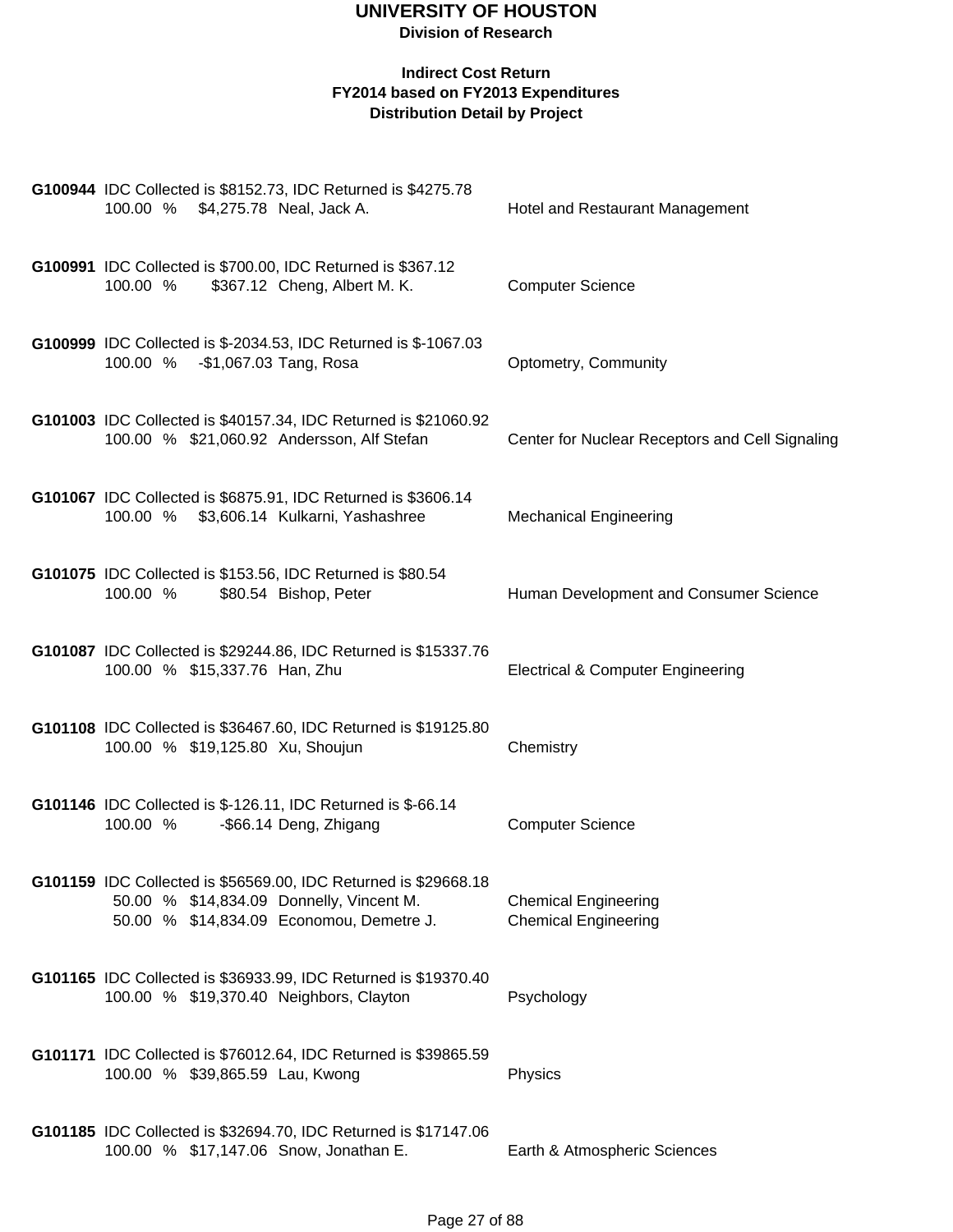#### **Indirect Cost Return FY2014 based on FY2013 Expenditures Distribution Detail by Project**

| G101187 IDC Collected is \$92595.89, IDC Returned is \$48562.84<br>100.00 % \$48,562.84 Schwartz, Robert J.                                                                                     | Biology/Biochemistry                                                                    |
|-------------------------------------------------------------------------------------------------------------------------------------------------------------------------------------------------|-----------------------------------------------------------------------------------------|
| G101207 IDC Collected is \$28779.90, IDC Returned is \$15093.91<br>100.00 % \$15,093.91 Goloshubin, Gennady                                                                                     | Earth & Atmospheric Sciences                                                            |
| G101248 IDC Collected is \$16168.48, IDC Returned is \$8479.72<br>100.00 % \$8,479.72 Rimer, Jeffrey D.                                                                                         | <b>Chemical Engineering</b>                                                             |
| G101259 IDC Collected is \$3476.08, IDC Returned is \$1823.06<br>100.00 % \$1,823.06 Grills-Taqueche, Amie E.                                                                                   | Psychology                                                                              |
| G101280 IDC Collected is \$5734.08, IDC Returned is \$3007.30<br>100.00 % \$3,007.30 Gunaratne, Preethi H.                                                                                      | Biology/Biochemistry                                                                    |
| G101291 IDC Collected is \$38965.47, IDC Returned is \$20435.83<br>100.00 % \$20,435.83 Eriksen, Jason                                                                                          | <b>Pharmacological and Pharmaceutical Sciences</b>                                      |
| G101340 IDC Collected is \$-3102.09, IDC Returned is \$-1626.92<br>100.00 % -\$1,626.92 Layne, Charles S.                                                                                       | Health and Human Performance                                                            |
| G101342 IDC Collected is \$127.63, IDC Returned is \$66.94<br>100.00 %<br>\$66.94 Layne, Charles S.                                                                                             | Health and Human Performance                                                            |
| G101343 IDC Collected is \$405.15, IDC Returned is \$212.48<br>100.00 %<br>\$212.48 Layne, Charles S.                                                                                           | Health and Human Performance                                                            |
| G101357 IDC Collected is \$5613.28, IDC Returned is \$2943.94<br>20.00 %<br>\$588.79 Tolar, Tammy<br>10.00 %<br>\$294.39 Tolar, Tammy<br>\$2,060.76 Tolar, Tammy<br>70.00 %                     | Psychology<br><b>Texas Learning/Computation Center</b><br><b>TIMES</b>                  |
| G101365 IDC Collected is \$27949.42, IDC Returned is \$14658.35<br>50.00 %<br>\$7,329.18 Bose, Rathindra N.<br>\$6,596.26 Bose, Rathindra N.<br>45.00 %<br>\$732.92 Bose, Rathindra N.<br>5.00% | Chemistry<br>Institute for Molecular Design<br><b>Texas Learning/Computation Center</b> |

**G101369** IDC Collected is \$229.07, IDC Returned is \$120.14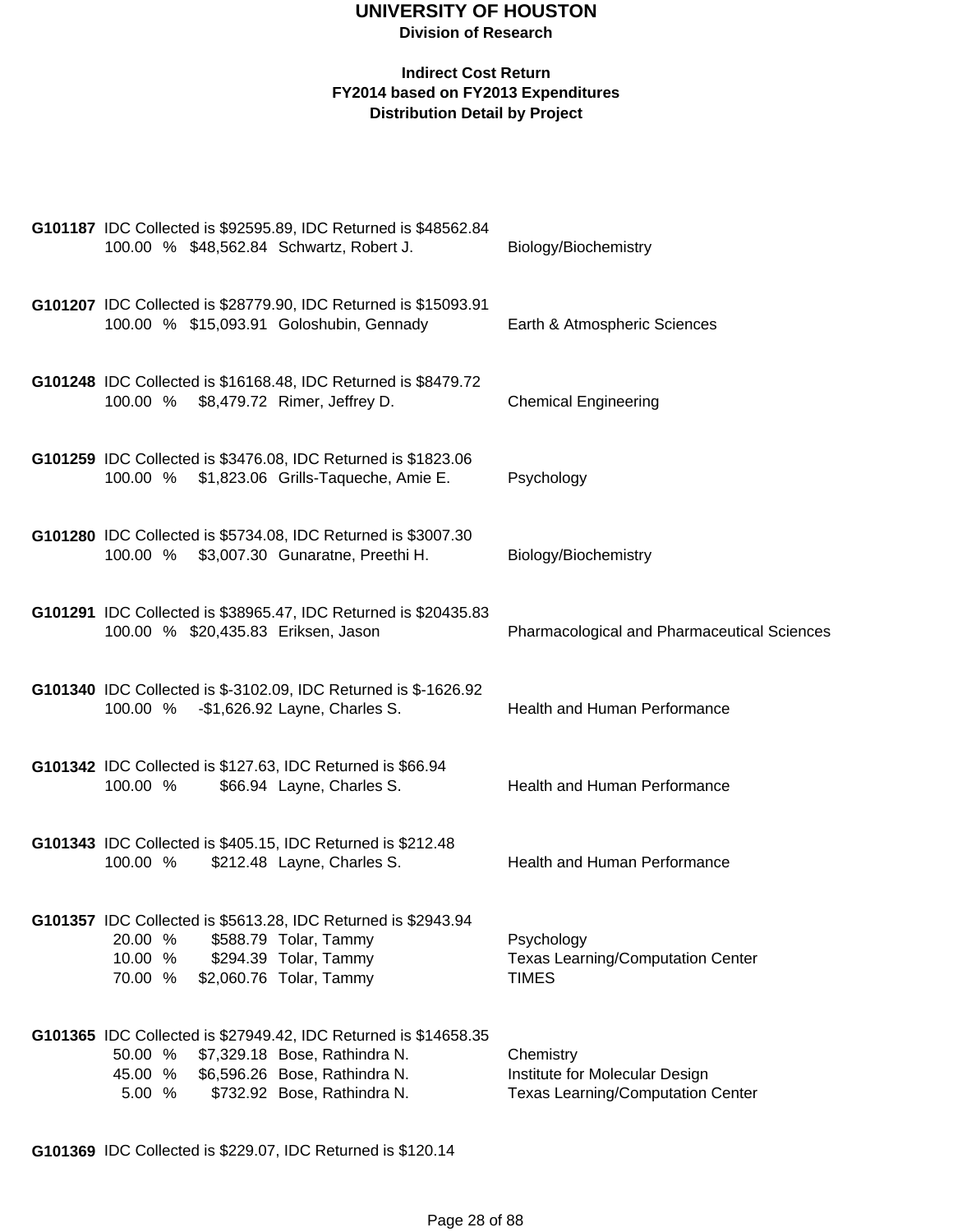| 25.00 %<br>24.00 %<br>26.00 % | \$30.03 Lefer, Barry<br>\$28.83 Rappenglueck, Bernhard<br>\$31.24 Lefer, Barry        | Earth & Atmospheric Sciences<br>Earth & Atmospheric Sciences<br>Institute for Climate and Atmospheric Science |
|-------------------------------|---------------------------------------------------------------------------------------|---------------------------------------------------------------------------------------------------------------|
| 25.00 %                       | \$30.03 Rappenglueck, Bernhard                                                        | Institute for Climate and Atmospheric Science                                                                 |
|                               | G101386 IDC Collected is \$10905.15, IDC Returned is \$5719.31                        |                                                                                                               |
| 16.50 %                       | \$943.69 Johnsson, S. Lennart                                                         | <b>Computer Science</b>                                                                                       |
| 16.00 %                       | \$915.09 Lefer, Barry                                                                 | Earth & Atmospheric Sciences                                                                                  |
| 16.00 %                       | \$915.09 Rappenglueck, Bernhard                                                       | Earth & Atmospheric Sciences                                                                                  |
| 18.00 %                       | \$1,029.48 Lefer, Barry                                                               | Institute for Climate and Atmospheric Science                                                                 |
| 17.00 %                       | \$972.28 Rappenglueck, Bernhard                                                       | Institute for Climate and Atmospheric Science                                                                 |
| 16.50 %                       | \$943.69 Johnsson, S. Lennart                                                         | <b>Texas Learning/Computation Center</b>                                                                      |
|                               |                                                                                       |                                                                                                               |
|                               | G101387 IDC Collected is \$74.08, IDC Returned is \$38.85                             |                                                                                                               |
| 100.00 %                      | \$38.85 Layne, Charles S.                                                             | Health and Human Performance                                                                                  |
|                               |                                                                                       |                                                                                                               |
|                               | G101425 IDC Collected is \$3550.20, IDC Returned is \$1861.94                         |                                                                                                               |
| 100.00 %                      | \$1,861.94 Johnsson, S. Lennart                                                       | <b>Texas Learning/Computation Center</b>                                                                      |
|                               |                                                                                       |                                                                                                               |
|                               | G101459 IDC Collected is \$1060.07, IDC Returned is \$555.96                          |                                                                                                               |
| 35.00 %                       | \$194.59 Pavlidis, Ioannis                                                            | <b>Computer Science</b>                                                                                       |
| 5.00 %                        | \$27.80 Shastri, Dvijesh                                                              | <b>Computer Science</b>                                                                                       |
| 12.00 %                       | \$66.72 Pavlidis, Ioannis                                                             | Psychology                                                                                                    |
| 8.00 %                        | \$44.48 Shastri, Dvijesh                                                              | Psychology                                                                                                    |
| 12.00 %                       | \$66.72 Pavlidis, Ioannis                                                             | <b>Texas Learning/Computation Center</b>                                                                      |
| 8.00 %                        | \$44.48 Shastri, Dvijesh                                                              | <b>Texas Learning/Computation Center</b>                                                                      |
| 11.00 %                       | \$61.16 Pavlidis, Ioannis                                                             | <b>TIMES</b>                                                                                                  |
| 9.00 %                        | \$50.04 Shastri, Dvijesh                                                              | <b>TIMES</b>                                                                                                  |
|                               |                                                                                       |                                                                                                               |
| 50.00 %                       | G101460 IDC Collected is \$2568.44, IDC Returned is \$1347.04<br>\$673.52 Ruan, Ke-He | Center for Experimental Therapeutics and Pharmacoi                                                            |
| 50.00 %                       | \$673.52 Ruan, Ke-He                                                                  | <b>Pharmacological and Pharmaceutical Sciences</b>                                                            |
|                               |                                                                                       |                                                                                                               |
|                               | G101473 IDC Collected is \$40033.98, IDC Returned is \$20996.22                       |                                                                                                               |
|                               | 100.00 % \$20,996.22 Balakotaiah, Vemuri                                              | <b>Chemical Engineering</b>                                                                                   |
|                               |                                                                                       |                                                                                                               |
|                               | G101524 IDC Collected is \$700.00, IDC Returned is \$367.12                           |                                                                                                               |
| 50.00 %                       | \$183.56 Zheng, Rong                                                                  | <b>Computer Science</b>                                                                                       |
| 50.00 %                       | \$183.56 Song, Gangbing                                                               | <b>Mechanical Engineering</b>                                                                                 |
|                               |                                                                                       |                                                                                                               |
|                               | G101525 IDC Collected is \$2410.08, IDC Returned is \$1263.99                         |                                                                                                               |
|                               | 100.00 % \$1,263.99 Garbey, Marc                                                      | <b>Computer Science</b>                                                                                       |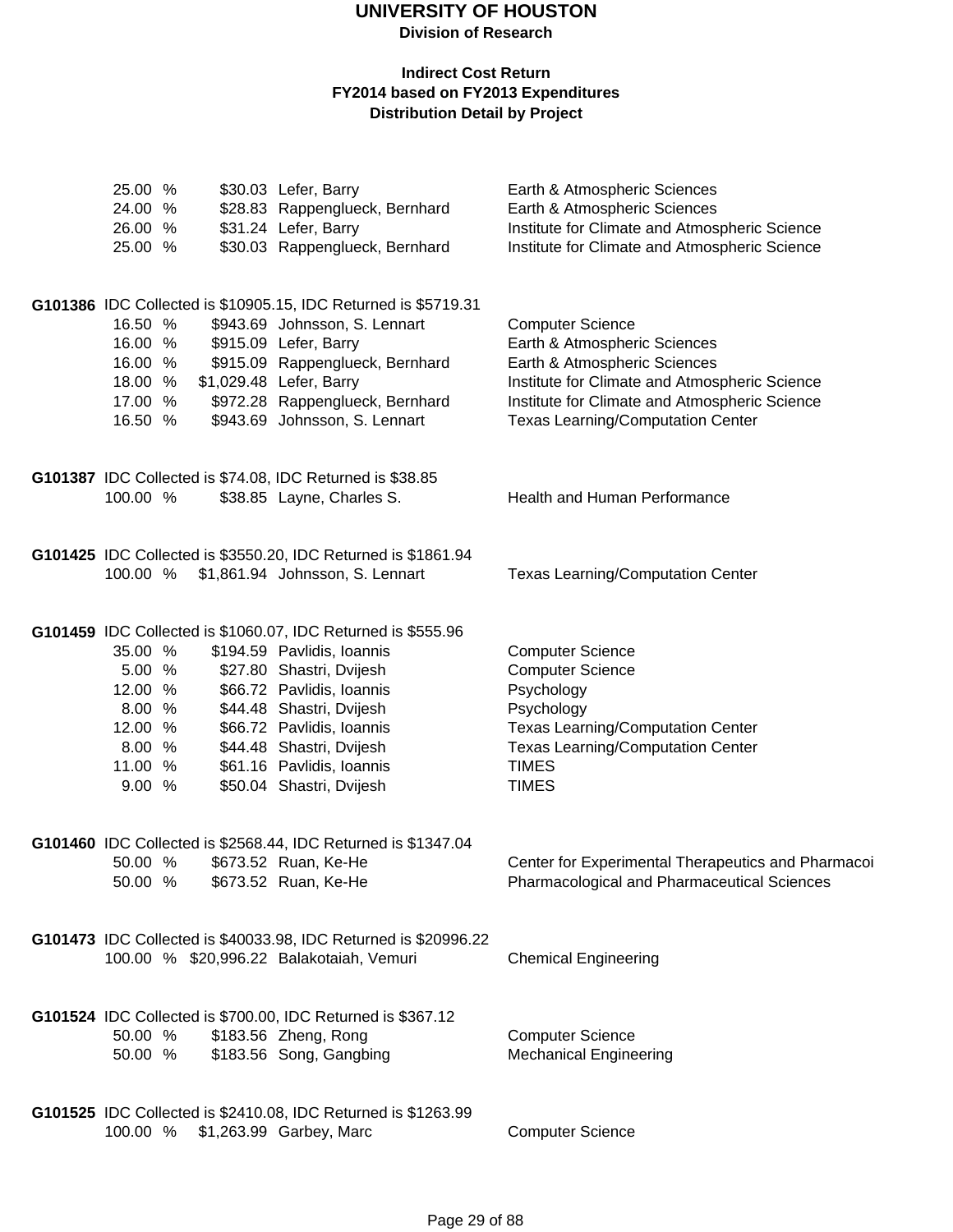#### **Indirect Cost Return FY2014 based on FY2013 Expenditures Distribution Detail by Project**

| G101527 IDC Collected is \$21117.54, IDC Returned is \$11075.31<br>100.00 % \$11,075.31 Lee, T. Randall                                               | Chemistry                                                                                                                            |
|-------------------------------------------------------------------------------------------------------------------------------------------------------|--------------------------------------------------------------------------------------------------------------------------------------|
| G101536 IDC Collected is \$3831.93, IDC Returned is \$2009.69<br>50.00 % \$1,004.85 Zhang, Xiaoliu<br>50.00 % \$1,004.85 Zhang, Xiaoliu               | Biology/Biochemistry<br>Center for Nuclear Receptors and Cell Signaling                                                              |
| G101575 IDC Collected is \$-0.50, IDC Returned is \$-0.26<br>100.00 %<br>-\$0.26 Shrestha, Ramesh                                                     | <b>Civil Engineering</b>                                                                                                             |
| G101620 IDC Collected is \$52488.17, IDC Returned is \$27527.95<br>100.00 % \$27,527.95 Brandon, Alan D.                                              | Earth & Atmospheric Sciences                                                                                                         |
| G101641 IDC Collected is \$16804.02, IDC Returned is \$8813.04<br>100.00 % \$8,813.04 Bodmann, Bernhard G.                                            | <b>Mathematics</b>                                                                                                                   |
| G101661 IDC Collected is \$8550.15, IDC Returned is \$4484.21<br>\$224.21 Houston, W. Robert<br>5.00%<br>95.00 % \$4,260.00 Hutchison, Laveria F.     | Curriculum and Instruction<br>Curriculum and Instruction                                                                             |
| G101662 IDC Collected is \$26283.69, IDC Returned is \$13784.74<br>70.00 % \$9,649.32 Fox, George E.                                                  | Biology/Biochemistry                                                                                                                 |
| 10.00 % \$1,378.47 Fox, George E.<br>10.00 % \$1,378.47 Fox, George E.<br>\$1,378.47 Fox, George E.<br>10.00 %                                        | Center for Biomedical & Environmental Genomics<br>Institute for Space Systems Operations<br><b>Texas Learning/Computation Center</b> |
| G101701 IDC Collected is \$39889.57, IDC Returned is \$20920.48<br>17.00 %<br>\$3,556.48 Briggs, James M.<br>83.00 % \$17,364.00 Gilbertson, Scott R. | Biology/Biochemistry<br>Chemistry                                                                                                    |
| G101750 IDC Collected is \$215023.80, IDC Returned is \$112771.38<br>30.00 % \$33,831.41 Carter, William                                              | <b>Civil Engineering</b>                                                                                                             |
| 10.00 % \$11,277.14 Glennie, Craig                                                                                                                    | <b>Civil Engineering</b>                                                                                                             |
| 60.00 % \$67,662.83 Shrestha, Ramesh                                                                                                                  | <b>Civil Engineering</b>                                                                                                             |
| G101752 IDC Collected is \$1063.49, IDC Returned is \$557.76<br>75.00 %<br>\$418.32 Bensaoula, Abdelhak                                               |                                                                                                                                      |
| 25.00 %<br>\$139.44 Bensaoula, Abdelhak                                                                                                               | Institute for Nanoenergy<br>Physics                                                                                                  |

**G101781** IDC Collected is \$8672.78, IDC Returned is \$4548.53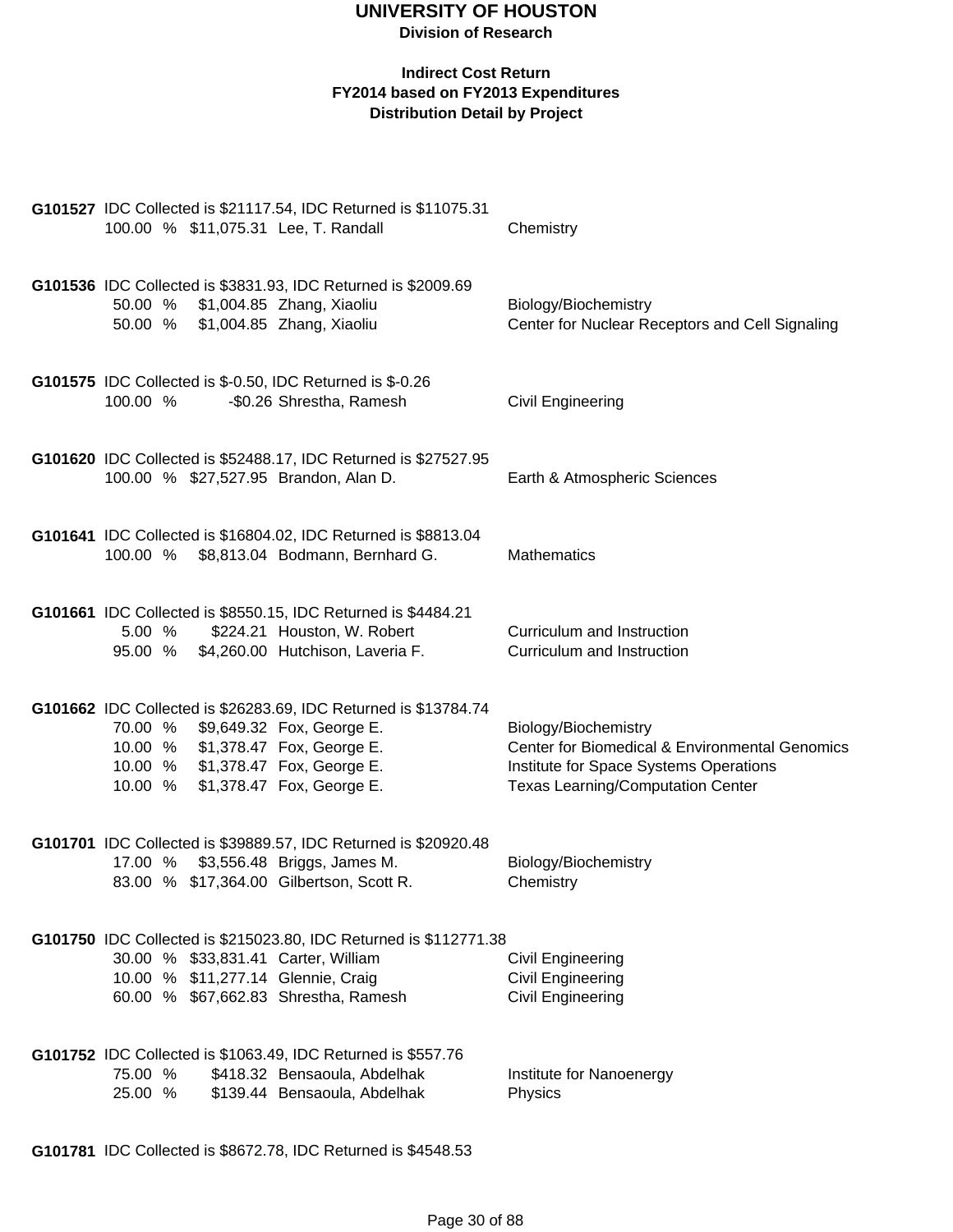#### **Indirect Cost Return FY2014 based on FY2013 Expenditures Distribution Detail by Project**

| 80.00 %<br>20.00 %                                 | \$3,638.82 Chen, Ji | \$909.71 Kayali, Mohammad A.                                                                                                                                                                                           | <b>Electrical &amp; Computer Engineering</b><br><b>Electrical &amp; Computer Engineering</b>                                              |
|----------------------------------------------------|---------------------|------------------------------------------------------------------------------------------------------------------------------------------------------------------------------------------------------------------------|-------------------------------------------------------------------------------------------------------------------------------------------|
| 100.00 %                                           |                     | G101792 IDC Collected is \$1974.72, IDC Returned is \$1035.66<br>\$1,035.66 Belarbi, Abdeldjelil                                                                                                                       | Civil Engineering                                                                                                                         |
| 100.00 %                                           |                     | G101798 IDC Collected is \$3846.05, IDC Returned is \$2017.10<br>\$2,017.10 Gunaratne, Preethi H.                                                                                                                      | Biology/Biochemistry                                                                                                                      |
| 100.00 %                                           |                     | G101799 IDC Collected is \$-120.01, IDC Returned is \$-62.94<br>-\$62.94 Sharma, Pradeep                                                                                                                               | <b>Mechanical Engineering</b>                                                                                                             |
|                                                    |                     | G101830 IDC Collected is \$134870.78, IDC Returned is \$70734.33<br>50.00 % \$35,367.16 Selvamanickam, Venkat<br>50.00 % \$35,367.16 Selvamanickam, Venkat                                                             | <b>Mechanical Engineering</b><br><b>TcSUH</b>                                                                                             |
| 100.00 %                                           |                     | G101839 IDC Collected is \$-152.96, IDC Returned is \$-80.22<br>-\$80.22 Sharma, Pradeep                                                                                                                               | <b>Mechanical Engineering</b>                                                                                                             |
| 50.00 %<br>50.00 %                                 |                     | G101840 IDC Collected is \$11887.37, IDC Returned is \$6234.45<br>\$3,117.23 Chapman, Barbara M.<br>\$3,117.23 Chapman, Barbara M.                                                                                     | Center for Biomedical & Environmental Genomics<br><b>Computer Science</b>                                                                 |
|                                                    |                     | G101841 IDC Collected is \$6531.37, IDC Returned is \$3425.44<br>100.00 % \$3,425.44 Brandon, Alan D.                                                                                                                  | Earth & Atmospheric Sciences                                                                                                              |
| 100.00 %                                           |                     | G101852 IDC Collected is \$5484.22, IDC Returned is \$2876.25<br>\$2,876.25 Rixey, William G.                                                                                                                          | Civil Engineering                                                                                                                         |
| 100.00 %                                           |                     | G101860 IDC Collected is \$4786.56, IDC Returned is \$2510.36<br>\$2,510.36 Evans, Barbara                                                                                                                             | Law-UH                                                                                                                                    |
| 20.00 %<br>10.00 %<br>25.00 %<br>5.00 %<br>40.00 % |                     | G101871 IDC Collected is \$4957.79, IDC Returned is \$2600.16<br>\$520.03 Strych, Ulrich<br>\$260.02 Willson, Richard C.<br>\$650.04 Kourentzi, Ekaterini<br>\$130.01 Strych, Ulrich<br>\$1,040.07 Willson, Richard C. | Biology/Biochemistry<br>Biology/Biochemistry<br><b>Chemical Engineering</b><br><b>Chemical Engineering</b><br><b>Chemical Engineering</b> |

**G101889** IDC Collected is \$1350.22, IDC Returned is \$708.14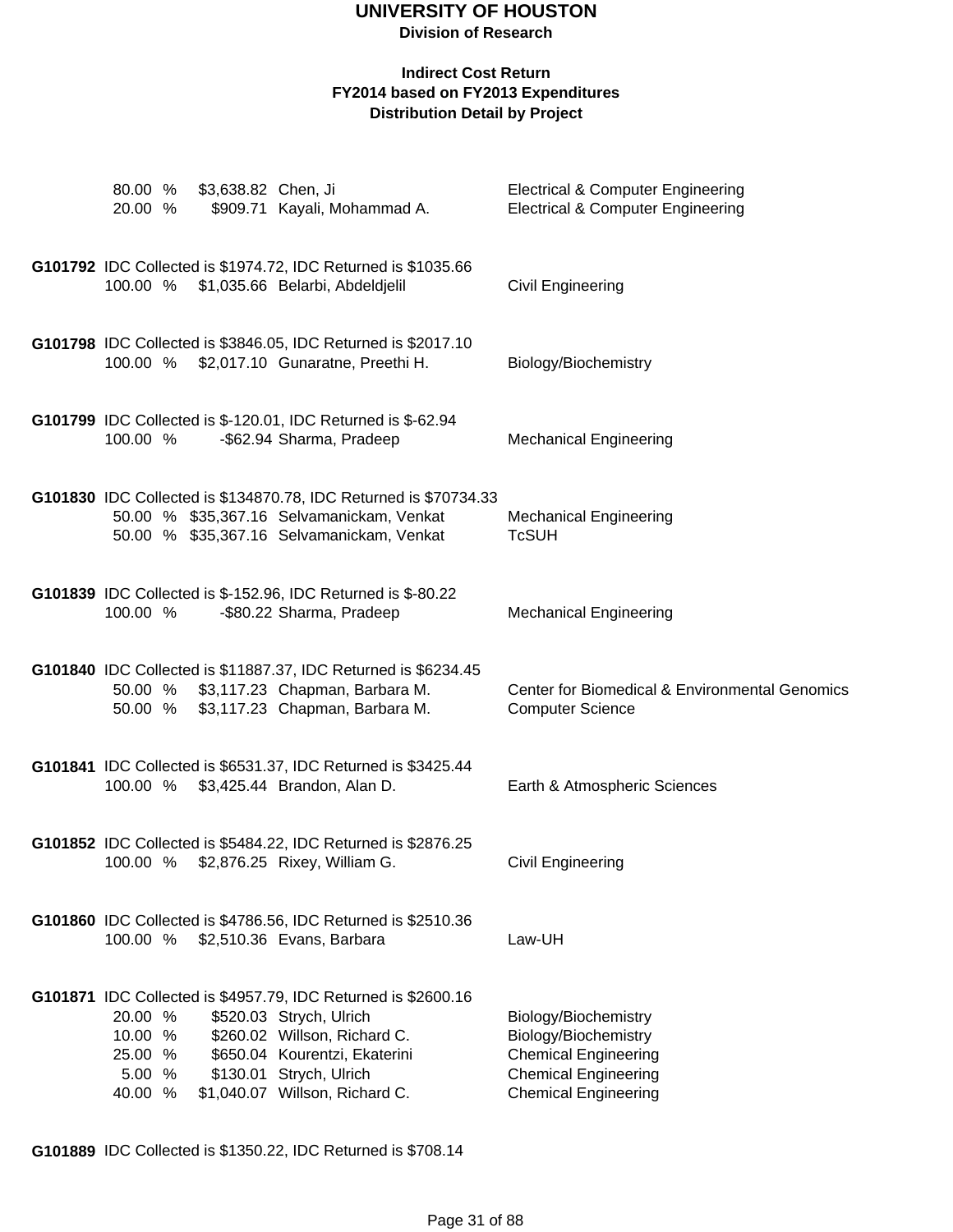**Division of Research**

| 100.00 % |                                  | \$708.14 Young, Frederick M.                                     | <b>Small Business Development Center</b> |
|----------|----------------------------------|------------------------------------------------------------------|------------------------------------------|
|          |                                  | G101896 IDC Collected is \$28784.76, IDC Returned is \$15096.46  |                                          |
|          |                                  | 33.00 % \$4,981.83 Franchek, Matthew                             | <b>Mechanical Engineering</b>            |
|          |                                  | 34.00 % \$5,132.79 Song, Gangbing                                | <b>Mechanical Engineering</b>            |
|          | 33.00 % \$4,981.83 Sun, Li       |                                                                  | <b>Mechanical Engineering</b>            |
|          |                                  |                                                                  |                                          |
|          |                                  | G101915 IDC Collected is \$69518.62, IDC Returned is \$36459.74  |                                          |
|          | 10.00 % \$3,645.97 Cirino, Paul  |                                                                  | Psychology                               |
|          |                                  | 10.00 % \$3,645.97 Tolar, Tammy                                  | Psychology                               |
|          | 5.00 % \$1,822.99 Cirino, Paul   |                                                                  | <b>Texas Learning/Computation Center</b> |
|          |                                  | 5.00 % \$1,822.99 Tolar, Tammy                                   | <b>Texas Learning/Computation Center</b> |
|          | 35.00 % \$12,760.91 Cirino, Paul |                                                                  | <b>TIMES</b>                             |
|          |                                  | 35.00 % \$12,760.91 Tolar, Tammy                                 | <b>TIMES</b>                             |
|          |                                  |                                                                  |                                          |
|          |                                  | G101918 IDC Collected is \$99251.74, IDC Returned is \$52053.57  |                                          |
|          |                                  | 10.00 % \$5,205.36 Carlson, Coleen                               | Psychology                               |
|          |                                  | 10.00 % \$5,205.36 Francis, David J.                             | Psychology                               |
|          |                                  | 40.00 % \$20,821.43 Carlson, Coleen                              | <b>TIMES</b>                             |
|          |                                  | 40.00 % \$20,821.43 Francis, David J.                            | <b>TIMES</b>                             |
|          |                                  |                                                                  |                                          |
|          |                                  | G101936 IDC Collected is \$14933.04, IDC Returned is \$7831.78   |                                          |
|          |                                  | 100.00 % \$7,831.78 Chellam, Shankar                             | Civil Engineering                        |
|          |                                  |                                                                  |                                          |
|          |                                  | G101970 IDC Collected is \$87188.99, IDC Returned is \$45727.14  |                                          |
|          |                                  | 50.00 % \$22,863.57 McIntyre, Maria Teresa                       | Psychology                               |
|          |                                  | 50.00 % \$22,863.57 McIntyre, Maria Teresa                       | <b>TIMES</b>                             |
|          |                                  |                                                                  |                                          |
|          |                                  | G101984 IDC Collected is \$3257.99, IDC Returned is \$1708.69    |                                          |
| 100.00 % |                                  | \$1,708.69 Shrestha, Ramesh                                      | Civil Engineering                        |
|          |                                  |                                                                  |                                          |
|          |                                  | G101999 IDC Collected is \$691.18, IDC Returned is \$362.50      |                                          |
| 100.00 % |                                  | \$362.50 Gunaratne, Preethi H.                                   | Biology/Biochemistry                     |
|          |                                  |                                                                  |                                          |
|          |                                  | G102004 IDC Collected is \$183503.95, IDC Returned is \$96240.48 |                                          |
|          |                                  | 20.00 % \$19,248.10 Knee, C. Raymond                             | Psychology                               |
|          |                                  | 80.00 % \$76,992.39 Neighbors, Clayton                           | Psychology                               |
|          |                                  |                                                                  |                                          |
|          |                                  | G102007 IDC Collected is \$21619.80, IDC Returned is \$11338.72  |                                          |
| 50.00 %  |                                  | \$5,669.36 Franchek, Matthew                                     | <b>Mechanical Engineering</b>            |
| 50.00 %  | \$5,669.36 Sun, Li               |                                                                  | <b>Mechanical Engineering</b>            |
|          |                                  |                                                                  |                                          |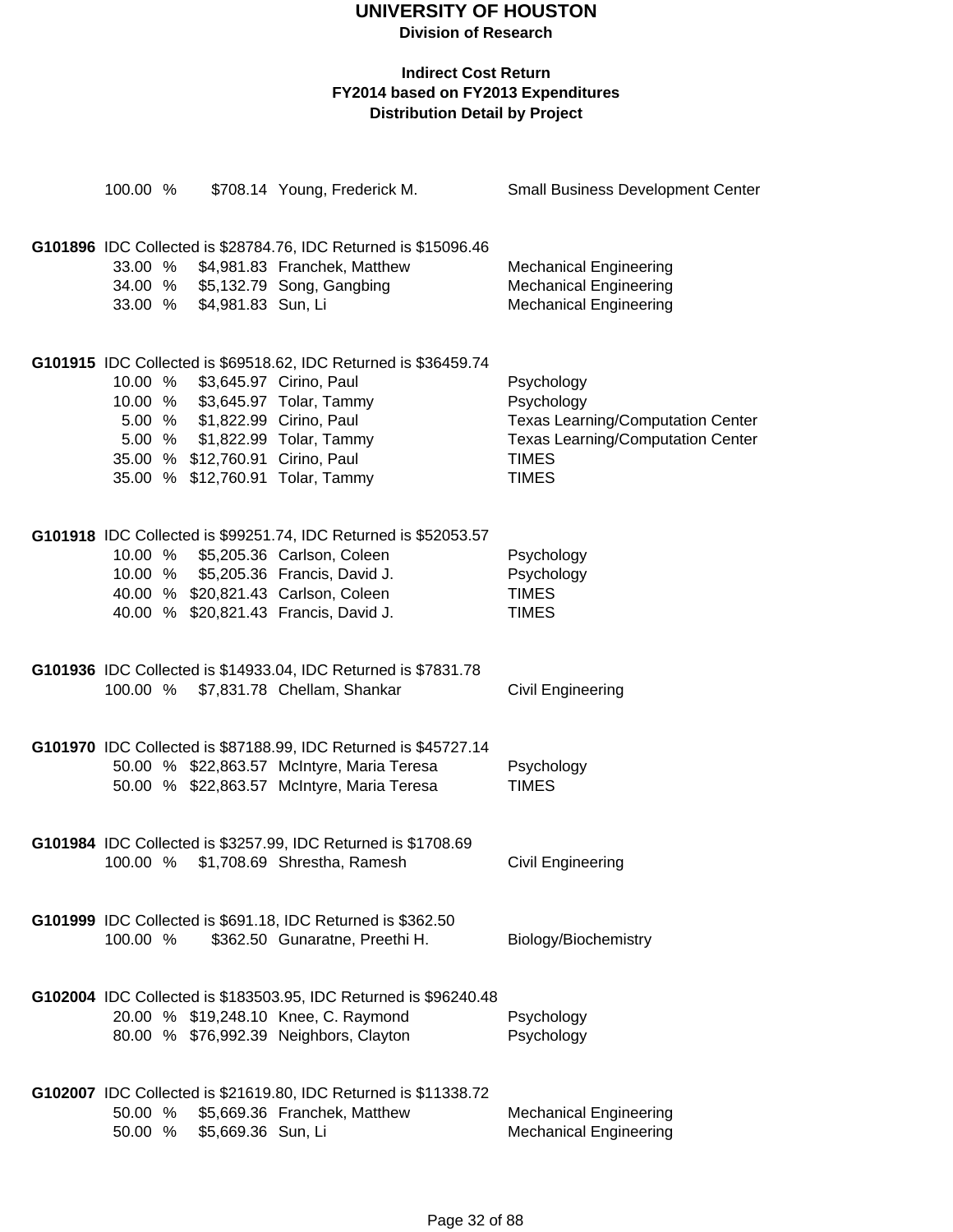|                    |                             | G102017 IDC Collected is \$7677.33, IDC Returned is \$4026.45                |                                                              |
|--------------------|-----------------------------|------------------------------------------------------------------------------|--------------------------------------------------------------|
|                    | 100.00 % \$4,026.45 Liu, Yu |                                                                              | Biology/Biochemistry                                         |
|                    |                             |                                                                              |                                                              |
|                    |                             | G102124 IDC Collected is \$42919.80, IDC Returned is \$22509.72              |                                                              |
|                    |                             | 50.00 % \$11,254.86 Brandon, Alan D.<br>50.00 % \$11,254.86 Lapen, Thomas J. | Earth & Atmospheric Sciences<br>Earth & Atmospheric Sciences |
|                    |                             |                                                                              |                                                              |
|                    |                             | G102130 IDC Collected is \$-6.88, IDC Returned is \$-3.61                    |                                                              |
| 100.00 %           |                             | -\$3.61 Kulkarni, Yashashree                                                 | <b>Mechanical Engineering</b>                                |
|                    |                             |                                                                              |                                                              |
|                    |                             | G102136 IDC Collected is \$533.29, IDC Returned is \$279.69                  |                                                              |
| 50.00 %            |                             | \$139.84 Liner, Christopher                                                  | Earth & Atmospheric Sciences                                 |
| 50.00 %            |                             | \$139.84 Stewart, Robert R.                                                  | Earth & Atmospheric Sciences                                 |
|                    |                             | G102142 IDC Collected is \$59262.54, IDC Returned is \$31080.83              |                                                              |
| 10.00 %            |                             | \$3,108.08 Cheung, Margaret S.                                               | Institute for Molecular Design                               |
|                    |                             | 65.00 % \$20,202.54 Cheung, Margaret S.                                      | Physics                                                      |
|                    |                             | 25.00 % \$7,770.21 Cheung, Margaret S.                                       | <b>Texas Learning/Computation Center</b>                     |
|                    |                             |                                                                              |                                                              |
|                    |                             | G102210 IDC Collected is \$21268.91, IDC Returned is \$11154.69              |                                                              |
|                    |                             | 100.00 % \$11,154.69 Akay, Metin                                             | <b>Biomedical Engineering</b>                                |
|                    |                             |                                                                              |                                                              |
|                    |                             | G102229 IDC Collected is \$17916.95, IDC Returned is \$9396.72               |                                                              |
|                    |                             | 100.00 % \$9,396.72 Lapen, Thomas J.                                         | Earth & Atmospheric Sciences                                 |
|                    |                             |                                                                              |                                                              |
|                    |                             | G102245 IDC Collected is \$1120.37, IDC Returned is \$587.59                 |                                                              |
| 100.00 %           |                             | \$587.59 Khan, Shuhab D.                                                     | Earth & Atmospheric Sciences                                 |
|                    |                             |                                                                              |                                                              |
|                    |                             | G102248 IDC Collected is \$13750.00, IDC Returned is \$7211.33               |                                                              |
| 20.00 %            |                             | \$1,442.27 Huang, Shou-Hsuan                                                 | <b>Computer Science</b>                                      |
| 20.00 %<br>20.00 % |                             | \$1,442.27 Kakadiaris, Ioannis                                               | <b>Computer Science</b>                                      |
| 20.00 %            |                             | \$1,442.27 Leiss, Ernst L.<br>\$1,442.27 Pavlidis, Ioannis                   | <b>Computer Science</b><br><b>Computer Science</b>           |
| 20.00 %            |                             | \$1,442.27 Verma, Rakesh M.                                                  | <b>Computer Science</b>                                      |
|                    |                             |                                                                              |                                                              |
|                    |                             | G102295 IDC Collected is \$647.50, IDC Returned is \$339.59                  |                                                              |
| 100.00 %           |                             | \$339.59 Sharma, Pradeep                                                     | <b>Mechanical Engineering</b>                                |
|                    |                             |                                                                              |                                                              |
|                    |                             | G102297 IDC Collected is \$65072.00, IDC Returned is \$34127.66              |                                                              |
|                    |                             | 17.00 % \$5,801.70 Curran, Seamus                                            | Institute for Nanoenergy                                     |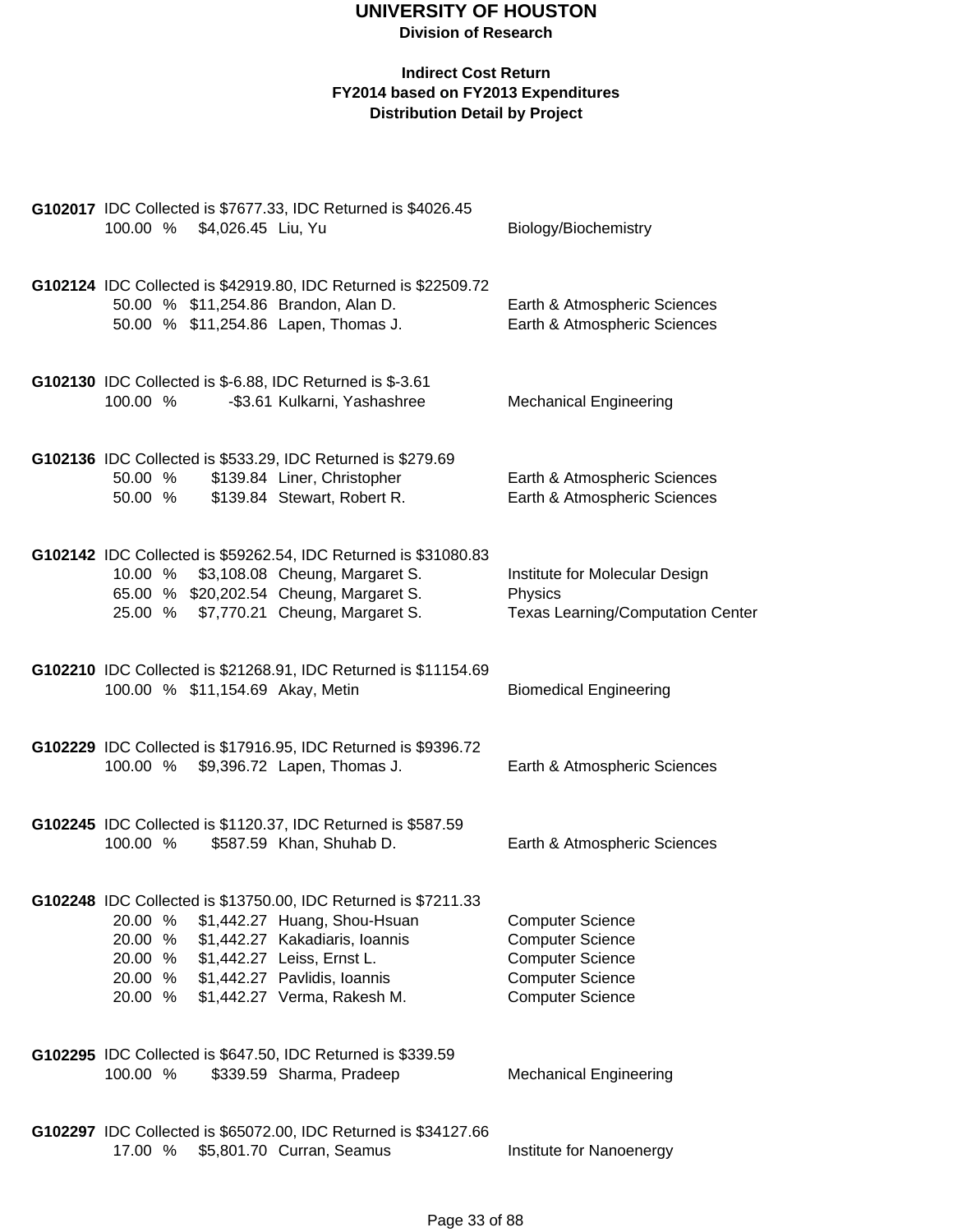**Division of Research**

#### **Indirect Cost Return FY2014 based on FY2013 Expenditures Distribution Detail by Project**

| 16.50 %<br>24.70 %<br>17.00 %<br>16.50 % |                              | \$5,631.06 Forrest, Rebecca<br>\$8,429.53 Liao, Kang-Shyang<br>\$5,801.70 Curran, Seamus<br>\$5,631.06 Forrest, Rebecca                                                           | Institute for Nanoenergy<br>Institute for Nanoenergy<br>Physics<br>Physics |
|------------------------------------------|------------------------------|-----------------------------------------------------------------------------------------------------------------------------------------------------------------------------------|----------------------------------------------------------------------------|
| 8.30 %                                   |                              | \$2,832.60 Liao, Kang-Shyang                                                                                                                                                      | Physics                                                                    |
| 100.00 %                                 |                              | G102356 IDC Collected is \$282.00, IDC Returned is \$147.90<br>\$147.90 Frigo, Daniel                                                                                             | Center for Nuclear Receptors and Cell Signaling                            |
|                                          | 100.00 % \$9,320.81 Hu, Ming | G102367 IDC Collected is \$17772.21, IDC Returned is \$9320.81                                                                                                                    | <b>Pharmacological and Pharmaceutical Sciences</b>                         |
| 100.00 %                                 |                              | G102372 IDC Collected is \$17425.60, IDC Returned is \$9139.03<br>\$9,139.03 Doxastakis, Emmanouil                                                                                | <b>Chemical Engineering</b>                                                |
| 60.00 %<br>40.00 %                       |                              | G102374 IDC Collected is \$28907.49, IDC Returned is \$15160.82<br>\$9,096.49 Harold, Michael P.<br>\$6,064.33 Luss, Dan                                                          | <b>Chemical Engineering</b><br><b>Chemical Engineering</b>                 |
|                                          |                              | G102380 IDC Collected is \$2871.01, IDC Returned is \$1505.73<br>100.00 % \$1,505.73 Tejada-Simon, Maria V.                                                                       | Pharmacological and Pharmaceutical Sciences                                |
|                                          |                              | G102386 IDC Collected is \$53371.51, IDC Returned is \$27991.22<br>100.00 % \$27,991.22 Thummel, Randolph P.                                                                      | Chemistry                                                                  |
| 100.00 %                                 |                              | G102393 IDC Collected is \$-11956.77, IDC Returned is \$-6270.85<br>-\$6,270.85 Pollonini, Luca                                                                                   | Abramson Center for the Future of Health                                   |
| 100.00 %                                 |                              | G102422 IDC Collected is \$-294.15, IDC Returned is \$-154.27<br>-\$154.27 Krishnamoorti, Ramanan                                                                                 | <b>Chemical Engineering</b>                                                |
| 30.00 %<br>37.50 %<br>12.50 %<br>20.00 % |                              | G102427 IDC Collected is \$790.50, IDC Returned is \$414.59<br>\$124.38 Lee, T. Randall<br>\$155.47 Bensaoula, Abdelhak<br>\$51.82 Bensaoula, Abdelhak<br>\$82.92 Lee, T. Randall | Chemistry<br>Institute for Nanoenergy<br>Physics<br><b>TcSUH</b>           |
|                                          |                              | G102440 IDC Collected is \$24809.07, IDC Returned is \$13011.36<br>80.00 % \$10,409.09 Dawood, Mina<br>10.00 % \$1,301.14 Willam, Kaspar                                          | <b>Civil Engineering</b><br><b>Civil Engineering</b>                       |

10.00 % \$1,301.14 Song, Gangbing Mechanical Engineering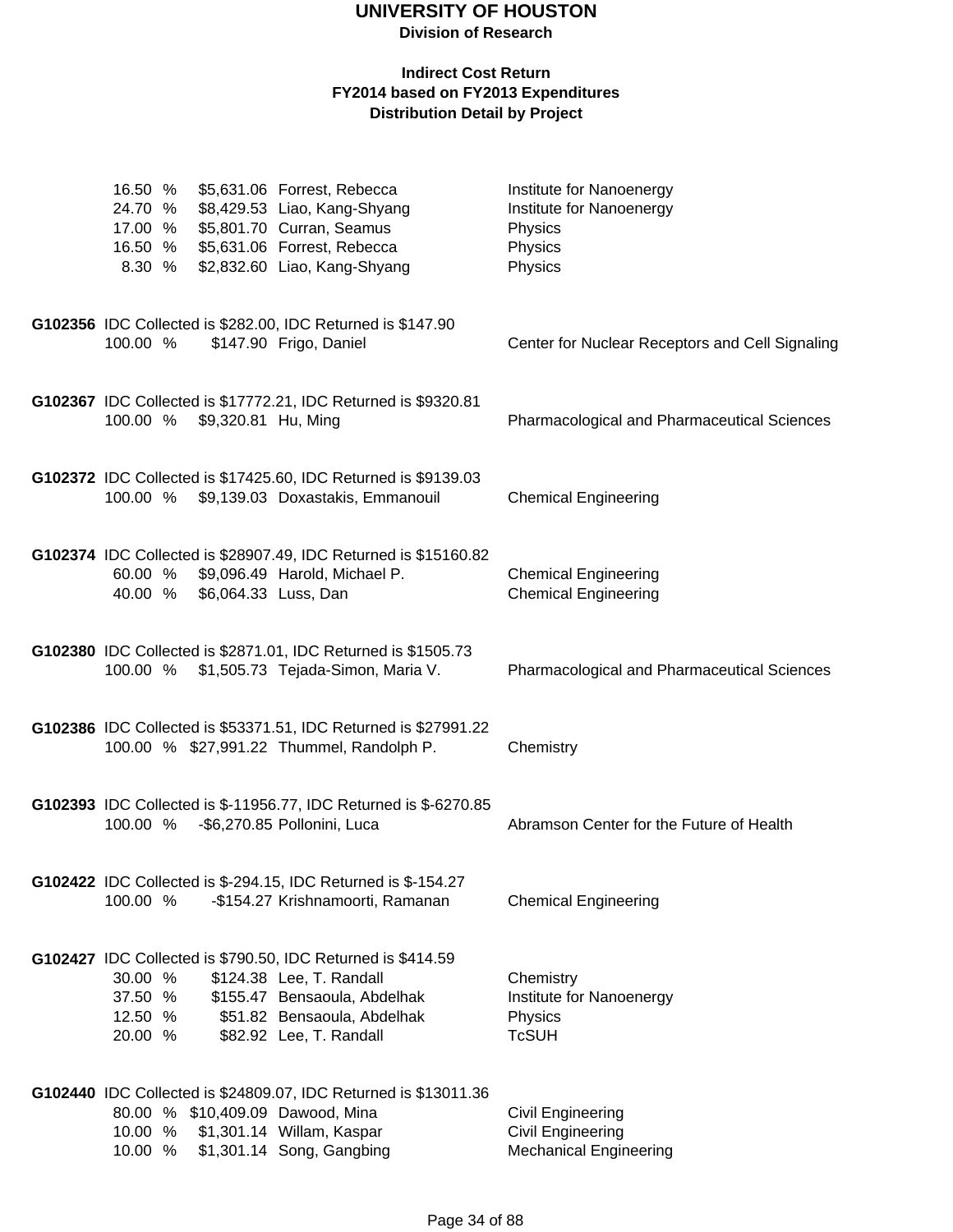|  |                    |                                          | G102441 IDC Collected is \$28124.35, IDC Returned is \$14750.10                                       |                                                                                            |
|--|--------------------|------------------------------------------|-------------------------------------------------------------------------------------------------------|--------------------------------------------------------------------------------------------|
|  | 60.00 %            |                                          | \$8,850.06 Ayoub, Ashraf                                                                              | <b>Civil Engineering</b>                                                                   |
|  | 40.00 %            |                                          | \$5,900.04 Belarbi, Abdeldjelil                                                                       | <b>Civil Engineering</b>                                                                   |
|  |                    |                                          | G102444 IDC Collected is \$30426.37, IDC Returned is \$15957.41                                       |                                                                                            |
|  |                    |                                          | 100.00 % \$15,957.41 Willam, Kaspar                                                                   | Civil Engineering                                                                          |
|  |                    |                                          | G102451 IDC Collected is \$25957.66, IDC Returned is \$13613.75                                       |                                                                                            |
|  | 60.00 %<br>40.00 % | \$8,168.25 Sun, Li<br>\$5,445.50 Sun, Li |                                                                                                       | <b>Mechanical Engineering</b><br><b>TcSUH</b>                                              |
|  |                    |                                          |                                                                                                       |                                                                                            |
|  |                    |                                          | G102456 IDC Collected is \$116139.94, IDC Returned is \$60910.75                                      |                                                                                            |
|  |                    |                                          | 100.00 % \$60,910.75 Otteson, Deborah C.                                                              | Optometry, Community                                                                       |
|  |                    |                                          | G102458 IDC Collected is \$20013.24, IDC Returned is \$10496.14                                       |                                                                                            |
|  |                    |                                          | 100.00 % \$10,496.14 Paulsen, Vern I.                                                                 | <b>Mathematics</b>                                                                         |
|  |                    |                                          |                                                                                                       |                                                                                            |
|  |                    |                                          | G102467 IDC Collected is \$93190.67, IDC Returned is \$48874.78<br>100.00 % \$48,874.78 Porter, Jason | Optometry, Community                                                                       |
|  |                    |                                          |                                                                                                       |                                                                                            |
|  | 60.00 %            |                                          | G102472 IDC Collected is \$18391.69, IDC Returned is \$9645.71<br>\$5,787.42 Freundlich, Alexandre    | <b>Center for Advanced Materials</b>                                                       |
|  |                    |                                          | 10.00 % \$964.57 Ignatiev, Alex                                                                       | <b>Center for Advanced Materials</b>                                                       |
|  | 20.00 %<br>10.00 % |                                          | \$1,929.14 Freundlich, Alexandre<br>\$964.57 Ignatiev, Alex                                           | Physics<br>Physics                                                                         |
|  |                    |                                          |                                                                                                       |                                                                                            |
|  |                    |                                          | G102473 IDC Collected is \$9671.16, IDC Returned is \$5072.14                                         |                                                                                            |
|  | 80.00 %<br>20.00 % |                                          | \$4,057.71 Garey, Kevin<br>\$1,014.43 Rajan, Suja S.                                                  | <b>Clinical Sciences and Administration</b><br><b>Clinical Sciences and Administration</b> |
|  |                    |                                          |                                                                                                       |                                                                                            |
|  |                    |                                          | G102474 IDC Collected is \$17178.36, IDC Returned is \$9009.36                                        |                                                                                            |
|  | 100.00 %           |                                          | \$9,009.36 Nicol, Matthew                                                                             | <b>Mathematics</b>                                                                         |
|  |                    |                                          | G102494 IDC Collected is \$14124.78, IDC Returned is \$7407.88                                        |                                                                                            |
|  | 100.00 %           |                                          | \$7,407.88 Fitzgibbon, William E.                                                                     | Dean, Technology                                                                           |
|  |                    |                                          |                                                                                                       |                                                                                            |
|  | 25.00 %            |                                          | G102496 IDC Collected is \$24164.16, IDC Returned is \$12673.14<br>\$3,168.28 Zheng, Rong             | <b>Computer Science</b>                                                                    |
|  | 50.00 %            |                                          | \$6,336.57 Song, Gangbing                                                                             | <b>Mechanical Engineering</b>                                                              |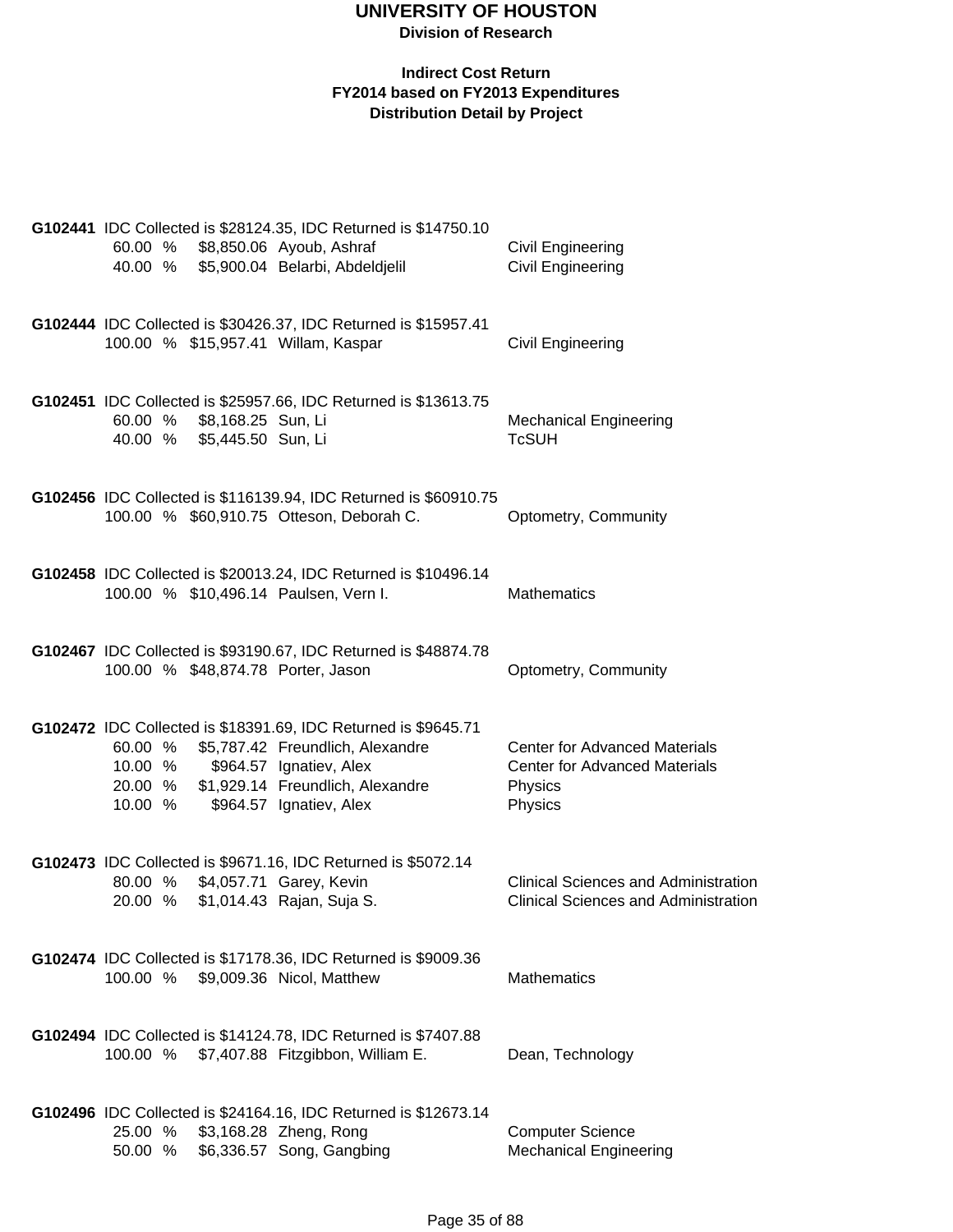### **Division of Research**

|                                            | 25.00 % \$3,168.28 Zheng, Rong                                                                                                                                         | <b>Texas Learning/Computation Center</b>                            |
|--------------------------------------------|------------------------------------------------------------------------------------------------------------------------------------------------------------------------|---------------------------------------------------------------------|
| 100.00 %                                   | G102515 IDC Collected is \$13276.63, IDC Returned is \$6963.06<br>\$6,963.06 Patel, Nimesh                                                                             | Optometry, Community                                                |
|                                            | G102530 IDC Collected is \$20020.49, IDC Returned is \$10499.95<br>100.00 % \$10,499.95 Frigo, Daniel                                                                  | Center for Nuclear Receptors and Cell Signaling                     |
| 64.00 %                                    | G102544 IDC Collected is \$22582.29, IDC Returned is \$11843.51<br>36.00 % \$4,263.66 Roman, Gregg<br>\$7,579.85 Das, Joydip                                           | Biology/Biochemistry<br>Pharmacological and Pharmaceutical Sciences |
|                                            | G102593 IDC Collected is \$34807.38, IDC Returned is \$18255.08<br>100.00 % \$18,255.08 Gilbertson, Scott R.                                                           | Chemistry                                                           |
| 100.00 %                                   | G102613 IDC Collected is \$2653.74, IDC Returned is \$1391.78<br>\$1,391.78 Wang, Keh-Han                                                                              | Civil Engineering                                                   |
| 12.00 %<br>$13.00 %$<br>38.00 %<br>37.00 % | G102627 IDC Collected is \$118.54, IDC Returned is \$62.17<br>\$7.46 Sawh, Ravi-Persad<br>\$8.08 Weinstein, Roy<br>\$23.62 Sawh, Ravi-Persad<br>\$23.00 Weinstein, Roy | Physics<br>Physics<br><b>TcSUH</b><br><b>TcSUH</b>                  |
| 100.00 %                                   | G102648 IDC Collected is \$14976.81, IDC Returned is \$7854.74<br>\$7,854.74 Talbot, Robert                                                                            | Earth & Atmospheric Sciences                                        |
| 100.00 %                                   | G102651 IDC Collected is \$2573.07, IDC Returned is \$1349.47<br>\$1,349.47 Heier, Gordon                                                                              | <b>Mathematics</b>                                                  |
| 100.00 %                                   | G102688 IDC Collected is \$3871.01, IDC Returned is \$2030.19<br>\$2,030.19 Glennie, Craig                                                                             | Civil Engineering                                                   |
|                                            | G102705 IDC Collected is \$123154.05, IDC Returned is \$64589.37<br>100.00 % \$64,589.37 Smith III, Earl L.                                                            | Optometry, Community                                                |
| 25.00 %<br>75.00 %                         | G102710 IDC Collected is \$1099.54, IDC Returned is \$576.66<br>\$144.17 Barbieri, Enrique<br>\$432.50 Barbieri, Enrique                                               | Center for Technology Literacy<br><b>Engineering Technology</b>     |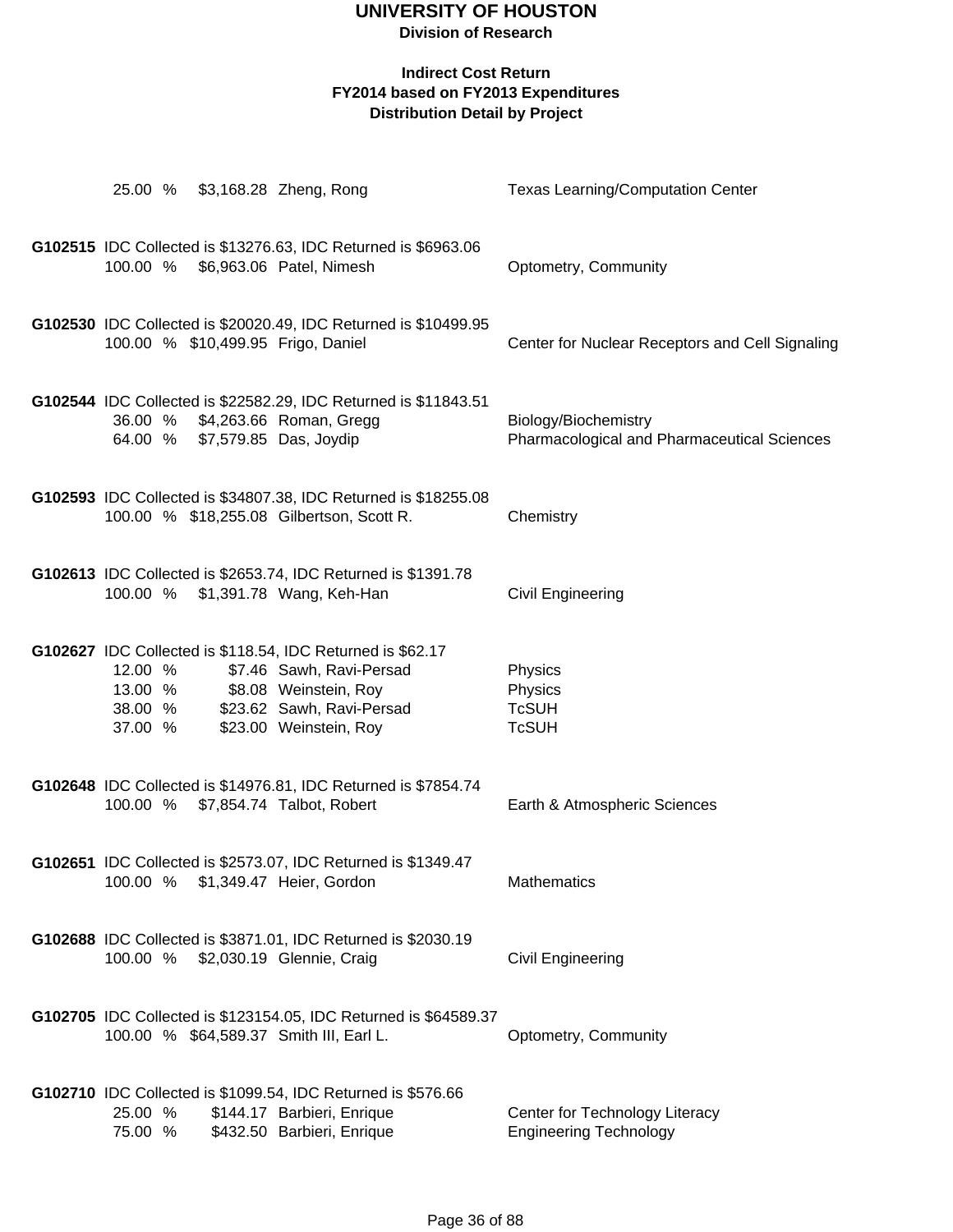|                            | G102715 IDC Collected is \$3076.49, IDC Returned is \$1613.50                                                                                                                                        |                                                                                                                                                                                                  |
|----------------------------|------------------------------------------------------------------------------------------------------------------------------------------------------------------------------------------------------|--------------------------------------------------------------------------------------------------------------------------------------------------------------------------------------------------|
|                            | 100.00 % \$1,613.50 Mukherjee, Tania                                                                                                                                                                 | Earth & Atmospheric Sciences                                                                                                                                                                     |
|                            | G102751 IDC Collected is \$10491.39, IDC Returned is \$5502.31<br>100.00 % \$5,502.31 Perepelitsa, Mikhail                                                                                           | <b>Mathematics</b>                                                                                                                                                                               |
|                            | G102769 IDC Collected is \$9607.97, IDC Returned is \$5039.00<br>100.00 % \$5,039.00 Auchmuty, James F. G.                                                                                           | <b>Mathematics</b>                                                                                                                                                                               |
|                            | G102784 IDC Collected is \$30929.46, IDC Returned is \$16221.26<br>50.00 % \$8,110.63 Azencott, Robert G.<br>50.00 % \$8,110.63 Timofeyev, Ilya                                                      | <b>Mathematics</b><br>Mathematics                                                                                                                                                                |
|                            | G102787 IDC Collected is \$37847.93, IDC Returned is \$19849.73<br>50.00 % \$9,924.86 Canic, Suncica<br>50.00 % \$9,924.86 Quaini, Annalisa                                                          | <b>Mathematics</b><br><b>Mathematics</b>                                                                                                                                                         |
|                            | G102807 IDC Collected is \$2115.20, IDC Returned is \$1109.34<br>100.00 % \$1,109.34 Gustafsson, Jan-Ake                                                                                             | Center for Nuclear Receptors and Cell Signaling                                                                                                                                                  |
|                            | G102834 IDC Collected is \$18061.45, IDC Returned is \$9472.51<br>25.00 % \$2,368.13 Economides, M. J.<br>75.00 % \$7,104.38 Nikolaou, Michael                                                       | <b>Chemical Engineering</b><br><b>Chemical Engineering</b>                                                                                                                                       |
|                            | G102880 IDC Collected is \$18961.36, IDC Returned is \$9944.47<br>100.00 % \$9,944.47 Bodmann, Bernhard G.                                                                                           | <b>Mathematics</b>                                                                                                                                                                               |
|                            | G102906 IDC Collected is \$115956.22, IDC Returned is \$60814.40<br>45.00 % \$27,366.48 Roman, Gregg<br>55.00 % \$33,447.92 Roman, Gregg                                                             | <b>Biology of Behavior Institute</b><br>Biology/Biochemistry                                                                                                                                     |
|                            | G102912 IDC Collected is \$19713.22, IDC Returned is \$10338.80<br>100.00 % \$10,338.80 Laughlin, Mitzi S.                                                                                           | <b>Health and Human Performance</b>                                                                                                                                                              |
| 5.00%<br>10.00 %<br>5.00 % | G102913 IDC Collected is \$71765.08, IDC Returned is \$37637.91<br>\$1,881.90 Clarke, Mark S.<br>\$3,763.79 Lowder, Thomas<br>\$1,881.90 O'Connor, Daniel<br>80.00 % \$30,110.33 Simpson, Richard J. | Center for Neuromotor & Biomechanics Research<br>Center for Neuromotor & Biomechanics Research<br>Center for Neuromotor & Biomechanics Research<br>Center for Neuromotor & Biomechanics Research |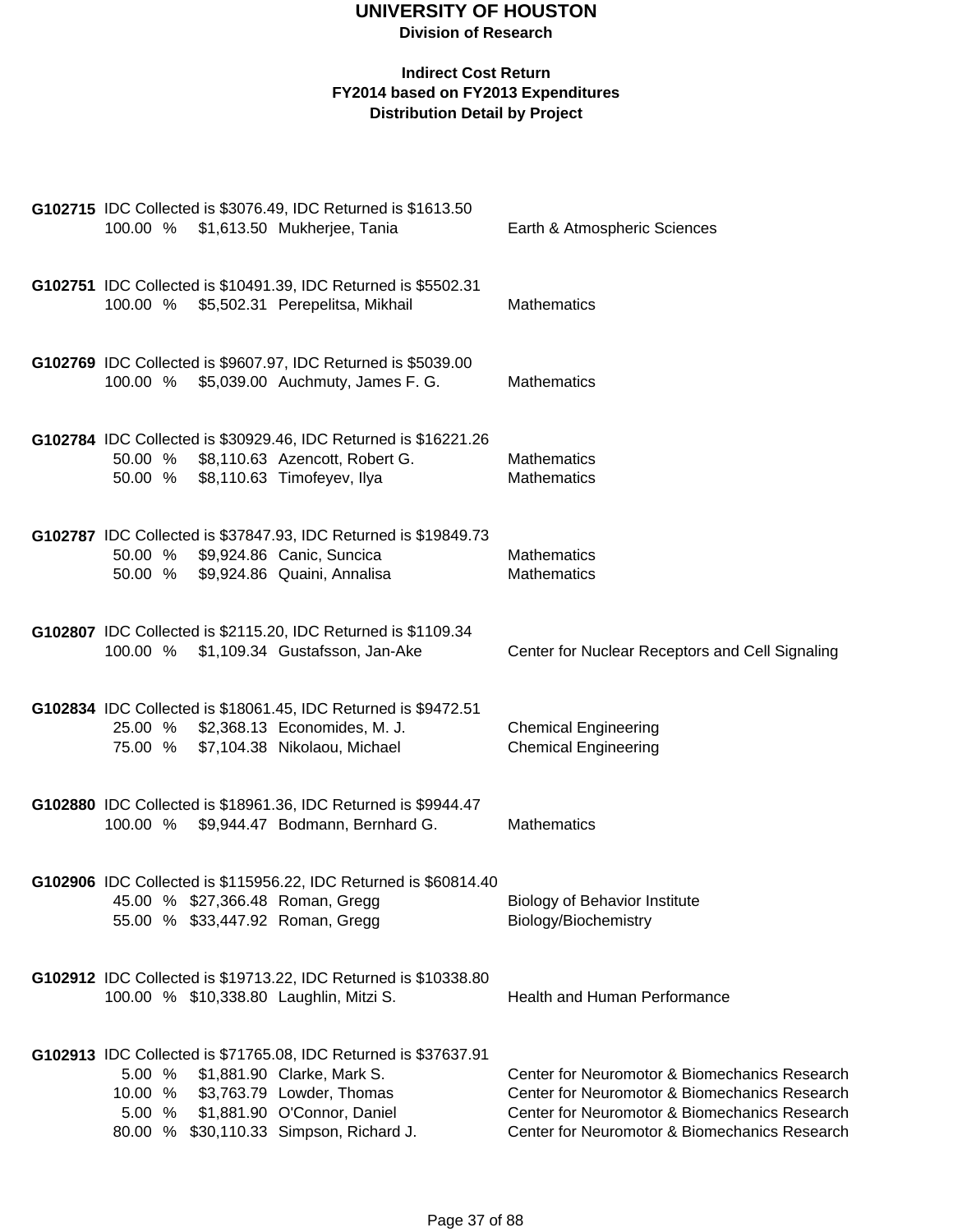| G102935 IDC Collected is \$10572.34, IDC Returned is \$5544.77<br>100.00 % \$5,544.77 Advincula, Rigoberto C.                                                                                                                                                                                                                                                                                    | Chemistry                                                                                                                                                                                                                                                                                       |
|--------------------------------------------------------------------------------------------------------------------------------------------------------------------------------------------------------------------------------------------------------------------------------------------------------------------------------------------------------------------------------------------------|-------------------------------------------------------------------------------------------------------------------------------------------------------------------------------------------------------------------------------------------------------------------------------------------------|
| G102940 IDC Collected is \$-3688.72, IDC Returned is \$-1934.59<br>100.00 %<br>-\$1,934.59 Roysam, Badrinath                                                                                                                                                                                                                                                                                     | <b>Electrical &amp; Computer Engineering</b>                                                                                                                                                                                                                                                    |
| G102948 IDC Collected is \$-70.25, IDC Returned is \$-36.84<br>100.00 %<br>-\$36.84 Roysam, Badrinath                                                                                                                                                                                                                                                                                            | <b>Electrical &amp; Computer Engineering</b>                                                                                                                                                                                                                                                    |
| G102950 IDC Collected is \$-1763.76, IDC Returned is \$-925.02<br>100.00 %<br>-\$925.02 Varadarajan, Navin                                                                                                                                                                                                                                                                                       | <b>Chemical Engineering</b>                                                                                                                                                                                                                                                                     |
| G102958 IDC Collected is \$10229.20, IDC Returned is \$5364.81<br>15.00 %<br>\$804.72 Johnsson, S. Lennart<br>\$536.48 Pavlidis, Ioannis<br>10.00 %<br>\$804.72 Price, Daniel M.<br>15.00 %<br>\$536.48 Lefer, Barry<br>10.00 %<br>\$536.48 Lefer, Barry<br>10.00 %<br>15.00 %<br>\$804.72 Johnsson, S. Lennart<br>10.00 %<br>\$536.48 Pavlidis, Ioannis<br>15.00 %<br>\$804.72 Price, Daniel M. | <b>Computer Science</b><br><b>Computer Science</b><br>Dean, Honors College<br>Earth & Atmospheric Sciences<br>Institute for Climate and Atmospheric Science<br><b>Texas Learning/Computation Center</b><br><b>Texas Learning/Computation Center</b><br><b>Texas Learning/Computation Center</b> |
| G102996 IDC Collected is \$16904.17, IDC Returned is \$8865.56<br>\$8,865.56 Hoppe, Ronald<br>100.00 %                                                                                                                                                                                                                                                                                           | Mathematics                                                                                                                                                                                                                                                                                     |
| G102998 IDC Collected is \$20.10, IDC Returned is \$10.54<br>100.00 %<br>\$10.54 Bensaoula, Abdelhak                                                                                                                                                                                                                                                                                             | Physics                                                                                                                                                                                                                                                                                         |
| G103006 IDC Collected is \$281.53, IDC Returned is \$147.65<br>100.00 % \$147.65 Chen, Yuhua                                                                                                                                                                                                                                                                                                     | <b>Electrical &amp; Computer Engineering</b>                                                                                                                                                                                                                                                    |
| G103014 IDC Collected is \$1208.88, IDC Returned is \$634.01<br>100.00 %<br>\$634.01 Gustafsson, Jan-Ake                                                                                                                                                                                                                                                                                         | Center for Nuclear Receptors and Cell Signaling                                                                                                                                                                                                                                                 |
| G103031 IDC Collected is \$91908.35, IDC Returned is \$48202.25<br>100.00 % \$48,202.25 Young, Frederick M.                                                                                                                                                                                                                                                                                      | <b>Small Business Development Center</b>                                                                                                                                                                                                                                                        |
| G103034 IDC Collected is \$3621.99, IDC Returned is \$1899.59<br>100.00 % \$1,899.59 Brandon, Alan D.                                                                                                                                                                                                                                                                                            | Earth & Atmospheric Sciences                                                                                                                                                                                                                                                                    |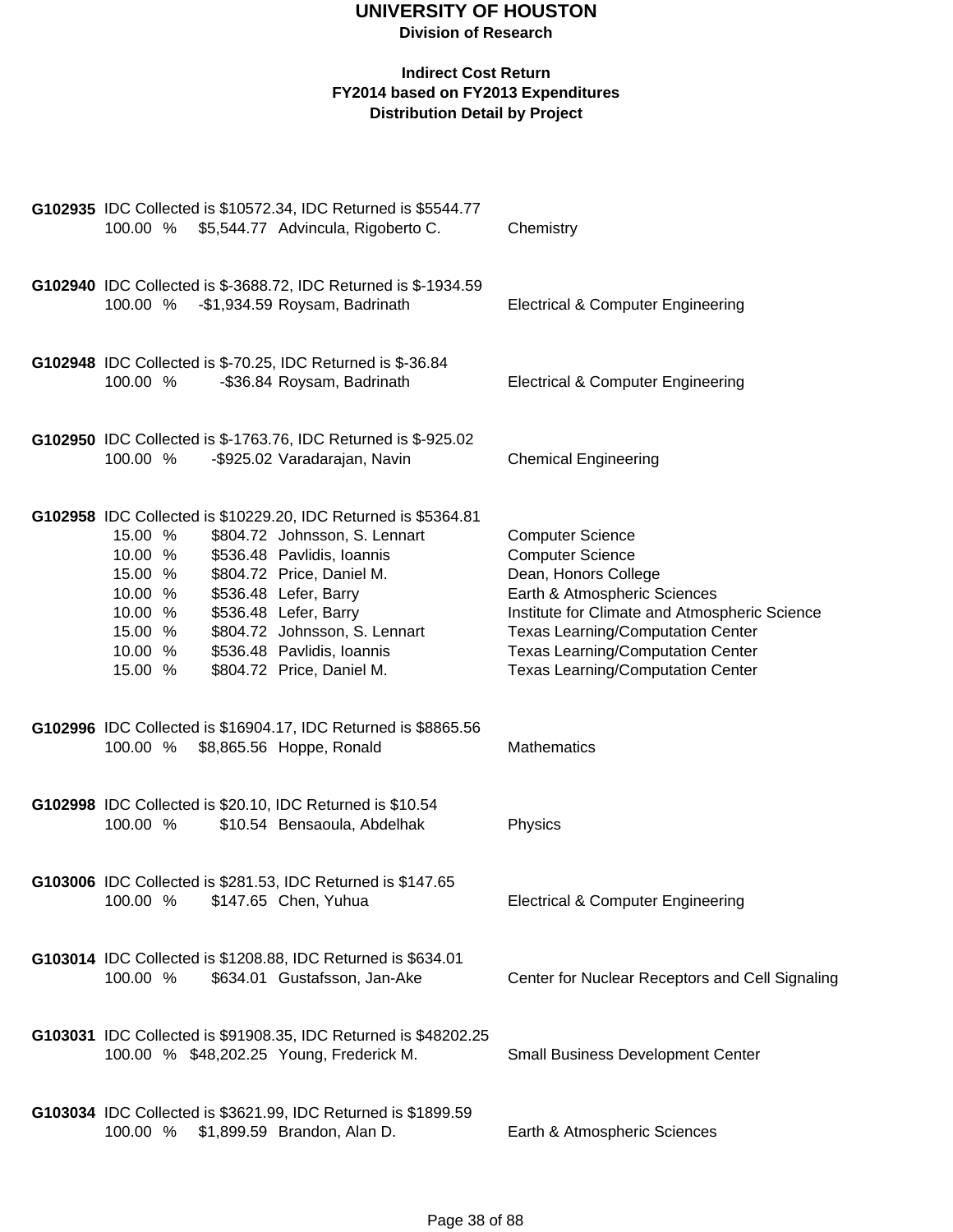|                    | 30.00 % \$2,520.53 Han, Zhu  | G103039 IDC Collected is \$16019.86, IDC Returned is \$8401.78<br>50.00 % \$4,200.89 Zheng, Rong<br>20.00 % \$1,680.36 Dasco, Clifford                               | <b>Computer Science</b><br><b>Electrical &amp; Computer Engineering</b><br><b>Engineering Technology</b> |
|--------------------|------------------------------|----------------------------------------------------------------------------------------------------------------------------------------------------------------------|----------------------------------------------------------------------------------------------------------|
|                    |                              | G103040 IDC Collected is \$116476.93, IDC Returned is \$61087.49<br>100.00 % \$61,087.49 Roysam, Badrinath                                                           | <b>Electrical &amp; Computer Engineering</b>                                                             |
| 50.00 %            |                              | G103062 IDC Collected is \$3968.10, IDC Returned is \$2081.11<br>50.00 % \$1,040.55 Briggs, James M.<br>\$1,040.55 Fox, George E.                                    | Biology/Biochemistry<br>Biology/Biochemistry                                                             |
| 100.00 %           |                              | G103069 IDC Collected is \$7856.17, IDC Returned is \$4120.25<br>\$4,120.25 Song, Gangbing                                                                           | <b>Mechanical Engineering</b>                                                                            |
|                    | 100.00 % \$1,045.67 Han, Zhu | G103074 IDC Collected is \$1993.80, IDC Returned is \$1045.67                                                                                                        | <b>Electrical &amp; Computer Engineering</b>                                                             |
|                    |                              | G103092 IDC Collected is \$16468.06, IDC Returned is \$8636.84<br>100.00 % \$8,636.84 Josic, Kresimir                                                                | <b>Mathematics</b>                                                                                       |
| 25.00 %<br>25.00 % |                              | G103127 IDC Collected is \$-81.58, IDC Returned is \$-42.79<br>-\$10.70 Pinsky, Lawrence S.<br>50.00 % - \$21.39 Pinsky, Lawrence S.<br>-\$10.70 Pinsky, Lawrence S. | Institute for Space Systems Operations<br>Physics<br><b>Texas Learning/Computation Center</b>            |
| 50.00 %<br>50.00 % |                              | G103147 IDC Collected is \$7775.53, IDC Returned is \$4077.95<br>\$2,038.98 Briggs, James M.<br>\$2,038.98 Fox, George E.                                            | Biology/Biochemistry<br>Biology/Biochemistry                                                             |
| 100.00 %           |                              | G103164 IDC Collected is \$1875.00, IDC Returned is \$983.36<br>\$983.36 Cheng, Albert M. K.                                                                         | <b>Computer Science</b>                                                                                  |
| 100.00 %           | \$4,120.40 Chen, Ji          | G103196 IDC Collected is \$7856.47, IDC Returned is \$4120.40                                                                                                        | <b>Electrical &amp; Computer Engineering</b>                                                             |
| 100.00 %           |                              | G103227 IDC Collected is \$1039.87, IDC Returned is \$545.37<br>\$545.37 Tomforde, Mark                                                                              | Mathematics                                                                                              |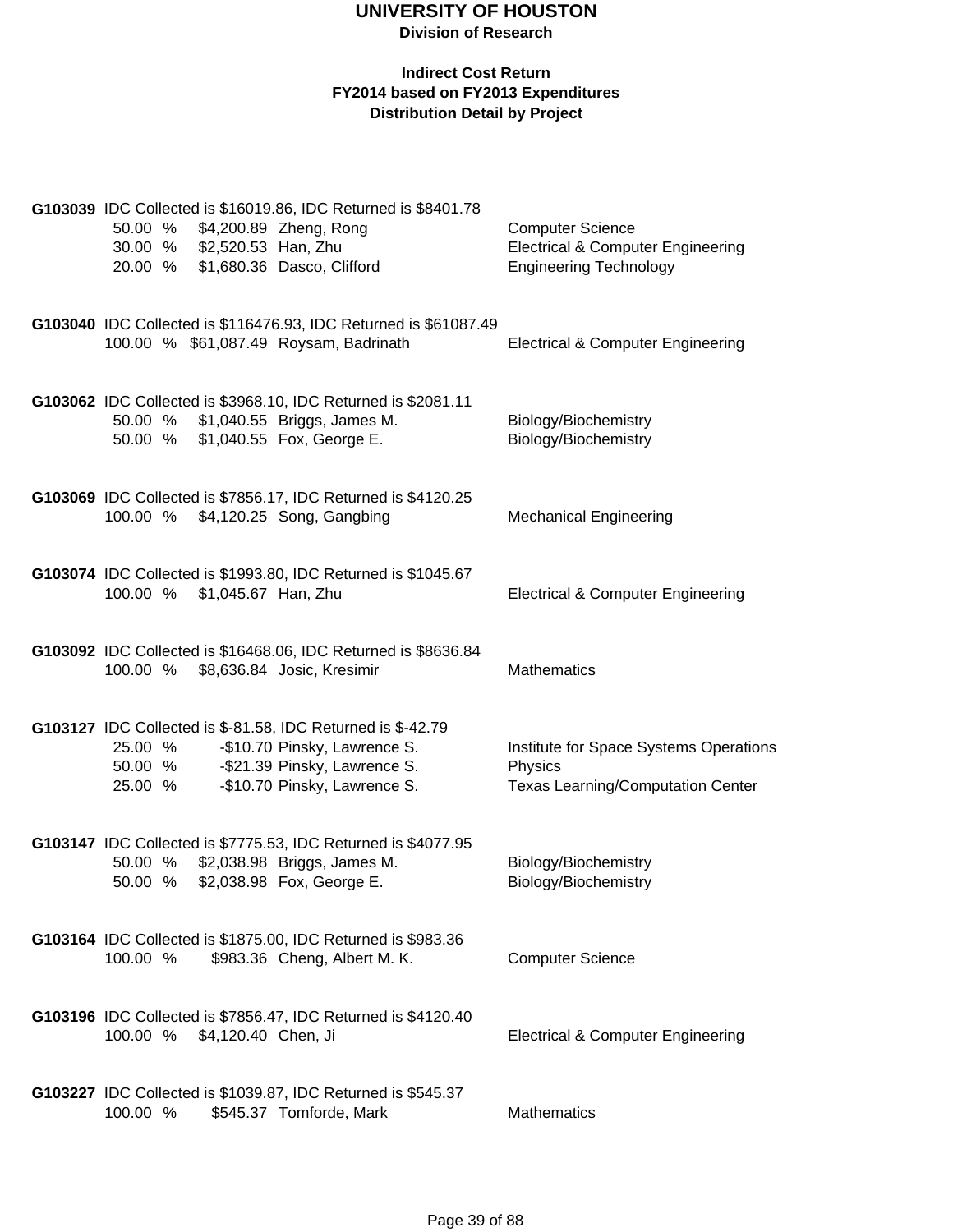| G103244 IDC Collected is \$25735.25, IDC Returned is \$13497.11<br>100.00 % \$13,497.11 Kulkarni, Yashashree                                         | <b>Mechanical Engineering</b>                                                 |
|------------------------------------------------------------------------------------------------------------------------------------------------------|-------------------------------------------------------------------------------|
| G103255 IDC Collected is \$4226.81, IDC Returned is \$2216.79<br>100.00 % \$2,216.79 Evans, Barbara                                                  | Law-UH                                                                        |
| G103278 IDC Collected is \$26259.37, IDC Returned is \$13771.99<br>\$6,885.99 Pennings, Steve C.<br>50.00 %<br>50.00 % \$6,885.99 Pennings, Steve C. | Biology/Biochemistry<br><b>Houston Coastal Center</b>                         |
| G103304 IDC Collected is \$14255.20, IDC Returned is \$7476.28<br>100.00 % \$7,476.28 Cai, Chengzhi                                                  | Chemistry                                                                     |
| G103305 IDC Collected is \$14990.38, IDC Returned is \$7861.85<br>100.00 % \$7,861.85 Colbert-Delcour, Anne                                          | Biology/Biochemistry                                                          |
| G103309 IDC Collected is \$9668.17, IDC Returned is \$5070.57<br>100.00 % \$5,070.57 Torres, Isabel                                                  | Center for Health Equities & Evaluation Research                              |
| G103317 IDC Collected is \$25713.35, IDC Returned is \$13485.62<br>100.00 % \$13,485.62 Roysam, Badrinath                                            | <b>Electrical &amp; Computer Engineering</b>                                  |
| G103324 IDC Collected is \$5675.18, IDC Returned is \$2976.40<br>40.00 % \$1,190.56 Mo, Yi-Lung<br>60.00 % \$1,785.84 Song, Gangbing                 | <b>Civil Engineering</b><br><b>Mechanical Engineering</b>                     |
| G103327 IDC Collected is \$71149.18, IDC Returned is \$37314.90<br>100.00 % \$37,314.90 Salim, Samina                                                | <b>Pharmacological and Pharmaceutical Sciences</b>                            |
| G103364 IDC Collected is \$17316.24, IDC Returned is \$9081.68<br>100.00 %<br>\$9,081.68 Zhang, Xiaoliu                                              | Center for Nuclear Receptors and Cell Signaling                               |
| G103367 IDC Collected is \$12781.54, IDC Returned is \$6703.41<br>\$3,351.70 Talbot, Robert<br>50.00 %<br>\$3,351.70 Talbot, Robert<br>50.00 %       | Earth & Atmospheric Sciences<br>Institute for Climate and Atmospheric Science |
| G103369 IDC Collected is \$18765.35, IDC Returned is \$9841.68<br>\$9,841.68 Frigo, Daniel<br>100.00 %                                               | Center for Nuclear Receptors and Cell Signaling                               |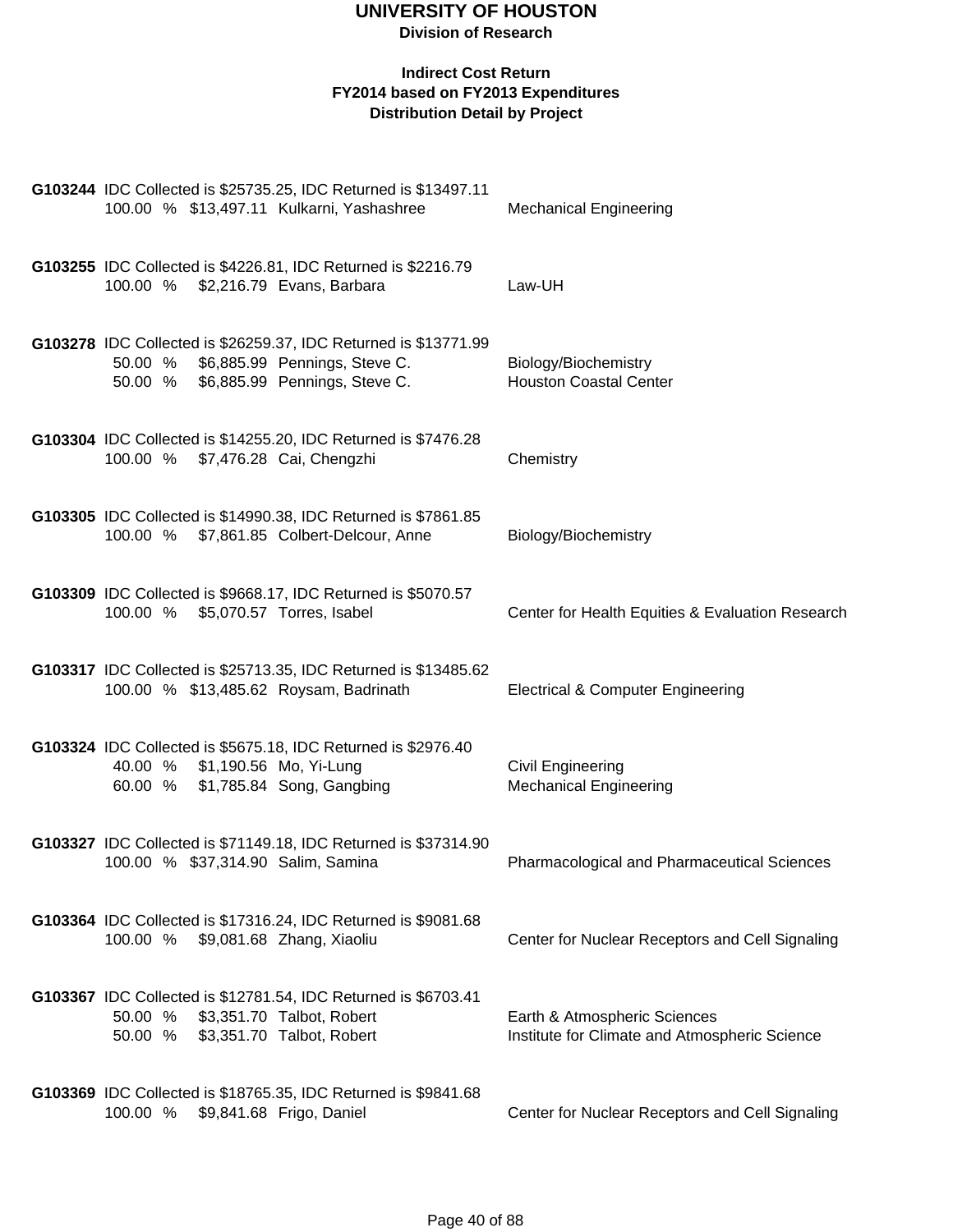| 30.00 %<br>35.00 % \$1,779.28 Price, Daniel M.<br>35.00 %                     | G103373 IDC Collected is \$9693.15, IDC Returned is \$5083.67<br>\$1,525.10 Koontz, Rex A.<br>\$1,779.28 Price, Daniel M.             | Art<br>Dean, Honors College<br>Texas Learning/Computation Center          |
|-------------------------------------------------------------------------------|---------------------------------------------------------------------------------------------------------------------------------------|---------------------------------------------------------------------------|
| 20.00 %<br>80.00 %                                                            | G103378 IDC Collected is \$6311.93, IDC Returned is \$3310.35<br>\$662.07 Willson, Richard C.<br>\$2,648.28 Willson, Richard C.       | Biology/Biochemistry<br><b>Chemical Engineering</b>                       |
| 100.00 %                                                                      | G103415 IDC Collected is \$6808.72, IDC Returned is \$3570.90<br>\$3,570.90 Dominey, Wallace                                          | Curriculum and Instruction                                                |
| 50.00 % \$23,477.82 Asghar, Mohammad<br>50.00 % \$23,477.82 Asghar, Mohammad  | G103420 IDC Collected is \$89531.41, IDC Returned is \$46955.64                                                                       | Heart and Kidney Institute<br>Pharmacological and Pharmaceutical Sciences |
| 20.00 %<br>10.00 % \$354.39 Barth, Amy E.<br>70.00 % \$2,480.72 Barth, Amy E. | G103426 IDC Collected is \$6757.22, IDC Returned is \$3543.89<br>\$708.78 Barth, Amy E.                                               | Psychology<br><b>Texas Learning/Computation Center</b><br><b>TIMES</b>    |
| 80.00 % \$9,641.29 Liu, Dong<br>\$2,410.32 Sun, Li<br>20.00 %                 | G103437 IDC Collected is \$22979.09, IDC Returned is \$12051.61                                                                       | <b>Mechanical Engineering</b><br><b>Mechanical Engineering</b>            |
| 100.00 % \$2,055.02 Strom, Kyle                                               | G103438 IDC Collected is \$3918.36, IDC Returned is \$2055.02                                                                         | Civil Engineering                                                         |
| 100.00 % \$26,536.70 Mo, Yi-Lung                                              | G103454 IDC Collected is \$50598.14, IDC Returned is \$26536.70                                                                       | Civil Engineering                                                         |
| 50.00 %<br>50.00 %                                                            | G103462 IDC Collected is \$35429.73, IDC Returned is \$18581.48<br>\$9,290.74 Donnelly, Vincent M.<br>\$9,290.74 Economou, Demetre J. | <b>Chemical Engineering</b><br><b>Chemical Engineering</b>                |
| 50.00 % \$13,022.70 Norton, Peter J.                                          | G103471 IDC Collected is \$49661.38, IDC Returned is \$26045.41<br>50.00 % \$13,022.70 Zvolensky, Michael J.                          | Psychology<br>Psychology                                                  |
| 50.00 %                                                                       | G103482 IDC Collected is \$14881.38, IDC Returned is \$7804.69<br>\$3,902.34 Jiang, Xun                                               | Earth & Atmospheric Sciences                                              |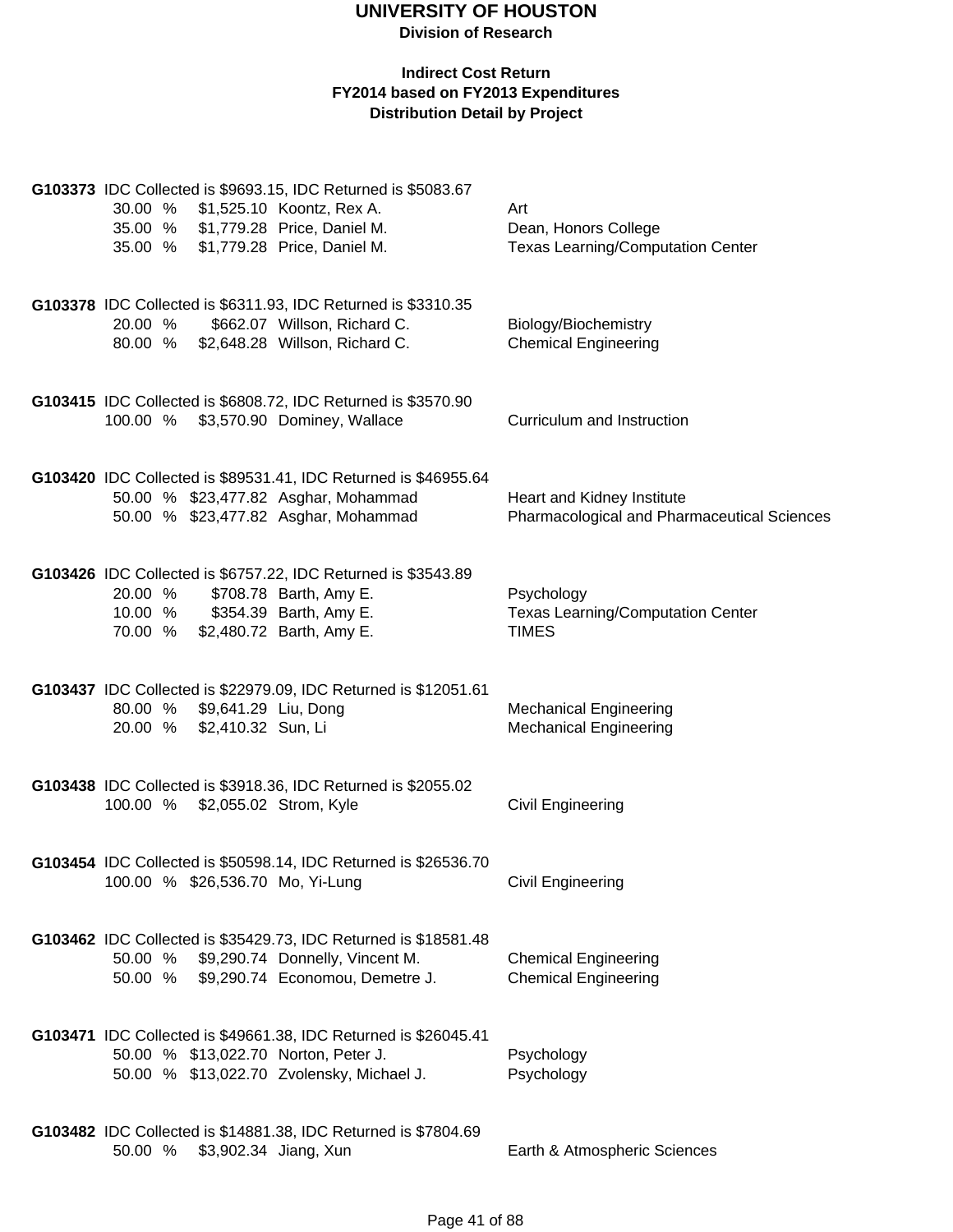| 50.00 %                                             |         | \$3,902.34 Jiang, Xun                                                                                                                                                                                                    | Institute for Climate and Atmospheric Science                                                                                                                |
|-----------------------------------------------------|---------|--------------------------------------------------------------------------------------------------------------------------------------------------------------------------------------------------------------------------|--------------------------------------------------------------------------------------------------------------------------------------------------------------|
| 25.00 %<br>25.00 %<br>25.00 %<br>25.00 %            |         | G103484 IDC Collected is \$57602.60, IDC Returned is \$30210.26<br>\$7,552.56 Kakadiaris, Ioannis<br>\$7,552.56 Shah, Shishir<br>\$7,552.56 Kakadiaris, Ioannis<br>\$7,552.56 Shah, Shishir                              | <b>Computer Science</b><br><b>Computer Science</b><br>Texas Learning/Computation Center<br><b>Texas Learning/Computation Center</b>                          |
| 50.00 %<br>45.00 %<br>5.00 %                        |         | G103491 IDC Collected is \$-64.32, IDC Returned is \$-33.73<br>-\$16.87 Pettitt, B. Montgomery<br>-\$15.18 Pettitt, B. Montgomery<br>-\$1.69 Pettitt, B. Montgomery                                                      | Chemistry<br>Institute for Molecular Design<br><b>Texas Learning/Computation Center</b>                                                                      |
| 20.00 %<br>40.00 %<br>10.00 %<br>10.00 %<br>20.00 % |         | G103509 IDC Collected is \$12987.51, IDC Returned is \$6811.43<br>\$1,362.29 Pavlidis, Ioannis<br>\$2,724.57 Semendeferi, Ioanna<br>\$681.14 Liberman, David<br>\$681.14 Phillips, David<br>\$1,362.29 Pavlidis, Ioannis | <b>Computer Science</b><br>Dean, Natural Sciences and Mathematics<br><b>Educational Psychology</b><br>Philosophy<br><b>Texas Learning/Computation Center</b> |
| 100.00 %                                            |         | G103513 IDC Collected is \$11746.37, IDC Returned is \$6160.50<br>\$6,160.50 Young, Frederick M.                                                                                                                         | <b>Small Business Development Center</b>                                                                                                                     |
| 10.00 %<br>42.00 %<br>30.00 %                       | 18.00 % | G103520 IDC Collected is \$-57.90, IDC Returned is \$-30.37<br>-\$3.04 Wosik, Jarek<br>-\$5.47 Brazdeikis, Audrius<br>-\$12.75 Brazdeikis, Audrius<br>-\$9.11 Wosik, Jarek                                               | <b>Electrical &amp; Computer Engineering</b><br>Physics<br><b>TcSUH</b><br><b>TcSUH</b>                                                                      |
| 33.00 %<br>34.00 %<br>33.00 %                       |         | G103530 IDC Collected is \$669.90, IDC Returned is \$351.34<br>\$115.94 Belarbi, Abdeldjelil<br>\$119.45 Hsu, Thomas T. C.<br>\$115.94 Mo, Yi-Lung                                                                       | Civil Engineering<br><b>Civil Engineering</b><br><b>Civil Engineering</b>                                                                                    |
| 25.00 %<br>50.00 %<br>25.00 %                       |         | G103531 IDC Collected is \$2253.83, IDC Returned is \$1182.04<br>\$295.51 Belarbi, Abdeldjelil<br>\$591.02 Dawood, Mina<br>\$295.51 Vipulanandan, Cumaraswamy                                                            | Civil Engineering<br><b>Civil Engineering</b><br><b>Civil Engineering</b>                                                                                    |
| 100.00 %                                            |         | G103551 IDC Collected is \$7.50, IDC Returned is \$3.93<br>\$3.93 Talbot, Robert                                                                                                                                         | Institute for Climate and Atmospheric Science                                                                                                                |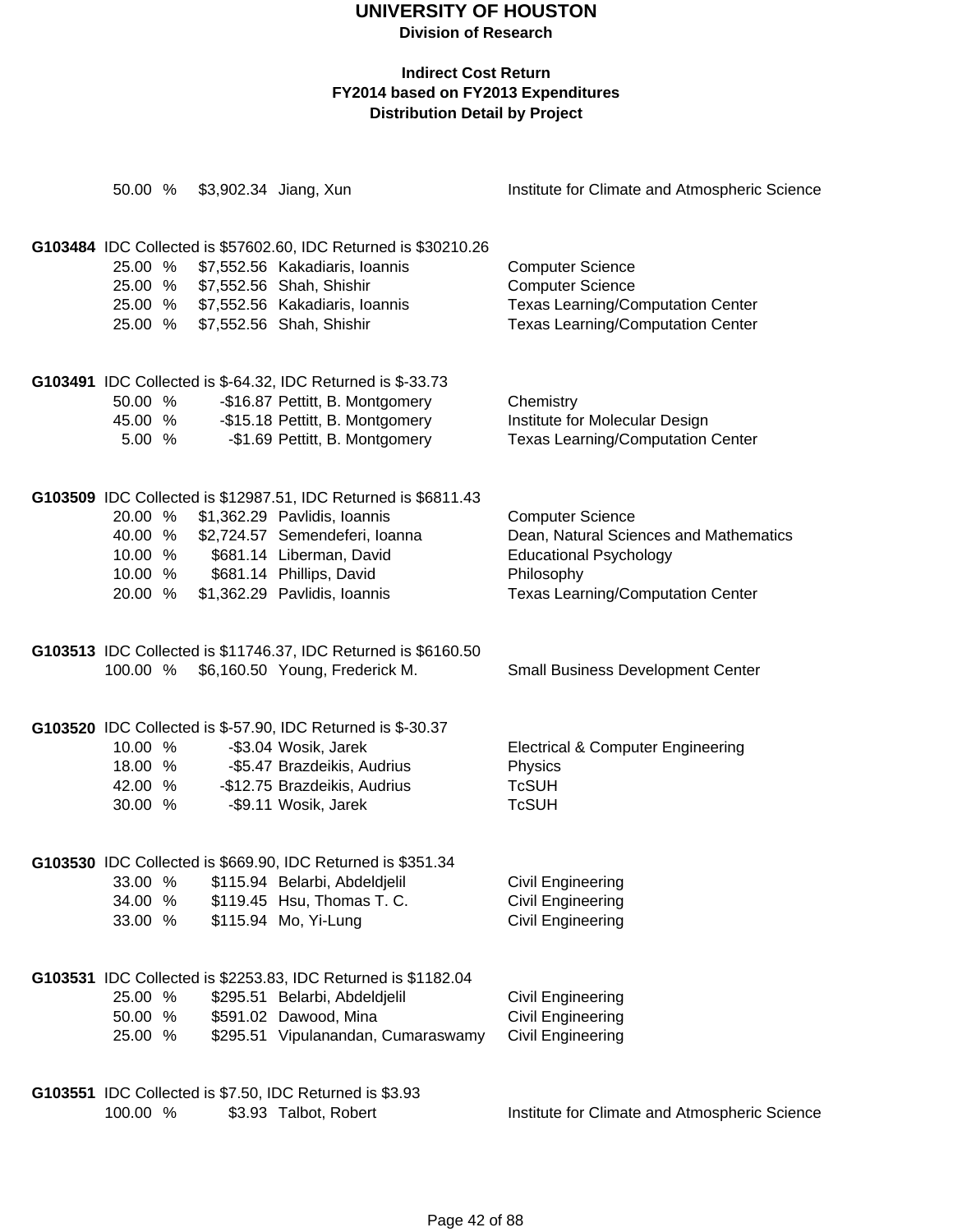#### **Indirect Cost Return FY2014 based on FY2013 Expenditures Distribution Detail by Project**

| 100.00 %                                                                                                   | G103556 IDC Collected is \$15.93, IDC Returned is \$8.35<br>\$8.35 Young, Frederick M.                                                                                                                                                                                                                                                                                                             | <b>Small Business Development Center</b>                                                                                                                                                                                                                                                                  |
|------------------------------------------------------------------------------------------------------------|----------------------------------------------------------------------------------------------------------------------------------------------------------------------------------------------------------------------------------------------------------------------------------------------------------------------------------------------------------------------------------------------------|-----------------------------------------------------------------------------------------------------------------------------------------------------------------------------------------------------------------------------------------------------------------------------------------------------------|
| 100.00 %                                                                                                   | G103561 IDC Collected is \$-145.36, IDC Returned is \$-76.24<br>-\$76.24 Morgan, Jeff J.                                                                                                                                                                                                                                                                                                           | Mathematics                                                                                                                                                                                                                                                                                               |
| 8.00 %<br>20.00 %<br>10.00 %<br>41.00 %<br>21.00 %                                                         | G103579 IDC Collected is \$-0.04, IDC Returned is \$-0.02<br>-\$0.00 Willson, Richard C.<br>-\$0.00 Ruchhoeft, Paul<br>-\$0.00 Willson, Richard C.<br>-\$0.01 Willson, Richard C.<br>-\$0.00 Ruchhoeft, Paul                                                                                                                                                                                       | Biology/Biochemistry<br>Center for Integrated Bio and Nano Systems<br>Center for Integrated Bio and Nano Systems<br><b>Chemical Engineering</b><br><b>Electrical &amp; Computer Engineering</b>                                                                                                           |
| 1.00%                                                                                                      | G103586 IDC Collected is \$262519.83, IDC Returned is \$137681.15<br>\$1,376.81 Kao, Dennis<br>9.50 % \$13,079.71 Rifai, Hanadi<br>6.00 % \$8,260.87 Mehta, Paras<br>3.00 % \$4,130.43 Mehta, Paras<br>6.00 % \$8,260.87 Layne, Charles S.<br>8.50 % \$11,702.90 Ledoux, Tracey<br>11.00 % \$15,144.93 Lee, Rebecca E.<br>34.00 % \$46,811.59 O'Connor, Daniel<br>21.00 % \$28,913.04 Mehta, Paras | Child & Family for Innovative Research<br>Civil Engineering<br>Psychology<br><b>Texas Learning/Computation Center</b><br><b>Texas Obesity Research Center</b><br><b>Texas Obesity Research Center</b><br><b>Texas Obesity Research Center</b><br><b>Texas Obesity Research Center</b><br><b>TIMES</b>     |
| 10.00 %<br>10.00 %<br>10.00 %<br>10.00 %<br>10.00 %<br>10.00 %<br>10.00 %<br>10.00 %<br>10.00 %<br>10.00 % | G103587 IDC Collected is \$-0.10, IDC Returned is \$-0.05<br>-\$0.01 Ivey, Michelle<br>-\$0.01 Epstein, Maxine<br>-\$0.01 Kaplan, Charles<br>-\$0.01 Steinberg, Catherine S.<br>-\$0.01 Hawkins, Jacqueline<br>-\$0.01 White, Cathryn<br>-\$0.01 Colby, Ira<br>-\$0.01 Schanding, George Thomas<br>-\$0.01 Roberts, Jessica L.<br>-\$0.01 Fletcher, Jack M.                                        | <b>Communication Disorders</b><br><b>Community Projects - Social Work</b><br><b>Community Projects - Social Work</b><br><b>Community Projects - Social Work</b><br>Curriculum and Instruction<br>Curriculum and Instruction<br>Dean, Social Work<br><b>Educational Psychology</b><br>Law-UH<br>Psychology |
| 50.00 %<br>50.00 %                                                                                         | G103588 IDC Collected is \$899.00, IDC Returned is \$471.49<br>\$235.74 Brankovic, Stanko R.<br>\$235.74 Brankovic, Stanko R.                                                                                                                                                                                                                                                                      | Center for Integrated Bio and Nano Systems<br><b>Electrical &amp; Computer Engineering</b>                                                                                                                                                                                                                |
| 100.00 %                                                                                                   | G103608 IDC Collected is \$137.42, IDC Returned is \$72.07<br>\$72.07 Khurana, Seema                                                                                                                                                                                                                                                                                                               | Biology/Biochemistry                                                                                                                                                                                                                                                                                      |

**G103631** IDC Collected is \$2444.03, IDC Returned is \$1281.80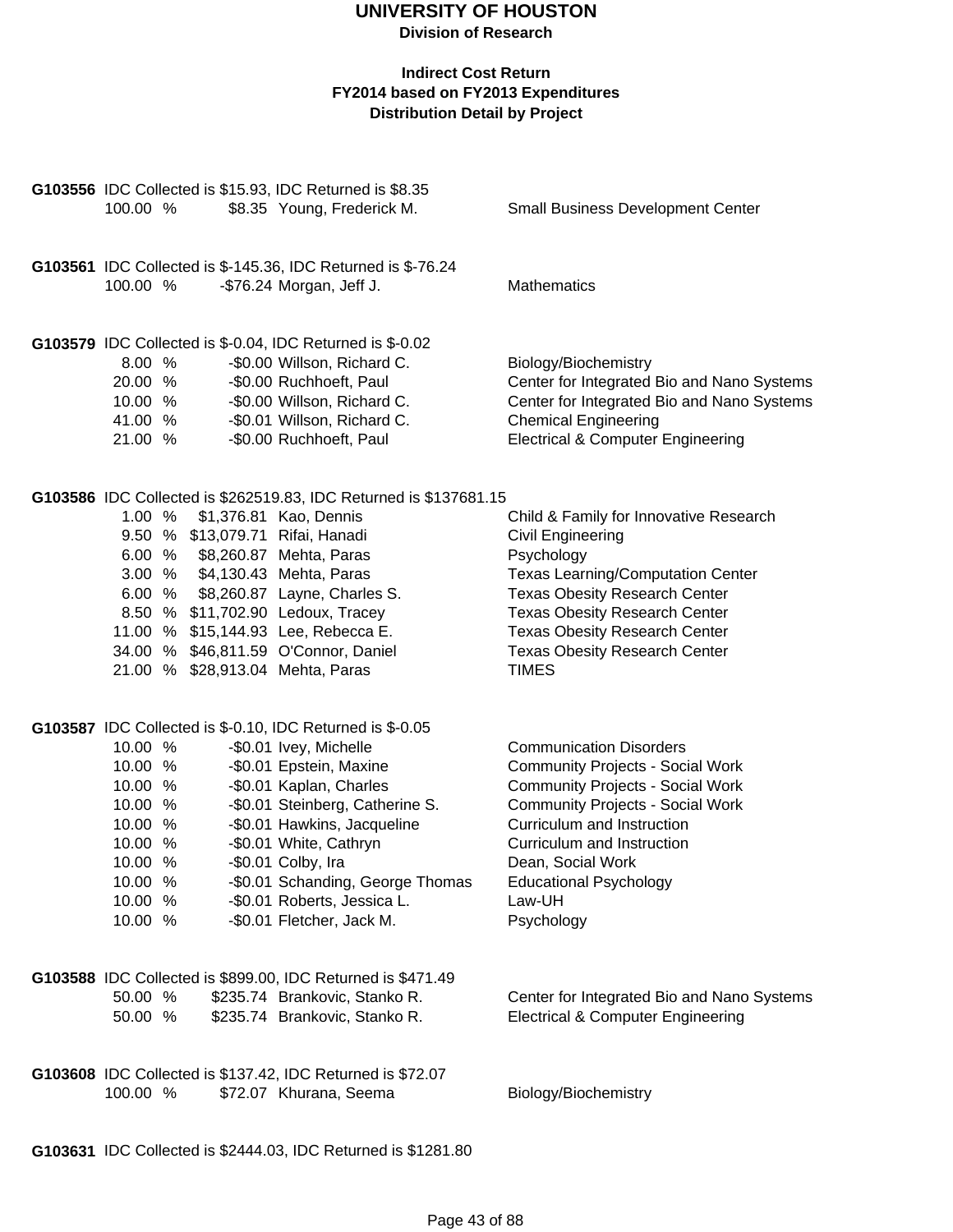#### **Indirect Cost Return FY2014 based on FY2013 Expenditures Distribution Detail by Project**

|                    | 100.00 % \$1,281.80 Rimer, Jeffrey D.                                                                                                                 | <b>Chemical Engineering</b>                                |
|--------------------|-------------------------------------------------------------------------------------------------------------------------------------------------------|------------------------------------------------------------|
|                    | G103632 IDC Collected is \$-2717.36, IDC Returned is \$-1425.15<br>100.00 % - \$1,425.15 Krishnamoorti, Ramanan                                       | <b>Chemical Engineering</b>                                |
| 100.00 %           | G103649 IDC Collected is \$1567.70, IDC Returned is \$822.20<br>\$822.20 Eberth, John                                                                 | <b>Engineering Technology</b>                              |
|                    | G103682 IDC Collected is \$39582.34, IDC Returned is \$20759.35<br>50.00 % \$10,379.68 Pennings, Steve C.<br>50.00 % \$10,379.68 Pennings, Steve C.   | Biology/Biochemistry<br><b>Houston Coastal Center</b>      |
|                    | G103692 IDC Collected is \$9708.50, IDC Returned is \$5091.72<br>50.00 % \$2,545.86 Blue, Carroll Parrott<br>50.00 % \$2,545.86 Blue, Carroll Parrott | History<br><b>Texas Learning/Computation Center</b>        |
|                    | G103694 IDC Collected is \$4614.96, IDC Returned is \$2420.36<br>100.00 % \$2,420.36 Neighbors, Clayton                                               | Psychology                                                 |
|                    | G103733 IDC Collected is \$15134.39, IDC Returned is \$7937.38<br>100.00 % \$7,937.38 Gurkan, Deniz                                                   | <b>Engineering Technology</b>                              |
| 100.00 %           | G103745 IDC Collected is \$-84.07, IDC Returned is \$-44.09<br>-\$44.09 Cheung, Monit                                                                 | Child & Family for Innovative Research                     |
| 100.00 %           | G103759 IDC Collected is \$2423.84, IDC Returned is \$1271.21<br>\$1,271.21 Roysam, Badrinath                                                         | <b>Electrical &amp; Computer Engineering</b>               |
| 50.00 %<br>50.00 % | G103762 IDC Collected is \$33674.54, IDC Returned is \$17660.95<br>\$8,830.47 Rimer, Jeffrey D.<br>\$8,830.47 Vekilov, Peter G.                       | <b>Chemical Engineering</b><br><b>Chemical Engineering</b> |
| 100.00 %           | G103772 IDC Collected is \$1657.38, IDC Returned is \$869.23<br>\$869.23 Neal, Jack A.                                                                | Hotel and Restaurant Management                            |
|                    | G103777 IDC Collected is \$16210.34, IDC Returned is \$8501.67<br>100.00 % \$8,501.67 Lapen, Thomas J.                                                | Earth & Atmospheric Sciences                               |
|                    |                                                                                                                                                       |                                                            |

**G103778** IDC Collected is \$1357.47, IDC Returned is \$711.94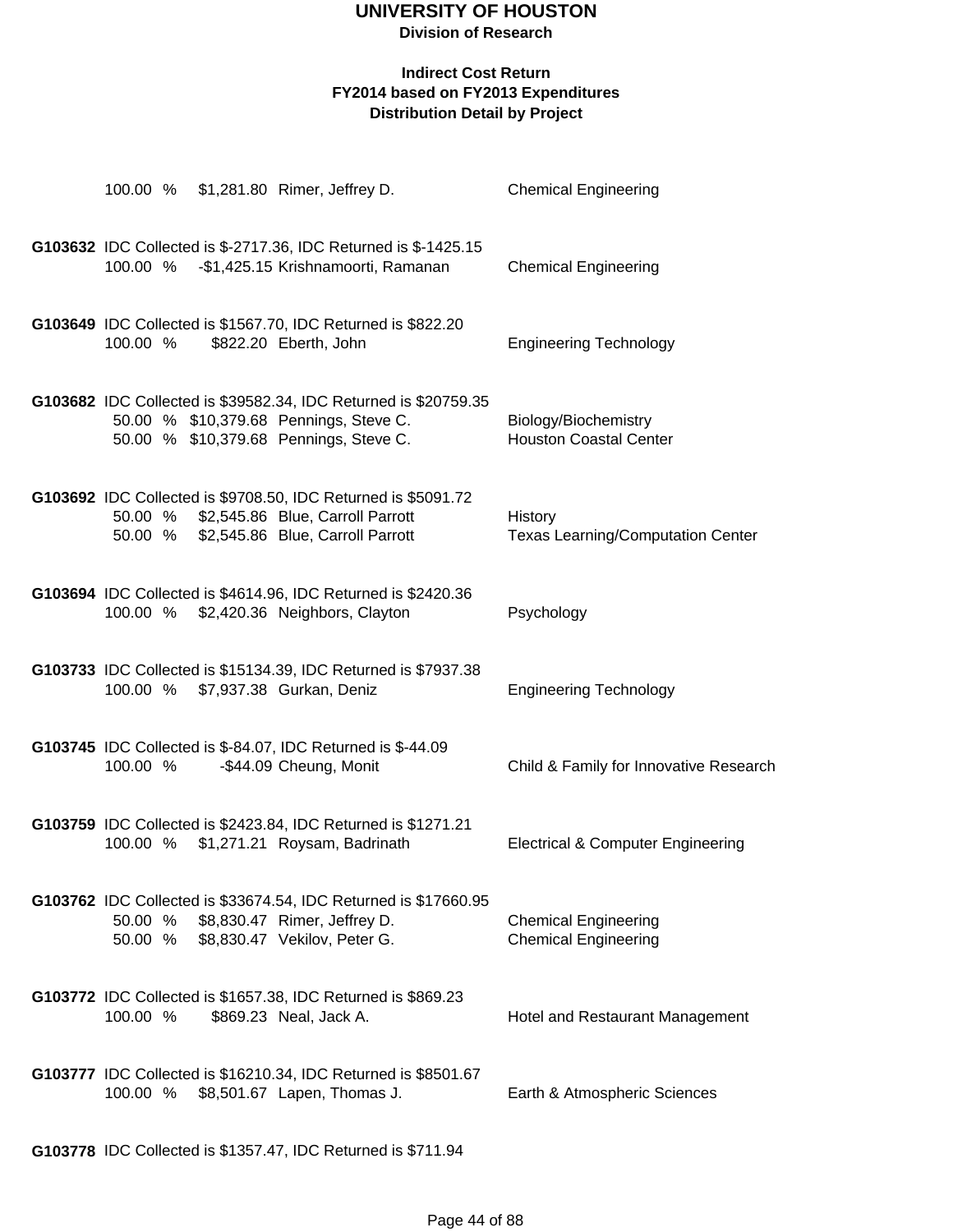| 100.00 %                                                      |  | \$711.94 Gunaratne, Preethi H.                                                                                  | Biology/Biochemistry                                           |  |  |
|---------------------------------------------------------------|--|-----------------------------------------------------------------------------------------------------------------|----------------------------------------------------------------|--|--|
|                                                               |  |                                                                                                                 |                                                                |  |  |
|                                                               |  | G103783 IDC Collected is \$10379.28, IDC Returned is \$5443.52<br>50.00 % \$2,721.76 Bondesson Bolin, Eva Maria | Center for Nuclear Receptors and Cell Signaling                |  |  |
| 50.00 %                                                       |  | \$2,721.76 Gustafsson, Jan-Ake                                                                                  | Center for Nuclear Receptors and Cell Signaling                |  |  |
|                                                               |  |                                                                                                                 |                                                                |  |  |
|                                                               |  | G103788 IDC Collected is \$6547.32, IDC Returned is \$3433.81                                                   |                                                                |  |  |
| 100.00 %                                                      |  | \$3,433.81 Willam, Kaspar                                                                                       | <b>Civil Engineering</b>                                       |  |  |
|                                                               |  |                                                                                                                 |                                                                |  |  |
|                                                               |  | G103789 IDC Collected is \$8319.28, IDC Returned is \$4363.13                                                   |                                                                |  |  |
| 100.00 %                                                      |  | \$4,363.13 Layne, Charles S.                                                                                    | Health and Human Performance                                   |  |  |
|                                                               |  |                                                                                                                 |                                                                |  |  |
| 100.00 %                                                      |  | G103810 IDC Collected is \$778.72, IDC Returned is \$408.41<br>\$408.41 Varadarajan, Navin                      | <b>Chemical Engineering</b>                                    |  |  |
|                                                               |  |                                                                                                                 |                                                                |  |  |
|                                                               |  | G103812 IDC Collected is \$12628.61, IDC Returned is \$6623.20                                                  |                                                                |  |  |
| 25.00 %                                                       |  | \$1,655.80 Bering, Edgar A.                                                                                     | Physics                                                        |  |  |
| 10.00 %                                                       |  | \$662.32 Carlson, Coleen                                                                                        | Psychology                                                     |  |  |
| 25.00 %                                                       |  | \$1,655.80 Bering, Edgar A.                                                                                     | <b>Texas Learning/Computation Center</b>                       |  |  |
| 5.00 %<br>35.00 %                                             |  | \$331.16 Carlson, Coleen<br>\$2,318.12 Carlson, Coleen                                                          | <b>Texas Learning/Computation Center</b><br><b>TIMES</b>       |  |  |
|                                                               |  |                                                                                                                 |                                                                |  |  |
|                                                               |  | G103817 IDC Collected is \$14005.09, IDC Returned is \$7345.11                                                  |                                                                |  |  |
|                                                               |  | 100.00 % \$7,345.11 Liu, Elaine M.                                                                              | Economics                                                      |  |  |
|                                                               |  |                                                                                                                 |                                                                |  |  |
| G103824 IDC Collected is \$7097.70, IDC Returned is \$3722.46 |  |                                                                                                                 |                                                                |  |  |
| 50.00 %                                                       |  | \$1,861.23 Gustafsson, Jan-Ake                                                                                  | Center for Nuclear Receptors and Cell Signaling                |  |  |
| 20.00 %                                                       |  | \$744.49 Strom, Anders M.                                                                                       | Center for Nuclear Receptors and Cell Signaling                |  |  |
| 30.00 %                                                       |  | \$1,116.74 Warner, Margaret                                                                                     | Center for Nuclear Receptors and Cell Signaling                |  |  |
|                                                               |  |                                                                                                                 |                                                                |  |  |
| 50.00 %                                                       |  | G103825 IDC Collected is \$8724.89, IDC Returned is \$4575.86<br>\$2,287.93 Gustafsson, Jan-Ake                 | Center for Nuclear Receptors and Cell Signaling                |  |  |
| 50.00 %                                                       |  | \$2,287.93 Warner, Margaret                                                                                     | Center for Nuclear Receptors and Cell Signaling                |  |  |
|                                                               |  |                                                                                                                 |                                                                |  |  |
|                                                               |  | G103831 IDC Collected is \$20347.43, IDC Returned is \$10671.41                                                 |                                                                |  |  |
|                                                               |  | 100.00 % \$10,671.41 Gustafsson, Jan-Ake                                                                        | Center for Nuclear Receptors and Cell Signaling                |  |  |
|                                                               |  |                                                                                                                 |                                                                |  |  |
|                                                               |  | G103841 IDC Collected is \$41168.47, IDC Returned is \$21591.22                                                 |                                                                |  |  |
|                                                               |  | 50.00 % \$10,795.61 Franchek, Matthew<br>50.00 % \$10,795.61 Grigoriadis, Karolos M.                            | <b>Mechanical Engineering</b><br><b>Mechanical Engineering</b> |  |  |
|                                                               |  |                                                                                                                 |                                                                |  |  |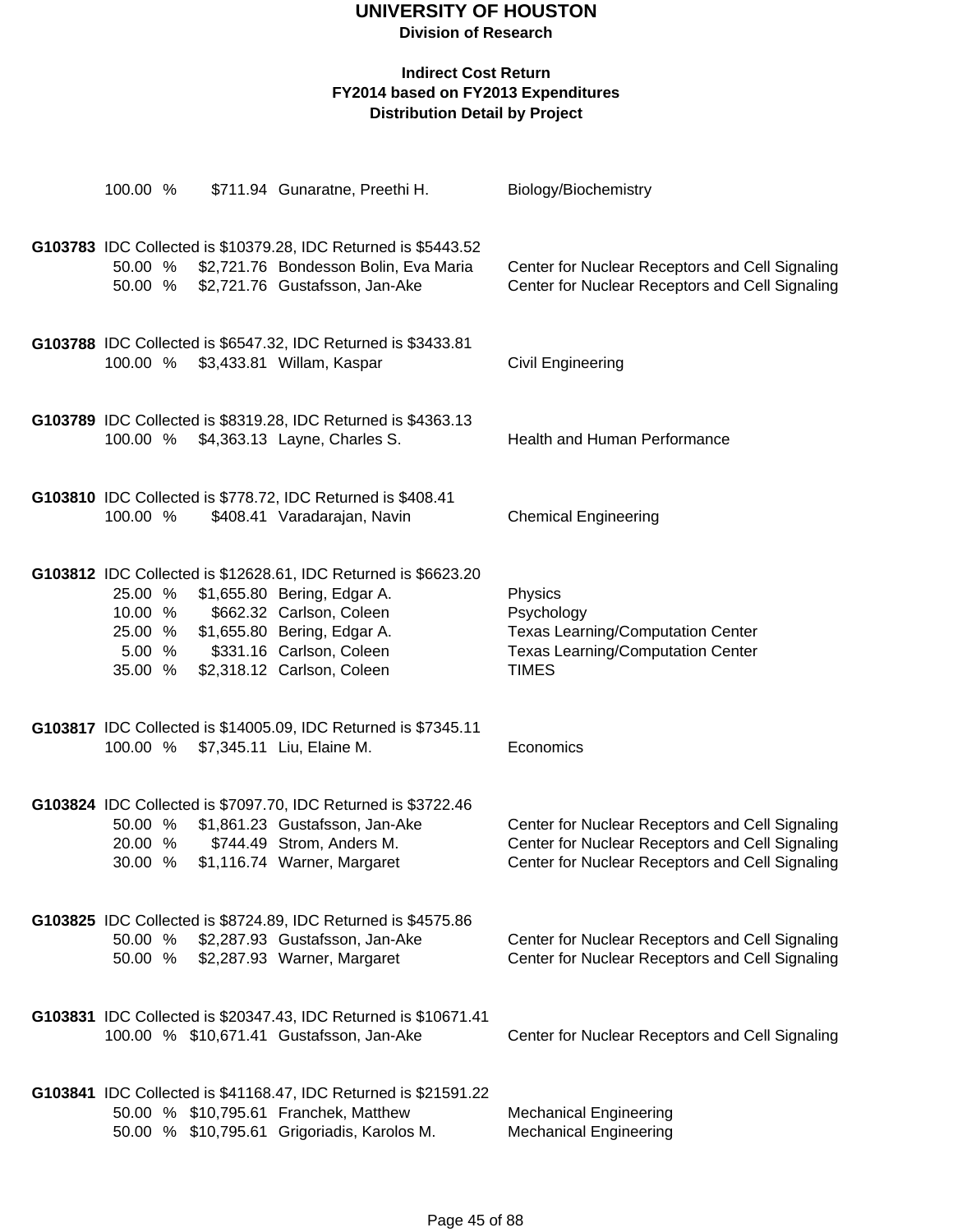| 10.00 % \$4,112.58 Carlson, Coleen<br>10.00 % \$4,112.58 Durand, Angie<br>5.00 % \$2,056.29 Carlson, Coleen<br>5.00 % \$2,056.29 Durand, Angie<br>35.00 % \$14,394.05 Carlson, Coleen<br>35.00 % \$14,394.05 Durand, Angie | G103848 IDC Collected is \$78415.60, IDC Returned is \$41125.85                                                                                                                                                                                                                                                                                          | Psychology<br>Psychology<br><b>Texas Learning/Computation Center</b><br><b>Texas Learning/Computation Center</b><br><b>TIMES</b><br><b>TIMES</b>                                                                                              |
|----------------------------------------------------------------------------------------------------------------------------------------------------------------------------------------------------------------------------|----------------------------------------------------------------------------------------------------------------------------------------------------------------------------------------------------------------------------------------------------------------------------------------------------------------------------------------------------------|-----------------------------------------------------------------------------------------------------------------------------------------------------------------------------------------------------------------------------------------------|
| 100.00 % \$29,845.96 Larin, Kirill                                                                                                                                                                                         | G103851 IDC Collected is \$56907.98, IDC Returned is \$29845.96                                                                                                                                                                                                                                                                                          | <b>Biomedical Engineering</b>                                                                                                                                                                                                                 |
| 100.00 % \$2,287.31 Zvolensky, Michael J.                                                                                                                                                                                  | G103860 IDC Collected is \$4361.26, IDC Returned is \$2287.31                                                                                                                                                                                                                                                                                            | Psychology                                                                                                                                                                                                                                    |
| 100.00 %                                                                                                                                                                                                                   | G103865 IDC Collected is \$600.00, IDC Returned is \$314.68<br>\$314.68 Krishnamoorti, Ramanan                                                                                                                                                                                                                                                           | <b>Chemical Engineering</b>                                                                                                                                                                                                                   |
| 100.00 % \$14,109.22 McDermott, Alison                                                                                                                                                                                     | G103889 IDC Collected is \$26902.37, IDC Returned is \$14109.22                                                                                                                                                                                                                                                                                          | Optometry, Community                                                                                                                                                                                                                          |
| 20.00 % \$2,612.75 Barr, Christopher<br>80.00 % \$10,451.01 Barr, Christopher                                                                                                                                              | G103892 IDC Collected is \$24908.97, IDC Returned is \$13063.76                                                                                                                                                                                                                                                                                          | Psychology<br><b>TIMES</b>                                                                                                                                                                                                                    |
|                                                                                                                                                                                                                            | G103903 IDC Collected is \$24633.10, IDC Returned is \$12919.08<br>100.00 % \$12,919.08 Krishnamoorti, Ramanan                                                                                                                                                                                                                                           | <b>Chemical Engineering</b>                                                                                                                                                                                                                   |
| 100.00 %                                                                                                                                                                                                                   | G103904 IDC Collected is \$717.62, IDC Returned is \$376.36<br>\$376.36 Metcalfe, Ralph W.                                                                                                                                                                                                                                                               | <b>Mechanical Engineering</b>                                                                                                                                                                                                                 |
| 5.00%<br>50.00<br>5.00 %                                                                                                                                                                                                   | G103909 IDC Collected is \$256360.77, IDC Returned is \$134450.97<br>\$6,722.55 Krishnamoorti, Ramanan<br>% \$67,225.48 Vipulanandan, Cumaraswamy<br>30.00 % \$40,335.29 Krishnamoorti, Ramanan<br>\$6,722.55 Krishnamoorti, Ramanan<br>10.00 % \$13,445.10 Vipulanandan, Cumaraswamy<br>G103918 IDC Collected is \$28020.32, IDC Returned is \$14695.54 | Center for Innovative Grouting Materials and Tech<br>Center for Innovative Grouting Materials and Tech<br><b>Chemical Engineering</b><br>Texas Hurricane Center for Innovative Technology<br>Texas Hurricane Center for Innovative Technology |
| 70.00 % \$10,286.88 Cottreau, Jessica<br>30.00 %                                                                                                                                                                           | \$4,408.66 Garey, Kevin                                                                                                                                                                                                                                                                                                                                  | <b>Clinical Sciences and Administration</b><br><b>Clinical Sciences and Administration</b>                                                                                                                                                    |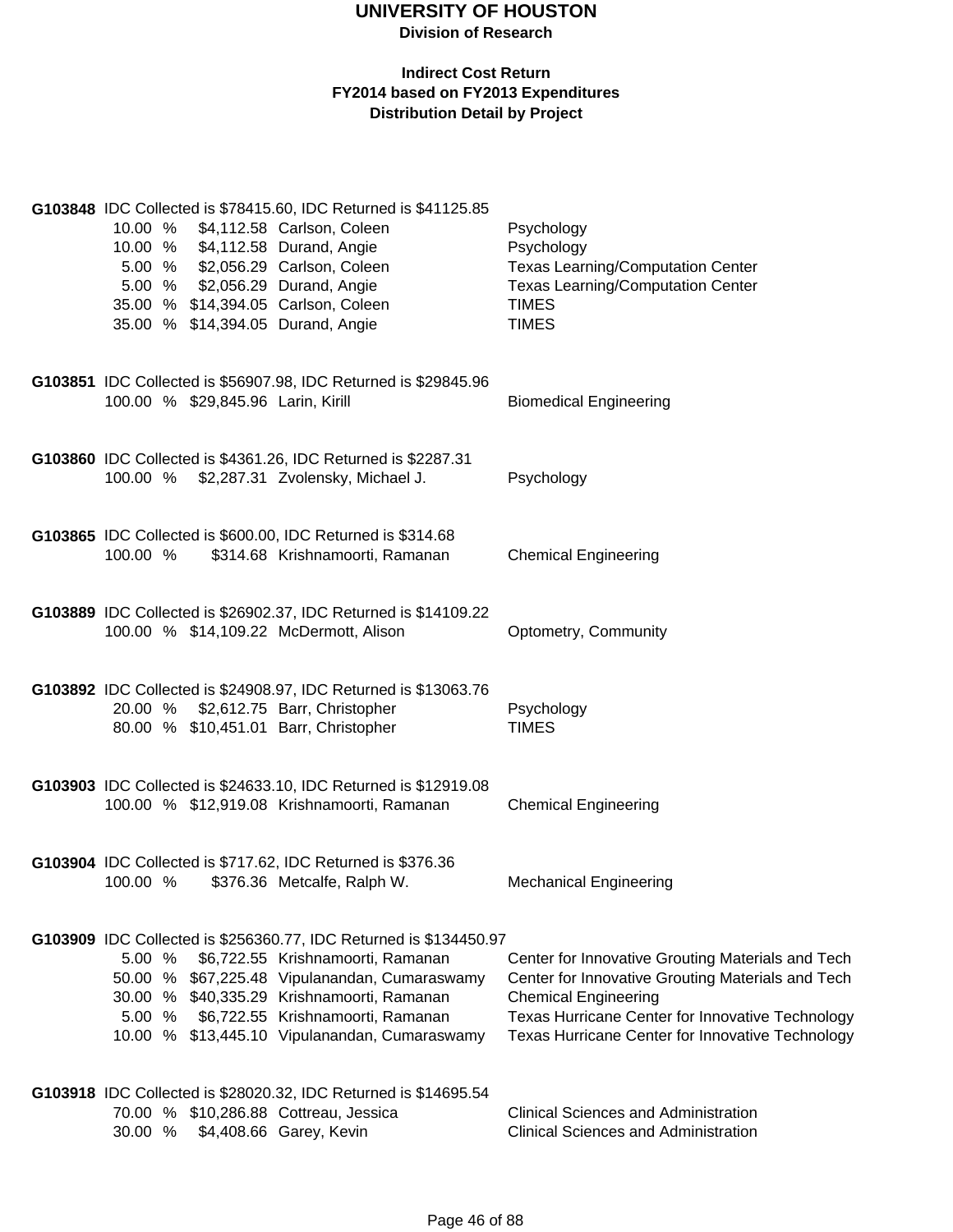| G103956 IDC Collected is \$27783.54, IDC Returned is \$14571.36<br>100.00 % \$14,571.36 Mann, Paul                                                                                                                   | Earth & Atmospheric Sciences                                               |
|----------------------------------------------------------------------------------------------------------------------------------------------------------------------------------------------------------------------|----------------------------------------------------------------------------|
| G103962 IDC Collected is \$20526.65, IDC Returned is \$10765.41<br>100.00 % \$10,765.41 Nikolaou, Michael                                                                                                            | <b>Chemical Engineering</b>                                                |
| G103975 IDC Collected is \$2635.45, IDC Returned is \$1382.19<br>50.00 %<br>\$691.09 Pavlidis, Ioannis<br>50.00 %<br>\$691.09 Pavlidis, Ioannis                                                                      | <b>Computer Science</b><br><b>Texas Learning/Computation Center</b>        |
| G103981 IDC Collected is \$53.76, IDC Returned is \$28.19<br>100.00 %<br>\$28.19 Rifai, Hanadi                                                                                                                       | <b>Civil Engineering</b>                                                   |
| G103995 IDC Collected is \$67.12, IDC Returned is \$35.20<br>100.00 %<br>\$35.20 Gao, Yongjun                                                                                                                        | Earth & Atmospheric Sciences                                               |
| G104002 IDC Collected is \$952.86, IDC Returned is \$499.74<br>\$194.90 Curran, Seamus<br>39.00 %<br>11.00 % \$54.97 Liao, Kang-Shyang<br>39.00 %<br>\$194.90 Curran, Seamus<br>11.00 %<br>\$54.97 Liao, Kang-Shyang | Institute for Nanoenergy<br>Institute for Nanoenergy<br>Physics<br>Physics |
| G104004 IDC Collected is \$28343.58, IDC Returned is \$14865.07<br>100.00 % \$14,865.07 Gunaratne, Preethi H.                                                                                                        | Biology/Biochemistry                                                       |
| G104010 IDC Collected is \$45733.13, IDC Returned is \$23985.20<br>100.00 % \$23,985.20 Sater, Amy K.                                                                                                                | Biology/Biochemistry                                                       |
| G104011 IDC Collected is \$240.59, IDC Returned is \$126.18<br>100.00 %<br>\$126.18 Cai, Chengzhi                                                                                                                    | Chemistry                                                                  |
| G104012 IDC Collected is \$5161.61, IDC Returned is \$2707.06<br>100.00 %<br>\$2,707.06 Lim, Gino J.                                                                                                                 | <b>Industrial Engineering</b>                                              |
| G104013 IDC Collected is \$5827.93, IDC Returned is \$3056.52<br>100.00 %<br>\$3,056.52 Eriksen, Jason                                                                                                               | Pharmacological and Pharmaceutical Sciences                                |
| G104014 IDC Collected is \$291.59, IDC Returned is \$152.93<br>100.00 %<br>\$152.93 Gunaratne, Preethi H.                                                                                                            | Biology/Biochemistry                                                       |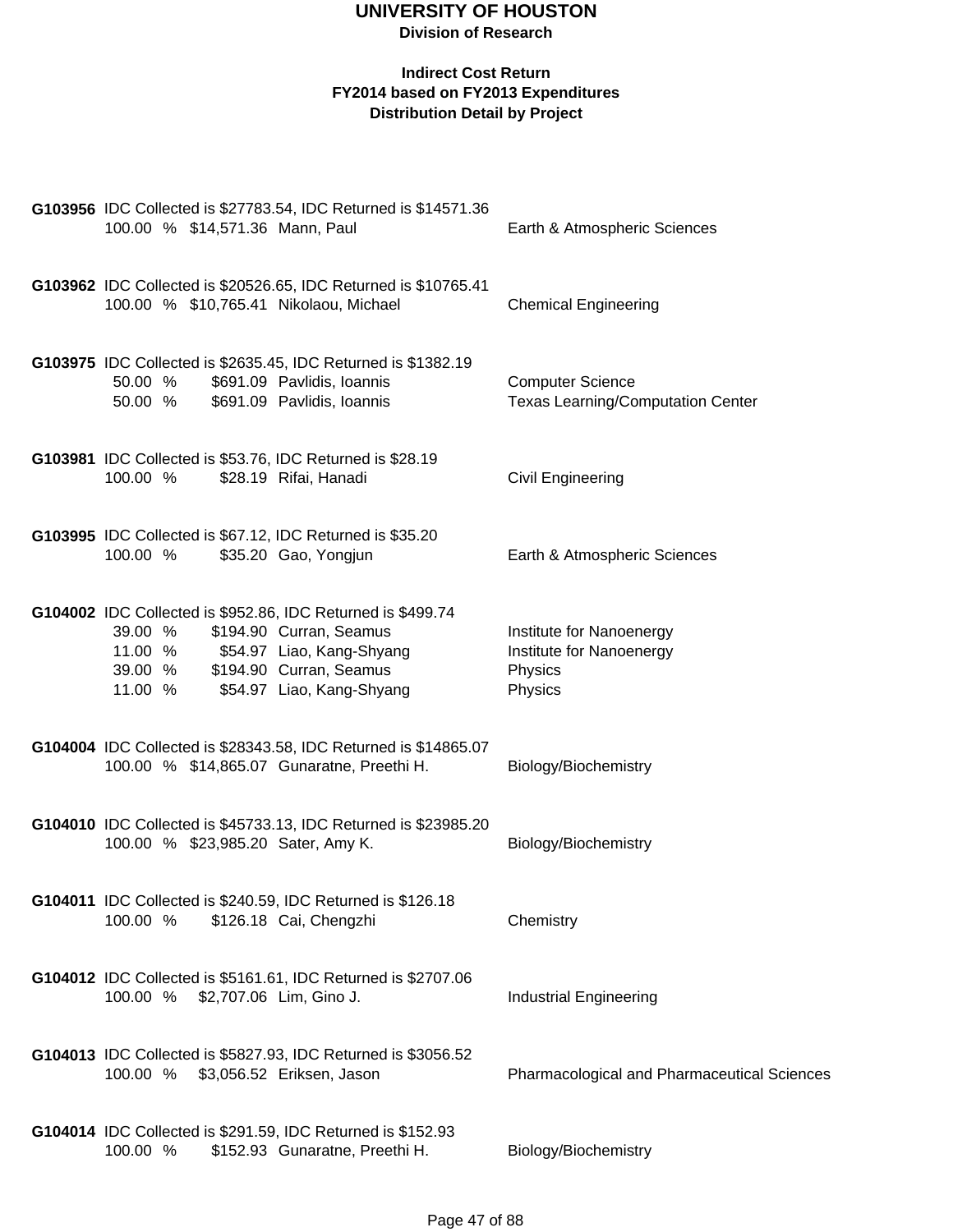|                            |                  | G104015 IDC Collected is \$2135.27, IDC Returned is \$1119.86  |                                                                                            |
|----------------------------|------------------|----------------------------------------------------------------|--------------------------------------------------------------------------------------------|
| 60.00 %                    |                  | \$671.92 Song, Gangbing                                        | <b>Mechanical Engineering</b>                                                              |
| 15.00 % \$167.98 Sun, Li   |                  |                                                                | <b>Mechanical Engineering</b>                                                              |
|                            |                  | 25.00 % \$279.97 Chen, Chonglin                                | Physics                                                                                    |
|                            |                  |                                                                |                                                                                            |
|                            |                  | G104016 IDC Collected is \$10856.96, IDC Returned is \$5694.04 |                                                                                            |
|                            |                  | 100.00 % \$5,694.04 Rifai, Hanadi                              | Civil Engineering                                                                          |
|                            |                  | G104017 IDC Collected is \$2422.41, IDC Returned is \$1270.46  |                                                                                            |
| 30.00 %                    |                  | \$381.14 Capitano, Adam                                        | <b>Biomedical Engineering</b>                                                              |
| 20.00 % \$254.09 Liu, Dong |                  |                                                                | <b>Mechanical Engineering</b>                                                              |
| 50.00 %                    | \$635.23 Sun, Li |                                                                | <b>Mechanical Engineering</b>                                                              |
|                            |                  |                                                                |                                                                                            |
|                            |                  | G104018 IDC Collected is \$9385.79, IDC Returned is \$4922.47  |                                                                                            |
| 100.00 %                   |                  | \$4,922.47 Rifai, Hanadi                                       | <b>Civil Engineering</b>                                                                   |
|                            |                  |                                                                |                                                                                            |
|                            |                  | G104019 IDC Collected is \$1384.40, IDC Returned is \$726.06   |                                                                                            |
| 50.00 %<br>50.00 %         |                  | \$363.03 Liu, Zhihong<br>\$363.03 Bao, Jiming                  | Center for Integrated Bio and Nano Systems<br><b>Electrical &amp; Computer Engineering</b> |
|                            |                  |                                                                |                                                                                            |
|                            |                  | G104021 IDC Collected is \$4127.95, IDC Returned is \$2164.94  |                                                                                            |
|                            |                  | 100.00 % \$2,164.94 Rifai, Hanadi                              | Civil Engineering                                                                          |
|                            |                  |                                                                |                                                                                            |
|                            |                  | G104024 IDC Collected is \$2661.22, IDC Returned is \$1395.70  |                                                                                            |
| 25.00 %                    |                  | \$348.93 Cole, Blaine J.                                       | <b>Biology of Behavior Institute</b>                                                       |
| 25.00 %                    |                  | \$348.93 Wiernasz, Diane                                       | <b>Biology of Behavior Institute</b>                                                       |
| 25.00 %                    |                  | \$348.93 Cole, Blaine J.                                       | Biology/Biochemistry                                                                       |
| 25.00 %                    |                  | \$348.93 Wiernasz, Diane                                       | Biology/Biochemistry                                                                       |
|                            |                  |                                                                |                                                                                            |
|                            |                  | G104025 IDC Collected is \$-367.56, IDC Returned is \$-192.77  |                                                                                            |
| 100.00 %                   |                  | -\$192.77 Steinberg, Catherine S.                              | Child & Family for Innovative Research                                                     |
|                            |                  |                                                                |                                                                                            |
|                            |                  | G104029 IDC Collected is \$-1739.50, IDC Returned is \$-912.30 |                                                                                            |
| 100.00 %                   |                  | -\$912.30 Spitzmueller, Christiane                             | Psychology                                                                                 |
|                            |                  |                                                                |                                                                                            |
|                            |                  | G104035 IDC Collected is \$1857.60, IDC Returned is \$974.24   |                                                                                            |
| 100.00 %                   |                  | \$974.24 Dryer, Stuart E.                                      | Biology/Biochemistry                                                                       |
|                            |                  |                                                                |                                                                                            |
|                            |                  | G104046 IDC Collected is \$17094.02, IDC Returned is \$8965.13 |                                                                                            |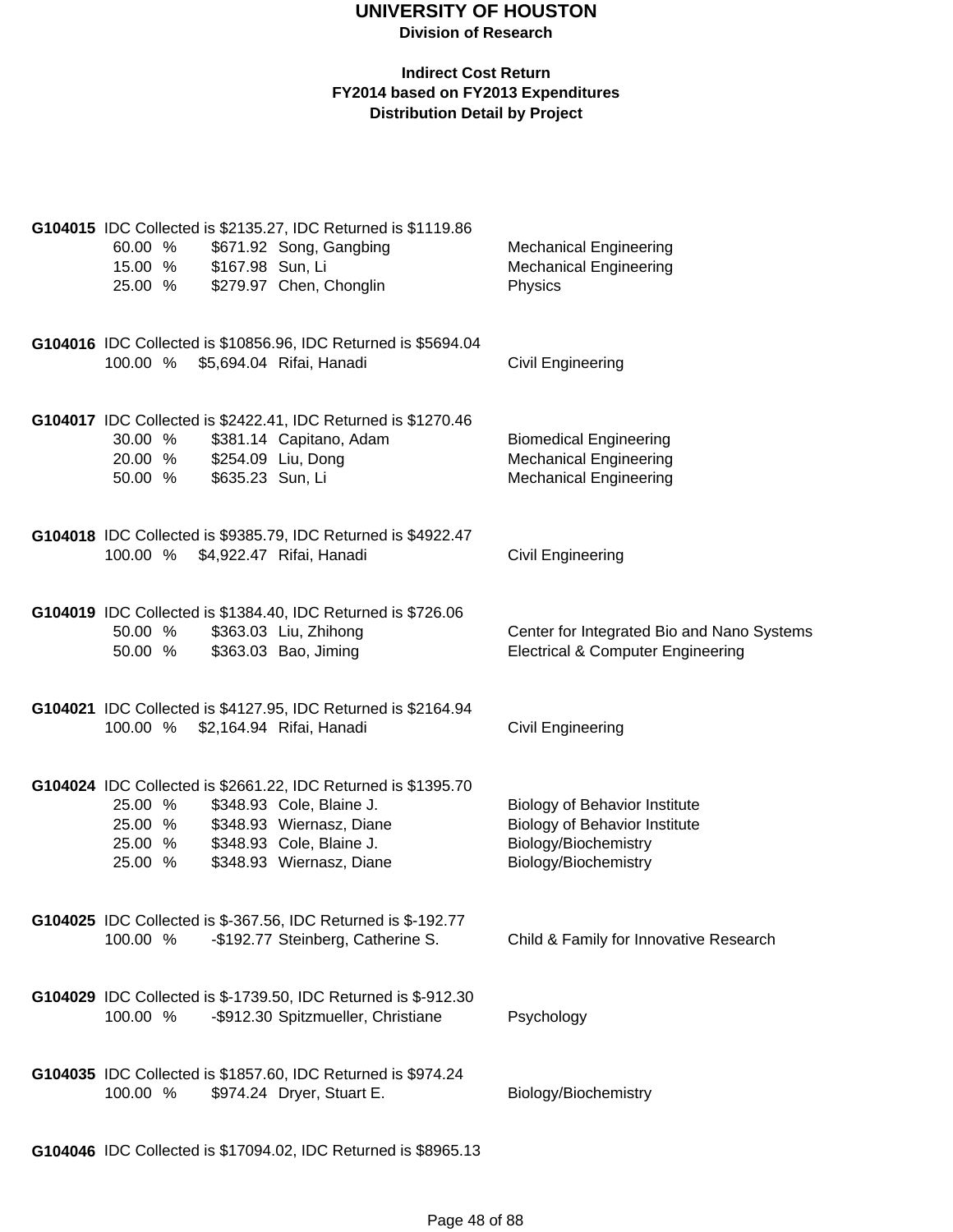# **UNIVERSITY OF HOUSTON**

**Division of Research**

#### **Indirect Cost Return FY2014 based on FY2013 Expenditures Distribution Detail by Project**

|                    |                                                                  | 50.00 % \$4,482.56 Holland, Julian N.<br>50.00 % \$4,482.56 Holland, Julian N.                                                                                                             | Biology/Biochemistry<br><b>Houston Coastal Center</b>                                                |
|--------------------|------------------------------------------------------------------|--------------------------------------------------------------------------------------------------------------------------------------------------------------------------------------------|------------------------------------------------------------------------------------------------------|
|                    |                                                                  | G104050 IDC Collected is \$7440.50, IDC Returned is \$3902.24<br>100.00 % \$3,902.24 Glennie, Craig                                                                                        | <b>Civil Engineering</b>                                                                             |
|                    |                                                                  | G104069 IDC Collected is \$178601.15, IDC Returned is \$93669.16<br>60.00 % \$56,201.50 Selvamanickam, Venkat<br>40.00 % \$37,467.66 Selvamanickam, Venkat                                 | <b>Mechanical Engineering</b><br><b>TcSUH</b>                                                        |
|                    |                                                                  | G104076 IDC Collected is \$62393.74, IDC Returned is \$32723.02<br>37.50 % \$12,271.13 Chapman, Barbara M.<br>37.50 % \$12,271.13 Chapman, Barbara M.<br>25.00 % \$8,180.76 Gabriel, Edgar | Center for Biomedical & Environmental Genomics<br><b>Computer Science</b><br><b>Computer Science</b> |
|                    | 100.00 % \$46,708.68 Shi, Weidong                                | G104082 IDC Collected is \$89060.51, IDC Returned is \$46708.68                                                                                                                            | <b>Computer Science</b>                                                                              |
|                    |                                                                  | G104089 IDC Collected is \$11435.42, IDC Returned is \$5997.42<br>100.00 % \$5,997.42 Alfano, Candice A.                                                                                   | Psychology                                                                                           |
|                    | 50.00 % \$6,426.43 Bao, Jiming<br>50.00 % \$6,426.43 Bao, Jiming | G104092 IDC Collected is \$24506.85, IDC Returned is \$12852.86                                                                                                                            | Center for Integrated Bio and Nano Systems<br><b>Electrical &amp; Computer Engineering</b>           |
|                    |                                                                  | G104093 IDC Collected is \$13347.17, IDC Returned is \$7000.06<br>100.00 % \$7,000.06 Rodrigues, Debora F.                                                                                 | <b>Civil Engineering</b>                                                                             |
| 50.00 %<br>50.00 % |                                                                  | G104094 IDC Collected is \$10501.58, IDC Returned is \$5507.66<br>\$2,753.83 Shih, Wei-Chuan<br>\$2,753.83 Shih, Wei-Chuan                                                                 | <b>Electrical &amp; Computer Engineering</b><br>Nanosystem Manufacturing Center                      |
|                    |                                                                  | G104095 IDC Collected is \$25930.10, IDC Returned is \$13599.30<br>100.00 % \$13,599.30 Conrad, Jacinta                                                                                    | <b>Chemical Engineering</b>                                                                          |
| 50.00 %<br>50.00 % |                                                                  | G104098 IDC Collected is \$31872.59, IDC Returned is \$16715.90<br>\$8,357.95 Moeller, Angela<br>\$8,357.95 Moeller, Angela                                                                | Chemistry<br><b>TcSUH</b>                                                                            |

**G104099** IDC Collected is \$42167.20, IDC Returned is \$22115.01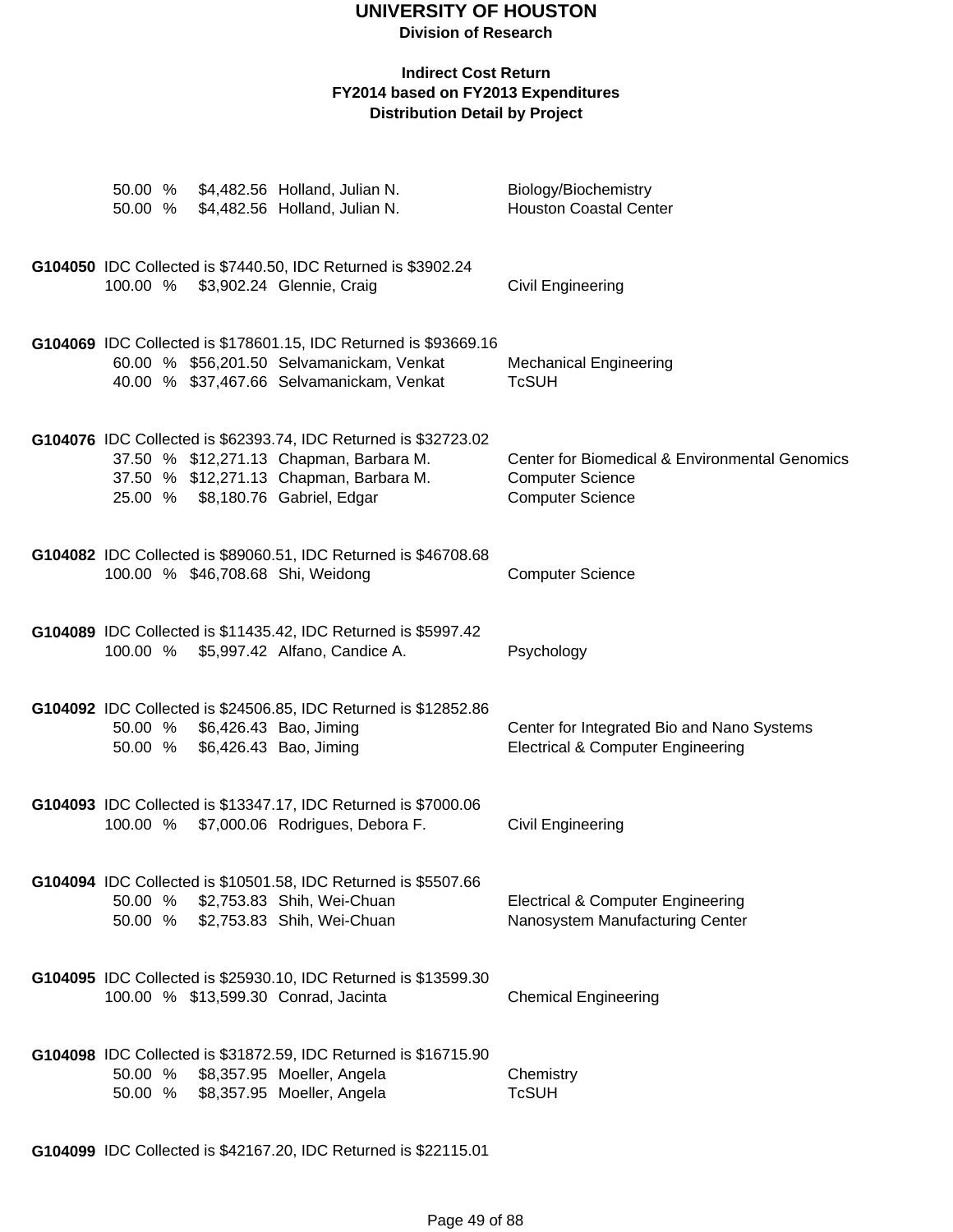| 100.00 % \$22,115.01 Miljanic, Ognjen S.     |                                                                                                                                 | Chemistry                                            |
|----------------------------------------------|---------------------------------------------------------------------------------------------------------------------------------|------------------------------------------------------|
| 100.00 % \$10,977.95 Young, Frederick M.     | G104101 IDC Collected is \$20931.91, IDC Returned is \$10977.95                                                                 | <b>Small Business Development Center</b>             |
| 100.00 % \$16,889.47 Stein, Gila             | G104102 IDC Collected is \$32203.54, IDC Returned is \$16889.47                                                                 | <b>Chemical Engineering</b>                          |
| 50.00 % \$2,732.69 Bailey, Jeremy<br>50.00 % | G104104 IDC Collected is \$10420.97, IDC Returned is \$5465.38<br>\$2,732.69 Rottinghaus, Brandon                               | <b>Political Science</b><br><b>Political Science</b> |
| 100.00 %                                     | G104111 IDC Collected is \$1833.13, IDC Returned is \$961.40<br>\$961.40 Gunaratne, Preethi H.                                  | Biology/Biochemistry                                 |
| 100.00 %                                     | G104113 IDC Collected is \$7979.66, IDC Returned is \$4185.01<br>\$4,185.01 Rimer, Jeffrey D.                                   | <b>Chemical Engineering</b>                          |
| 50.00 %<br>50.00 %                           | G104130 IDC Collected is \$-78.78, IDC Returned is \$-41.32<br>-\$20.66 Freundlich, Alexandre<br>-\$20.66 Freundlich, Alexandre | <b>Center for Advanced Materials</b><br>Physics      |
| 100.00 % \$2,283.90 Castagna, John           | G104143 IDC Collected is \$4354.76, IDC Returned is \$2283.90                                                                   | Earth & Atmospheric Sciences                         |
| 100.00 %                                     | G104152 IDC Collected is \$7280.33, IDC Returned is \$3818.24<br>\$3,818.24 Sharma, Pradeep                                     | <b>Mechanical Engineering</b>                        |
| 100.00 % \$10,225.34 Cirino, Patrick C.      | G104155 IDC Collected is \$19496.90, IDC Returned is \$10225.34                                                                 | <b>Chemical Engineering</b>                          |
| 100.00 %                                     | G104161 IDC Collected is \$15559.22, IDC Returned is \$8160.19<br>\$8,160.19 Zvolensky, Michael J.                              | Psychology                                           |
| 100.00 % \$18,861.64 Qiu, Jingmei            | G104165 IDC Collected is \$35963.93, IDC Returned is \$18861.64                                                                 | <b>Mathematics</b>                                   |
| 20.00 % \$9,296.20 Cai, Chengzhi             | G104189 IDC Collected is \$88626.36, IDC Returned is \$46480.98                                                                 | Chemistry                                            |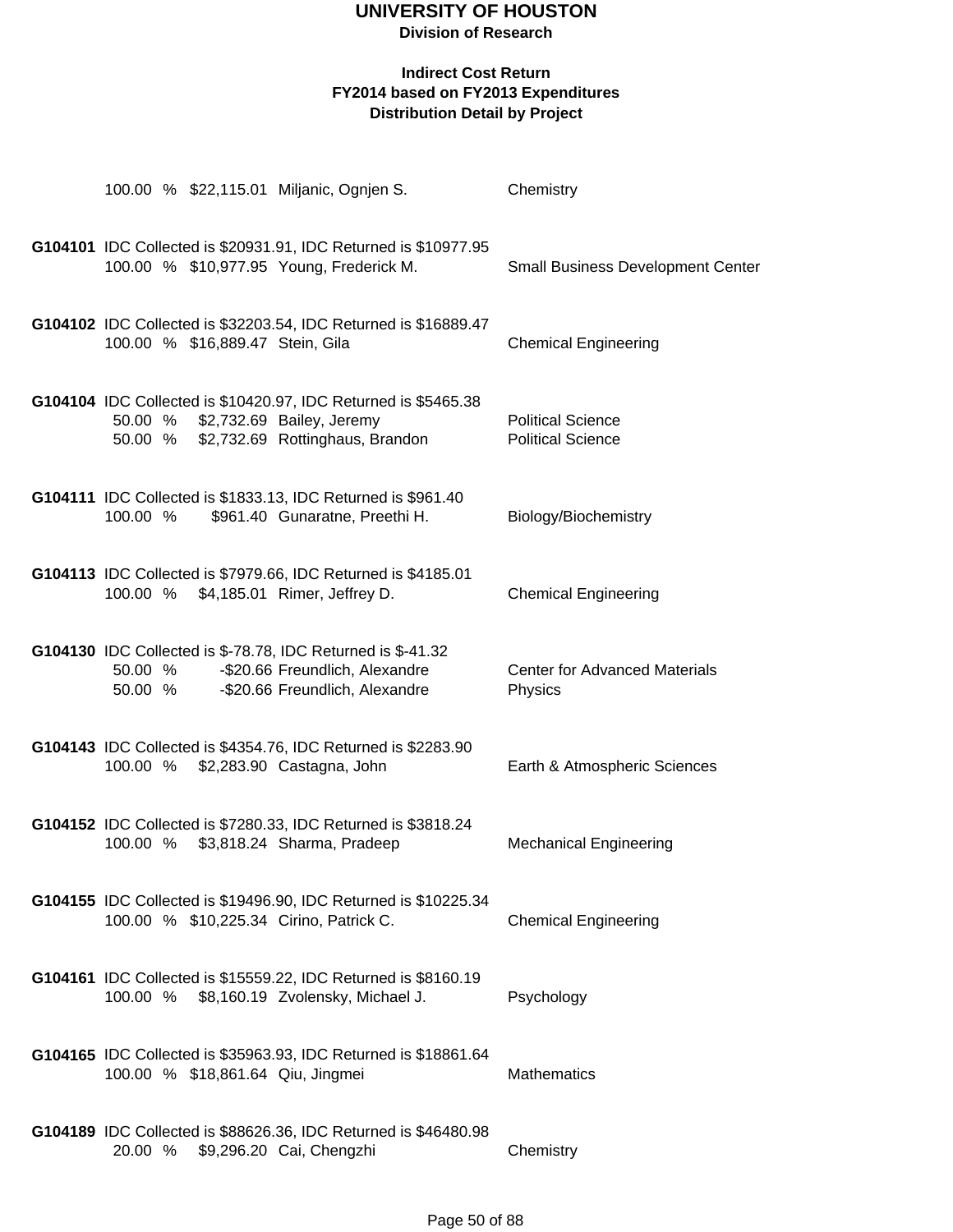|          | 80.00 % \$37,184.78 McDermott, Alison                                                                                                            | Optometry, Community                                                    |
|----------|--------------------------------------------------------------------------------------------------------------------------------------------------|-------------------------------------------------------------------------|
|          | G104198 IDC Collected is \$10500.10, IDC Returned is \$5506.88<br>100.00 % \$5,506.88 Garey, Kevin                                               | <b>Clinical Sciences and Administration</b>                             |
|          | G104207 IDC Collected is \$6840.66, IDC Returned is \$3587.65<br>100.00 % \$3,587.65 Dryer, Stuart E.                                            | Biology/Biochemistry                                                    |
|          | G104218 IDC Collected is \$7350.04, IDC Returned is \$3854.80<br>100.00 % \$3,854.80 Alfano, Candice A.                                          | Psychology                                                              |
| 100.00 % | G104220 IDC Collected is \$-76.51, IDC Returned is \$-40.13<br>-\$40.13 Harold, Michael P.                                                       | <b>Chemical Engineering</b>                                             |
|          | G104223 IDC Collected is \$13696.42, IDC Returned is \$7183.22<br>100.00 % \$7,183.22 Schwartz, Robert J.                                        | Biology/Biochemistry                                                    |
|          | G104230 IDC Collected is \$42803.02, IDC Returned is \$22448.47<br>100.00 % \$22,448.47 Hungerford, Ed V.                                        | Physics                                                                 |
|          | G104234 IDC Collected is \$29456.37, IDC Returned is \$15448.69<br>50.00 % \$7,724.34 Frigo, Daniel<br>50.00 % \$7,724.34 Frigo, Daniel          | Biology/Biochemistry<br>Center for Nuclear Receptors and Cell Signaling |
|          | G104249 IDC Collected is \$30193.73, IDC Returned is \$15835.40<br>20.00 % \$3,167.08 Barr, Christopher<br>80.00 % \$12,668.32 Barr, Christopher | Psychology<br><b>TIMES</b>                                              |
|          | G104261 IDC Collected is \$6006.50, IDC Returned is \$3150.17<br>100.00 % \$3,150.17 Cooper, Tim                                                 | Biology/Biochemistry                                                    |
| 100.00 % | G104268 IDC Collected is \$804.38, IDC Returned is \$421.87<br>\$421.87 Shoemaker, Stowe                                                         | Hotel and Restaurant Management                                         |
| 100.00 % | G104274 IDC Collected is \$14521.98, IDC Returned is \$7616.20<br>\$7,616.20 Qiu, Jingmei                                                        | <b>Mathematics</b>                                                      |
| 5.00 %   | G104276 IDC Collected is \$2515.81, IDC Returned is \$1319.44<br>\$65.97 Widger, William R.                                                      | Biology/Biochemistry                                                    |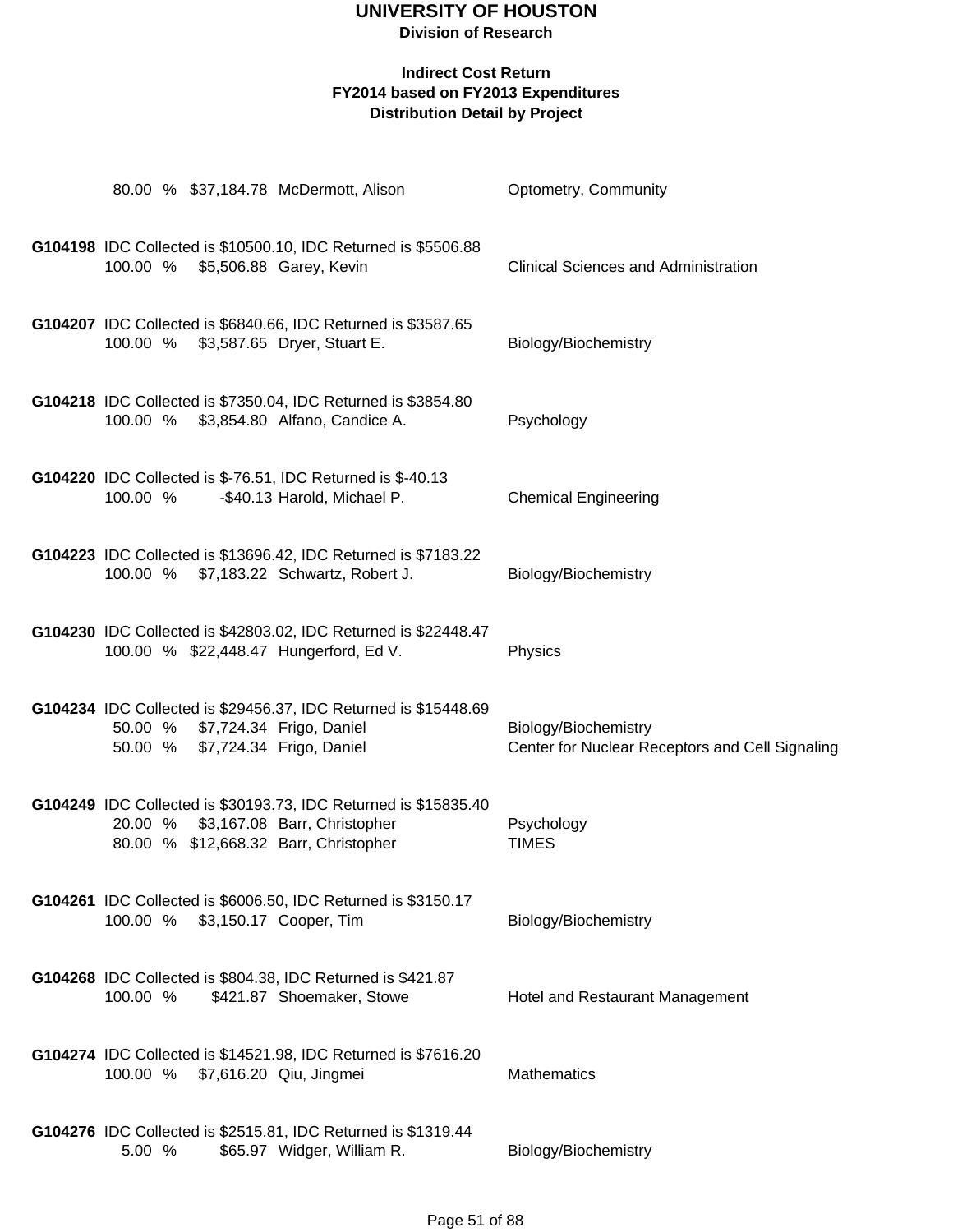| 45.00 %<br>5.00 %<br>45.00 %               | \$593.75 Fofanov, Yuriy<br>\$65.97 Widger, William R.<br>\$593.75 Fofanov, Yuriy                                                           | Center for Biomedical & Environmental Genomics<br>Center for Biomedical & Environmental Genomics<br><b>Computer Science</b> |
|--------------------------------------------|--------------------------------------------------------------------------------------------------------------------------------------------|-----------------------------------------------------------------------------------------------------------------------------|
| 70.00 % \$3,075.30 Yeh, Rosa F.<br>30.00 % | G104277 IDC Collected is \$8376.77, IDC Returned is \$4393.28<br>\$1,317.98 Hu, Ming                                                       | <b>Clinical Sciences and Administration</b><br>Pharmacological and Pharmaceutical Sciences                                  |
| 100.00 %                                   | G104282 IDC Collected is \$53.78, IDC Returned is \$28.21<br>\$28.21 Strom, Kyle                                                           | Civil Engineering                                                                                                           |
| 100.00 % \$1,916.30 Rifai, Hanadi          | G104287 IDC Collected is \$3653.85, IDC Returned is \$1916.30                                                                              | <b>Civil Engineering</b>                                                                                                    |
| 100.00 %                                   | G104288 IDC Collected is \$1812.12, IDC Returned is \$950.38<br>\$950.38 Rifai, Hanadi                                                     | <b>Civil Engineering</b>                                                                                                    |
| 20.00 %<br>80.00 %                         | G104297 IDC Collected is \$276.80, IDC Returned is \$145.17<br>\$29.03 Willson, Richard C.<br>\$116.14 Willson, Richard C.                 | Biology/Biochemistry<br><b>Chemical Engineering</b>                                                                         |
| 50.00 %<br>50.00 %                         | G104299 IDC Collected is \$-35.32, IDC Returned is \$-18.52<br>-\$9.26 Donnelly, Vincent M.<br>-\$9.26 Economou, Demetre J.                | <b>Chemical Engineering</b><br><b>Chemical Engineering</b>                                                                  |
| 100.00 %                                   | G104302 IDC Collected is \$3285.99, IDC Returned is \$1723.37<br>\$1,723.37 Epling, William S.                                             | <b>Chemical Engineering</b>                                                                                                 |
| 100.00 %                                   | G104303 IDC Collected is \$1741.65, IDC Returned is \$913.43<br>\$913.43 Zvolensky, Michael J.                                             | Psychology                                                                                                                  |
| 36.00 %<br>64.00 %                         | G104306 IDC Collected is \$9349.40, IDC Returned is \$4903.39<br>\$1,765.22 Roman, Gregg<br>\$3,138.17 Das, Joydip                         | Biology/Biochemistry<br>Pharmacological and Pharmaceutical Sciences                                                         |
| 20.00 %<br>40.00 %<br>40.00 %              | G104309 IDC Collected is \$599.24, IDC Returned is \$314.28<br>\$62.86 Ayoub, Ashraf<br>\$125.71 Hsu, Thomas T. C.<br>\$125.71 Mo, Yi-Lung | <b>Civil Engineering</b><br><b>Civil Engineering</b><br><b>Civil Engineering</b>                                            |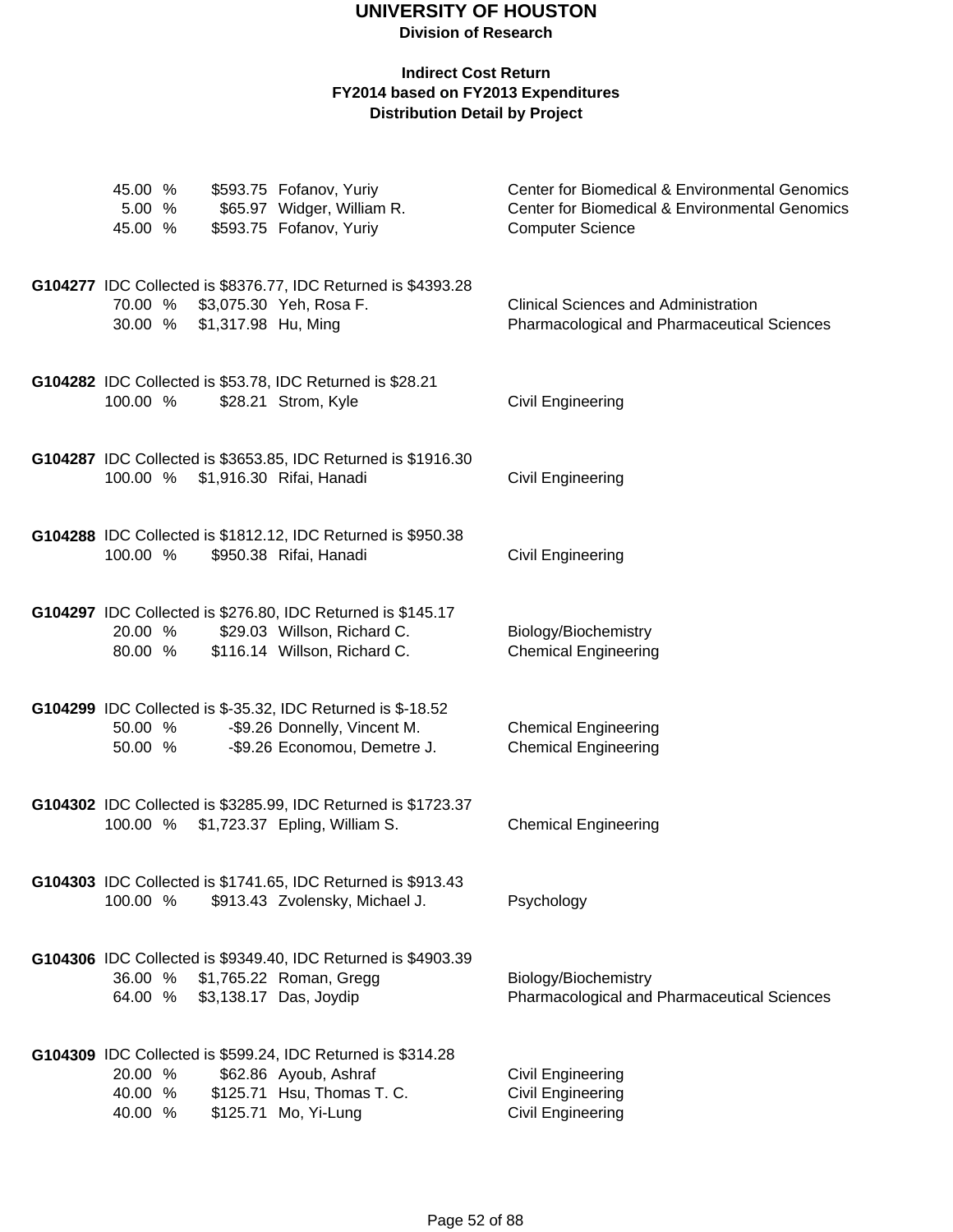| G104319 IDC Collected is \$58714.90, IDC Returned is \$30793.62<br>100.00 % \$30,793.62 Bordnick, Patrick                                                                                     | Child & Family for Innovative Research                                                     |
|-----------------------------------------------------------------------------------------------------------------------------------------------------------------------------------------------|--------------------------------------------------------------------------------------------|
| G104333 IDC Collected is \$26463.40, IDC Returned is \$13878.99<br>100.00 % \$13,878.99 Cirino, Patrick C.                                                                                    | <b>Chemical Engineering</b>                                                                |
| G104343 IDC Collected is \$10395.01, IDC Returned is \$5451.77<br>100.00 % \$5,451.77 Houston, Natalie M.                                                                                     | English                                                                                    |
| G104346 IDC Collected is \$7254.02, IDC Returned is \$3804.44<br>50.00 % \$1,902.22 Frishman, PhD, Laura J.<br>\$1,902.22 Tang, Rosa<br>50.00 %                                               | Optometry, Community<br>Optometry, Community                                               |
| G104348 IDC Collected is \$15941.60, IDC Returned is \$8360.73<br>\$4,180.37 Jiang, Xun<br>50.00 %<br>\$4,180.37 Jiang, Xun<br>50.00 %                                                        | Earth & Atmospheric Sciences<br>Institute for Climate and Atmospheric Science              |
| G104352 IDC Collected is \$-770.25, IDC Returned is \$-403.97<br>50.00 % - \$201.98 Brankovic, Stanko R.<br>50.00 % - \$201.98 Brankovic, Stanko R.                                           | Center for Integrated Bio and Nano Systems<br><b>Electrical &amp; Computer Engineering</b> |
| G104362 IDC Collected is \$56092.19, IDC Returned is \$29418.11<br>50.00 % \$14,709.05 Josic, Kresimir<br>50.00 % \$14,709.05 Ott, William                                                    | <b>Mathematics</b><br><b>Mathematics</b>                                                   |
| G104366 IDC Collected is \$58742.55, IDC Returned is \$30808.12<br>\$6,161.62 Taylor, Pat<br>20.00 %<br>80.00 % \$24,646.49 Taylor, Pat                                                       | Psychology<br><b>TIMES</b>                                                                 |
| G104367 IDC Collected is \$18124.60, IDC Returned is \$9505.63<br>\$1,901.13 Francis, David J.<br>20.00 %<br>10.00 %<br>\$950.56 Francis, David J.<br>\$6,653.94 Francis, David J.<br>70.00 % | Psychology<br><b>Texas Learning/Computation Center</b><br><b>TIMES</b>                     |
| G104373 IDC Collected is \$5971.92, IDC Returned is \$3132.03<br>100.00 % \$3,132.03 Blecher, David P.                                                                                        | <b>Mathematics</b>                                                                         |
| G104376 IDC Collected is \$1525.99, IDC Returned is \$800.32<br>100.00 %<br>\$800.32 Bhattacharya, Janok P.                                                                                   | Earth & Atmospheric Sciences                                                               |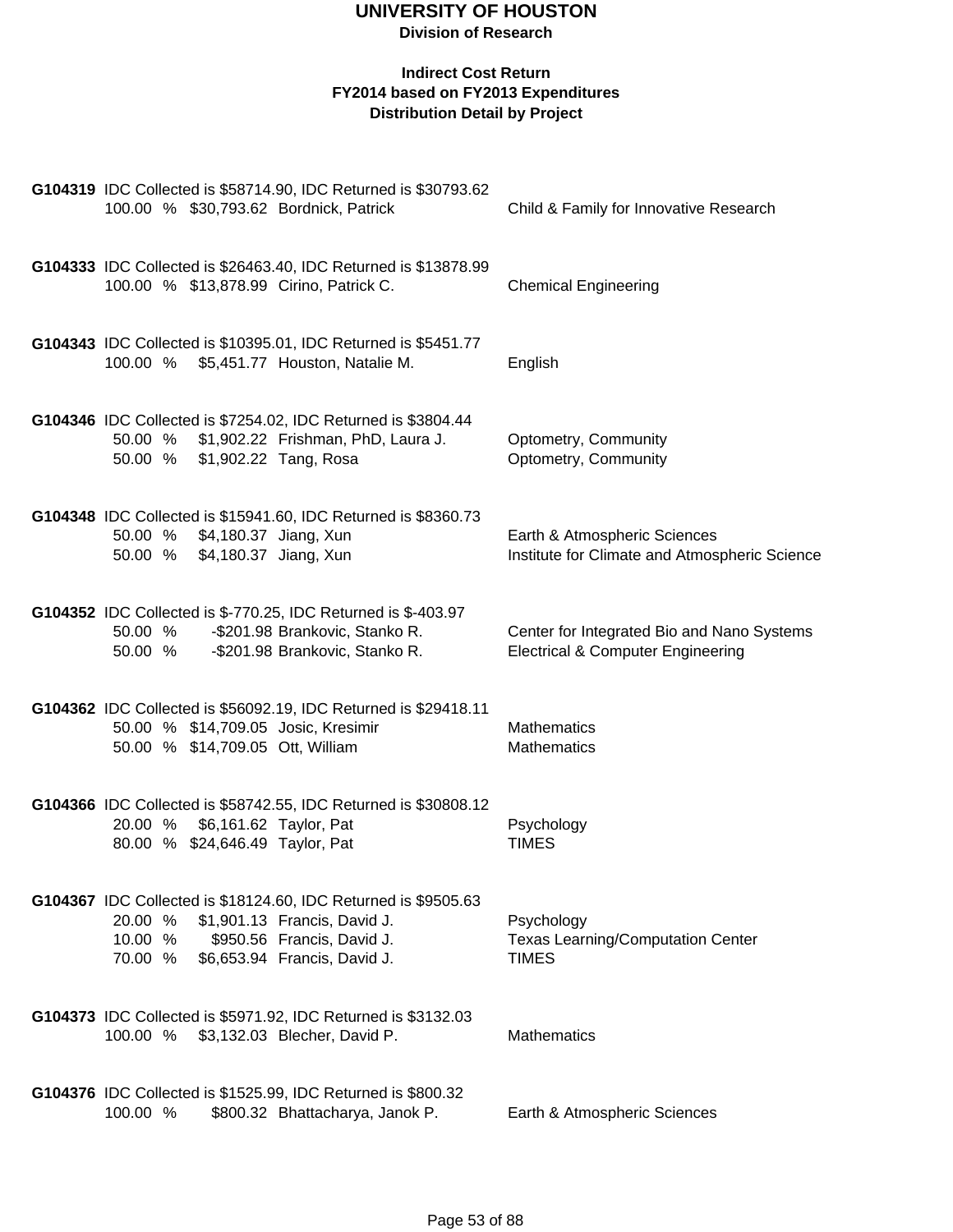| G104385 IDC Collected is \$84006.66, IDC Returned is \$44058.13<br>100.00 % \$44,058.13 Das, Vallabh                                                                                    | Optometry, Community                                                                                                                             |
|-----------------------------------------------------------------------------------------------------------------------------------------------------------------------------------------|--------------------------------------------------------------------------------------------------------------------------------------------------|
| G104389 IDC Collected is \$15149.05, IDC Returned is \$7945.07<br>100.00 % \$7,945.07 Zvolensky, Michael J.                                                                             | Psychology                                                                                                                                       |
| G104391 IDC Collected is \$28013.54, IDC Returned is \$14691.98<br>25.00 % \$3,673.00 Laughlin, Mitzi S.<br>25.00 % \$3,673.00 Clarke, Mark S.<br>50.00 % \$7,345.99 O'Connor, Daniel   | Center for Biomedical & Environmental Genomics<br>Center for Neuromotor & Biomechanics Research<br>Center for Neuromotor & Biomechanics Research |
| G104404 IDC Collected is \$1023.91, IDC Returned is \$537.00<br>\$134.25 Hudson-Gillan, Gail<br>25.00 %<br>75.00 % \$402.75 Maurer, Gaylyn                                              | Vice President, Student Affairs<br>Vice President, Student Affairs                                                                               |
| G104409 IDC Collected is \$89620.21, IDC Returned is \$47002.22<br>33.00 % \$15,510.73 Ledoux, Tracey<br>34.00 % \$15,980.75 Lee, Rebecca E.<br>33.00 % \$15,510.73 O'Connor, Daniel    | <b>Texas Obesity Research Center</b><br><b>Texas Obesity Research Center</b><br><b>Texas Obesity Research Center</b>                             |
| G104421 IDC Collected is \$21066.80, IDC Returned is \$11048.69<br>100.00 % \$11,048.69 Parrish, Danielle                                                                               | Child & Family for Innovative Research                                                                                                           |
| G104423 IDC Collected is \$11537.35, IDC Returned is \$6050.88<br>100.00 % \$6,050.88 Nakshatrala, Kalyana B.                                                                           | <b>Civil Engineering</b>                                                                                                                         |
| G104432 IDC Collected is \$8436.66, IDC Returned is \$4424.69<br>\$2,212.35 Das, Mini<br>50.00 %<br>\$2,212.35 Das, Mini<br>50.00 %                                                     | Physics<br><b>Texas Learning/Computation Center</b>                                                                                              |
| G104437 IDC Collected is \$4950.00, IDC Returned is \$2596.08<br>34.00 %<br>\$882.67 Bhattacharya, Janok P.<br>\$856.71 Khan, Shuhab D.<br>33.00 %<br>\$856.71 Wang, Guoquan<br>33.00 % | Earth & Atmospheric Sciences<br>Earth & Atmospheric Sciences<br>Earth & Atmospheric Sciences                                                     |
| G104439 IDC Collected is \$21126.76, IDC Returned is \$11080.14<br>100.00 % \$11,080.14 Nakshatrala, Kalyana B.                                                                         | <b>Civil Engineering</b>                                                                                                                         |
| G104445 IDC Collected is \$4310.83, IDC Returned is \$2260.86<br>100.00 %<br>\$2,260.86 Sharma, Pradeep                                                                                 | <b>Mechanical Engineering</b>                                                                                                                    |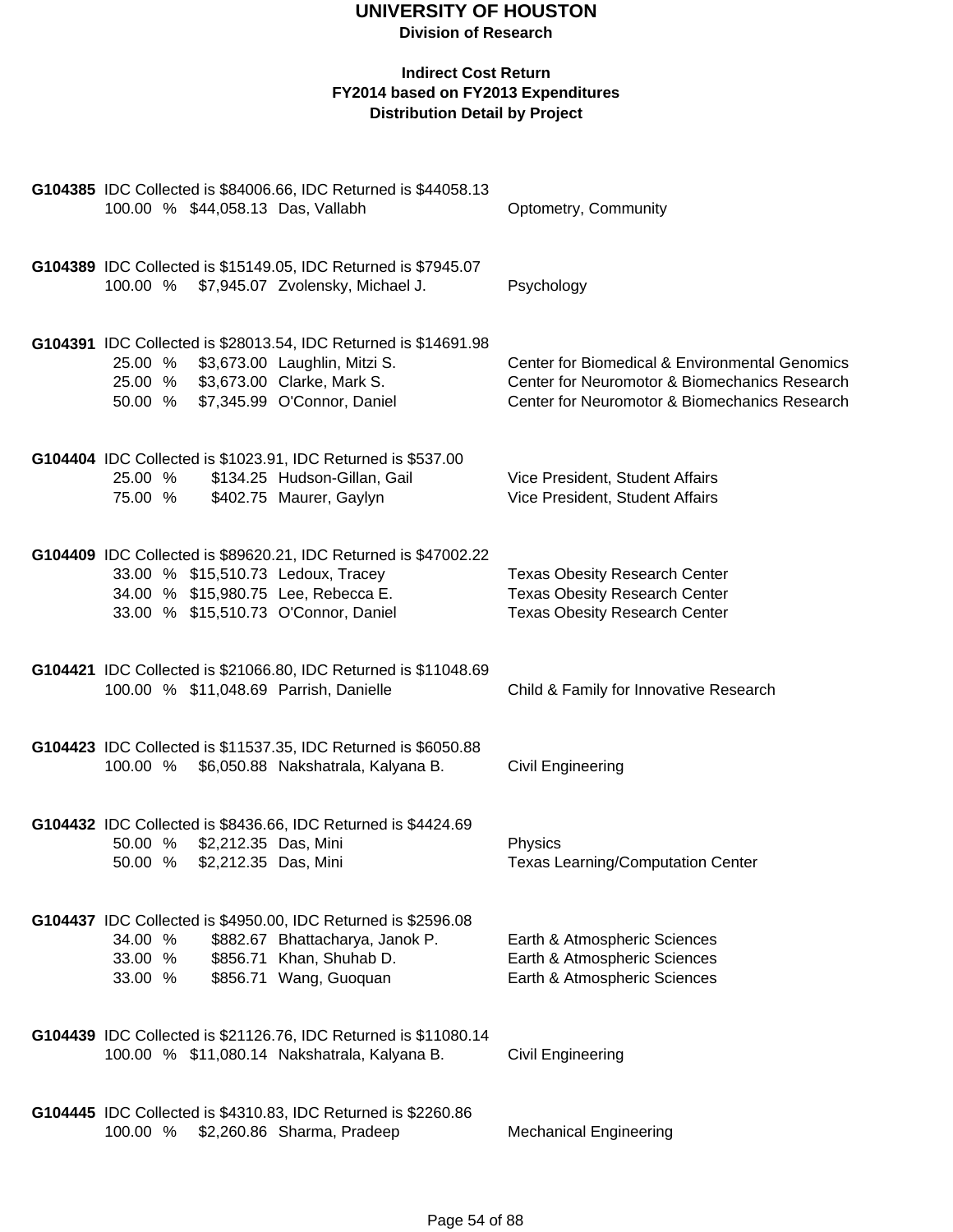| 100.00 %                      | G104451 IDC Collected is \$152.96, IDC Returned is \$80.22<br>\$80.22 Sharma, Pradeep                                                         | <b>Mechanical Engineering</b>                                                                |
|-------------------------------|-----------------------------------------------------------------------------------------------------------------------------------------------|----------------------------------------------------------------------------------------------|
| 100.00 %                      | G104452 IDC Collected is \$120.01, IDC Returned is \$62.94<br>\$62.94 Sharma, Pradeep                                                         | <b>Mechanical Engineering</b>                                                                |
| 100.00 %                      | G104453 IDC Collected is \$163.75, IDC Returned is \$85.88<br>\$85.88 Sharma, Pradeep                                                         | <b>Mechanical Engineering</b>                                                                |
| 50.00 %                       | G104462 IDC Collected is \$17095.53, IDC Returned is \$8965.92<br>\$4,482.96 Chen, Ji<br>50.00 % \$4,482.96 Jansen, Ben H.                    | <b>Electrical &amp; Computer Engineering</b><br><b>Electrical &amp; Computer Engineering</b> |
| 50.00 %                       | G104466 IDC Collected is \$34990.40, IDC Returned is \$18351.07<br>\$9,175.53 Donnelly, Vincent M.<br>50.00 % \$9,175.53 Economou, Demetre J. | <b>Chemical Engineering</b><br><b>Chemical Engineering</b>                                   |
| 100.00 % \$2,304.70 Hu, Ming  | G104479 IDC Collected is \$4394.43, IDC Returned is \$2304.70                                                                                 | Pharmacological and Pharmaceutical Sciences                                                  |
|                               | G104488 IDC Collected is \$72869.26, IDC Returned is \$38217.01<br>100.00 % \$38,217.01 Harwerth, Ronald S.                                   | Optometry, Community                                                                         |
|                               | G104489 IDC Collected is \$14782.43, IDC Returned is \$7752.79<br>100.00 % \$7,752.79 Contreras-Vidal, Jose                                   | <b>Electrical &amp; Computer Engineering</b>                                                 |
| 100.00 %                      | G104497 IDC Collected is \$-6723.38, IDC Returned is \$-3526.14<br>-\$3,526.14 Wen, Sharon                                                    | Modern/Classical Languages                                                                   |
| 100.00 %                      | G104499 IDC Collected is \$-172.90, IDC Returned is \$-90.68<br>-\$90.68 McFarlin, Brian K.                                                   | <b>Health and Human Performance</b>                                                          |
| 45.00 %<br>10.00 %<br>45.00 % | G104505 IDC Collected is \$8330.21, IDC Returned is \$4368.86<br>\$1,965.99 Tian, Siva<br>\$436.89 Tian, Siva<br>\$1,965.99 Tian, Siva        | Psychology<br><b>Texas Learning/Computation Center</b><br><b>TIMES</b>                       |
| 100.00 %                      | G104506 IDC Collected is \$-5956.84, IDC Returned is \$-3124.12<br>-\$3,124.12 Nikolaou, Michael                                              | <b>Chemical Engineering</b>                                                                  |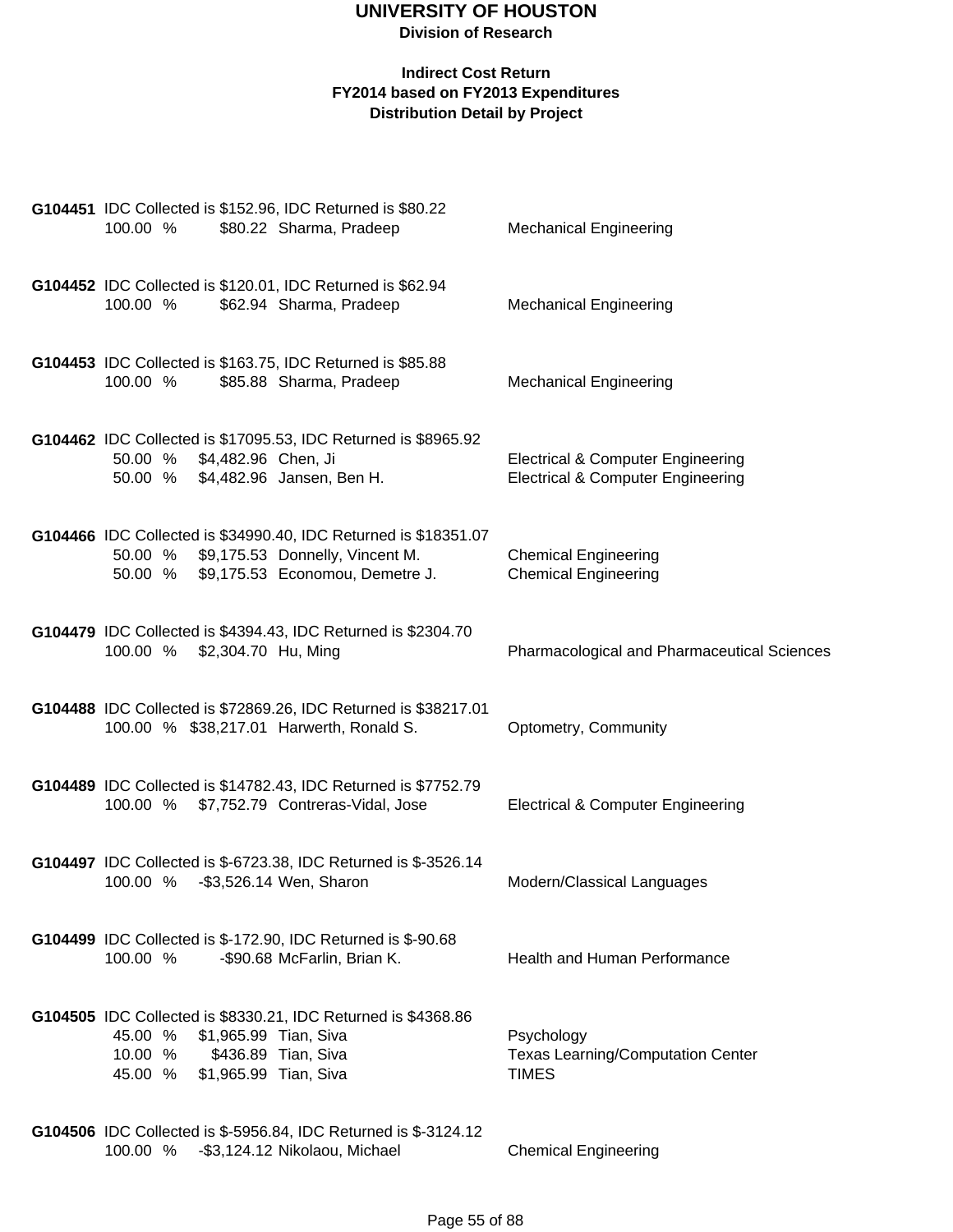| G104509 IDC Collected is \$11352.60, IDC Returned is \$5953.98<br>100.00 % \$5,953.98 Fitzgibbon, William E.                                            | <b>Texas Manufacturing Assistance Center</b> |
|---------------------------------------------------------------------------------------------------------------------------------------------------------|----------------------------------------------|
| G104512 IDC Collected is \$29278.48, IDC Returned is \$15355.39<br>100.00 % \$15,355.39 Dominey, Wallace                                                | Curriculum and Instruction                   |
| G104522 IDC Collected is \$12351.28, IDC Returned is \$6477.75<br>100.00 % \$6,477.75 Kuznetsov, Yuri                                                   | <b>Mathematics</b>                           |
| G104577 IDC Collected is \$755.05, IDC Returned is \$395.99<br>100.00 %<br>\$395.99 Harold, Michael P.                                                  | <b>Chemical Engineering</b>                  |
| G104582 IDC Collected is \$496.30, IDC Returned is \$260.29<br>\$260.29 Strom, Kyle<br>100.00 %                                                         | Civil Engineering                            |
| G104584 IDC Collected is \$15262.51, IDC Returned is \$8004.58<br>100.00 % \$8,004.58 Rimer, Jeffrey D.                                                 | <b>Chemical Engineering</b>                  |
| G104589 IDC Collected is \$8638.24, IDC Returned is \$4530.41<br>100.00 % \$4,530.41 Garey, Kevin                                                       | <b>Clinical Sciences and Administration</b>  |
| G104593 IDC Collected is \$215.65, IDC Returned is \$113.10<br>100.00 %<br>\$113.10 Lau, Kwong                                                          | Physics                                      |
| G104604 IDC Collected is \$45095.94, IDC Returned is \$23651.02<br>100.00 % \$23,651.02 Chafetz, Henry S.                                               | Earth & Atmospheric Sciences                 |
| G104624 IDC Collected is \$29960.07, IDC Returned is \$15712.86<br>100.00 % \$15,712.86 Wang, Guoquan                                                   | Earth & Atmospheric Sciences                 |
| G104626 IDC Collected is \$6608.19, IDC Returned is \$3465.73<br>\$2,079.44 Cheung, Margaret S.<br>60.00 %<br>40.00 %<br>\$1,386.29 Cheung, Margaret S. | Physics<br><b>TcSUH</b>                      |
| G104628 IDC Collected is \$33215.02, IDC Returned is \$17419.95<br>100.00 % \$17,419.95 Cai, Chengzhi                                                   | Chemistry                                    |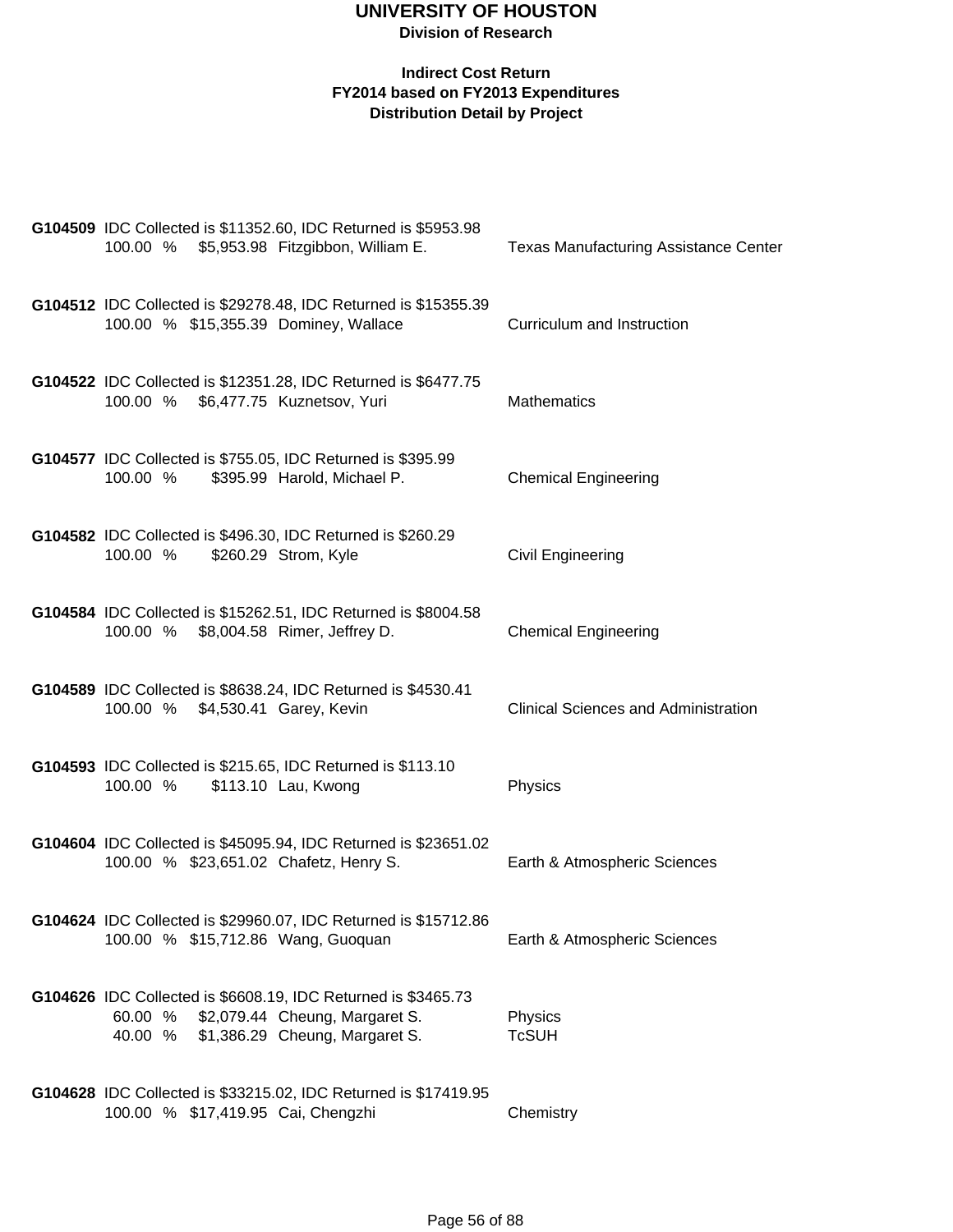|          |   | G104646 IDC Collected is \$7630.78, IDC Returned is \$4002.04    |                                             |
|----------|---|------------------------------------------------------------------|---------------------------------------------|
| 100.00 % |   | \$4,002.04 Whitehead, Lisa                                       | Physics                                     |
|          |   |                                                                  |                                             |
|          |   |                                                                  |                                             |
|          |   | G104652 IDC Collected is \$15325.33, IDC Returned is \$8037.52   |                                             |
| 60.00 %  |   | \$4,822.51 Bassler, Kevin E.                                     | Physics                                     |
| 40.00 %  |   | \$3,215.01 Bassler, Kevin E.                                     | <b>TcSUH</b>                                |
|          |   |                                                                  |                                             |
|          |   |                                                                  |                                             |
|          |   | G104656 IDC Collected is \$3885.74, IDC Returned is \$2037.92    |                                             |
|          |   | 50.00 % \$1,018.96 Chow, Diana S. L.                             | Institute for Drug Education and Research   |
| 50.00 %  |   | \$1,018.96 Chow, Diana S. L.                                     | Pharmacological and Pharmaceutical Sciences |
|          |   |                                                                  |                                             |
|          |   |                                                                  |                                             |
|          |   | G104657 IDC Collected is \$37228.34, IDC Returned is \$19524.78  |                                             |
| 3.00%    |   | \$585.74 Cirino, Paul                                            | Psychology                                  |
| 22.00 %  |   | \$4,295.45 Fletcher, Jack M.                                     | Psychology                                  |
| 3.00%    |   | \$585.74 Francis, David J.                                       | Psychology                                  |
| 3.00%    |   | \$585.74 Stuebing, Karla                                         | Psychology                                  |
| 12.00 %  |   | \$2,342.97 Cirino, Paul                                          | <b>TIMES</b>                                |
| 33.00 %  |   | \$6,443.18 Fletcher, Jack M.                                     | <b>TIMES</b>                                |
| 12.00 %  |   | \$2,342.97 Francis, David J.                                     | <b>TIMES</b>                                |
| 12.00 %  |   | \$2,342.97 Stuebing, Karla                                       | <b>TIMES</b>                                |
|          |   |                                                                  |                                             |
|          |   |                                                                  |                                             |
|          |   | G104658 IDC Collected is \$12623.87, IDC Returned is \$6620.71   |                                             |
| 3.00 %   |   | \$198.62 Cirino, Paul                                            | Psychology                                  |
| 22.00 %  |   | \$1,456.56 Fletcher, Jack M.                                     | Psychology                                  |
| 3.00%    |   | \$198.62 Francis, David J.                                       | Psychology                                  |
| 3.00%    |   | \$198.62 Stuebing, Karla                                         | Psychology                                  |
| 12.00 %  |   | \$794.49 Cirino, Paul                                            | <b>TIMES</b>                                |
| 33.00 %  |   | \$2,184.84 Fletcher, Jack M.                                     | <b>TIMES</b>                                |
| 12.00 %  |   | \$794.49 Francis, David J.                                       | <b>TIMES</b>                                |
| 12.00 %  |   | \$794.49 Stuebing, Karla                                         | <b>TIMES</b>                                |
|          |   |                                                                  |                                             |
|          |   |                                                                  |                                             |
|          |   | G104659 IDC Collected is \$101367.95, IDC Returned is \$53163.44 |                                             |
| 3.00 %   |   | \$1,594.90 Cirino, Paul                                          | Psychology                                  |
| 22.00 %  |   | \$11,695.96 Fletcher, Jack M.                                    | Psychology                                  |
| 3.00 %   |   | \$1,594.90 Francis, David J.                                     | Psychology                                  |
| 3.00 %   |   | \$1,594.90 Stuebing, Karla                                       | Psychology                                  |
| 12.00 %  |   | \$6,379.61 Cirino, Paul                                          | <b>TIMES</b>                                |
| 33.00 %  |   | \$17,543.93 Fletcher, Jack M.                                    | <b>TIMES</b>                                |
|          |   |                                                                  |                                             |
| 12.00 %  |   | \$6,379.61 Francis, David J.                                     | <b>TIMES</b>                                |
| 12.00 %  |   | \$6,379.61 Stuebing, Karla                                       | <b>TIMES</b>                                |
|          |   |                                                                  |                                             |
|          |   |                                                                  |                                             |
|          |   | G104660 IDC Collected is \$44299.22, IDC Returned is \$23233.17  |                                             |
| 3.00 %   |   | \$697.00 Cirino, Paul                                            | Psychology                                  |
| 22.00    | % | \$5,111.30 Fletcher, Jack M.                                     | Psychology                                  |
| 3.00 %   |   | \$697.00 Francis, David J.                                       | Psychology                                  |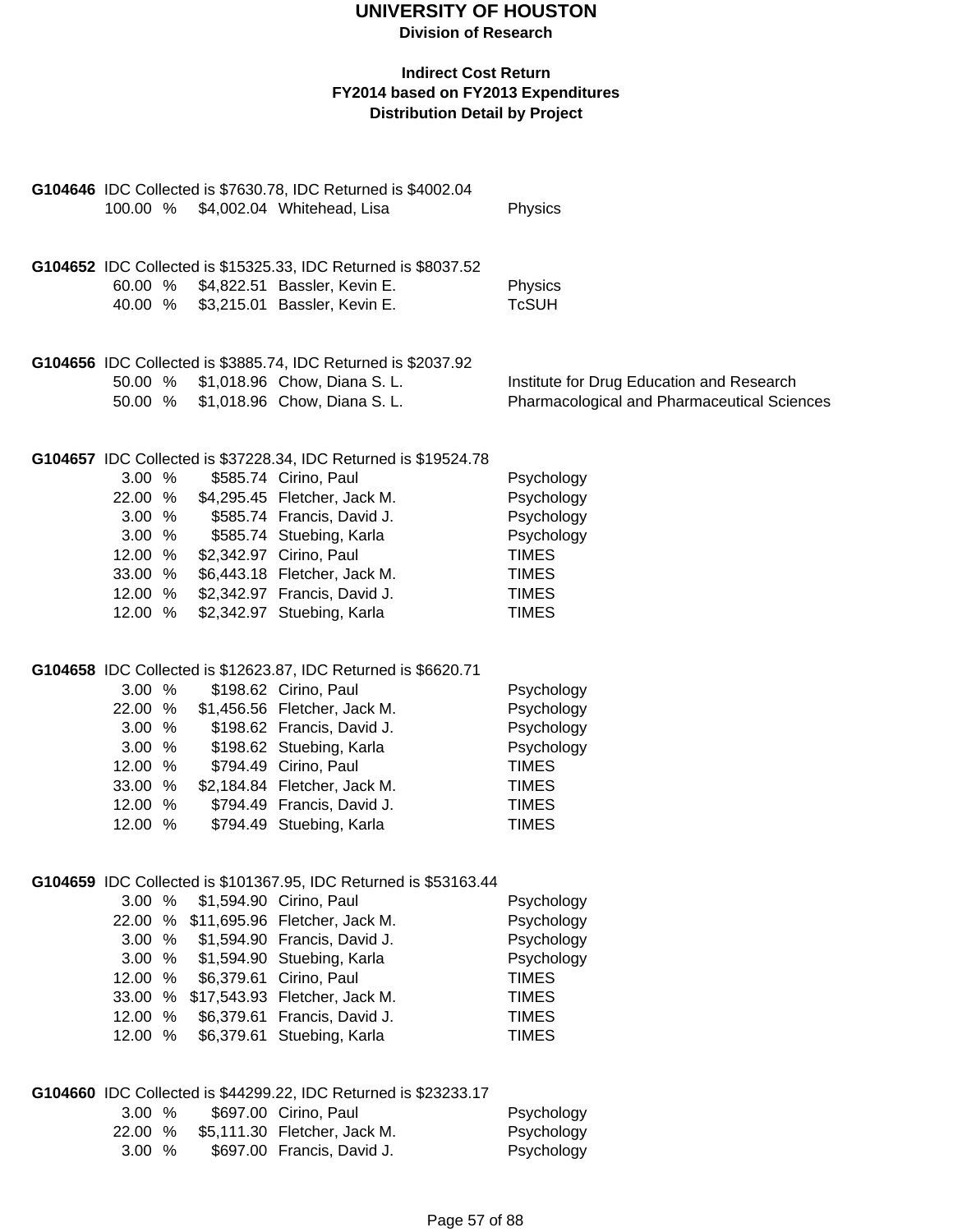### **UNIVERSITY OF HOUSTON**

**Division of Research**

#### **Indirect Cost Return FY2014 based on FY2013 Expenditures Distribution Detail by Project**

|  |        | Psychology                                                                                                                                                                        |
|--|--------|-----------------------------------------------------------------------------------------------------------------------------------------------------------------------------------|
|  |        | <b>TIMES</b>                                                                                                                                                                      |
|  |        | <b>TIMES</b>                                                                                                                                                                      |
|  |        | <b>TIMES</b>                                                                                                                                                                      |
|  |        | <b>TIMES</b>                                                                                                                                                                      |
|  | 3.00 % | \$697.00 Stuebing, Karla<br>12.00 % \$2,787.98 Cirino, Paul<br>33.00 % \$7,666.95 Fletcher, Jack M.<br>12.00 % \$2,787.98 Francis, David J.<br>12.00 % \$2,787.98 Stuebing, Karla |

#### **G104661** IDC Collected is \$48180.37, IDC Returned is \$25268.68

| 3.00%   |  | \$758.06 Cirino, Paul        | Psychology   |
|---------|--|------------------------------|--------------|
| 22.00 % |  | \$5,559.11 Fletcher, Jack M. | Psychology   |
| 3.00%   |  | \$758.06 Francis, David J.   | Psychology   |
| 3.00 %  |  | \$758.06 Stuebing, Karla     | Psychology   |
| 12.00 % |  | \$3,032.24 Cirino, Paul      | <b>TIMES</b> |
| 33.00 % |  | \$8,338.66 Fletcher, Jack M. | <b>TIMES</b> |
| 12.00 % |  | \$3,032.24 Francis, David J. | <b>TIMES</b> |
| 12.00 % |  | \$3,032.24 Stuebing, Karla   | <b>TIMES</b> |

#### **G104662** IDC Collected is \$63668.79, IDC Returned is \$33391.73

|         | 3.00 % \$1,001.75 Cirino, Paul  |                                       | Psychology   |
|---------|---------------------------------|---------------------------------------|--------------|
| 22.00 % |                                 | \$7,346.18 Fletcher, Jack M.          | Psychology   |
| 3.00 %  |                                 | \$1,001.75 Francis, David J.          | Psychology   |
|         |                                 | 3.00 % \$1,001.75 Stuebing, Karla     | Psychology   |
|         | 12.00 % \$4,007.01 Cirino, Paul |                                       | <b>TIMES</b> |
|         |                                 | 33.00 % \$11,019.27 Fletcher, Jack M. | <b>TIMES</b> |
|         |                                 | 12.00 % \$4,007.01 Francis, David J.  | <b>TIMES</b> |
|         |                                 | 12.00 % \$4,007.01 Stuebing, Karla    | <b>TIMES</b> |

#### **G104663** IDC Collected is \$69265.13, IDC Returned is \$36326.79

| 3.00 %  |  | \$1,089.80 Cirino, Paul               | Psychology   |
|---------|--|---------------------------------------|--------------|
| 22.00 % |  | \$7,991.89 Fletcher, Jack M.          | Psychology   |
| 3.00 %  |  | \$1,089.80 Francis, David J.          | Psychology   |
| 3.00 %  |  | \$1,089.80 Stuebing, Karla            | Psychology   |
| 12.00 % |  | \$4,359.21 Cirino, Paul               | <b>TIMES</b> |
|         |  | 33.00 % \$11,987.84 Fletcher, Jack M. | <b>TIMES</b> |
|         |  | 12.00 % \$4,359.21 Francis, David J.  | <b>TIMES</b> |
| 12.00 % |  | \$4,359.21 Stuebing, Karla            | <b>TIMES</b> |

#### **G104664** IDC Collected is \$66671.97, IDC Returned is \$34966.78

|         | 3.00 % \$1,049.00 Cirino, Paul |                                       | Psychology   |
|---------|--------------------------------|---------------------------------------|--------------|
| 22.00 % |                                | \$7,692.69 Fletcher, Jack M.          | Psychology   |
| 3.00%   |                                | \$1,049.00 Francis, David J.          | Psychology   |
|         |                                | 3.00 % \$1,049.00 Stuebing, Karla     | Psychology   |
| 12.00 % |                                | \$4,196.01 Cirino, Paul               | <b>TIMES</b> |
|         |                                | 33.00 % \$11,539.04 Fletcher, Jack M. | <b>TIMES</b> |
|         |                                | 12.00 % \$4,196.01 Francis, David J.  | <b>TIMES</b> |
|         |                                | 12.00 % \$4,196.01 Stuebing, Karla    | <b>TIMES</b> |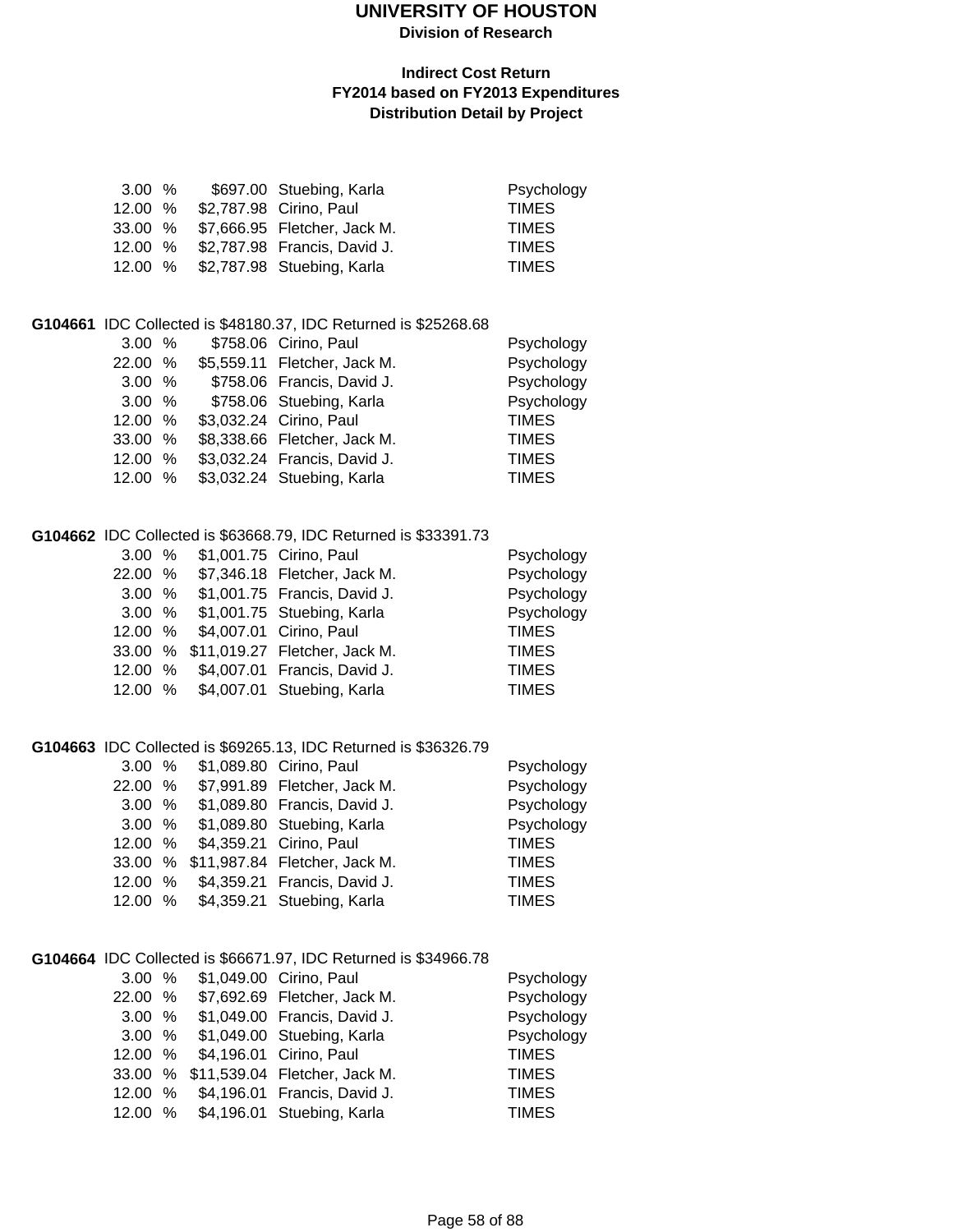| G104670 IDC Collected is \$66975.07, IDC Returned is \$35125.75<br>50.00 % \$17,562.87 Pinsky, Lawrence S.<br>50.00 % \$17,562.87 Pinsky, Lawrence S.                  | Physics<br><b>Texas Learning/Computation Center</b>                                                                                |
|------------------------------------------------------------------------------------------------------------------------------------------------------------------------|------------------------------------------------------------------------------------------------------------------------------------|
| G104673 IDC Collected is \$17385.02, IDC Returned is \$9117.75<br>100.00 % \$9,117.75 Manny, Ruth E.                                                                   | Optometry, Community                                                                                                               |
| G104675 IDC Collected is \$3208.44, IDC Returned is \$1682.70<br>100.00 % \$1,682.70 Freiberg, H. Jerome                                                               | <b>Consistency Mgmt and Coop Disc</b>                                                                                              |
| G104678 IDC Collected is \$11975.31, IDC Returned is \$6280.57<br>100.00 %<br>\$6,280.57 Mann, Paul                                                                    | Earth & Atmospheric Sciences                                                                                                       |
| G104679 IDC Collected is \$6023.73, IDC Returned is \$3159.21<br>100.00 % \$3,159.21 Lapen, Thomas J.                                                                  | Earth & Atmospheric Sciences                                                                                                       |
| G104682 IDC Collected is \$10947.46, IDC Returned is \$5741.50<br>100.00 % \$5,741.50 Due-Hackney, Casey                                                               | Modern/Classical Languages                                                                                                         |
| G104687 IDC Collected is \$335.13, IDC Returned is \$175.76<br>100.00 %<br>\$175.76 Frankino, William A.                                                               | Biology/Biochemistry                                                                                                               |
| G104726 IDC Collected is \$266.30, IDC Returned is \$139.66<br>100.00 %<br>\$139.66 Kuznetsov, Yuri                                                                    | Mathematics                                                                                                                        |
| G104730 IDC Collected is \$1977.44, IDC Returned is \$1037.09<br>25.00 %<br>\$259.27 Bao, Jiming<br>\$259.27 Bao, Jiming<br>25.00 %<br>50.00 %<br>\$518.54 Bao, Jiming | <b>Center for Advanced Materials</b><br>Center for Integrated Bio and Nano Systems<br><b>Electrical &amp; Computer Engineering</b> |
| G104737 IDC Collected is \$14593.61, IDC Returned is \$7653.76<br>100.00 %<br>\$7,653.76 Bose, Anima                                                                   | <b>Engineering Technology</b>                                                                                                      |
| G104742 IDC Collected is \$2534.55, IDC Returned is \$1329.27<br>30.00 %<br>\$398.78 Meen, James<br>70.00 %<br>\$930.49 Meen, James                                    | Chemistry<br><b>TcSUH</b>                                                                                                          |
| G104743 IDC Collected is \$35380.24, IDC Returned is \$18555.52<br>100.00 % \$18,555.52 Masson, Philippe                                                               | <b>Mechanical Engineering</b>                                                                                                      |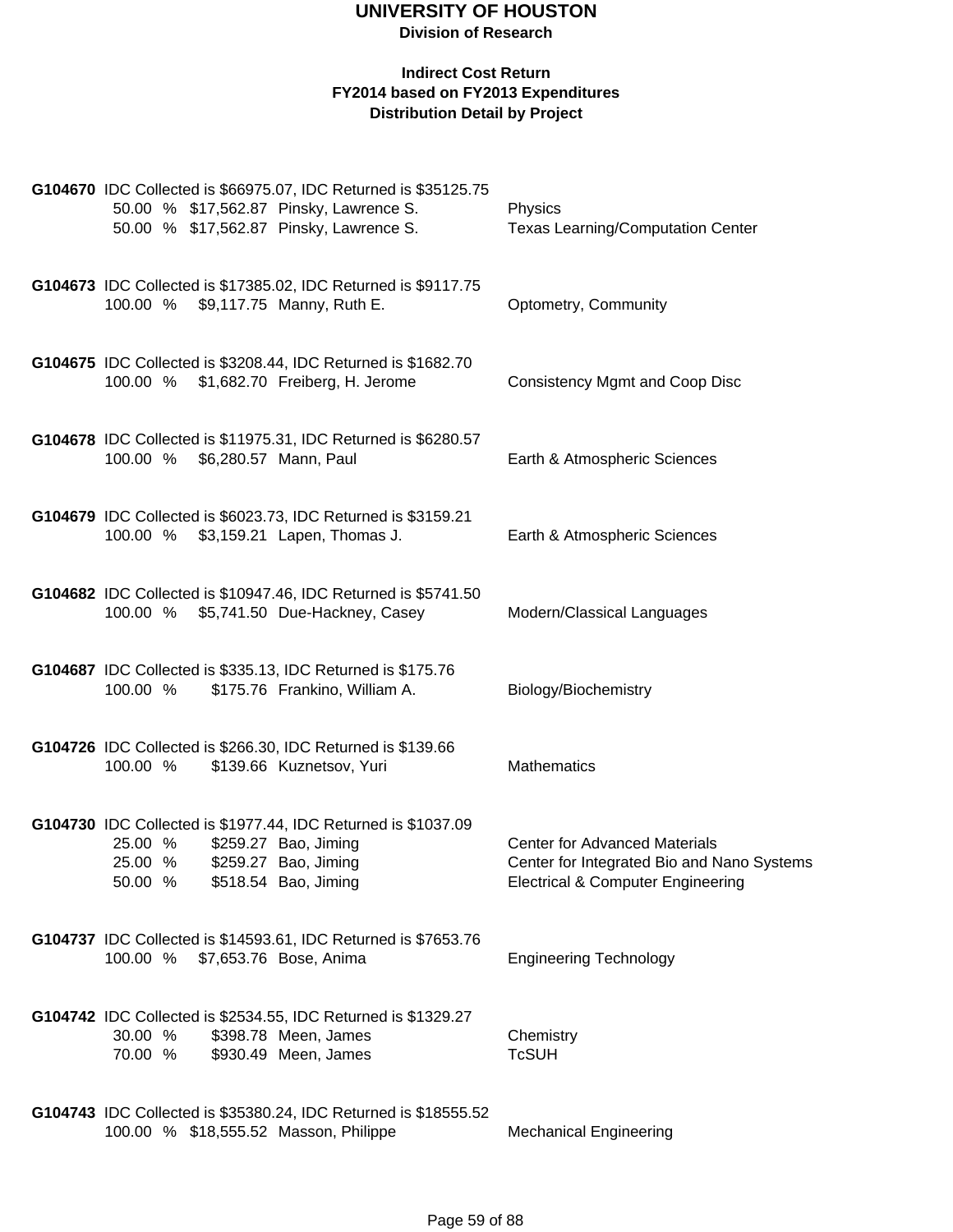#### **Indirect Cost Return FY2014 based on FY2013 Expenditures Distribution Detail by Project**

|          | G104755 IDC Collected is \$4661.48, IDC Returned is \$2444.76                                            |                                                   |
|----------|----------------------------------------------------------------------------------------------------------|---------------------------------------------------|
|          | 50.00 % \$1,222.38 Pennings, Steve C.                                                                    | Biology/Biochemistry                              |
|          | 50.00 % \$1,222.38 Pennings, Steve C.                                                                    | <b>Houston Coastal Center</b>                     |
|          |                                                                                                          |                                                   |
|          |                                                                                                          |                                                   |
|          | G104757 IDC Collected is \$39295.10, IDC Returned is \$20608.71                                          |                                                   |
|          | 60.00 % \$12,365.22 Bassler, Kevin E.<br>40.00 % \$8,243.48 Bassler, Kevin E.                            | Physics<br><b>TcSUH</b>                           |
|          |                                                                                                          |                                                   |
|          |                                                                                                          |                                                   |
|          | G104759 IDC Collected is \$1172.62, IDC Returned is \$614.99                                             |                                                   |
| 100.00 % | \$614.99 Qiu, Jingmei                                                                                    | <b>Mathematics</b>                                |
|          |                                                                                                          |                                                   |
|          |                                                                                                          |                                                   |
|          | G104761 IDC Collected is \$13969.86, IDC Returned is \$7326.63                                           |                                                   |
|          | 100.00 % \$7,326.63 Hoppe, Ronald                                                                        | <b>Mathematics</b>                                |
|          |                                                                                                          |                                                   |
|          |                                                                                                          |                                                   |
|          | G104770 IDC Collected is \$58532.40, IDC Returned is \$30697.90                                          |                                                   |
|          | 100.00 % \$30,697.90 Cheng, Albert M. K.                                                                 | <b>Computer Science</b>                           |
|          |                                                                                                          |                                                   |
|          | G104795 IDC Collected is \$16531.90, IDC Returned is \$8670.32                                           |                                                   |
|          | 100.00 % \$8,670.32 Contreras-Vidal, Jose                                                                | <b>Electrical &amp; Computer Engineering</b>      |
|          |                                                                                                          |                                                   |
|          |                                                                                                          |                                                   |
|          | G104796 IDC Collected is \$17631.01, IDC Returned is \$9246.76                                           |                                                   |
|          | 50.00 % \$4,623.38 Franchek, Matthew                                                                     | <b>Mechanical Engineering</b>                     |
|          | 50.00 % \$4,623.38 Grigoriadis, Karolos M.                                                               | <b>Mechanical Engineering</b>                     |
|          |                                                                                                          |                                                   |
|          |                                                                                                          |                                                   |
|          | G104803 IDC Collected is \$32440.41, IDC Returned is \$17013.70<br>100.00 % \$17,013.70 Brandon, Alan D. | Earth & Atmospheric Sciences                      |
|          |                                                                                                          |                                                   |
|          |                                                                                                          |                                                   |
|          | G104809 IDC Collected is \$50199.20, IDC Returned is \$26327.47                                          |                                                   |
|          | 50.00 % \$13,163.74 Selvamanickam, Venkat                                                                | <b>Mechanical Engineering</b>                     |
|          | 50.00 % \$13,163.74 Selvamanickam, Venkat                                                                | <b>TcSUH</b>                                      |
|          |                                                                                                          |                                                   |
|          |                                                                                                          |                                                   |
|          | G104811 IDC Collected is \$21221.26, IDC Returned is \$11129.70                                          |                                                   |
|          | 100.00 % \$11,129.70 Bensaoula, Abdelhak                                                                 | Physics                                           |
|          |                                                                                                          |                                                   |
|          |                                                                                                          |                                                   |
| 80.00 %  | G104828 IDC Collected is \$22554.98, IDC Returned is \$11829.18<br>\$9,463.35 Vipulanandan, Cumaraswamy  | Center for Innovative Grouting Materials and Tech |
| 20.00 %  | \$2,365.84 Vipulanandan, Cumaraswamy                                                                     | Texas Hurricane Center for Innovative Technology  |
|          |                                                                                                          |                                                   |
|          |                                                                                                          |                                                   |

**G104830** IDC Collected is \$1068.82, IDC Returned is \$560.55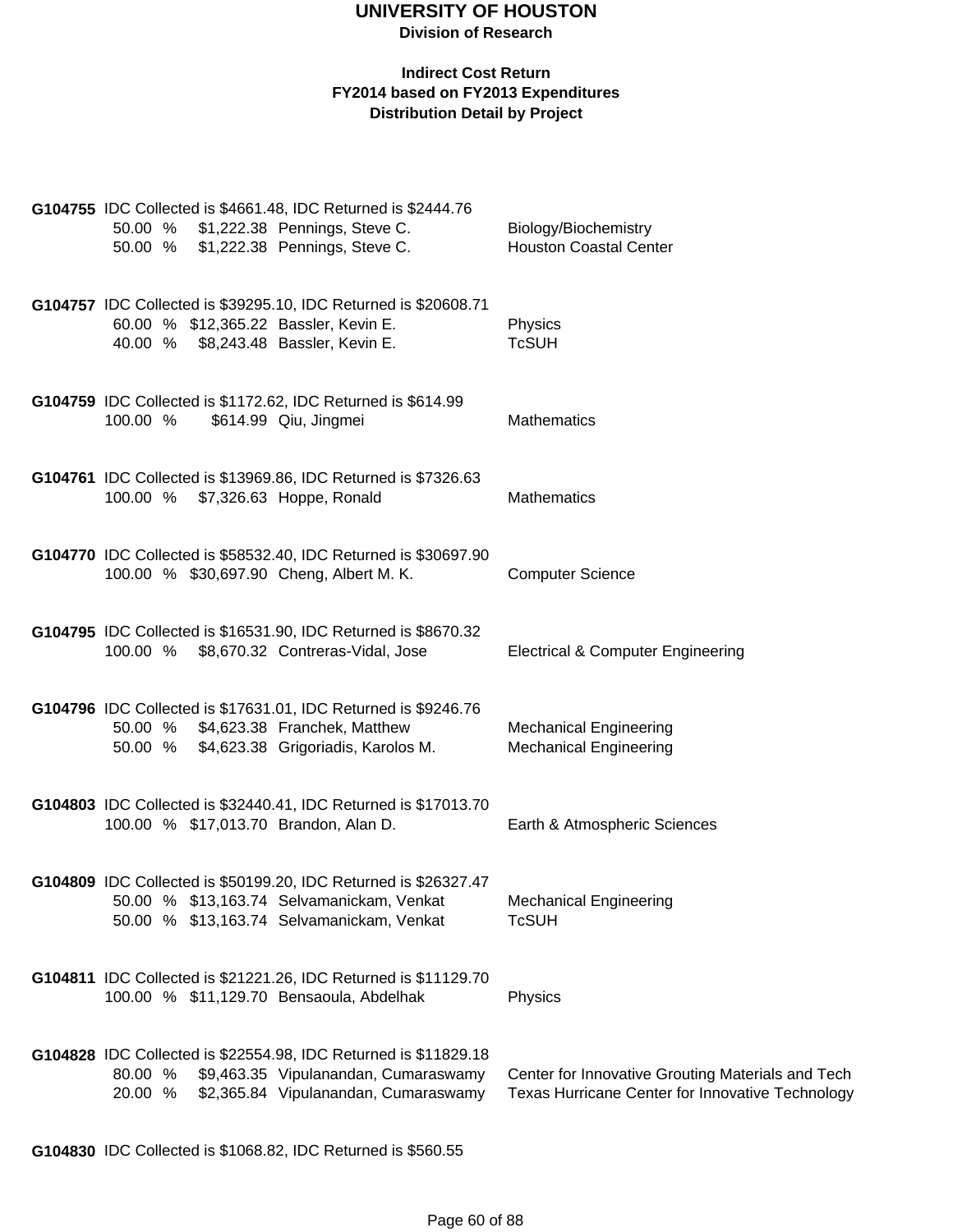## **UNIVERSITY OF HOUSTON**

**Division of Research**

| 50.00 %<br>50.00 % |  | \$280.28 Kakadiaris, Ioannis<br>\$280.28 Kakadiaris, Ioannis                                                                                               | <b>Computer Science</b><br><b>Texas Learning/Computation Center</b>           |
|--------------------|--|------------------------------------------------------------------------------------------------------------------------------------------------------------|-------------------------------------------------------------------------------|
| 33.00 %<br>34.00 % |  | G104842 IDC Collected is \$34083.83, IDC Returned is \$17875.61<br>\$5,898.95 Shah, Shishir<br>33.00 % \$5,898.95 Shi, Weidong<br>\$6,077.71 Yan, Yonghong | <b>Computer Science</b><br><b>Computer Science</b><br><b>Computer Science</b> |
| 100.00 %           |  | G104847 IDC Collected is \$2050.00, IDC Returned is \$1075.14<br>\$1,075.14 Cheng, Albert M. K.                                                            | <b>Computer Science</b>                                                       |
|                    |  | G104849 IDC Collected is \$26070.30, IDC Returned is \$13672.83<br>100.00 % \$13,672.83 Burns, Alan R.                                                     | Optometry, Community                                                          |
| 50.00 %<br>50.00 % |  | G104858 IDC Collected is \$13128.17, IDC Returned is \$6885.20<br>\$3,442.60 Chauvot, Jennifer B.<br>\$3,442.60 Goffney, Imani M.                          | Curriculum and Instruction<br>Curriculum and Instruction                      |
|                    |  | G104877 IDC Collected is \$2953.75, IDC Returned is \$1549.12<br>100.00 % \$1,549.12 Rixey, William G.                                                     | Civil Engineering                                                             |
|                    |  | G104881 IDC Collected is \$43122.73, IDC Returned is \$22616.15<br>100.00 % \$22,616.15 Contreras-Vidal, Jose                                              | <b>Electrical &amp; Computer Engineering</b>                                  |
| 100.00 %           |  | G104882 IDC Collected is \$6542.49, IDC Returned is \$3431.27<br>\$3,431.27 Murphy, Michael                                                                | Earth & Atmospheric Sciences                                                  |
| 100.00 %           |  | G104885 IDC Collected is \$6192.18, IDC Returned is \$3247.55<br>\$3,247.55 Stewart, M. David                                                              | Biology/Biochemistry                                                          |
| 100.00 %           |  | G104892 IDC Collected is \$1169.26, IDC Returned is \$613.23<br>\$613.23 Frishman, PhD, Laura J.                                                           | Optometry, Community                                                          |
| 50.00 %<br>50.00 % |  | G104894 IDC Collected is \$4423.73, IDC Returned is \$2320.07<br>\$1,160.03 Bensaoula, Abdelhak<br>\$1,160.03 Bensaoula, Abdelhak                          | Institute for Nanoenergy<br>Physics                                           |
| 34.00 %<br>33.00 % |  | G104899 IDC Collected is \$1845.75, IDC Returned is \$968.02<br>\$329.13 Dawood, Mina<br>\$319.45 Willam, Kaspar                                           | Civil Engineering<br><b>Civil Engineering</b>                                 |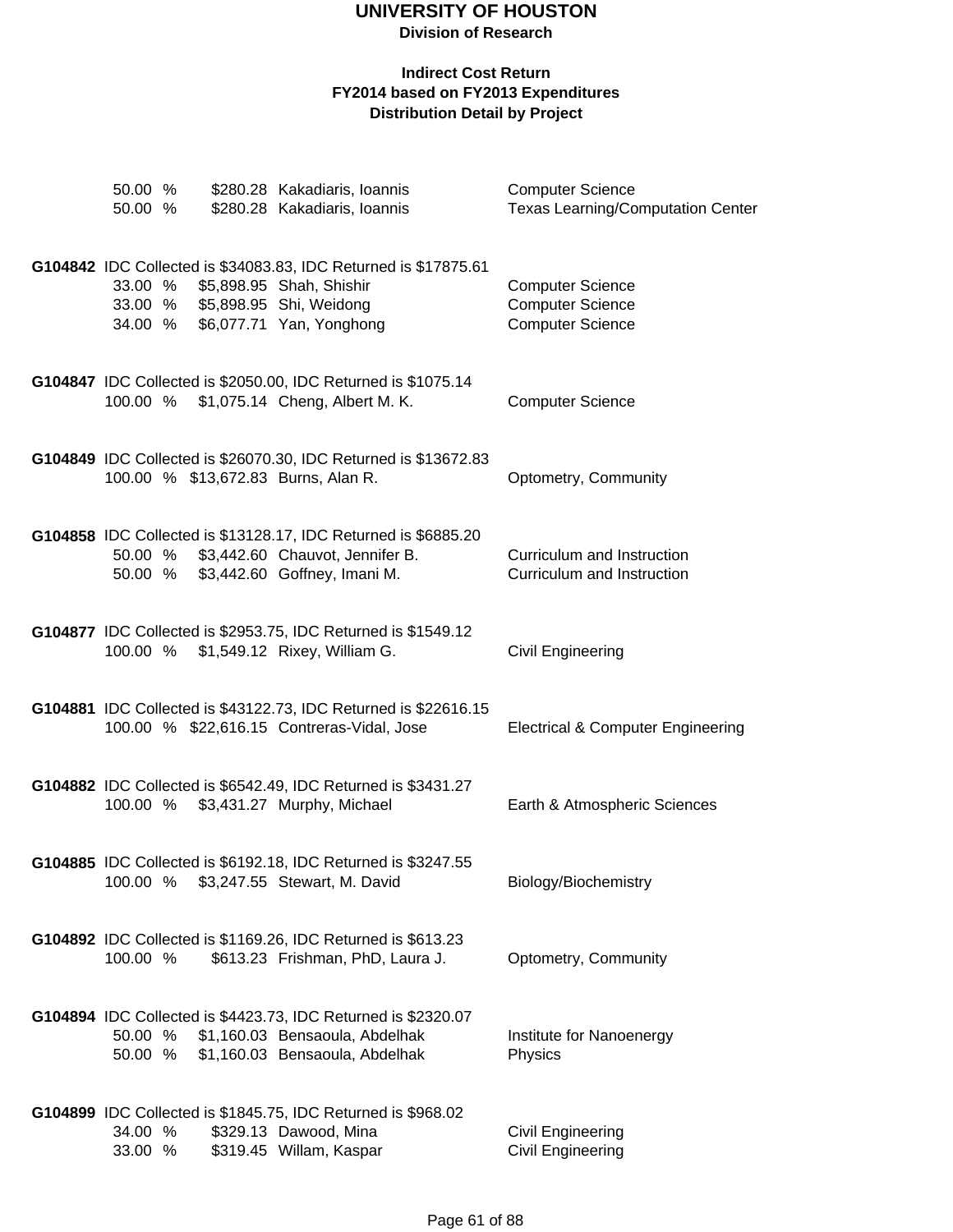# **UNIVERSITY OF HOUSTON**

**Division of Research**

#### **Indirect Cost Return FY2014 based on FY2013 Expenditures Distribution Detail by Project**

| 33.00 %  |                                                | \$319.45 Song, Gangbing                                                                                                                          | <b>Mechanical Engineering</b>                                               |
|----------|------------------------------------------------|--------------------------------------------------------------------------------------------------------------------------------------------------|-----------------------------------------------------------------------------|
|          |                                                | G104904 IDC Collected is \$94854.67, IDC Returned is \$49747.48<br>95.00 % \$47,260.11 Varadarajan, Navin<br>5.00 % \$2,487.37 Roysam, Badrinath | <b>Chemical Engineering</b><br><b>Electrical &amp; Computer Engineering</b> |
| 60.00 %  | \$1,143.45 Sun, Li<br>40.00 % \$762.30 Sun, Li | G104912 IDC Collected is \$3633.75, IDC Returned is \$1905.76                                                                                    | <b>Mechanical Engineering</b><br><b>TcSUH</b>                               |
|          |                                                | G104923 IDC Collected is \$3268.89, IDC Returned is \$1714.40<br>100.00 % \$1,714.40 Steinberg, Catherine S.                                     | Child & Family for Innovative Research                                      |
|          |                                                | G104939 IDC Collected is \$639.67, IDC Returned is \$335.48<br>100.00 % \$335.48 Garey, Kevin                                                    | <b>Clinical Sciences and Administration</b>                                 |
|          |                                                | G104954 IDC Collected is \$24725.35, IDC Returned is \$12967.46<br>100.00 % \$12,967.46 Weihua, Zhang                                            | Biology/Biochemistry                                                        |
|          |                                                | G104955 IDC Collected is \$13870.16, IDC Returned is \$7274.34<br>100.00 % \$7,274.34 Weihua, Zhang                                              | Biology/Biochemistry                                                        |
|          |                                                | G104958 IDC Collected is \$2450.15, IDC Returned is \$1285.01<br>100.00 % \$1,285.01 Bergmanson, Jan P. G.                                       | Optometry, Community                                                        |
| 100.00 % |                                                | G104972 IDC Collected is \$136.64, IDC Returned is \$71.66<br>\$71.66 Torok, Andrei S.                                                           | <b>Mathematics</b>                                                          |
|          |                                                | G104975 IDC Collected is \$32178.19, IDC Returned is \$16876.17<br>53.00 % \$8,944.37 Gencturk, Bora<br>47.00 % \$7,931.80 Willam, Kaspar        | <b>Civil Engineering</b><br><b>Civil Engineering</b>                        |
|          |                                                | G104979 IDC Collected is \$4425.57, IDC Returned is \$2321.03<br>100.00 % \$2,321.03 Ziburkus, Jokubas                                           | Biology/Biochemistry                                                        |
|          |                                                | G104982 IDC Collected is \$39504.15, IDC Returned is \$20718.35<br>100.00 % \$20,718.35 Gifford, Howard                                          | <b>Biomedical Engineering</b>                                               |

**G104992** IDC Collected is \$19408.44, IDC Returned is \$10178.95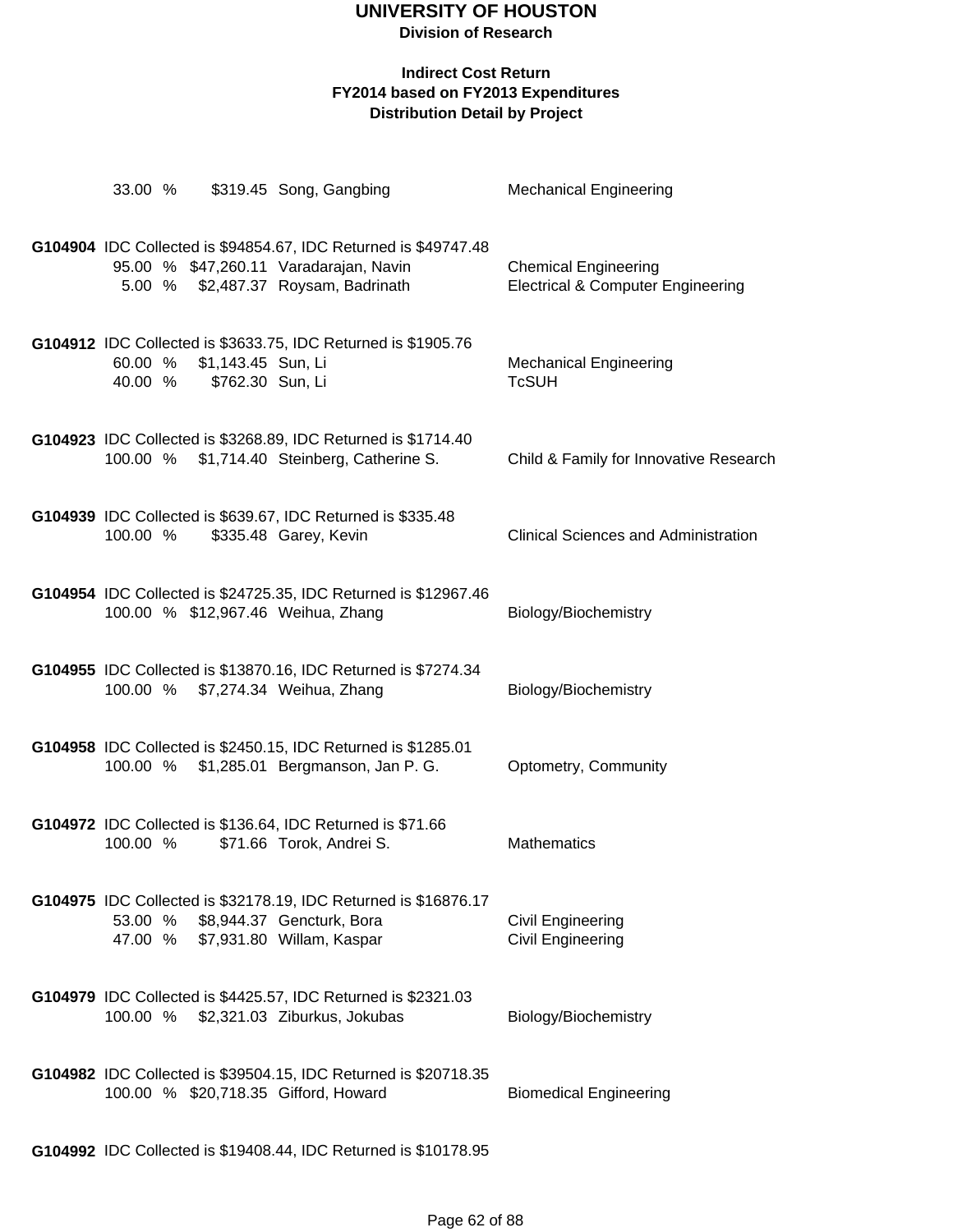#### **Indirect Cost Return FY2014 based on FY2013 Expenditures Distribution Detail by Project**

| 2.50 %<br>47.50 %<br>2.50 %<br>47.50 %              |                   | \$254.47 McConnell, Bradley K.<br>\$4,835.00 Tikunova, Svetlana<br>\$254.47 McConnell, Bradley K.<br>\$4,835.00 Tikunova, Svetlana                                                                        | Heart and Kidney Institute<br>Heart and Kidney Institute<br>Pharmacological and Pharmaceutical Sciences<br>Pharmacological and Pharmaceutical Sciences |
|-----------------------------------------------------|-------------------|-----------------------------------------------------------------------------------------------------------------------------------------------------------------------------------------------------------|--------------------------------------------------------------------------------------------------------------------------------------------------------|
| 100.00 %                                            |                   | G104997 IDC Collected is \$178.19, IDC Returned is \$93.45<br>\$93.45 Cline, Raymond E.                                                                                                                   | Center for Technology Literacy                                                                                                                         |
| 50.00 %                                             | \$8,585.75 Li, Mo | G105000 IDC Collected is \$32741.28, IDC Returned is \$17171.49<br>25.00 % \$4,292.87 Nakshatrala, Kalyana B.<br>25.00 % \$4,292.87 Willam, Kaspar                                                        | <b>Civil Engineering</b><br><b>Civil Engineering</b><br><b>Civil Engineering</b>                                                                       |
|                                                     |                   | G105004 IDC Collected is \$75666.78, IDC Returned is \$39684.20<br>100.00 % \$39,684.20 Contreras-Vidal, Jose                                                                                             | <b>Electrical &amp; Computer Engineering</b>                                                                                                           |
| 100.00 %                                            |                   | G105005 IDC Collected is \$800.00, IDC Returned is \$419.57<br>\$419.57 Contreras-Vidal, Jose                                                                                                             | <b>Electrical &amp; Computer Engineering</b>                                                                                                           |
|                                                     |                   | G105009 IDC Collected is \$63665.47, IDC Returned is \$33389.99<br>33.00 % \$11,018.70 Chapman, Barbara M.<br>34.00 % \$11,352.60 Chapman, Barbara M.<br>33.00 % \$11,018.70 Gabriel, Edgar               | Center for Biomedical & Environmental Genomics<br><b>Computer Science</b><br><b>Computer Science</b>                                                   |
| 100.00 %                                            |                   | G105013 IDC Collected is \$737.09, IDC Returned is \$386.57<br>\$386.57 Onofrei, Daniel                                                                                                                   | <b>Mathematics</b>                                                                                                                                     |
| 33.00 %<br>33.00 %<br>34.00 %                       |                   | G105015 IDC Collected is \$8348.82, IDC Returned is \$4378.62<br>\$1,444.95 Balakotaiah, Vemuri<br>\$1,444.95 Franchek, Matthew<br>\$1,488.73 Grigoriadis, Karolos M.                                     | <b>Chemical Engineering</b><br><b>Mechanical Engineering</b><br><b>Mechanical Engineering</b>                                                          |
| 15.00 %<br>15.00 %<br>15.00 %<br>15.00 %<br>40.00 % |                   | G105029 IDC Collected is \$7364.60, IDC Returned is \$3862.44<br>\$579.37 Hsu, Thomas T. C.<br>\$579.37 Shrestha, Ramesh<br>\$579.37 Khan, Shuhab D.<br>\$579.37 Lefer, Barry<br>\$1,544.98 Wang, Guoquan | <b>Civil Engineering</b><br><b>Civil Engineering</b><br>Earth & Atmospheric Sciences<br>Earth & Atmospheric Sciences<br>Earth & Atmospheric Sciences   |
|                                                     |                   | G105036 IDC Collected is \$13172.26, IDC Returned is \$6908.32                                                                                                                                            |                                                                                                                                                        |

100.00 % \$6,908.32 Dominey, Wallace Curriculum and Instruction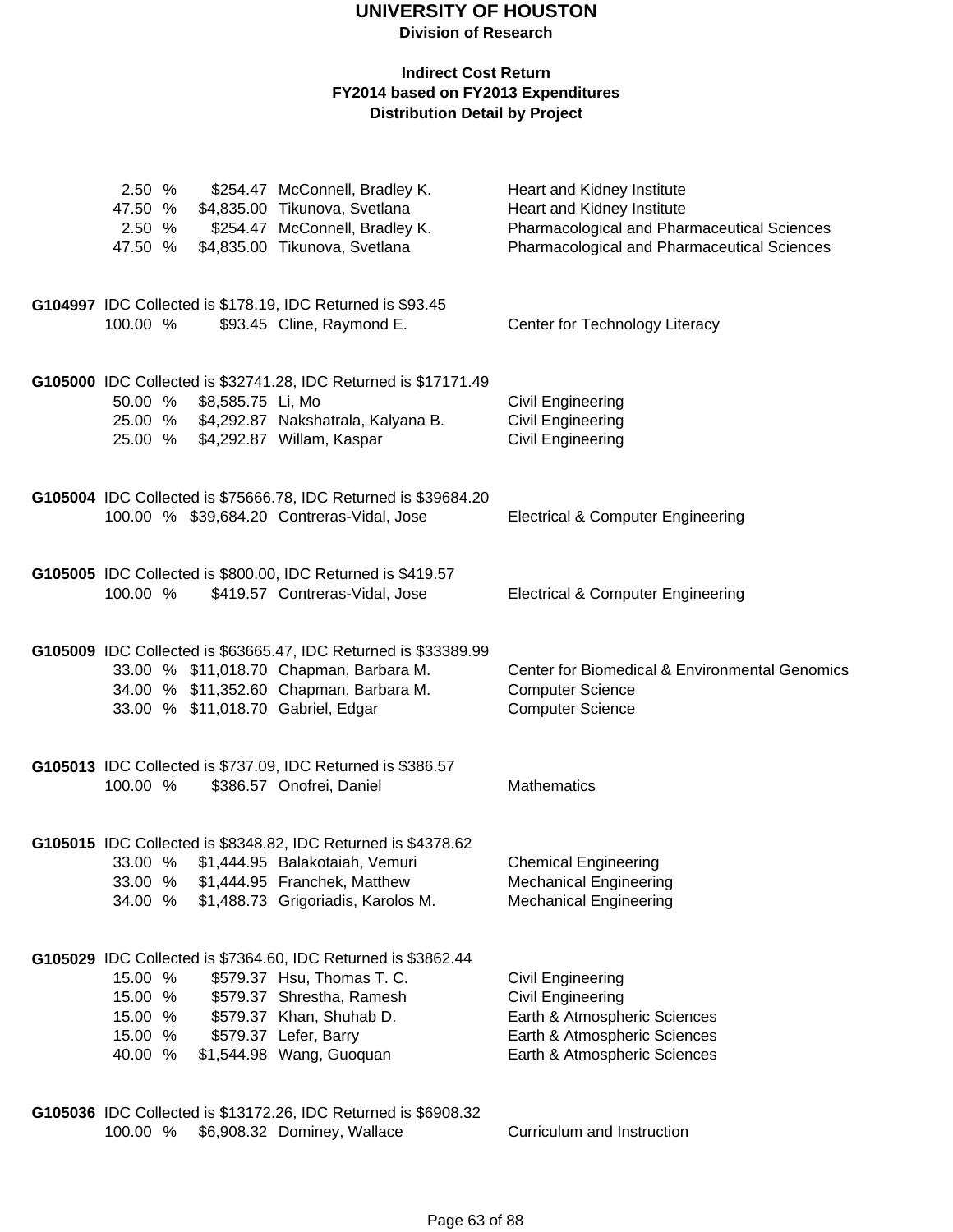#### **Indirect Cost Return FY2014 based on FY2013 Expenditures Distribution Detail by Project**

| 100.00 % \$37,801.91 Gifford, Howard                                                                     | G105040 IDC Collected is \$72077.77, IDC Returned is \$37801.91                                                                                                    | <b>Biomedical Engineering</b>                                                                                               |
|----------------------------------------------------------------------------------------------------------|--------------------------------------------------------------------------------------------------------------------------------------------------------------------|-----------------------------------------------------------------------------------------------------------------------------|
| 60.00 % \$61.76 Ayoub, Ashraf<br>40.00 %                                                                 | G105041 IDC Collected is \$196.25, IDC Returned is \$102.93<br>\$41.17 Belarbi, Abdeldjelil                                                                        | Civil Engineering<br><b>Civil Engineering</b>                                                                               |
| 100.00 % \$5,933.67 Gurkan, Deniz                                                                        | G105049 IDC Collected is \$11313.87, IDC Returned is \$5933.67                                                                                                     | <b>Engineering Technology</b>                                                                                               |
| 100.00 %                                                                                                 | G105051 IDC Collected is \$-779.05, IDC Returned is \$-408.58<br>-\$408.58 Willson, Richard C.                                                                     | <b>Chemical Engineering</b>                                                                                                 |
| 100.00 % \$1,678.27 Han, Zhu                                                                             | G105055 IDC Collected is \$3200.00, IDC Returned is \$1678.27                                                                                                      | <b>Electrical &amp; Computer Engineering</b>                                                                                |
| 20.00 % \$1,938.02 Ruchhoeft, Paul<br>20.00 % \$1,938.02 Ruchhoeft, Paul<br>60.00 % \$5,814.05 Liu, Dong | G105059 IDC Collected is \$18476.29, IDC Returned is \$9690.08                                                                                                     | Center for Integrated Bio and Nano Systems<br><b>Electrical &amp; Computer Engineering</b><br><b>Mechanical Engineering</b> |
| 100.00 %                                                                                                 | G105062 IDC Collected is \$115.00, IDC Returned is \$60.31<br>\$60.31 Chellam, Shankar                                                                             | Civil Engineering                                                                                                           |
| 100.00 % \$1,601.52 Song, Lingguang                                                                      | G105066 IDC Collected is \$3053.66, IDC Returned is \$1601.52                                                                                                      | <b>Engineering Technology</b>                                                                                               |
| 100.00 % \$21,378.77 Harold, Michael P.                                                                  | G105068 IDC Collected is \$40763.39, IDC Returned is \$21378.77                                                                                                    | <b>Chemical Engineering</b>                                                                                                 |
| 100.00 % \$44,445.26 Birla, Ravi                                                                         | G105069 IDC Collected is \$84744.81, IDC Returned is \$44445.26                                                                                                    | <b>Biomedical Engineering</b>                                                                                               |
| 60.00 %<br>20.00 %<br>20.00 %                                                                            | G105070 IDC Collected is \$1137.19, IDC Returned is \$596.41<br>\$357.85 Freundlich, Alexandre<br>\$119.28 Freundlich, Alexandre<br>\$119.28 Freundlich, Alexandre | <b>Center for Advanced Materials</b><br><b>Electrical &amp; Computer Engineering</b><br>Physics                             |

**G105074** IDC Collected is \$26015.82, IDC Returned is \$13644.26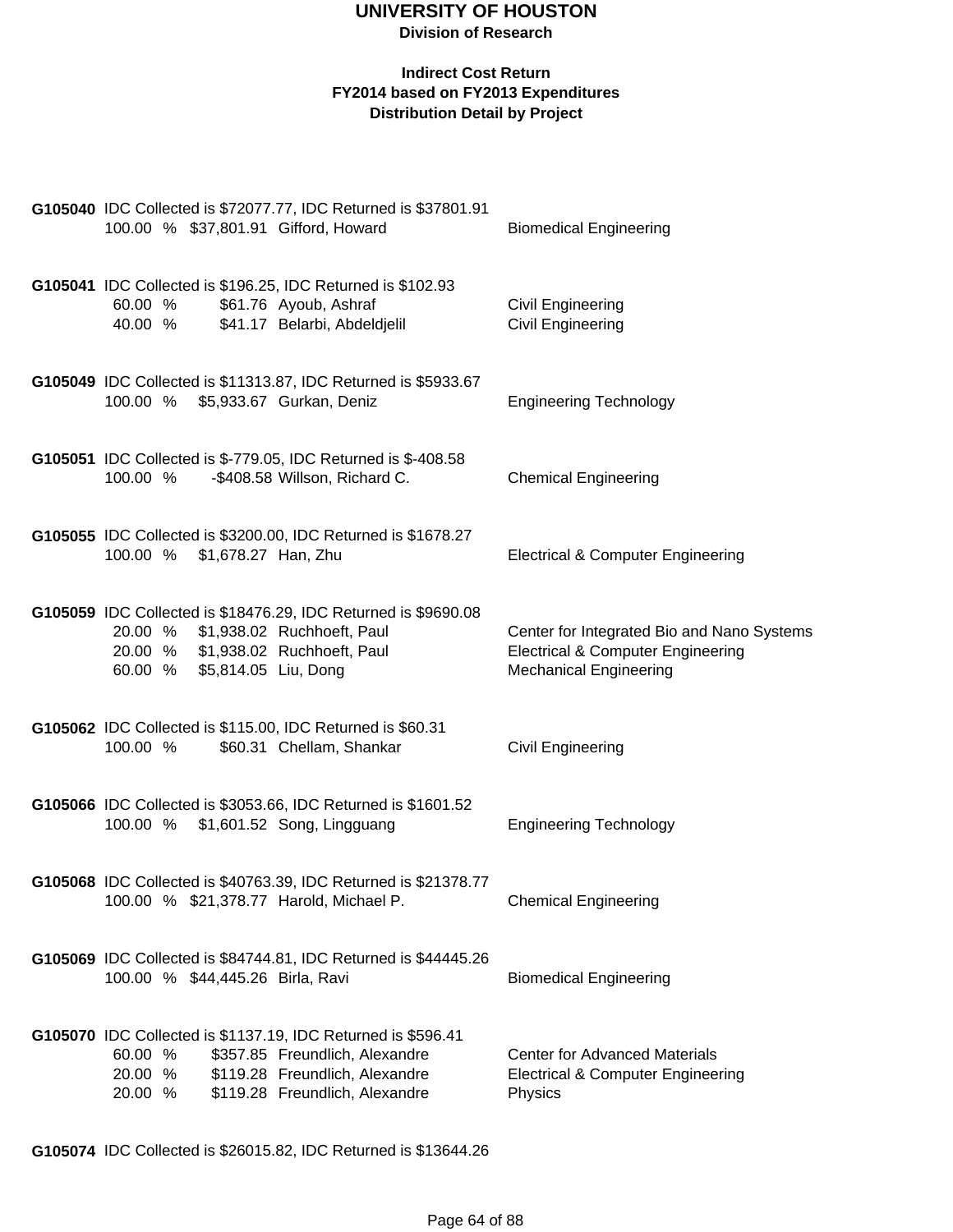| 8.00 %<br>20.00 %<br>10.00 %<br>41.00 %<br>21.00 % | \$1,091.54 Willson, Richard C.<br>\$2,728.85 Ruchhoeft, Paul<br>\$1,364.43 Willson, Richard C.<br>\$5,594.15 Willson, Richard C.<br>\$2,865.29 Ruchhoeft, Paul | Biology/Biochemistry<br>Center for Integrated Bio and Nano Systems<br>Center for Integrated Bio and Nano Systems<br><b>Chemical Engineering</b><br><b>Electrical &amp; Computer Engineering</b> |
|----------------------------------------------------|----------------------------------------------------------------------------------------------------------------------------------------------------------------|-------------------------------------------------------------------------------------------------------------------------------------------------------------------------------------------------|
| 100.00 %                                           | G105077 IDC Collected is \$3987.42, IDC Returned is \$2091.24<br>\$2,091.24 Zvolensky, Michael J.                                                              | Psychology                                                                                                                                                                                      |
| 50.00 %<br>50.00 %                                 | G105078 IDC Collected is \$1313.07, IDC Returned is \$688.65<br>\$344.33 Neal, Jack A.<br>\$344.33 Sirsat, Sujata A.                                           | Hotel and Restaurant Management<br>Hotel and Restaurant Management                                                                                                                              |
| 33.00 %<br>34.00 %<br>33.00 %                      | G105083 IDC Collected is \$10725.36, IDC Returned is \$5625.02<br>\$1,856.26 Ledoux, Tracey<br>\$1,912.51 Lee, Rebecca E.<br>\$1,856.26 O'Connor, Daniel       | <b>Texas Obesity Research Center</b><br><b>Texas Obesity Research Center</b><br>Texas Obesity Research Center                                                                                   |
| 100.00 %                                           | G105084 IDC Collected is \$1000.00, IDC Returned is \$524.46<br>\$524.46 Chen, Ji                                                                              | <b>Electrical &amp; Computer Engineering</b>                                                                                                                                                    |
| 100.00 %                                           | G105085 IDC Collected is \$196.90, IDC Returned is \$103.27<br>\$103.27 Gunaratne, Preethi H.                                                                  | Biology/Biochemistry                                                                                                                                                                            |
| 100.00 %                                           | G105090 IDC Collected is \$8405.11, IDC Returned is \$4408.14<br>\$4,408.14 Pass, Anastas F.                                                                   | Optometry, Community                                                                                                                                                                            |
| 37.50 %<br>25.00 %<br>37.50 %                      | G105100 IDC Collected is \$7281.49, IDC Returned is \$3818.85<br>\$1,432.07 Pennings, Steve C.<br>\$954.71 Garbey, Marc<br>\$1,432.07 Pennings, Steve C.       | Biology/Biochemistry<br><b>Computer Science</b><br><b>Houston Coastal Center</b>                                                                                                                |
| 100.00 %                                           | G105103 IDC Collected is \$6235.25, IDC Returned is \$3270.14<br>\$3,270.14 Rifai, Hanadi                                                                      | <b>Civil Engineering</b>                                                                                                                                                                        |
|                                                    | G105108 IDC Collected is \$32431.41, IDC Returned is \$17008.98<br>100.00 % \$17,008.98 Lee, Hyongki                                                           | <b>Civil Engineering</b>                                                                                                                                                                        |
| 100.00 %                                           | G105122 IDC Collected is \$351.52, IDC Returned is \$184.36<br>\$184.36 Kanellos, Nicolas                                                                      | <b>Arte Publico Press</b>                                                                                                                                                                       |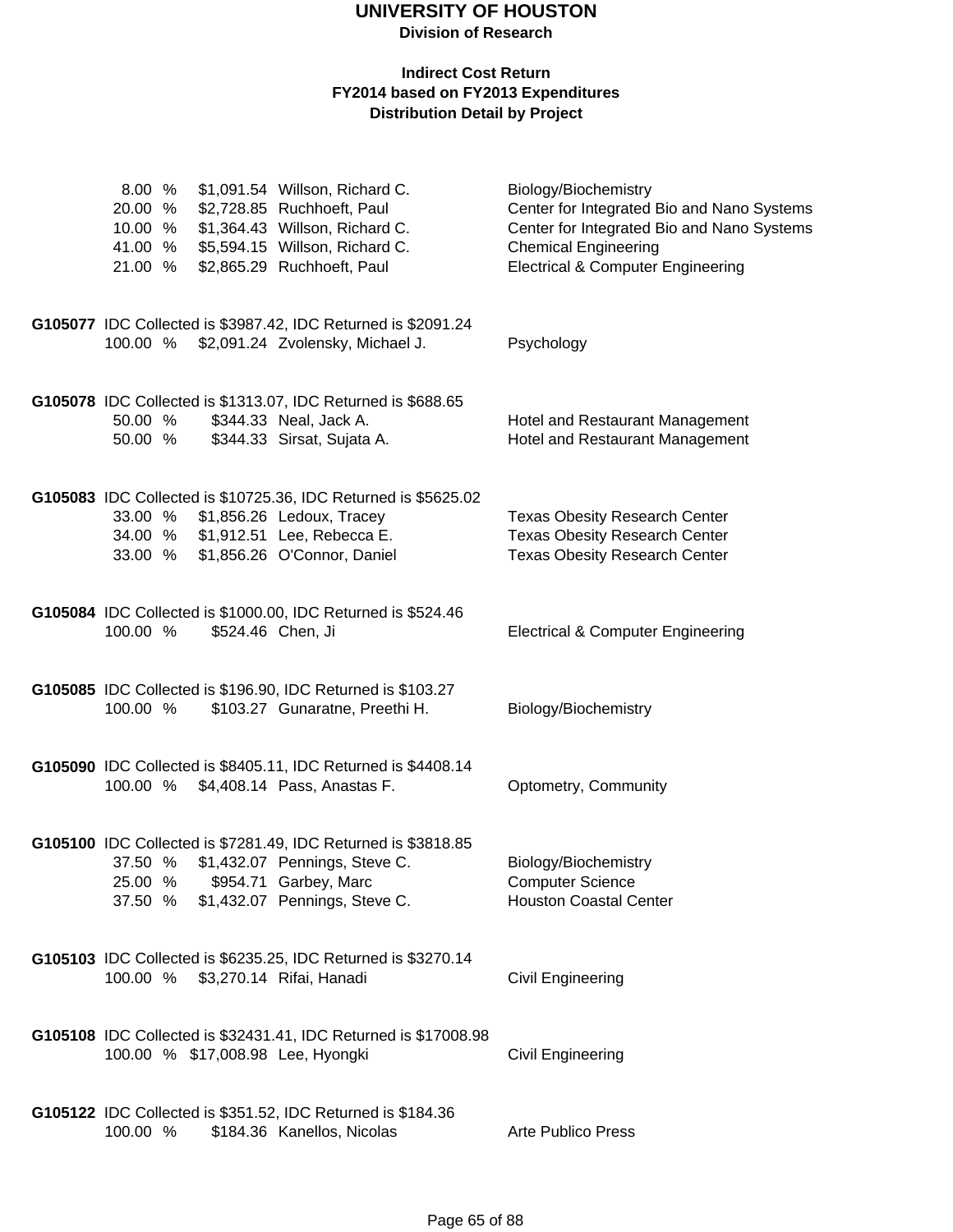|                                          | 15.00 % \$2,541.46 Han, Zhu  | G105128 IDC Collected is \$32305.71, IDC Returned is \$16943.05<br>15.00 % \$2,541.46 Glennie, Craig<br>70.00 % \$11,860.14 Shih, Wei-Chuan                               | Civil Engineering<br><b>Electrical &amp; Computer Engineering</b><br><b>Electrical &amp; Computer Engineering</b>                         |
|------------------------------------------|------------------------------|---------------------------------------------------------------------------------------------------------------------------------------------------------------------------|-------------------------------------------------------------------------------------------------------------------------------------------|
| 100.00 %                                 |                              | G105133 IDC Collected is \$1200.00, IDC Returned is \$629.35<br>\$629.35 Han, Zhu                                                                                         | <b>Electrical &amp; Computer Engineering</b>                                                                                              |
|                                          |                              | G105141 IDC Collected is \$12208.29, IDC Returned is \$6402.76<br>100.00 % \$6,402.76 Harold, Michael P.                                                                  | <b>Chemical Engineering</b>                                                                                                               |
|                                          |                              | G105142 IDC Collected is \$651.62, IDC Returned is \$341.75<br>100.00 % \$341.75 Steinberg, Catherine S.                                                                  | Child & Family for Innovative Research                                                                                                    |
|                                          | 10.00 % \$2,546.80 Chen, Hua | G105153 IDC Collected is \$48560.34, IDC Returned is \$25467.96<br>80.00 % \$20,374.36 Aparasu, Rajender<br>10.00 % \$2,546.80 Johnson, Michael L.                        | <b>Clinical Sciences and Administration</b><br><b>Clinical Sciences and Administration</b><br><b>Clinical Sciences and Administration</b> |
| 10.00 %<br>18.00 %<br>42.00 %<br>30.00 % |                              | G105163 IDC Collected is \$59.49, IDC Returned is \$31.20<br>\$3.12 Wosik, Jarek<br>\$5.62 Brazdeikis, Audrius<br>\$13.10 Brazdeikis, Audrius<br>\$9.36 Wosik, Jarek      | <b>Electrical &amp; Computer Engineering</b><br>Physics<br><b>TcSUH</b><br><b>TcSUH</b>                                                   |
| 10.00 %<br>18.00 %<br>42.00 %<br>30.00 % |                              | G105164 IDC Collected is \$451.72, IDC Returned is \$236.91<br>\$23.69 Wosik, Jarek<br>\$42.64 Brazdeikis, Audrius<br>\$99.50 Brazdeikis, Audrius<br>\$71.07 Wosik, Jarek | <b>Electrical &amp; Computer Engineering</b><br>Physics<br><b>TcSUH</b><br><b>TcSUH</b>                                                   |
|                                          |                              | G105174 IDC Collected is \$47049.55, IDC Returned is \$24675.61<br>100.00 % \$24,675.61 Young, Frederick M.                                                               | <b>Small Business Development Center</b>                                                                                                  |
| 20.00 %                                  | 80.00 % \$2,159.08 Gao, Lu   | G105176 IDC Collected is \$5145.95, IDC Returned is \$2698.84<br>\$539.77 Song, Lingguang                                                                                 | Dean, Technology<br><b>Engineering Technology</b>                                                                                         |
| 20.00 %                                  |                              | G105183 IDC Collected is \$6219.48, IDC Returned is \$3261.87<br>\$652.37 Bott, Simon G.<br>40.00 % \$1,304.75 Evans, Paige K.                                            | Chemistry<br>Mathematics                                                                                                                  |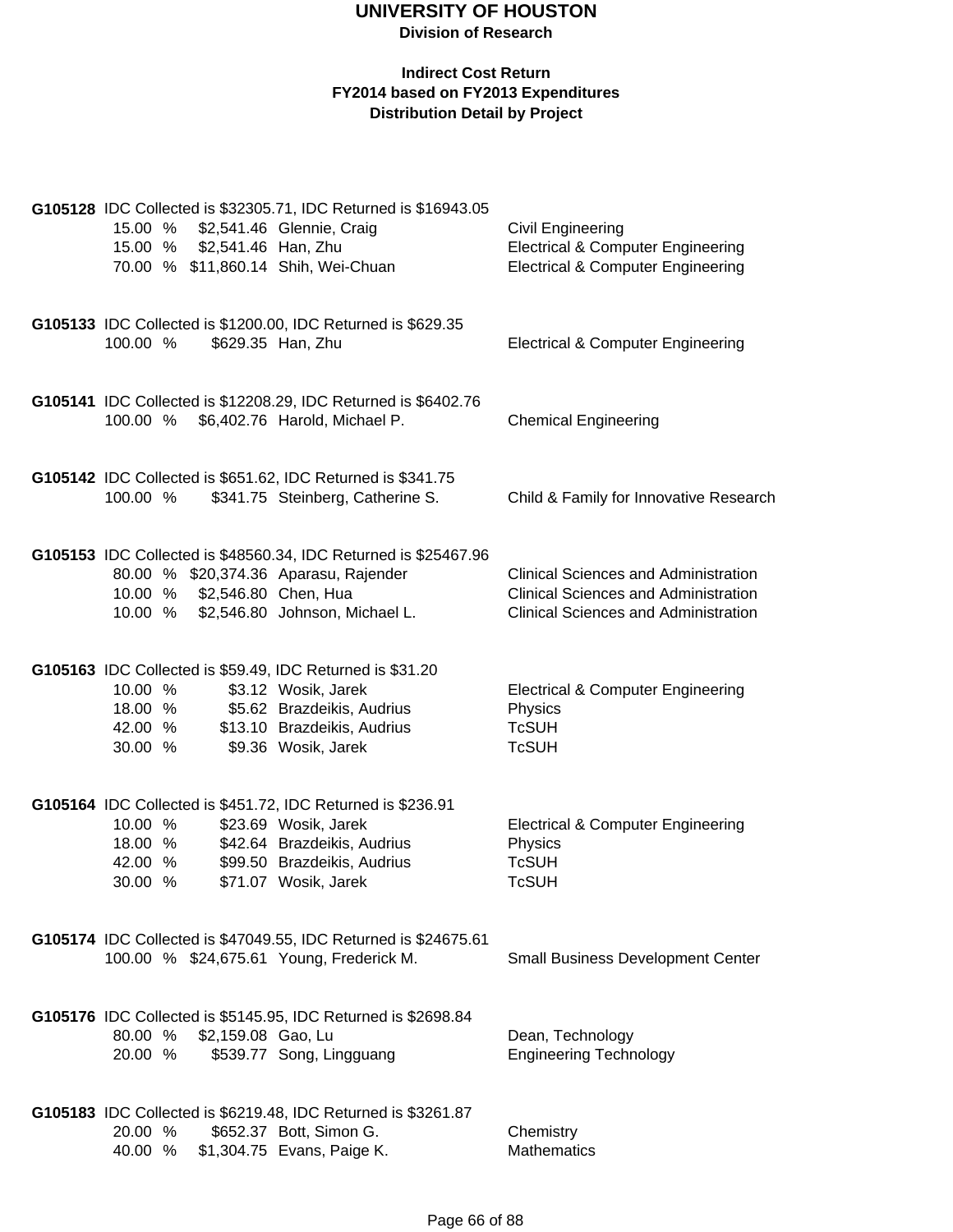# **UNIVERSITY OF HOUSTON**

**Division of Research**

### **Indirect Cost Return FY2014 based on FY2013 Expenditures Distribution Detail by Project**

| 40.00 %                                                                                           | \$1,304.75 Stokes, Donna W.                                                                                                                                                                 | Physics                                                                                      |
|---------------------------------------------------------------------------------------------------|---------------------------------------------------------------------------------------------------------------------------------------------------------------------------------------------|----------------------------------------------------------------------------------------------|
| G105190 IDC Collected is \$5.49, IDC Returned is \$2.88<br>90.00 %<br>10.00 % \$0.29 Sharp, Carla | \$2.59 Norton, Peter J.                                                                                                                                                                     | Psychology<br>Psychology                                                                     |
| 100.00 % \$18,144.63 Cuny, Gregory D.                                                             | G105191 IDC Collected is \$34596.79, IDC Returned is \$18144.63                                                                                                                             | Pharmacological and Pharmaceutical Sciences                                                  |
| 100.00 % \$15,639.94 Smith, Mark                                                                  | G105192 IDC Collected is \$29821.03, IDC Returned is \$15639.94                                                                                                                             | Dean, Natural Sciences and Mathematics                                                       |
| 100.00 %                                                                                          | G105193 IDC Collected is \$-278.43, IDC Returned is \$-146.03<br>-\$146.03 Gunaratne, Gemunu H.                                                                                             | Physics                                                                                      |
| 100.00 % \$50,258.21 Young, Frederick M.                                                          | G105194 IDC Collected is \$95828.49, IDC Returned is \$50258.21                                                                                                                             | <b>Small Business Development Center</b>                                                     |
| 100.00 % \$4,543.81 Cuny, Gregory D.                                                              | G105196 IDC Collected is \$8663.78, IDC Returned is \$4543.81                                                                                                                               | Pharmacological and Pharmaceutical Sciences                                                  |
| G105198 IDC Collected is \$-0.22, IDC Returned is \$-0.12<br>100.00 %                             | -\$0.12 Shrestha, Ramesh                                                                                                                                                                    | Civil Engineering                                                                            |
| 50.00 %<br>50.00 %                                                                                | G105200 IDC Collected is \$807.84, IDC Returned is \$423.68<br>\$211.84 Chen, Ji<br>\$211.84 Jackson, David R.                                                                              | <b>Electrical &amp; Computer Engineering</b><br><b>Electrical &amp; Computer Engineering</b> |
| 54.00 %<br>9.00%<br>5.00 %<br>32.00 %                                                             | G105202 IDC Collected is \$20929.51, IDC Returned is \$10976.69<br>\$5,927.41 Fletcher, Jack M.<br>\$987.90 Francis, David J.<br>\$548.83 Francis, David J.<br>\$3,512.54 Francis, David J. | Psychology<br>Psychology<br><b>Texas Learning/Computation Center</b><br><b>TIMES</b>         |
| 50.00 %<br>45.00 %<br>5.00%                                                                       | G105203 IDC Collected is \$1018.65, IDC Returned is \$534.24<br>\$267.12 Bose, Rathindra N.<br>\$240.41 Bose, Rathindra N.<br>\$26.71 Bose, Rathindra N.                                    | Chemistry<br>Institute for Molecular Design<br><b>Texas Learning/Computation Center</b>      |

**G105205** IDC Collected is \$29.35, IDC Returned is \$15.39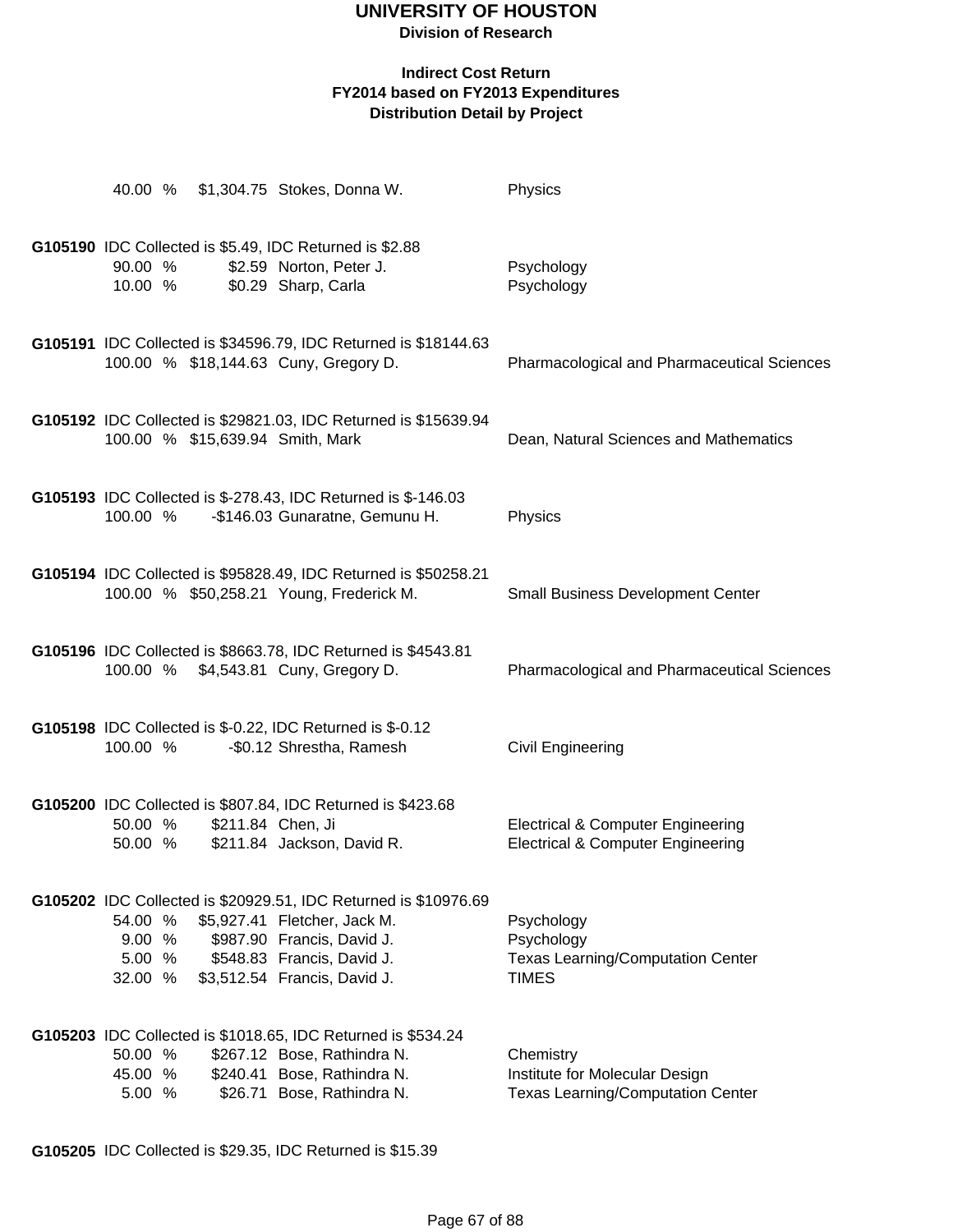## **UNIVERSITY OF HOUSTON**

**Division of Research**

| 100.00 %           | \$15.39 Leung, Patrick                                                                                                                                                                                                                                                                                                                                                                                                              | Child & Family for Innovative Research                                                                                                                                                                                                                                                                                                    |
|--------------------|-------------------------------------------------------------------------------------------------------------------------------------------------------------------------------------------------------------------------------------------------------------------------------------------------------------------------------------------------------------------------------------------------------------------------------------|-------------------------------------------------------------------------------------------------------------------------------------------------------------------------------------------------------------------------------------------------------------------------------------------------------------------------------------------|
|                    | G105214 IDC Collected is \$39305.12, IDC Returned is \$20613.96<br>100.00 % \$20,613.96 Cai, Chengzhi                                                                                                                                                                                                                                                                                                                               | Chemistry                                                                                                                                                                                                                                                                                                                                 |
|                    | G105215 IDC Collected is \$5975.94, IDC Returned is \$3134.14<br>100.00 % \$3,134.14 Jones, Lovell                                                                                                                                                                                                                                                                                                                                  | Center for Health Equities & Evaluation Research                                                                                                                                                                                                                                                                                          |
| 100.00 %           | G105218 IDC Collected is \$1200.00, IDC Returned is \$629.35<br>\$629.35 Stein, Gila                                                                                                                                                                                                                                                                                                                                                | <b>Chemical Engineering</b>                                                                                                                                                                                                                                                                                                               |
| 0.00 %             | G105221 IDC Collected is \$140153.38, IDC Returned is \$73504.84<br>\$0.00 Kaplan, Charles<br>7.50 % \$5,512.86 Bhargava, Alok<br>6.00 % \$4,410.29 Mehta, Paras<br>3.00 % \$2,205.15 Mehta, Paras<br>6.00 % \$4,410.29 Bhargava, Alok<br>6.00 % \$4,410.29 Layne, Charles S.<br>9.00 % \$6,615.44 Ledoux, Tracey<br>11.50 % \$8,453.06 Lee, Rebecca E.<br>30.00 % \$22,051.45 O'Connor, Daniel<br>21.00 % \$15,436.02 Mehta, Paras | Center for Drug and Social Policy Research<br>Economics<br>Psychology<br><b>Texas Learning/Computation Center</b><br><b>Texas Obesity Research Center</b><br><b>Texas Obesity Research Center</b><br><b>Texas Obesity Research Center</b><br><b>Texas Obesity Research Center</b><br><b>Texas Obesity Research Center</b><br><b>TIMES</b> |
|                    | G105231 IDC Collected is \$7682.92, IDC Returned is \$4029.38<br>30.00 % \$1,208.82 Mo, Yi-Lung<br>70.00 % \$2,820.57 Song, Gangbing                                                                                                                                                                                                                                                                                                | <b>Civil Engineering</b><br><b>Mechanical Engineering</b>                                                                                                                                                                                                                                                                                 |
|                    | G105247 IDC Collected is \$22770.78, IDC Returned is \$11942.36<br>100.00 % \$11,942.36 Varadarajan, Navin                                                                                                                                                                                                                                                                                                                          | <b>Chemical Engineering</b>                                                                                                                                                                                                                                                                                                               |
|                    | G105251 IDC Collected is \$88455.26, IDC Returned is \$46391.25<br>25.00 % \$11,597.81 Bond, Richard A.<br>25.00 % \$11,597.81 Knoll, Brian J.<br>25.00 % \$11,597.81 Bond, Richard A.<br>25.00 % \$11,597.81 Knoll, Brian J.                                                                                                                                                                                                       | Heart and Kidney Institute<br>Heart and Kidney Institute<br>Pharmacological and Pharmaceutical Sciences<br>Pharmacological and Pharmaceutical Sciences                                                                                                                                                                                    |
| 100.00 %           | G105253 IDC Collected is \$2014.72, IDC Returned is \$1056.64<br>\$1,056.64 Berntsen, David                                                                                                                                                                                                                                                                                                                                         | Optometry, Community                                                                                                                                                                                                                                                                                                                      |
| 80.00 %<br>20.00 % | G105268 IDC Collected is \$5728.73, IDC Returned is \$3004.49<br>\$2,403.59 Vipulanandan, Cumaraswamy<br>\$600.90 Vipulanandan, Cumaraswamy                                                                                                                                                                                                                                                                                         | Center for Innovative Grouting Materials and Tech<br>Texas Hurricane Center for Innovative Technology                                                                                                                                                                                                                                     |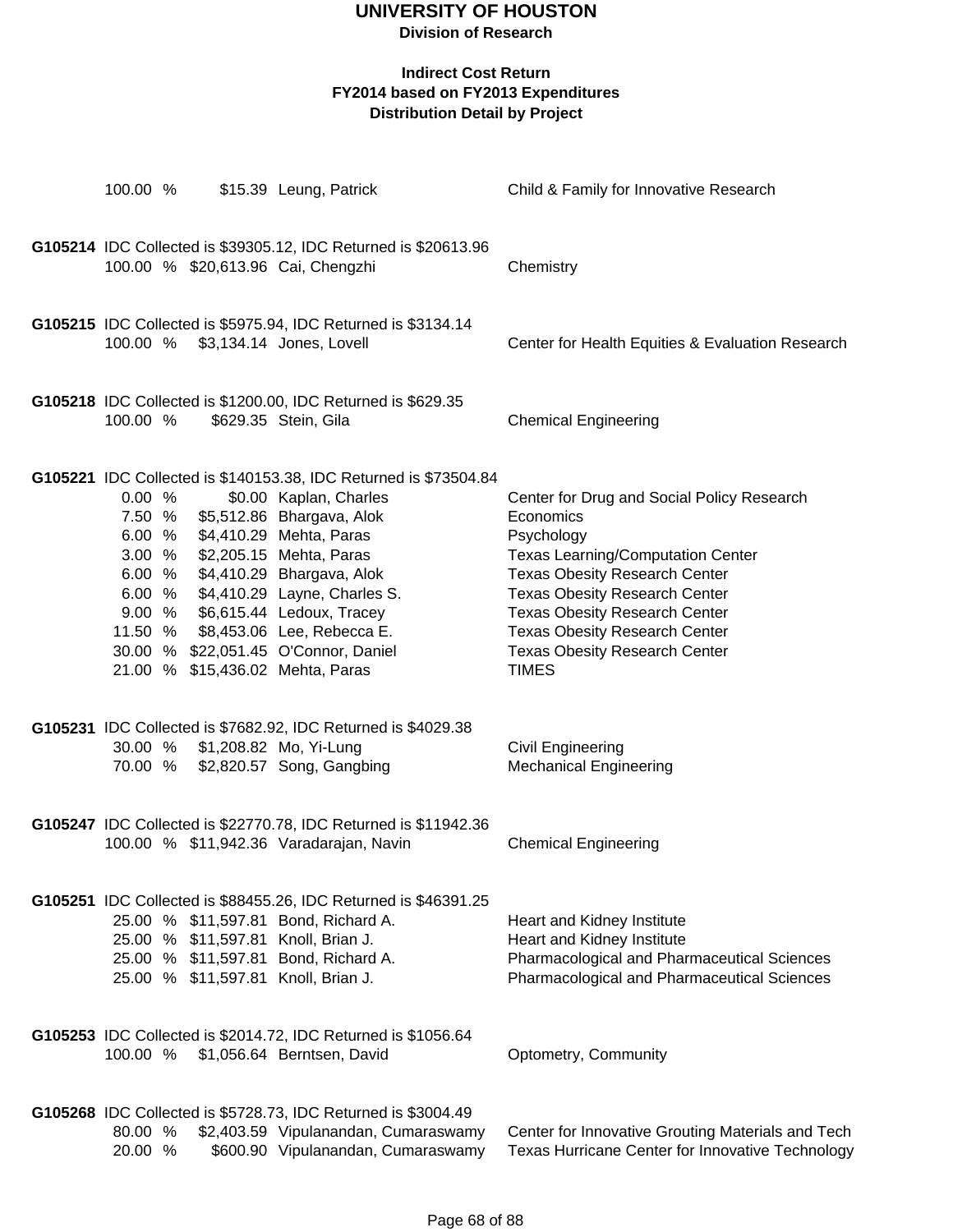| G105274 IDC Collected is \$900.00, IDC Returned is \$472.01 |  |                    |                                                                  |                                              |  |  |
|-------------------------------------------------------------|--|--------------------|------------------------------------------------------------------|----------------------------------------------|--|--|
| 50.00 %                                                     |  |                    | \$236.01 Brankovic, Stanko R.                                    | Center for Integrated Bio and Nano Systems   |  |  |
| 50.00 %                                                     |  |                    | \$236.01 Brankovic, Stanko R.                                    | <b>Electrical &amp; Computer Engineering</b> |  |  |
|                                                             |  |                    |                                                                  |                                              |  |  |
|                                                             |  |                    |                                                                  |                                              |  |  |
|                                                             |  |                    | G105275 IDC Collected is \$4234.68, IDC Returned is \$2220.92    |                                              |  |  |
| 8.00 %                                                      |  |                    | \$177.67 Willson, Richard C.                                     | Biology/Biochemistry                         |  |  |
| 20.00 %                                                     |  |                    | \$444.18 Ruchhoeft, Paul                                         | Center for Integrated Bio and Nano Systems   |  |  |
| 10.00 %                                                     |  |                    | \$222.09 Willson, Richard C.                                     | Center for Integrated Bio and Nano Systems   |  |  |
| 41.00 %                                                     |  |                    | \$910.58 Willson, Richard C.                                     | <b>Chemical Engineering</b>                  |  |  |
| 21.00 %                                                     |  |                    | \$466.39 Ruchhoeft, Paul                                         | <b>Electrical &amp; Computer Engineering</b> |  |  |
|                                                             |  |                    |                                                                  |                                              |  |  |
|                                                             |  |                    |                                                                  |                                              |  |  |
|                                                             |  |                    | G105277 IDC Collected is \$6103.27, IDC Returned is \$3200.92    |                                              |  |  |
| 8.00 %                                                      |  |                    | \$256.07 Willson, Richard C.                                     | Biology/Biochemistry                         |  |  |
| 20.00 %                                                     |  |                    | \$640.18 Ruchhoeft, Paul                                         | Center for Integrated Bio and Nano Systems   |  |  |
| 10.00 %                                                     |  |                    | \$320.09 Willson, Richard C.                                     | Center for Integrated Bio and Nano Systems   |  |  |
| 41.00 %                                                     |  |                    | \$1,312.38 Willson, Richard C.                                   | <b>Chemical Engineering</b>                  |  |  |
| 21.00 %                                                     |  |                    | \$672.19 Ruchhoeft, Paul                                         | <b>Electrical &amp; Computer Engineering</b> |  |  |
|                                                             |  |                    |                                                                  |                                              |  |  |
|                                                             |  |                    | G105279 IDC Collected is \$1645.54, IDC Returned is \$863.02     |                                              |  |  |
| 100.00 %                                                    |  |                    | \$863.02 Tackett, Jennifer L.                                    | Psychology                                   |  |  |
|                                                             |  |                    |                                                                  |                                              |  |  |
|                                                             |  |                    |                                                                  |                                              |  |  |
|                                                             |  |                    | G105284 IDC Collected is \$37536.92, IDC Returned is \$19686.61  |                                              |  |  |
|                                                             |  |                    | 100.00 % \$19,686.61 Nichols, Kelly                              | Optometry, Community                         |  |  |
|                                                             |  |                    |                                                                  |                                              |  |  |
|                                                             |  |                    | G105289 IDC Collected is \$31219.88, IDC Returned is \$16373.58  |                                              |  |  |
| 50.00 %                                                     |  |                    | \$8,186.79 Shih, Wei-Chuan                                       | <b>Electrical &amp; Computer Engineering</b> |  |  |
| 50.00 %                                                     |  |                    | \$8,186.79 Shih, Wei-Chuan                                       | Nanosystem Manufacturing Center              |  |  |
|                                                             |  |                    |                                                                  |                                              |  |  |
|                                                             |  |                    |                                                                  |                                              |  |  |
|                                                             |  |                    | G105297 IDC Collected is \$150870.01, IDC Returned is \$79125.29 |                                              |  |  |
|                                                             |  |                    | 20.00 % \$15,825.06 Sawh, Ravi-Persad                            | Physics                                      |  |  |
|                                                             |  |                    | 30.00 % \$23,737.59 Weinstein, Roy                               | Physics                                      |  |  |
|                                                             |  |                    | 20.00 % \$15,825.06 Sawh, Ravi-Persad                            | <b>TcSUH</b>                                 |  |  |
|                                                             |  |                    | 30.00 % \$23,737.59 Weinstein, Roy                               | <b>TcSUH</b>                                 |  |  |
|                                                             |  |                    |                                                                  |                                              |  |  |
|                                                             |  |                    | G105299 IDC Collected is \$7485.65, IDC Returned is \$3925.92    |                                              |  |  |
| 33.00 %                                                     |  |                    | \$1,295.55 Franchek, Matthew                                     |                                              |  |  |
|                                                             |  |                    | 34.00 % \$1,334.81 Song, Gangbing                                | <b>Mechanical Engineering</b>                |  |  |
|                                                             |  |                    |                                                                  | <b>Mechanical Engineering</b>                |  |  |
| 33.00 %                                                     |  | \$1,295.55 Sun, Li |                                                                  | <b>Mechanical Engineering</b>                |  |  |
|                                                             |  |                    |                                                                  |                                              |  |  |
|                                                             |  |                    | G105300 IDC Collected is \$1445.18, IDC Returned is \$757.94     |                                              |  |  |
| 50.00 %                                                     |  |                    | \$378.97 Chow, Diana S. L.                                       | Institute for Drug Education and Research    |  |  |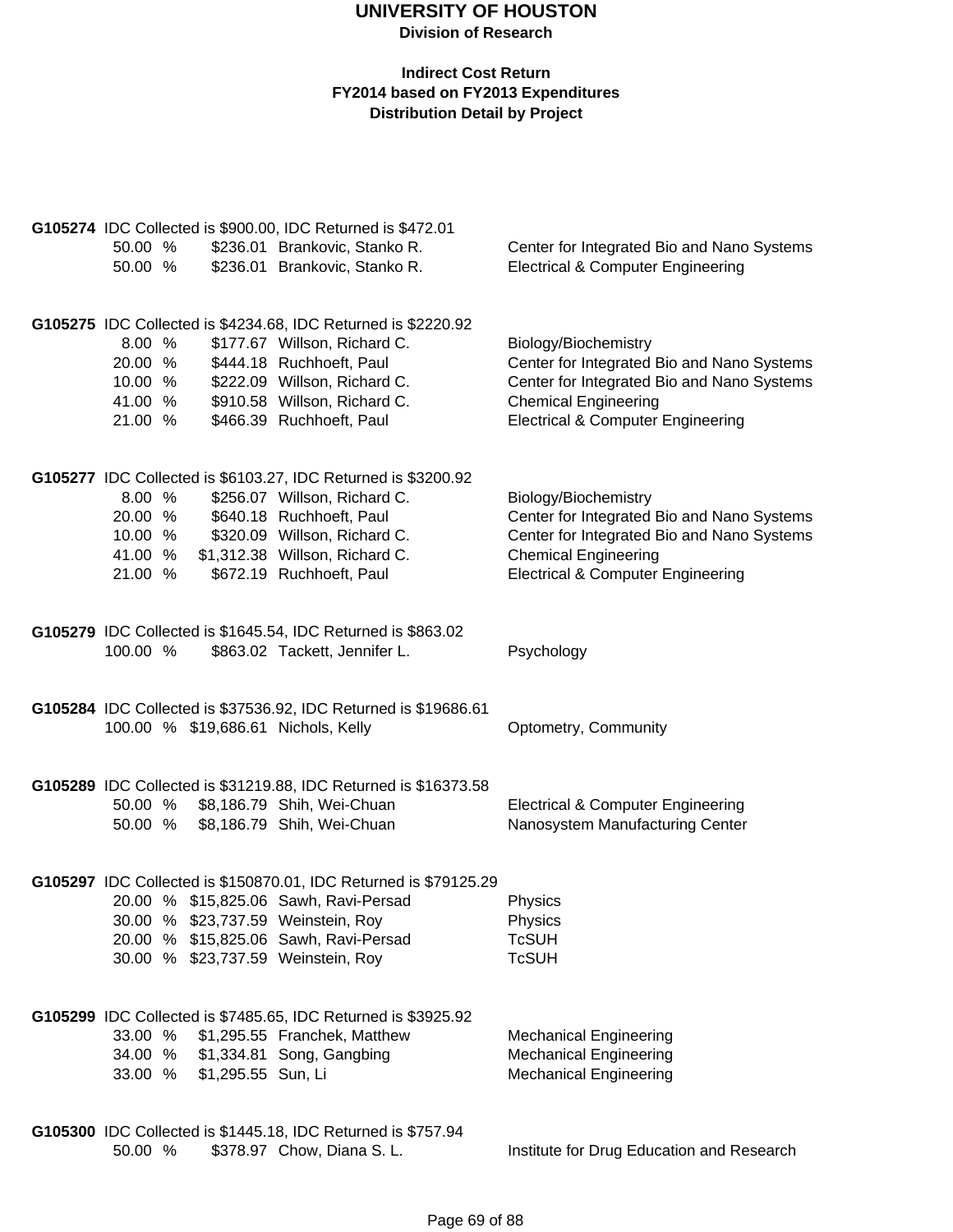| 50.00 %  |                                 | \$378.97 Chow, Diana S. L.                                                                                                                                                           | Pharmacological and Pharmaceutical Sciences                                                       |
|----------|---------------------------------|--------------------------------------------------------------------------------------------------------------------------------------------------------------------------------------|---------------------------------------------------------------------------------------------------|
|          |                                 | G105307 IDC Collected is \$9883.48, IDC Returned is \$5183.49<br>100.00 % \$5,183.49 Townsend, Shelley                                                                               | Learning and Assessment Services                                                                  |
|          |                                 | G105310 IDC Collected is \$22327.15, IDC Returned is \$11709.70<br>100.00 % \$11,709.70 Tam, Vincent                                                                                 | <b>Clinical Sciences and Administration</b>                                                       |
|          |                                 | G105313 IDC Collected is \$15977.63, IDC Returned is \$8379.63<br>50.00 % \$4,189.81 Freundlich, Alexandre<br>50.00 % \$4,189.81 Freundlich, Alexandre                               | <b>Center for Advanced Materials</b><br>Physics                                                   |
|          |                                 | G105314 IDC Collected is \$1945.67, IDC Returned is \$1020.43<br>100.00 % \$1,020.43 Song, Gangbing                                                                                  | <b>Mechanical Engineering</b>                                                                     |
|          |                                 | G105322 IDC Collected is \$62997.08, IDC Returned is \$33039.45<br>20.00 % \$6,607.89 Widger, William R.<br>40.00 % \$13,215.78 Fofanov, Yuriy<br>40.00 % \$13,215.78 Fofanov, Yuriy | Biology/Biochemistry<br>Center for Biomedical & Environmental Genomics<br><b>Computer Science</b> |
|          | 100.00 % \$3,200.38 Stein, Gila | G105329 IDC Collected is \$6102.24, IDC Returned is \$3200.38                                                                                                                        | <b>Chemical Engineering</b>                                                                       |
|          |                                 | G105335 IDC Collected is \$9673.01, IDC Returned is \$5073.11<br>100.00 % \$5,073.11 Ziburkus, Jokubas                                                                               | Biology/Biochemistry                                                                              |
| 100.00 % |                                 | G105340 IDC Collected is \$326.17, IDC Returned is \$171.06<br>\$171.06 Spitzmueller, Christiane                                                                                     | Psychology                                                                                        |
|          |                                 | G105343 IDC Collected is \$65703.36, IDC Returned is \$34458.78<br>100.00 % \$34,458.78 Cheung, Monit                                                                                | Child & Family for Innovative Research                                                            |
| 100.00 % |                                 | G105345 IDC Collected is \$1733.33, IDC Returned is \$909.06<br>\$909.06 Willam, Kaspar                                                                                              | <b>Civil Engineering</b>                                                                          |
|          |                                 | G105354 IDC Collected is \$41206.89, IDC Returned is \$21611.37<br>50.00 % \$10,805.68 Vekilov, Peter G.<br>50.00 % \$10,805.68 Lubchenko, Vassiliy                                  | <b>Chemical Engineering</b><br>Chemistry                                                          |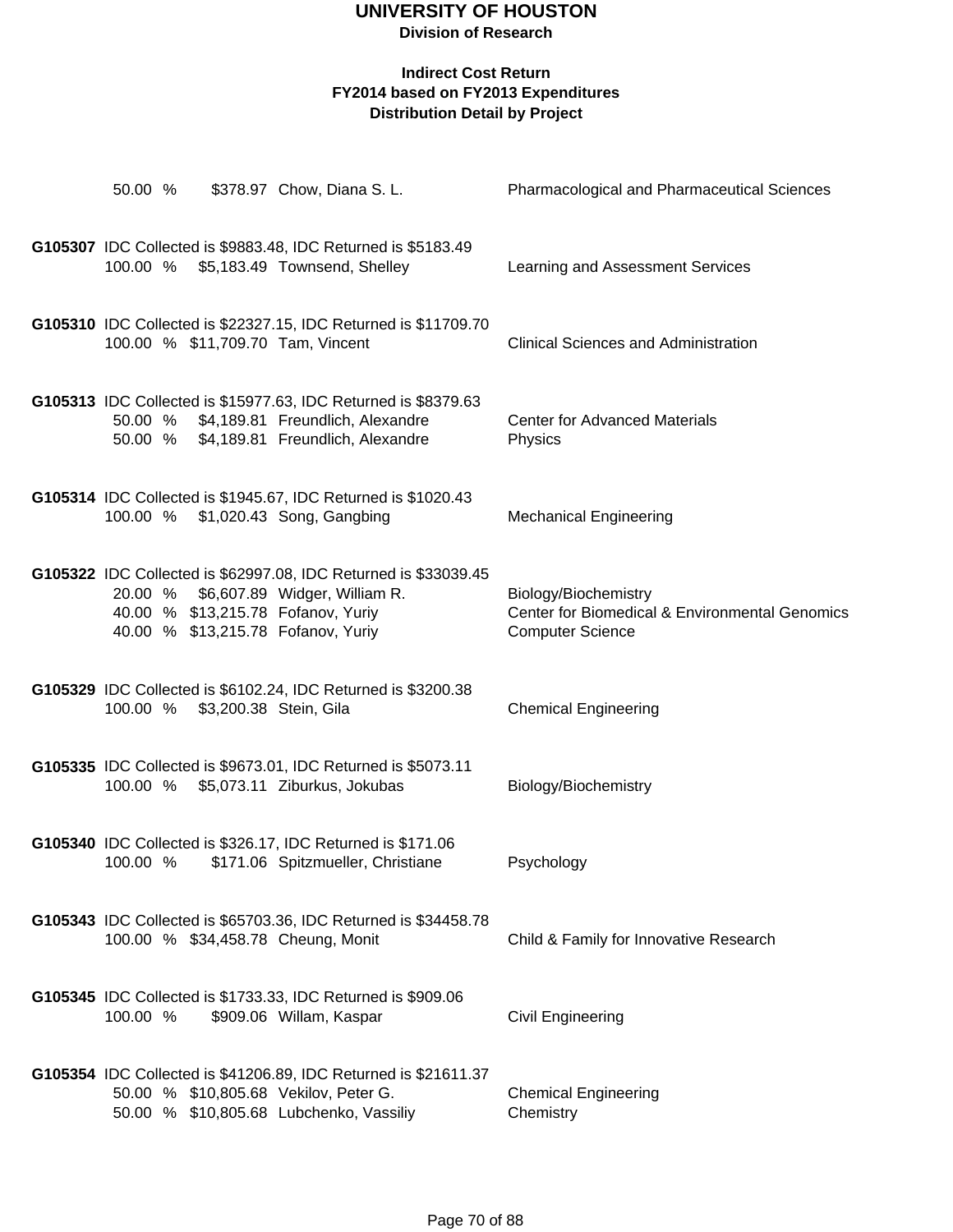| G105357 IDC Collected is \$9226.52, IDC Returned is \$4838.94<br>100.00 %                                                                                                                                                         | \$4,838.94 Thummel, Randolph P. | Chemistry                                                                                                |
|-----------------------------------------------------------------------------------------------------------------------------------------------------------------------------------------------------------------------------------|---------------------------------|----------------------------------------------------------------------------------------------------------|
| G105358 IDC Collected is \$28241.14, IDC Returned is \$14811.35<br>100.00 % \$14,811.35 Fujita, Masaya                                                                                                                            |                                 | Biology/Biochemistry                                                                                     |
| G105372 IDC Collected is \$1947.27, IDC Returned is \$1021.27<br>50.00 %<br>\$510.63 Fox, Donald A.<br>50.00 %                                                                                                                    | \$510.63 McDermott, Alison      | Optometry, Community<br>Optometry, Community                                                             |
| G105382 IDC Collected is \$21797.69, IDC Returned is \$11432.02<br>\$5,716.01 Berntsen, David<br>50.00 %<br>50.00 %<br>\$5,716.01 Nichols, Jason                                                                                  |                                 | Optometry, Community<br>Optometry, Community                                                             |
| G105384 IDC Collected is \$5753.86, IDC Returned is \$3017.67<br>\$3,017.67 Layne, Charles S.<br>100.00 %                                                                                                                         |                                 | Health and Human Performance                                                                             |
| G105404 IDC Collected is \$3588.29, IDC Returned is \$1881.91<br>100.00 % \$1,881.91 Masson, Philippe                                                                                                                             |                                 | <b>Mechanical Engineering</b>                                                                            |
| G105405 IDC Collected is \$2099.84, IDC Returned is \$1101.28<br>\$550.64 Fox, Donald A.<br>50.00 %<br>50.00 %                                                                                                                    | \$550.64 McDermott, Alison      | Optometry, Community<br>Optometry, Community                                                             |
| G105406 IDC Collected is \$14682.00, IDC Returned is \$7700.12<br>25.00 %<br>\$1,925.03 Leiss, Ernst L.<br>25.00 %<br>\$1,925.03 Ordonez, Carlos<br>25.00 %<br>\$1,925.03 Verma, Rakesh M.<br>25.00 %                             | \$1,925.03 Huang, Shou-Hsuan    | <b>Computer Science</b><br><b>Computer Science</b><br><b>Computer Science</b><br><b>Computer Science</b> |
| G105410 IDC Collected is \$27120.83, IDC Returned is \$14223.79<br>100.00 % \$14,223.79 Kanellos, Nicolas                                                                                                                         |                                 | <b>Arte Publico Press</b>                                                                                |
| G105419 IDC Collected is \$8242.02, IDC Returned is \$4322.61<br>100.00 %                                                                                                                                                         | \$4,322.61 Gunaratne, Gemunu H. | Physics                                                                                                  |
| G105456 IDC Collected is \$32342.04, IDC Returned is \$16962.11<br>\$2,968.37 Guloy, Arnold M.<br>17.50 %<br>\$5,512.68 Peng, Haibing<br>32.50 %<br>\$2,968.37 Guloy, Arnold M.<br>17.50 %<br>\$5,512.68 Peng, Haibing<br>32.50 % |                                 | Chemistry<br>Physics<br><b>TcSUH</b><br><b>TcSUH</b>                                                     |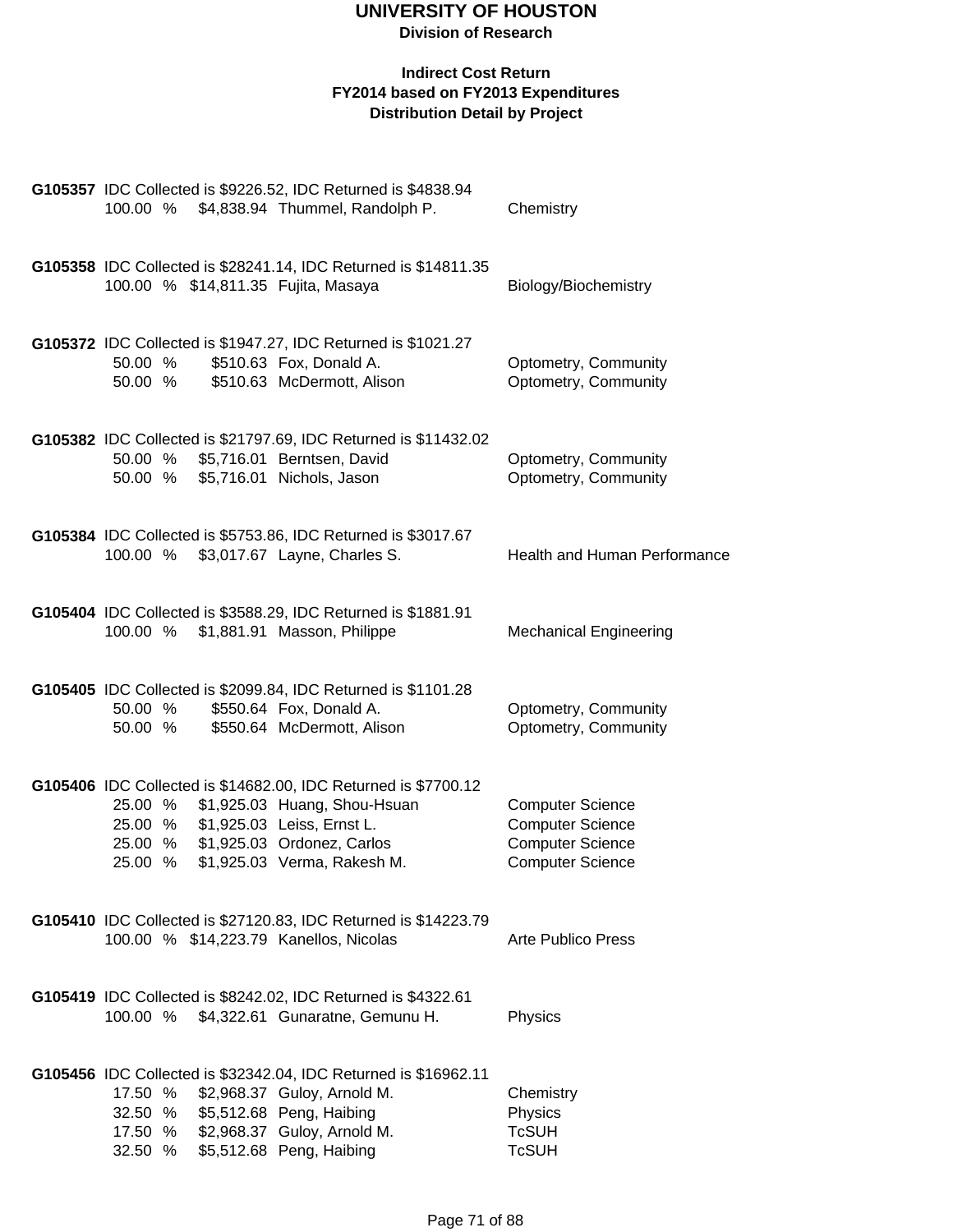| G105461 IDC Collected is \$27803.47, IDC Returned is \$14581.81<br>100.00 % \$14,581.81 Nicol, Matthew                                                                                                                     | Mathematics                                                                                                                                                    |
|----------------------------------------------------------------------------------------------------------------------------------------------------------------------------------------------------------------------------|----------------------------------------------------------------------------------------------------------------------------------------------------------------|
| G105472 IDC Collected is \$18359.45, IDC Returned is \$9628.80<br>100.00 % \$9,628.80 Metcalfe, Ralph W.                                                                                                                   | <b>Mechanical Engineering</b>                                                                                                                                  |
| G105490 IDC Collected is \$7268.69, IDC Returned is \$3812.14<br>50.00 %<br>\$1,906.07 Mann, Paul<br>\$1,906.07 VanNieuwenhuise, Donald S.<br>50.00 %                                                                      | Earth & Atmospheric Sciences<br>Earth & Atmospheric Sciences                                                                                                   |
| G105493 IDC Collected is \$26810.34, IDC Returned is \$14060.95<br>\$1,054.57 Lindner, Peggy<br>7.50 %<br>42.50 % \$5,975.90 Pavlidis, Ioannis<br>7.50 % \$1,054.57 Lindner, Peggy<br>42.50 % \$5,975.90 Pavlidis, Ioannis | <b>Computer Science</b><br><b>Computer Science</b><br><b>Texas Learning/Computation Center</b><br><b>Texas Learning/Computation Center</b>                     |
| G105505 IDC Collected is \$13474.98, IDC Returned is \$7067.09<br>25.00 % \$1,766.77 Lefer, Barry<br>25.00 % \$1,766.77 Talbot, Robert<br>25.00 % \$1,766.77 Lefer, Barry<br>\$1,766.77 Talbot, Robert<br>25.00 %          | Earth & Atmospheric Sciences<br>Earth & Atmospheric Sciences<br>Institute for Climate and Atmospheric Science<br>Institute for Climate and Atmospheric Science |
| G105509 IDC Collected is \$3173.51, IDC Returned is \$1664.38<br>\$1,664.38 Sampson, McClain<br>100.00 %                                                                                                                   | Child & Family for Innovative Research                                                                                                                         |
| G105511 IDC Collected is \$4147.18, IDC Returned is \$2175.03<br>50.00 %<br>\$1,087.52 Franchek, Matthew<br>\$1,087.52 Grigoriadis, Karolos M.<br>50.00 %                                                                  | <b>Mechanical Engineering</b><br><b>Mechanical Engineering</b>                                                                                                 |
| G105513 IDC Collected is \$5371.78, IDC Returned is \$2817.28<br>50.00 %<br>\$1,408.64 Neal, Jack A.<br>\$1,408.64 Sirsat, Sujata A.<br>50.00 %                                                                            | Hotel and Restaurant Management<br>Hotel and Restaurant Management                                                                                             |
| G105515 IDC Collected is \$3685.15, IDC Returned is \$1932.71<br>100.00 %<br>\$1,932.71 White, Cameron                                                                                                                     | Curriculum and Instruction                                                                                                                                     |
| G105517 IDC Collected is \$21096.70, IDC Returned is \$11064.38<br>100.00 % \$11,064.38 Daugulis, Olafs                                                                                                                    | Chemistry                                                                                                                                                      |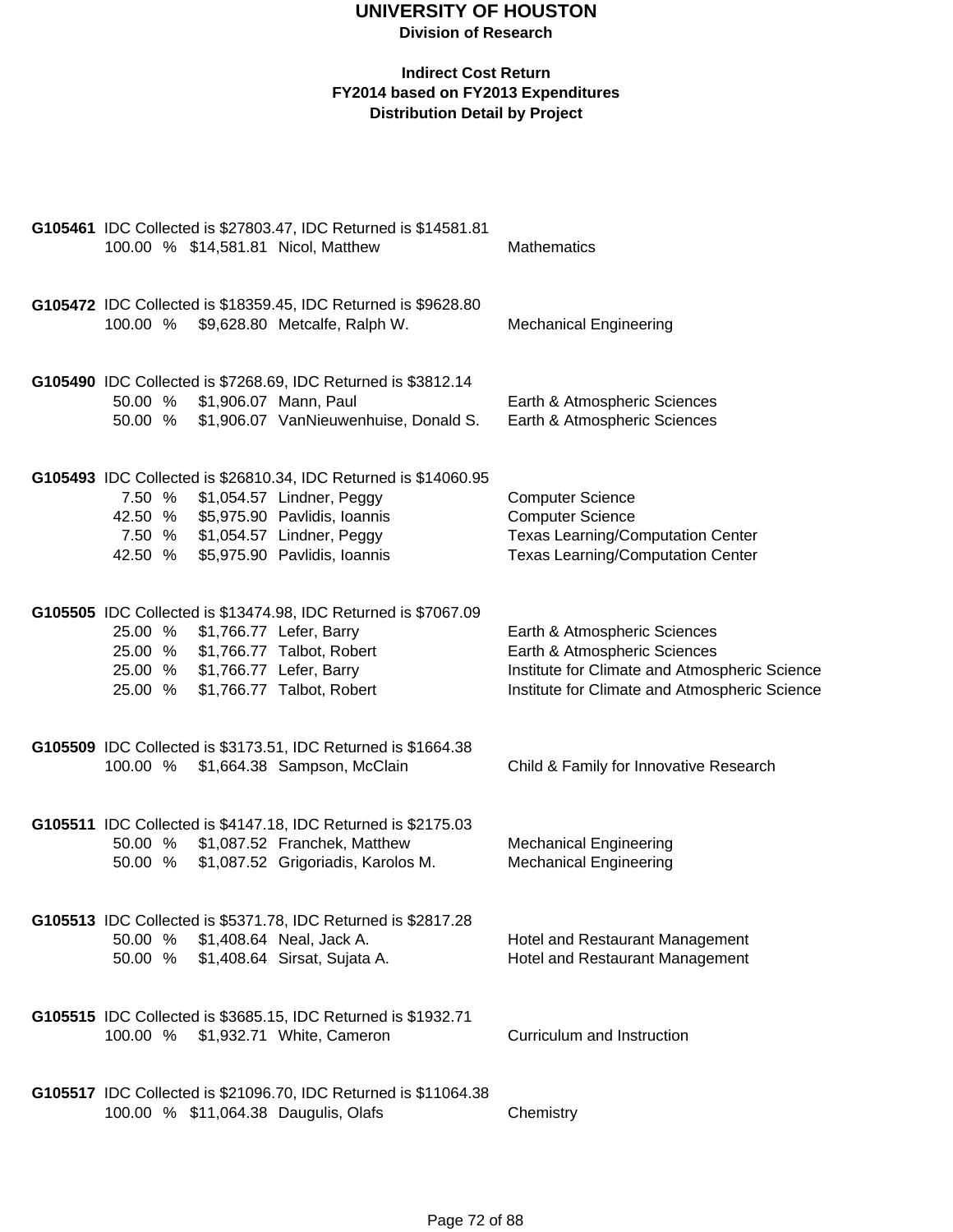|                    |                                                                    | G105518 IDC Collected is \$20583.60, IDC Returned is \$10795.27                                        |                                                                                      |
|--------------------|--------------------------------------------------------------------|--------------------------------------------------------------------------------------------------------|--------------------------------------------------------------------------------------|
|                    |                                                                    | 100.00 % \$10,795.27 Chapman, Barbara M.                                                               | <b>Computer Science</b>                                                              |
|                    |                                                                    | G105519 IDC Collected is \$5561.52, IDC Returned is \$2916.79                                          |                                                                                      |
|                    | 50.00 % \$1,458.40 Lefer, Barry<br>50.00 % \$1,458.40 Lefer, Barry |                                                                                                        | Earth & Atmospheric Sciences<br>Institute for Climate and Atmospheric Science        |
|                    |                                                                    |                                                                                                        |                                                                                      |
| 50.00 %            |                                                                    | G105521 IDC Collected is \$1015.96, IDC Returned is \$532.83<br>\$266.42 Lefer, Barry                  | Earth & Atmospheric Sciences                                                         |
| 50.00 %            |                                                                    | \$266.42 Lefer, Barry                                                                                  | Institute for Climate and Atmospheric Science                                        |
|                    |                                                                    | G105522 IDC Collected is \$2058.46, IDC Returned is \$1079.58                                          |                                                                                      |
| 50.00 %<br>50.00 % |                                                                    | \$539.79 Lefer, Barry<br>\$539.79 Lefer, Barry                                                         | Earth & Atmospheric Sciences<br>Institute for Climate and Atmospheric Science        |
|                    |                                                                    |                                                                                                        |                                                                                      |
| 20.00 %            |                                                                    | G105524 IDC Collected is \$-99.10, IDC Returned is \$-51.97<br>-\$10.39 Carlson, Coleen                |                                                                                      |
| 10.00 %            |                                                                    | -\$5.20 Carlson, Coleen                                                                                | Psychology<br><b>Texas Learning/Computation Center</b>                               |
| 70.00 %            |                                                                    | -\$36.38 Carlson, Coleen                                                                               | <b>TIMES</b>                                                                         |
|                    |                                                                    | G105529 IDC Collected is \$4656.59, IDC Returned is \$2442.20                                          |                                                                                      |
|                    |                                                                    | 100.00 % \$2,442.20 Bensaoula, Abdelhak                                                                | Physics                                                                              |
|                    |                                                                    | G105530 IDC Collected is \$53738.03, IDC Returned is \$28183.45                                        |                                                                                      |
|                    |                                                                    | 50.00 % \$14,091.72 Gurkan, Deniz<br>50.00 % \$14,091.72 Gurkan, Deniz                                 | <b>Engineering Technology</b><br><b>Texas Learning/Computation Center</b>            |
|                    |                                                                    |                                                                                                        |                                                                                      |
|                    |                                                                    | G105531 IDC Collected is \$40054.64, IDC Returned is \$21007.06<br>100.00 % \$21,007.06 Gray, Patricia | Law-UH                                                                               |
|                    |                                                                    |                                                                                                        |                                                                                      |
|                    |                                                                    | G105534 IDC Collected is \$3876.99, IDC Returned is \$2033.33                                          |                                                                                      |
|                    | 100.00 % \$2,033.33 Chen, Li                                       |                                                                                                        | Biology/Biochemistry                                                                 |
|                    |                                                                    | G105536 IDC Collected is \$33289.69, IDC Returned is \$17459.11                                        |                                                                                      |
|                    |                                                                    | 50.00 % \$8,729.56 Fofanov, Yuriy<br>50.00 % \$8,729.56 Fofanov, Yuriy                                 | <b>Center for Biomedical &amp; Environmental Genomics</b><br><b>Computer Science</b> |
|                    |                                                                    |                                                                                                        |                                                                                      |
|                    |                                                                    | G105543 IDC Collected is \$417.03, IDC Returned is \$218.72                                            |                                                                                      |
| 100.00 %           |                                                                    | \$218.72 Nichols, Jason                                                                                | Optometry, Community                                                                 |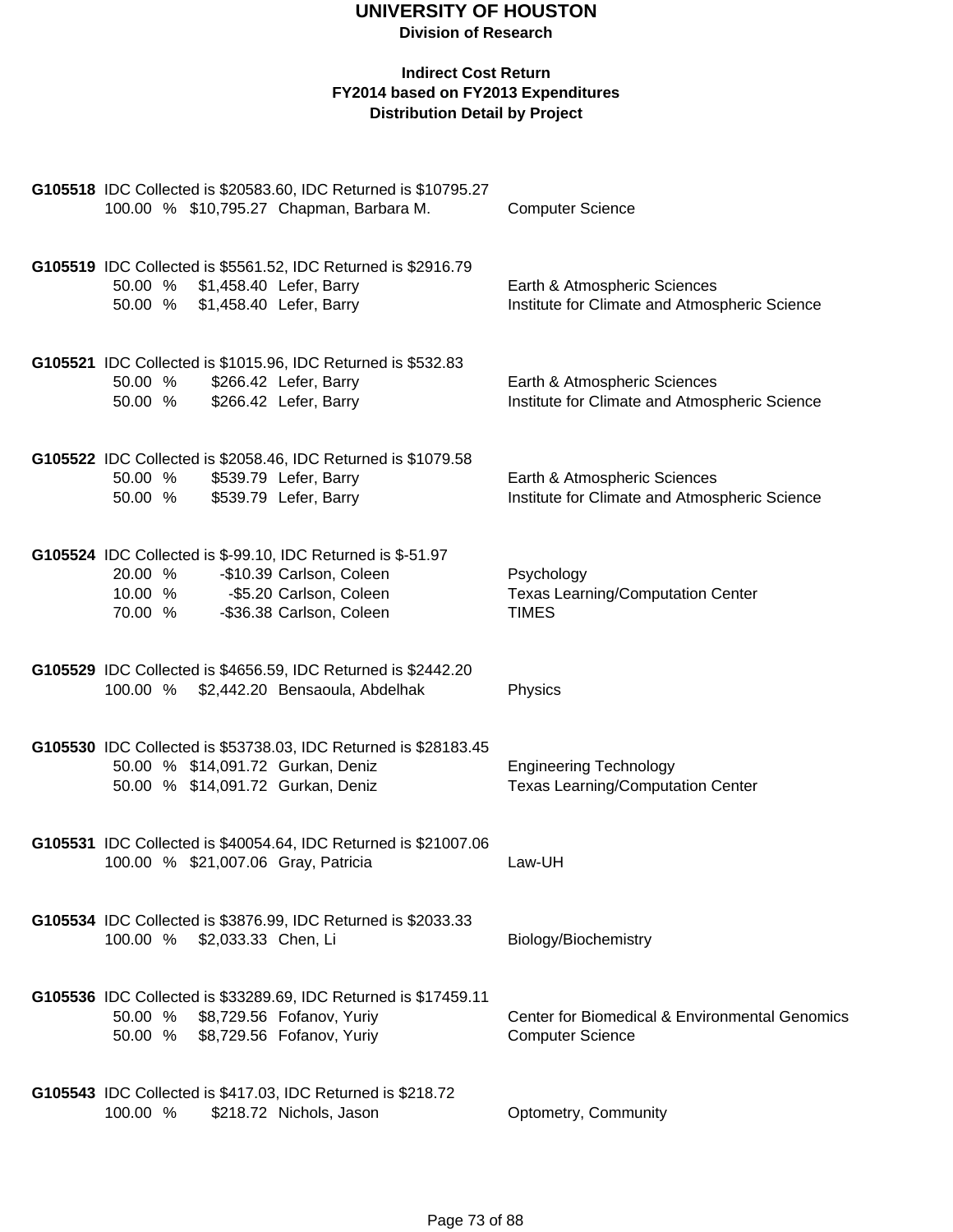| G105545 IDC Collected is \$18542.30, IDC Returned is \$9724.69<br>100.00 % \$9,724.69 Onofrei, Daniel                                                                                                                                                                                                                           | Mathematics                                                                                                              |
|---------------------------------------------------------------------------------------------------------------------------------------------------------------------------------------------------------------------------------------------------------------------------------------------------------------------------------|--------------------------------------------------------------------------------------------------------------------------|
| G105546 IDC Collected is \$28337.49, IDC Returned is \$14861.88<br>50.00 % \$7,430.94 Azevedo, Ricardo<br>50.00 % \$7,430.94 Zufall, Rebecca                                                                                                                                                                                    | Biology/Biochemistry<br>Biology/Biochemistry                                                                             |
| G105552 IDC Collected is \$24981.44, IDC Returned is \$13101.77<br>17.00 %<br>\$2,227.30 Kakadiaris, Ioannis<br>16.00 % \$2,096.28 Shah, Shishir<br>\$2,096.28 Papadakis, Emanuel I.<br>16.00 %<br>\$2,227.30 Kakadiaris, Ioannis<br>17.00 %<br>17.00 % \$2,227.30 Papadakis, Emanuel I.<br>\$2,227.30 Shah, Shishir<br>17.00 % | <b>Computer Science</b><br><b>Computer Science</b><br><b>Mathematics</b><br><b>TIMES</b><br><b>TIMES</b><br><b>TIMES</b> |
| G105560 IDC Collected is \$13772.57, IDC Returned is \$7223.16<br>100.00 % \$7,223.16 Garey, Kevin                                                                                                                                                                                                                              | <b>Clinical Sciences and Administration</b>                                                                              |
| G105564 IDC Collected is \$30033.33, IDC Returned is \$15751.28<br>100.00 % \$15,751.28 Twa, Michael                                                                                                                                                                                                                            | Optometry, Community                                                                                                     |
| G105565 IDC Collected is \$66543.39, IDC Returned is \$34899.35<br>50.00 % \$17,449.67 Ignatiev, Alex<br>50.00 % \$17,449.67 Ignatiev, Alex                                                                                                                                                                                     | <b>Center for Advanced Materials</b><br>Physics                                                                          |
| G105574 IDC Collected is \$2126.53, IDC Returned is \$1115.28<br>60.00 %<br>\$669.17 Selvamanickam, Venkat<br>40.00 %<br>\$446.11 Selvamanickam, Venkat                                                                                                                                                                         | <b>Mechanical Engineering</b><br><b>TcSUH</b>                                                                            |
| G105578 IDC Collected is \$3020.94, IDC Returned is \$1584.36<br>100.00 %<br>\$1,584.36 Leach, Norman                                                                                                                                                                                                                           | Optometry, Community                                                                                                     |
| G105579 IDC Collected is \$16365.34, IDC Returned is \$8582.97<br>100.00 % \$8,582.97 Prasad, Saurabh                                                                                                                                                                                                                           | <b>Electrical &amp; Computer Engineering</b>                                                                             |
| G105580 IDC Collected is \$28120.27, IDC Returned is \$14747.96<br>80.00 % \$11,798.37 Vipulanandan, Cumaraswamy<br>\$2,949.59 Vipulanandan, Cumaraswamy<br>20.00 %                                                                                                                                                             | Center for Innovative Grouting Materials and Tech<br>Texas Hurricane Center for Innovative Technology                    |
| G105581 IDC Collected is \$2467.63, IDC Returned is \$1294.17<br>100.00 %<br>\$1,294.17 Deng, Zhigang                                                                                                                                                                                                                           | <b>Computer Science</b>                                                                                                  |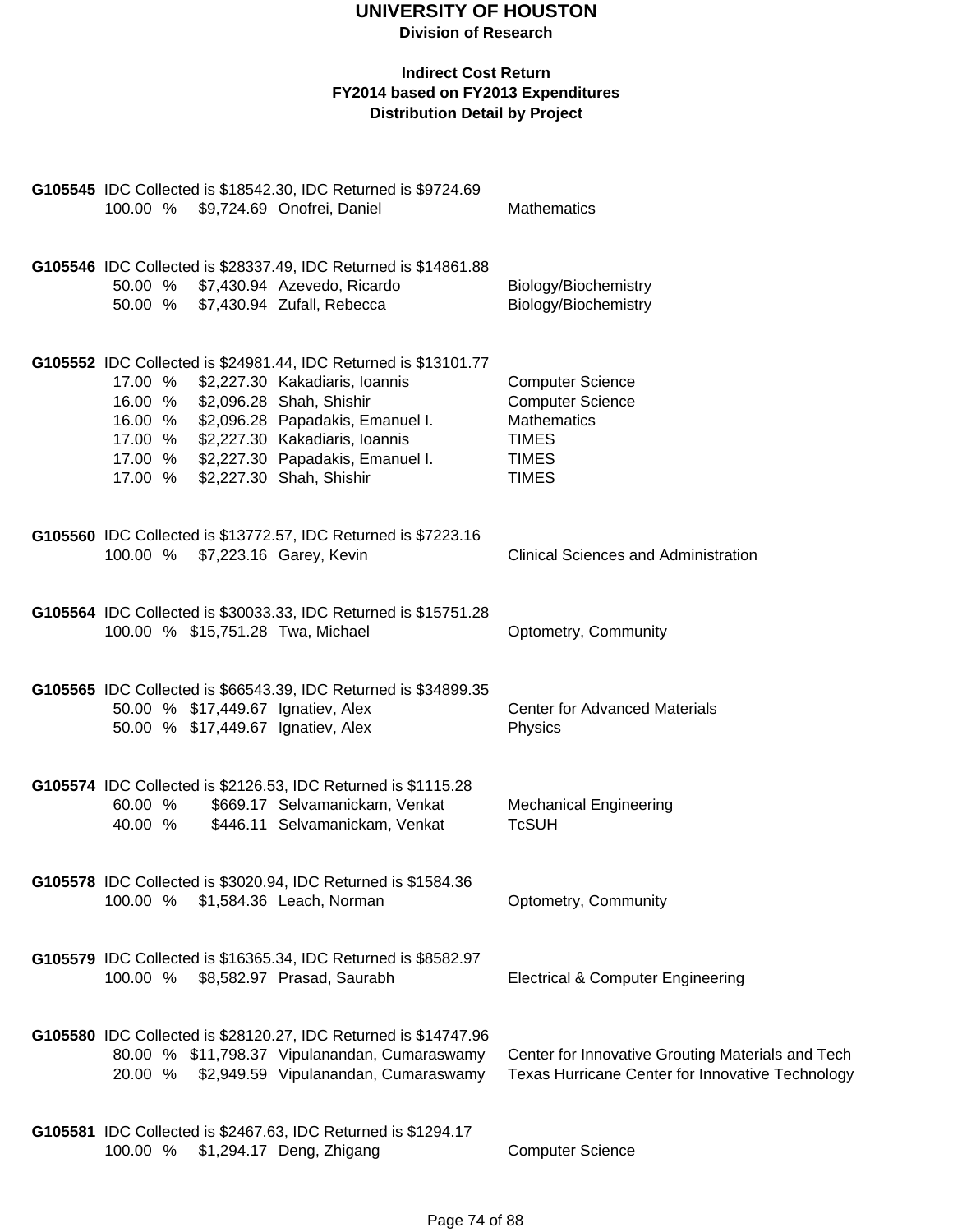| 100.00 % \$17,265.40 May, Elebeoba                                       | G105590 IDC Collected is \$32920.33, IDC Returned is \$17265.40                                                                       | <b>Biomedical Engineering</b>                                                              |
|--------------------------------------------------------------------------|---------------------------------------------------------------------------------------------------------------------------------------|--------------------------------------------------------------------------------------------|
| 100.00 % \$10,103.26 Qin, Guan                                           | G105593 IDC Collected is \$19264.12, IDC Returned is \$10103.26                                                                       | <b>Chemical Engineering</b>                                                                |
| 100.00 % \$10,900.22 Young, Frederick M.                                 | G105597 IDC Collected is \$20783.70, IDC Returned is \$10900.22                                                                       | <b>Small Business Development Center</b>                                                   |
| 70.00 %<br>30.00 %                                                       | G105605 IDC Collected is \$2776.88, IDC Returned is \$1456.36<br>\$1,019.45 Wosik, Jarek<br>\$436.91 Wosik, Jarek                     | <b>Center for Advanced Materials</b><br><b>Electrical &amp; Computer Engineering</b>       |
| 30.00 %<br>10.00 %<br>60.00 % \$4,519.46 Fletcher, Jack M.               | G105620 IDC Collected is \$14362.27, IDC Returned is \$7532.44<br>\$2,259.73 Fletcher, Jack M.<br>\$753.24 Fletcher, Jack M.          | Psychology<br><b>Texas Learning/Computation Center</b><br><b>TIMES</b>                     |
| 50.00 % \$1,696.07 Franchek, Matthew                                     | G105634 IDC Collected is \$6467.89, IDC Returned is \$3392.15<br>50.00 % \$1,696.07 Grigoriadis, Karolos M.                           | <b>Mechanical Engineering</b><br><b>Mechanical Engineering</b>                             |
| 50.00 % \$24,460.14 Hussain, Tahir<br>50.00 % \$24,460.14 Hussain, Tahir | G105636 IDC Collected is \$93277.43, IDC Returned is \$48920.28                                                                       | Heart and Kidney Institute<br>Pharmacological and Pharmaceutical Sciences                  |
| 50.00 %<br>50.00 %                                                       | G105649 IDC Collected is \$25882.50, IDC Returned is \$13574.34<br>\$6,787.17 Brankovic, Stanko R.<br>\$6,787.17 Brankovic, Stanko R. | Center for Integrated Bio and Nano Systems<br><b>Electrical &amp; Computer Engineering</b> |
| 100.00 % \$14,290.63 Cooper, Tim                                         | G105654 IDC Collected is \$27248.28, IDC Returned is \$14290.63                                                                       | Biology/Biochemistry                                                                       |
| 30.00 % \$1,542.37 Hadjiev, Viktor<br>70.00 % \$3,598.85 Hadjiev, Viktor | G105668 IDC Collected is \$9802.88, IDC Returned is \$5141.22                                                                         | <b>Mechanical Engineering</b><br><b>TcSUH</b>                                              |
| 25.00 %                                                                  | G105669 IDC Collected is \$1903.84, IDC Returned is \$998.49<br>\$249.62 Coyle, Elizabeth A.                                          | <b>Clinical Sciences and Administration</b>                                                |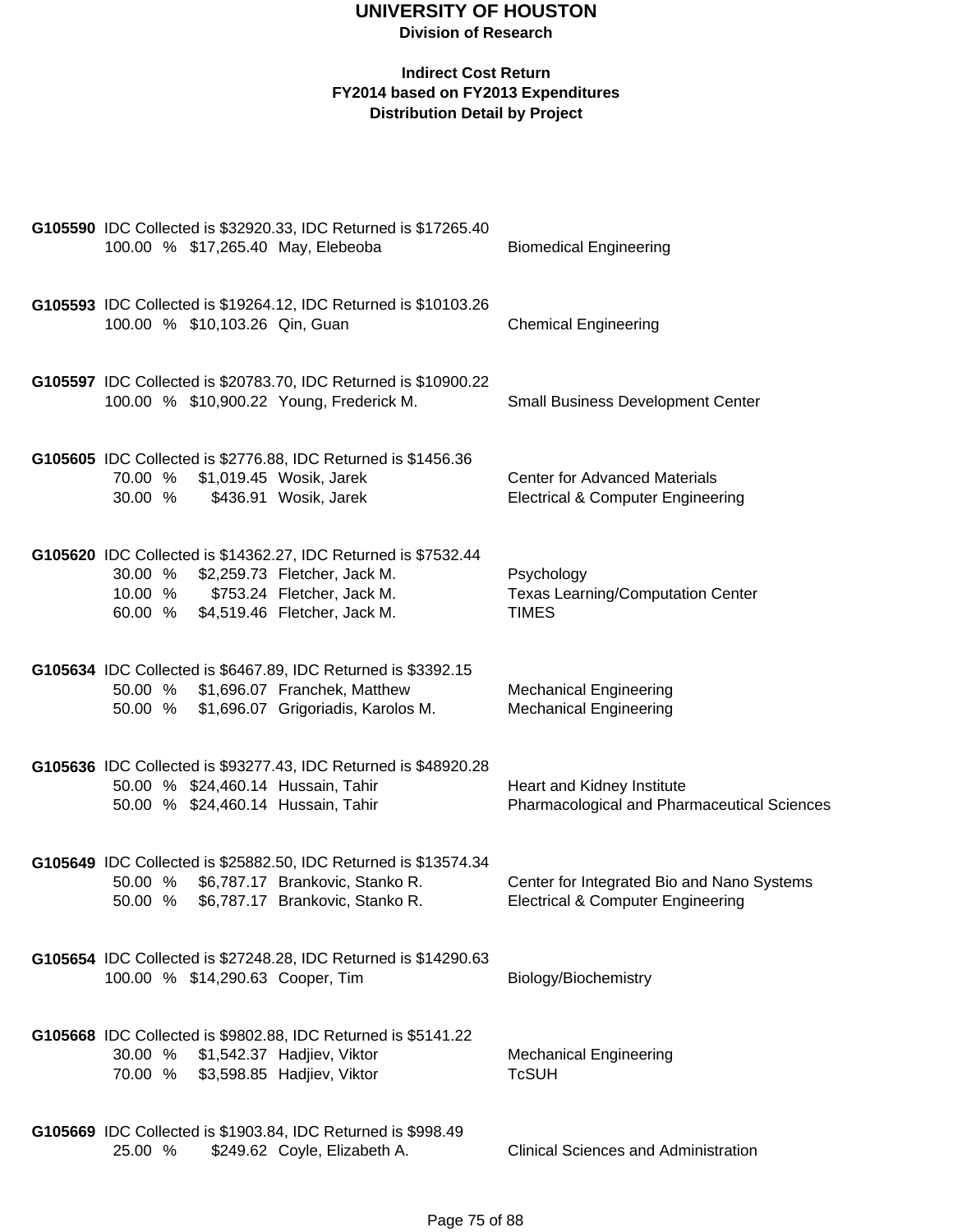**Division of Research**

| 75.00 %            |                               | \$748.87 Prince, Randall A.                                                                                                                      | <b>Clinical Sciences and Administration</b>                                   |
|--------------------|-------------------------------|--------------------------------------------------------------------------------------------------------------------------------------------------|-------------------------------------------------------------------------------|
|                    |                               | G105681 IDC Collected is \$35229.03, IDC Returned is \$18476.22<br>100.00 % \$18,476.22 Gray, Patricia                                           | Law-UH                                                                        |
|                    |                               | G105689 IDC Collected is \$37593.58, IDC Returned is \$19716.33<br>100.00 % \$19,716.33 Paulose, Maggie                                          | Physics                                                                       |
| 100.00 %           | \$3,803.25 Li, Liming         | G105690 IDC Collected is \$7251.74, IDC Returned is \$3803.25                                                                                    | Physics                                                                       |
| 100.00 %           |                               | G105698 IDC Collected is \$11376.65, IDC Returned is \$5966.60<br>\$5,966.60 Nichols, Kelly                                                      | Optometry, Community                                                          |
| 100.00 %           |                               | G105708 IDC Collected is \$1728.74, IDC Returned is \$906.65<br>\$906.65 Steinberg, Catherine S.                                                 | Child & Family for Innovative Research                                        |
|                    | 100.00 % \$50,254.02 Hu, Ming | G105709 IDC Collected is \$95820.50, IDC Returned is \$50254.02                                                                                  | Pharmacological and Pharmaceutical Sciences                                   |
| 50.00 %<br>50.00 % |                               | G105710 IDC Collected is \$26932.69, IDC Returned is \$14125.12<br>\$7,062.56 Rappenglueck, Bernhard<br>\$7,062.56 Rappenglueck, Bernhard        | Earth & Atmospheric Sciences<br>Institute for Climate and Atmospheric Science |
| 20.00 %<br>80.00 % |                               | G105719 IDC Collected is \$10412.67, IDC Returned is \$5461.03<br>\$1,092.21 Fletcher, Jack M.<br>\$4,368.82 Fletcher, Jack M.                   | Psychology<br><b>TIMES</b>                                                    |
| 30.00 %<br>70.00 % |                               | G105722 IDC Collected is \$7134.09, IDC Returned is \$3741.54<br>\$1,122.46 Glasser, Adrian<br>\$2,619.08 Stevenson, Scott B.                    | Optometry, Community<br>Optometry, Community                                  |
|                    |                               | G105723 IDC Collected is \$30005.53, IDC Returned is \$15736.70<br>30.00 % \$4,721.01 Glasser, Adrian<br>70.00 % \$11,015.69 Stevenson, Scott B. | Optometry, Community<br>Optometry, Community                                  |
| 100.00 %           |                               | G105724 IDC Collected is \$6781.10, IDC Returned is \$3556.42<br>\$3,556.42 Bark, Steven                                                         | Biology/Biochemistry                                                          |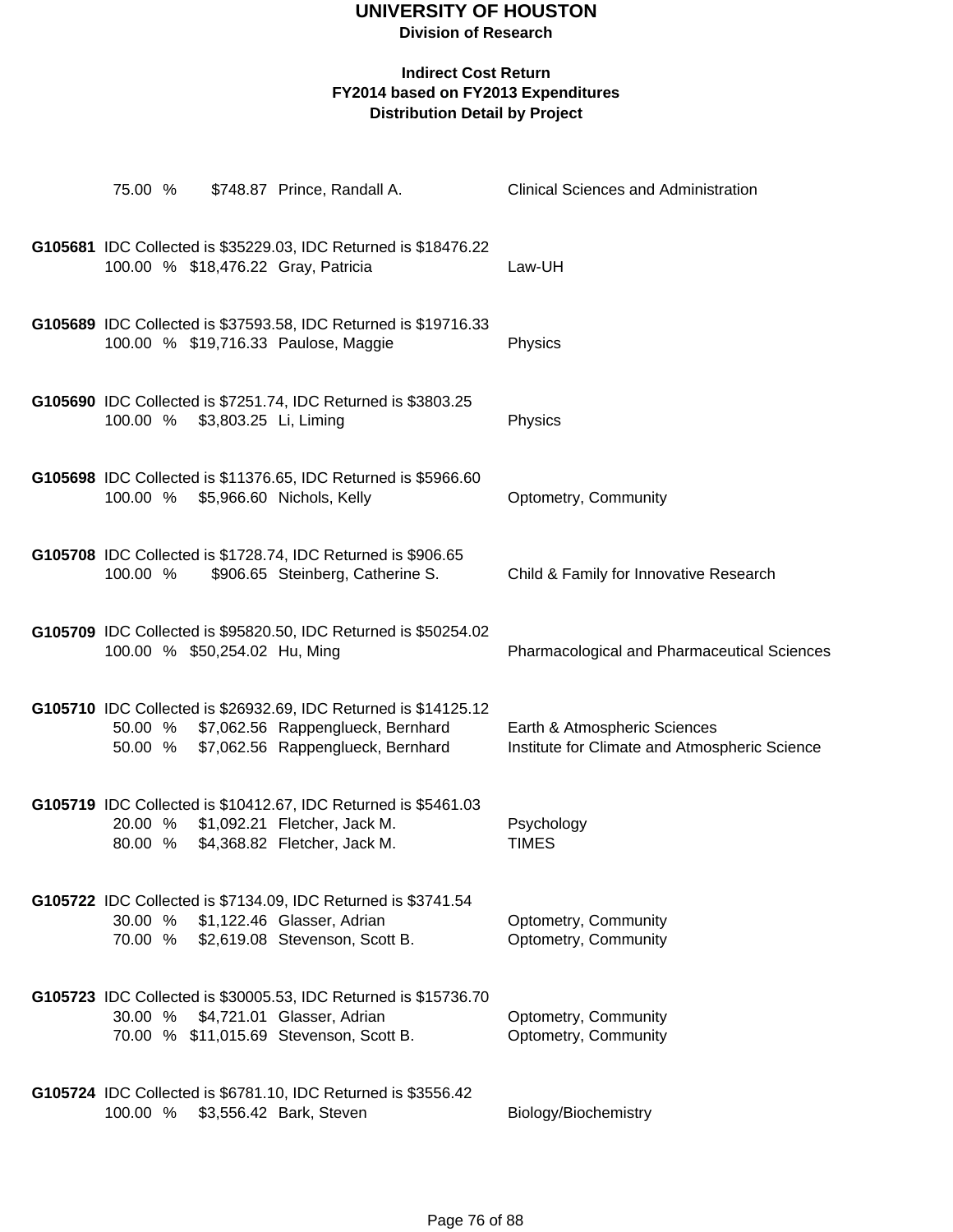| G105745 IDC Collected is \$18904.08, IDC Returned is \$9914.43<br>100.00 %<br>\$9,914.43 Layne, Charles S. | Health and Human Performance        |
|------------------------------------------------------------------------------------------------------------|-------------------------------------|
| G105746 IDC Collected is \$30126.71, IDC Returned is \$15800.25<br>100.00 % \$15,800.25 Layne, Charles S.  | Health and Human Performance        |
| G105747 IDC Collected is \$37681.74, IDC Returned is \$19762.57<br>100.00 % \$19,762.57 Layne, Charles S.  | Health and Human Performance        |
| G105748 IDC Collected is \$40579.29, IDC Returned is \$21282.21<br>100.00 % \$21,282.21 Layne, Charles S.  | Health and Human Performance        |
| G105749 IDC Collected is \$43400.98, IDC Returned is \$22762.08<br>100.00 % \$22,762.08 Layne, Charles S.  | <b>Health and Human Performance</b> |
| G105750 IDC Collected is \$43610.19, IDC Returned is \$22871.80<br>100.00 % \$22,871.80 Layne, Charles S.  | <b>Health and Human Performance</b> |
| G105751 IDC Collected is \$51544.71, IDC Returned is \$27033.14<br>100.00 % \$27,033.14 Layne, Charles S.  | Health and Human Performance        |
| G105752 IDC Collected is \$19398.98, IDC Returned is \$10173.99<br>100.00 % \$10,173.99 Layne, Charles S.  | Health and Human Performance        |
| G105753 IDC Collected is \$39687.14, IDC Returned is \$20814.32<br>100.00 % \$20,814.32 Layne, Charles S.  | Health and Human Performance        |
| G105754 IDC Collected is \$38961.57, IDC Returned is \$20433.79<br>100.00 % \$20,433.79 Layne, Charles S.  | Health and Human Performance        |
| G105755 IDC Collected is \$51358.66, IDC Returned is \$26935.56<br>100.00 % \$26,935.56 Layne, Charles S.  | Health and Human Performance        |
| G105757 IDC Collected is \$17067.50, IDC Returned is \$8951.22<br>100.00 %<br>\$8,951.22 Rimer, Jeffrey D. | <b>Chemical Engineering</b>         |
| G105759 IDC Collected is \$27178.73, IDC Returned is \$14254.16<br>100.00 % \$14,254.16 Layne, Charles S.  | Health and Human Performance        |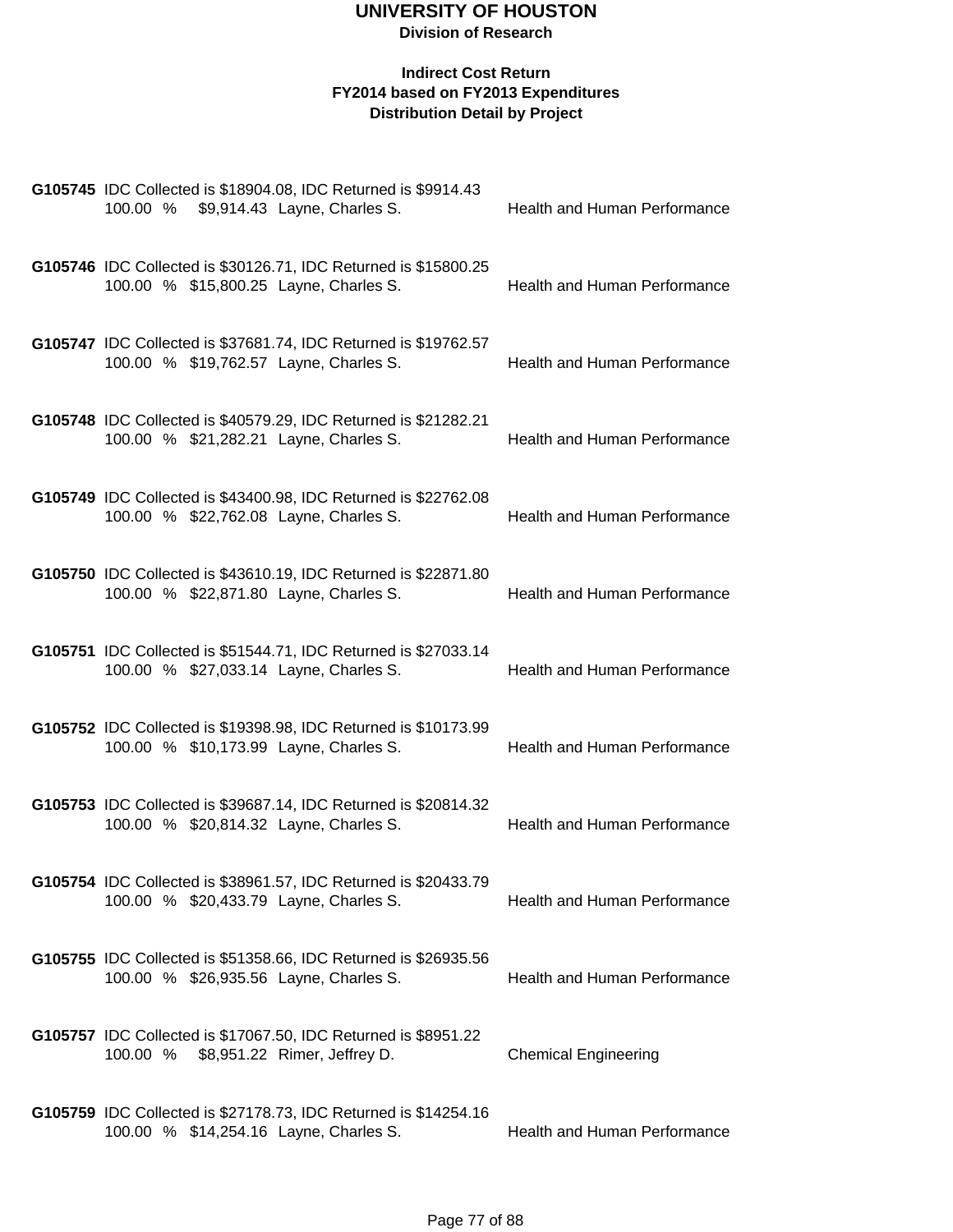| 100.00 % \$2,712.99 Wolters, Shirley                                                                              | G105762 IDC Collected is \$5172.92, IDC Returned is \$2712.99                                                                                | <b>Educational Psychology</b>                                                                                               |
|-------------------------------------------------------------------------------------------------------------------|----------------------------------------------------------------------------------------------------------------------------------------------|-----------------------------------------------------------------------------------------------------------------------------|
| 33.00 % \$1,351.46 Stein, Gila<br>34.00 % \$1,392.41 Claydon, Frank<br>33.00 % \$1,351.46 Long, Stuart A.         | G105770 IDC Collected is \$7808.67, IDC Returned is \$4095.34                                                                                | <b>Chemical Engineering</b><br><b>Electrical &amp; Computer Engineering</b><br><b>Electrical &amp; Computer Engineering</b> |
| 50.00 %<br>50.00 % \$141.56 Wang, Keh-Han                                                                         | G105772 IDC Collected is \$539.84, IDC Returned is \$283.12<br>\$141.56 Strom, Kyle                                                          | <b>Civil Engineering</b><br><b>Civil Engineering</b>                                                                        |
| 50.00 %<br>50.00 % \$379.18 Wang, Keh-Han                                                                         | G105773 IDC Collected is \$1445.98, IDC Returned is \$758.36<br>\$379.18 Strom, Kyle                                                         | <b>Civil Engineering</b><br><b>Civil Engineering</b>                                                                        |
| 25.00 %<br>50.00 % \$1,573.96 Dawood, Mina                                                                        | G105774 IDC Collected is \$6002.23, IDC Returned is \$3147.93<br>\$786.98 Belarbi, Abdeldjelil<br>25.00 % \$786.98 Vipulanandan, Cumaraswamy | Civil Engineering<br><b>Civil Engineering</b><br><b>Civil Engineering</b>                                                   |
| 100.00 %                                                                                                          | G105777 IDC Collected is \$768.53, IDC Returned is \$403.06<br>\$403.06 Bergmanson, Jan P. G.                                                | Optometry, Community                                                                                                        |
| 100.00 % \$7,362.52 Rifai, Hanadi                                                                                 | G105783 IDC Collected is \$14038.28, IDC Returned is \$7362.52                                                                               | <b>Civil Engineering</b>                                                                                                    |
| 100.00 %                                                                                                          | G105784 IDC Collected is \$10955.59, IDC Returned is \$5745.77<br>\$5,745.77 Rifai, Hanadi                                                   | <b>Civil Engineering</b>                                                                                                    |
| 100.00 % \$2,904.90 Lim, Gino J.                                                                                  | G105789 IDC Collected is \$5538.84, IDC Returned is \$2904.90                                                                                | <b>Industrial Engineering</b>                                                                                               |
| 100.00 % \$4,194.56 Garey, Kevin                                                                                  | G105792 IDC Collected is \$7997.87, IDC Returned is \$4194.56                                                                                | <b>Clinical Sciences and Administration</b>                                                                                 |
| 33.00 % \$2,278.11 Belarbi, Abdeldjelil<br>33.00 % \$2,278.11 Hsu, Thomas T. C.<br>34.00 % \$2,347.14 Mo, Yi-Lung | G105794 IDC Collected is \$13162.81, IDC Returned is \$6903.37                                                                               | <b>Civil Engineering</b><br><b>Civil Engineering</b><br><b>Civil Engineering</b>                                            |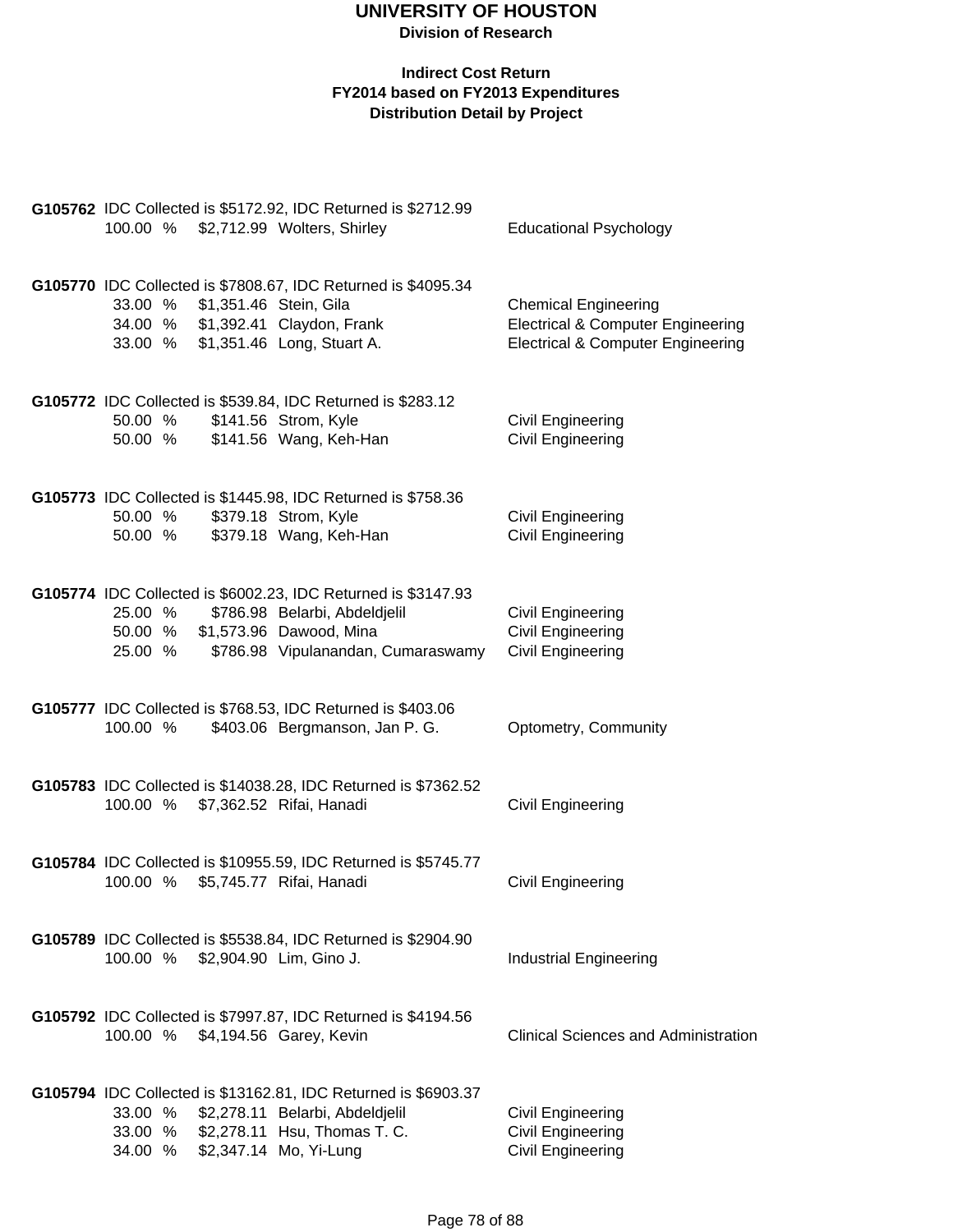#### **Indirect Cost Return FY2014 based on FY2013 Expenditures Distribution Detail by Project**

| 100.00 % |                              | G105814 IDC Collected is \$160.05, IDC Returned is \$83.94<br>\$83.94 Hoffman, David M.                                                                 | Chemistry                                                                 |
|----------|------------------------------|---------------------------------------------------------------------------------------------------------------------------------------------------------|---------------------------------------------------------------------------|
|          |                              | G105816 IDC Collected is \$5468.06, IDC Returned is \$2867.78<br>100.00 % \$2,867.78 Harold, Michael P.                                                 | <b>Chemical Engineering</b>                                               |
|          | 100.00 % \$7,219.37 Han, Zhu | G105825 IDC Collected is \$13765.34, IDC Returned is \$7219.37                                                                                          | <b>Electrical &amp; Computer Engineering</b>                              |
|          |                              | G105828 IDC Collected is \$31006.68, IDC Returned is \$16261.76<br>100.00 % \$16,261.76 Manny, Ruth E.                                                  | Optometry, Community                                                      |
| 5.00%    |                              | G105877 IDC Collected is \$9500.28, IDC Returned is \$4982.52<br>\$249.13 Holdeman, Nick<br>95.00 % \$4,733.39 Nichols, Kelly                           | Optometry, Community<br>Optometry, Community                              |
|          |                              | G105883 IDC Collected is \$4414.05, IDC Returned is \$2314.99<br>100.00 % \$2,314.99 Nichols, Jason                                                     | Optometry, Community                                                      |
|          |                              | G105884 IDC Collected is \$35997.83, IDC Returned is \$18879.42<br>50.00 % \$9,439.71 Berntsen, David<br>50.00 % \$9,439.71 Nichols, Jason              | Optometry, Community<br>Optometry, Community                              |
|          |                              | G105925 IDC Collected is \$20108.01, IDC Returned is \$10545.85<br>60.00 % \$6,327.51 Selvamanickam, Venkat<br>40.00 % \$4,218.34 Selvamanickam, Venkat | <b>Mechanical Engineering</b><br><b>TcSUH</b>                             |
|          |                              | G105937 IDC Collected is \$51135.95, IDC Returned is \$26818.76<br>50.00 % \$13,409.38 Chapman, Barbara M.<br>50.00 % \$13,409.38 Chapman, Barbara M.   | Center for Biomedical & Environmental Genomics<br><b>Computer Science</b> |
|          |                              | G105965 IDC Collected is \$25262.53, IDC Returned is \$13249.19<br>100.00 % \$13,249.19 Coltart, Don                                                    | Chemistry                                                                 |
|          |                              | G105980 IDC Collected is \$33001.89, IDC Returned is \$17308.17<br>100.00 % \$17,308.17 May, Elebeoba                                                   | <b>Biomedical Engineering</b>                                             |

**G105992** IDC Collected is \$17608.26, IDC Returned is \$9234.83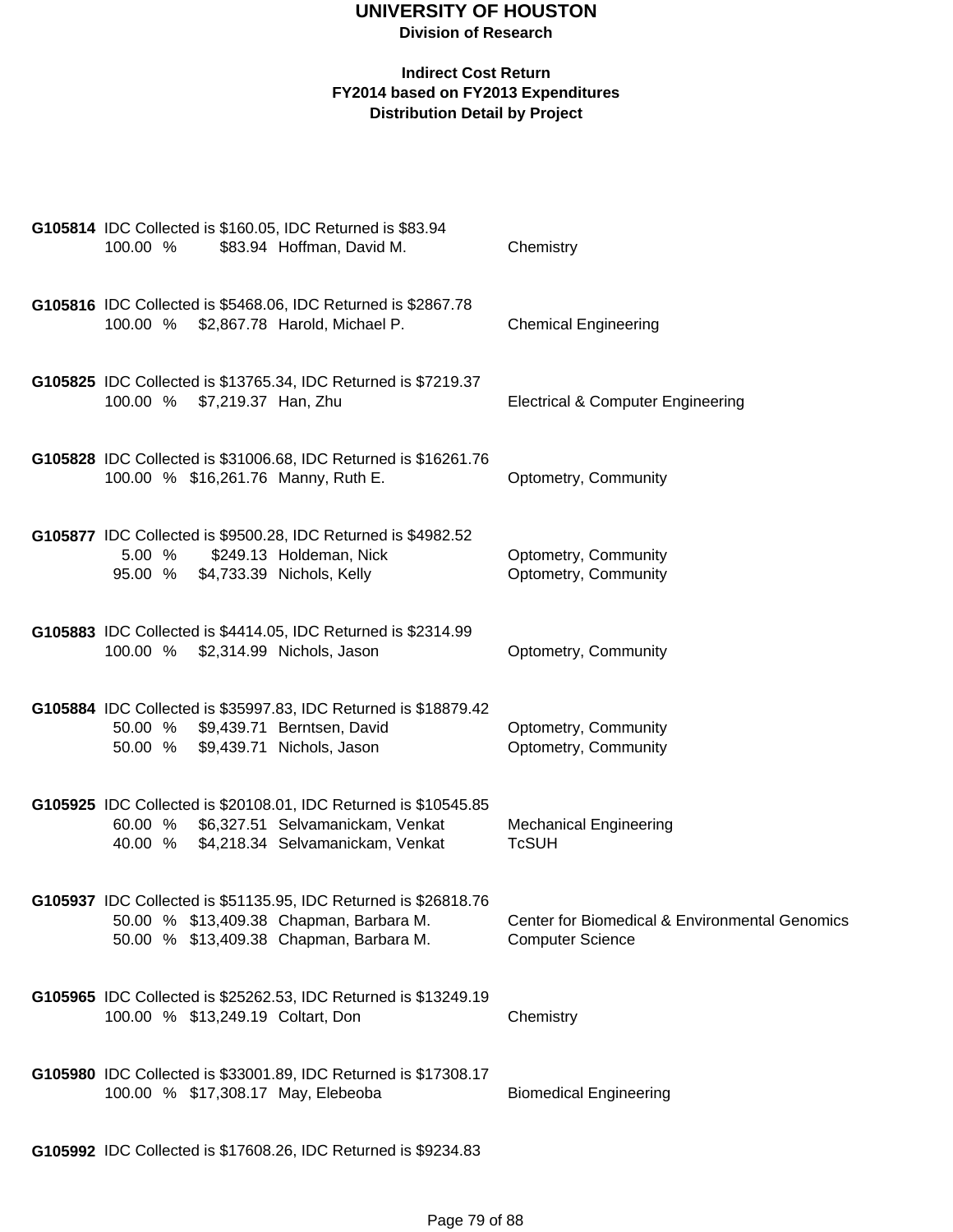**Division of Research**

|                             | 100.00 % \$9,234.83 Rixey, William G.                                                                                                                               | <b>Civil Engineering</b>                                                                             |
|-----------------------------|---------------------------------------------------------------------------------------------------------------------------------------------------------------------|------------------------------------------------------------------------------------------------------|
| 96.00 %<br>2.00 %<br>2.00 % | G105999 IDC Collected is \$10.87, IDC Returned is \$5.70<br>\$5.47 Bunta, Ferenc<br>\$0.11 Francis, David J.<br>\$0.11 Hernandez, Arturo E.                         | <b>Communication Disorders</b><br>Psychology<br>Psychology                                           |
|                             | G106006 IDC Collected is \$11200.15, IDC Returned is \$5874.03<br>100.00 % \$5,874.03 Cirino, Patrick C.                                                            | <b>Chemical Engineering</b>                                                                          |
|                             | G106017 IDC Collected is \$14338.74, IDC Returned is \$7520.10<br>100.00 % \$7,520.10 Wen, Sharon                                                                   | Modern/Classical Languages                                                                           |
|                             | G106020 IDC Collected is \$33464.50, IDC Returned is \$17550.79<br>100.00 % \$17,550.79 Obasi, Ezemenari                                                            | <b>Educational Psychology</b>                                                                        |
|                             | G106021 IDC Collected is \$7075.03, IDC Returned is \$3710.57<br>50.00 % \$1,855.29 Obasi, Ezemenari<br>50.00 % \$1,855.29 Walker-Obasi, Rheeda I.                  | <b>Educational Psychology</b><br>Psychology                                                          |
| 100.00 %                    | G106022 IDC Collected is \$13339.18, IDC Returned is \$6995.87<br>\$6,995.87 Garbey, Marc                                                                           | <b>Computer Science</b>                                                                              |
| 70.00 %                     | G106026 IDC Collected is \$17868.71, IDC Returned is \$9371.42<br>30.00 % \$2,811.43 Meen, James<br>\$6,560.00 Meen, James                                          | Chemistry<br><b>TcSUH</b>                                                                            |
|                             | G106029 IDC Collected is \$6365.59, IDC Returned is \$3338.50<br>100.00 % \$3,338.50 Canic, Suncica                                                                 | Mathematics                                                                                          |
|                             | G106037 IDC Collected is \$14808.96, IDC Returned is \$7766.71<br>100.00 % \$7,766.71 Cuny, Gregory D.                                                              | Pharmacological and Pharmaceutical Sciences                                                          |
| 100.00 %                    | G106038 IDC Collected is \$6222.26, IDC Returned is \$3263.33<br>\$3,263.33 Lee, Hyongki                                                                            | <b>Civil Engineering</b>                                                                             |
| 10.00 %<br>10.00 %          | G106046 IDC Collected is \$66619.78, IDC Returned is \$34939.41<br>\$3,493.94 Carter, William<br>80.00 % \$27,951.53 Shrestha, Ramesh<br>\$3,493.94 Prasad, Saurabh | <b>Civil Engineering</b><br><b>Civil Engineering</b><br><b>Electrical &amp; Computer Engineering</b> |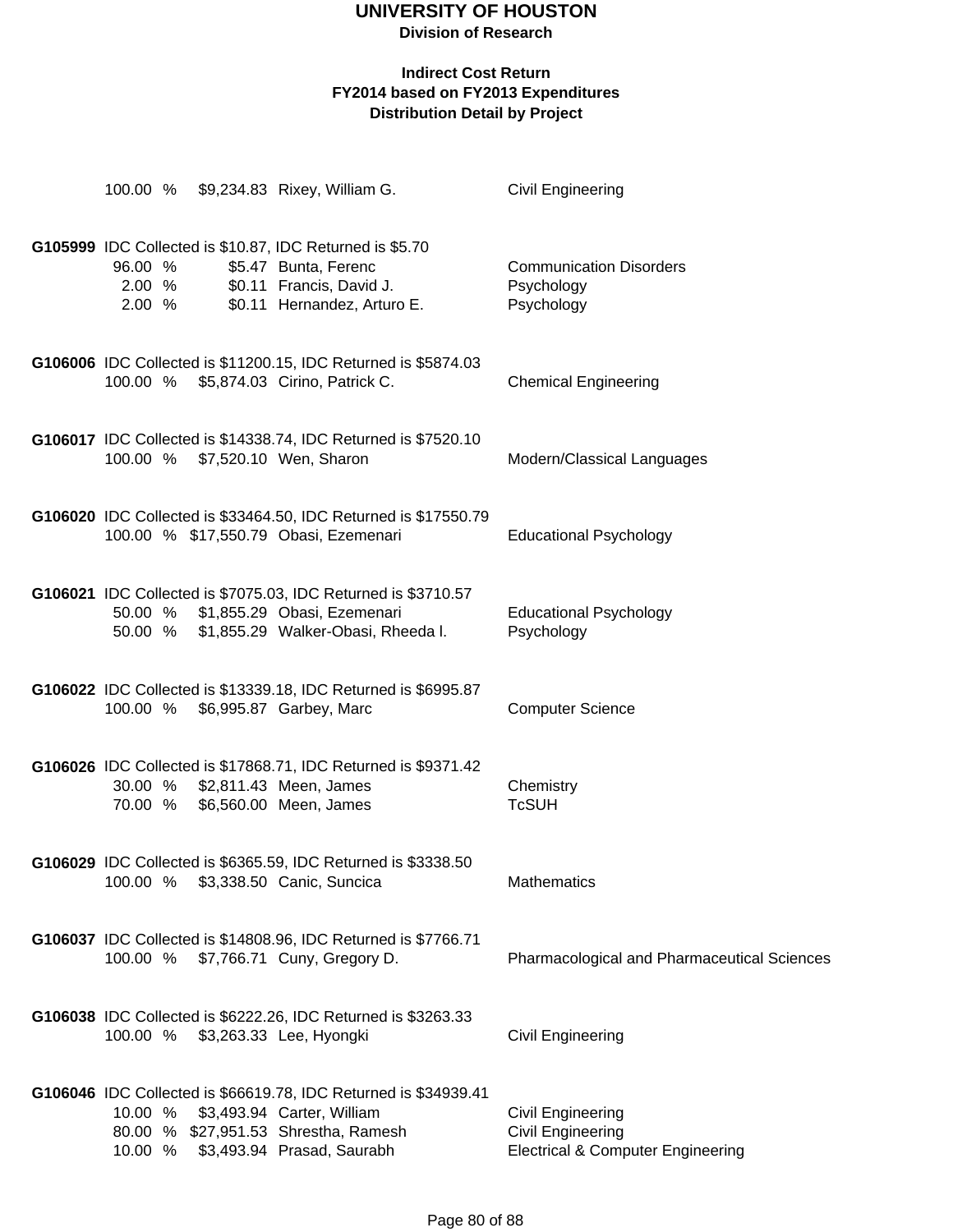|          | G106051 IDC Collected is \$4602.22, IDC Returned is \$2413.68                                      |                                                 |
|----------|----------------------------------------------------------------------------------------------------|-------------------------------------------------|
|          | 100.00 % \$2,413.68 Rodrigues, Debora F.                                                           | Civil Engineering                               |
|          |                                                                                                    |                                                 |
|          | G106053 IDC Collected is \$14181.26, IDC Returned is \$7437.50                                     |                                                 |
|          | 100.00 % \$7,437.50 Roysam, Badrinath                                                              | <b>Electrical &amp; Computer Engineering</b>    |
|          |                                                                                                    |                                                 |
|          |                                                                                                    |                                                 |
| 10.00 %  | G106060 IDC Collected is \$17436.11, IDC Returned is \$9144.54<br>\$914.45 Banday, Anees Ahmad     | Heart and Kidney Institute                      |
| 40.00 %  | \$3,657.82 Lokhandwala, Mustafa F.                                                                 | Heart and Kidney Institute                      |
| 10.00 %  | \$914.45 Banday, Anees Ahmad                                                                       | Pharmacological and Pharmaceutical Sciences     |
| 40.00 %  | \$3,657.82 Lokhandwala, Mustafa F.                                                                 | Pharmacological and Pharmaceutical Sciences     |
|          |                                                                                                    |                                                 |
|          | G106063 IDC Collected is \$45853.86, IDC Returned is \$24048.52                                    |                                                 |
|          | 50.00 % \$12,024.26 Bering, Edgar A.                                                               | Physics                                         |
|          | 10.00 % \$2,404.85 Carlson, Coleen                                                                 | Psychology                                      |
|          | 40.00 % \$9,619.41 Carlson, Coleen                                                                 | <b>TIMES</b>                                    |
|          |                                                                                                    |                                                 |
|          | G106069 IDC Collected is \$6937.90, IDC Returned is \$3638.65                                      |                                                 |
| 100.00 % | \$3,638.65 Williams, Cecilia                                                                       | Center for Nuclear Receptors and Cell Signaling |
|          |                                                                                                    |                                                 |
|          |                                                                                                    |                                                 |
| 4.00 %   | G106085 IDC Collected is \$83.68, IDC Returned is \$43.89<br>\$1.76 Price, Daniel M.               | Dean, Honors College                            |
| 48.00 %  | \$21.07 Lefer, Barry                                                                               | Earth & Atmospheric Sciences                    |
| 48.00 %  | \$21.07 Lefer, Barry                                                                               | Institute for Climate and Atmospheric Science   |
|          |                                                                                                    |                                                 |
|          |                                                                                                    |                                                 |
|          | G106087 IDC Collected is \$14351.83, IDC Returned is \$7526.96<br>50.00 % \$3,763.48 Peng, Haibing | Physics                                         |
| 50.00 %  | \$3,763.48 Peng, Haibing                                                                           | <b>TcSUH</b>                                    |
|          |                                                                                                    |                                                 |
|          |                                                                                                    |                                                 |
|          | G106095 IDC Collected is \$6236.79, IDC Returned is \$3270.95                                      |                                                 |
| 100.00 % | \$3,270.95 Torres-Hostos, Luis R.                                                                  | Child & Family for Innovative Research          |
|          |                                                                                                    |                                                 |
|          | G106109 IDC Collected is \$4090.01, IDC Returned is \$2145.05                                      |                                                 |
|          | 100.00 % \$2,145.05 Leach, Norman                                                                  | Optometry, Community                            |
|          |                                                                                                    |                                                 |
|          | G106128 IDC Collected is \$33494.36, IDC Returned is \$17566.45                                    |                                                 |
|          | 100.00 % \$17,566.45 Vekilov, Peter G.                                                             | <b>Chemical Engineering</b>                     |
|          |                                                                                                    |                                                 |
|          |                                                                                                    |                                                 |
|          | G106135 IDC Collected is \$19087.16, IDC Returned is \$10010.45                                    |                                                 |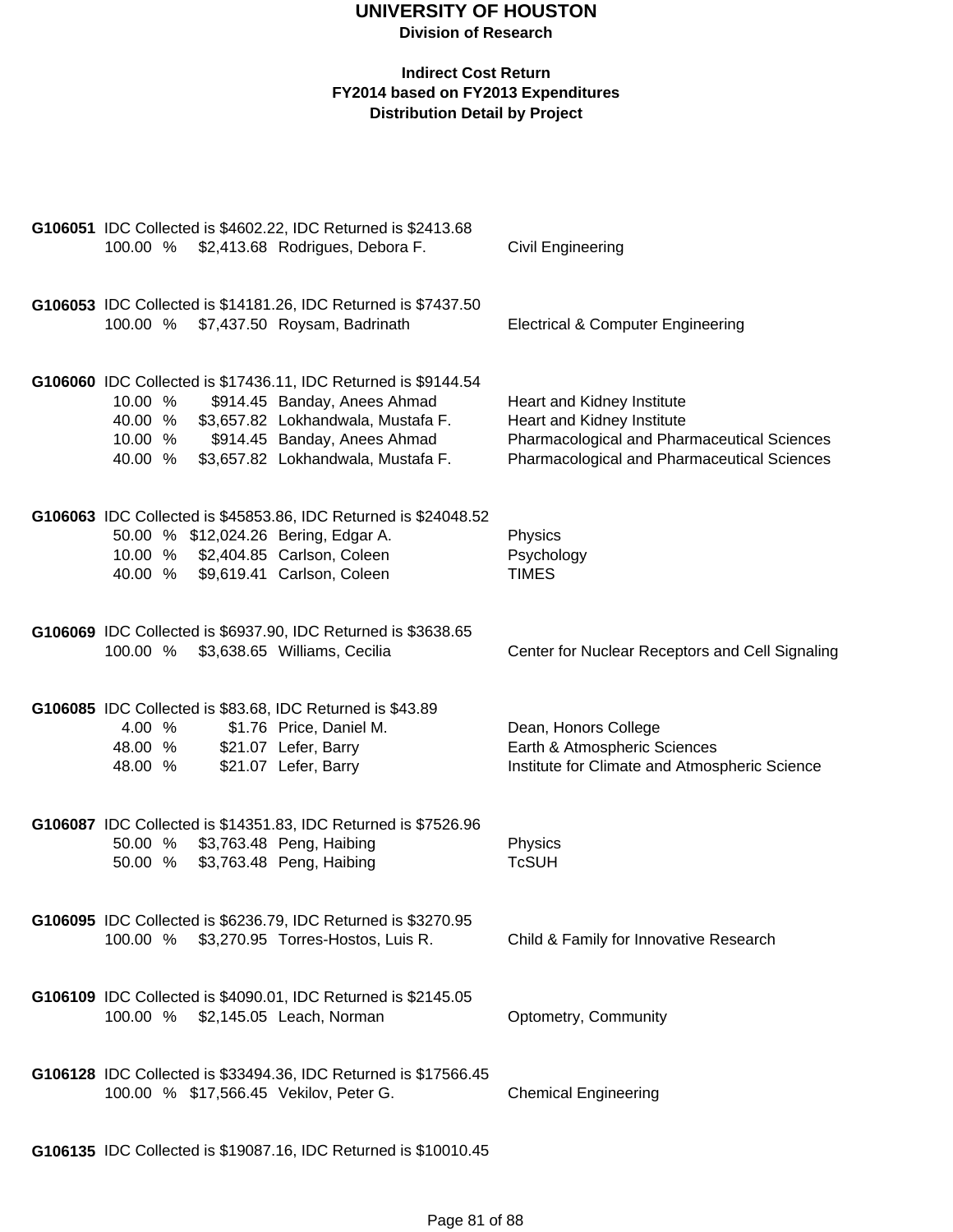**Division of Research**

|                    |                             | 100.00 % \$10,010.45 Rixey, William G.                                                                    | <b>Civil Engineering</b>                                                                     |
|--------------------|-----------------------------|-----------------------------------------------------------------------------------------------------------|----------------------------------------------------------------------------------------------|
|                    |                             | G106138 IDC Collected is \$5002.39, IDC Returned is \$2623.55                                             |                                                                                              |
|                    |                             | 50.00 % \$1,311.78 Claydon, Frank<br>50.00 % \$1,311.78 Long, Stuart A.                                   | <b>Electrical &amp; Computer Engineering</b><br><b>Electrical &amp; Computer Engineering</b> |
|                    |                             | G106156 IDC Collected is \$49030.02, IDC Returned is \$25714.28<br>100.00 % \$25,714.28 Cline, Raymond E. | <b>Texas Manufacturing Assistance Center</b>                                                 |
|                    |                             |                                                                                                           |                                                                                              |
|                    |                             | G106161 IDC Collected is \$13122.84, IDC Returned is \$6882.40                                            |                                                                                              |
|                    |                             | 50.00 % \$3,441.20 Chu, Wei-Kan                                                                           | Physics                                                                                      |
|                    |                             | 50.00 % \$3,441.20 Chu, Wei-Kan                                                                           | <b>TcSUH</b>                                                                                 |
|                    |                             | G106194 IDC Collected is \$25311.73, IDC Returned is \$13274.99                                           |                                                                                              |
|                    |                             | 100.00 % \$13,274.99 Kuznetsov, Yuri                                                                      | <b>Mathematics</b>                                                                           |
|                    |                             | G106207 IDC Collected is \$4967.40, IDC Returned is \$2605.20<br>\$521.04 Yao, Yan                        | Center for Integrated Bio and Nano Systems                                                   |
| 20.00 %            | 50.00 % \$1,302.60 Yao, Yan |                                                                                                           | <b>Electrical &amp; Computer Engineering</b>                                                 |
| 30.00 %            |                             | \$781.56 Yao, Yan                                                                                         | <b>TcSUH</b>                                                                                 |
|                    |                             | G106244 IDC Collected is \$11445.74, IDC Returned is \$6002.83                                            |                                                                                              |
|                    |                             | 20.00 % \$1,200.57 Pavlidis, Ioannis                                                                      | <b>Computer Science</b>                                                                      |
|                    |                             | 40.00 % \$2,401.13 Semendeferi, Ioanna<br>\$600.28 Liberman, David                                        | Dean, Natural Sciences and Mathematics<br><b>Educational Psychology</b>                      |
| 10.00 %<br>10.00 % |                             | \$600.28 Phillips, David                                                                                  | Philosophy                                                                                   |
| 20.00 %            |                             | \$1,200.57 Pavlidis, Ioannis                                                                              | <b>TIMES</b>                                                                                 |
|                    |                             | G106245 IDC Collected is \$39491.26, IDC Returned is \$20711.59                                           |                                                                                              |
| 7.50 %             |                             | \$1,553.37 Lindner, Peggy                                                                                 | <b>Computer Science</b>                                                                      |
| 42.50 %            |                             | \$8,802.42 Pavlidis, Ioannis                                                                              | <b>Computer Science</b>                                                                      |
| 7.50 %<br>42.50 %  |                             | \$1,553.37 Lindner, Peggy<br>\$8,802.42 Pavlidis, Ioannis                                                 | <b>TIMES</b><br><b>TIMES</b>                                                                 |
|                    |                             |                                                                                                           |                                                                                              |
|                    |                             | G106309 IDC Collected is \$2150.95, IDC Returned is \$1128.09                                             |                                                                                              |
|                    |                             | 100.00 % \$1,128.09 Gunaratne, Preethi H.                                                                 | Biology/Biochemistry                                                                         |
|                    |                             | G106321 IDC Collected is \$4065.51, IDC Returned is \$2132.20                                             |                                                                                              |
| 20.00 %            |                             | \$426.44 Carlson, Coleen                                                                                  | Psychology                                                                                   |
| 80.00 %            |                             | \$1,705.76 Carlson, Coleen                                                                                | <b>TIMES</b>                                                                                 |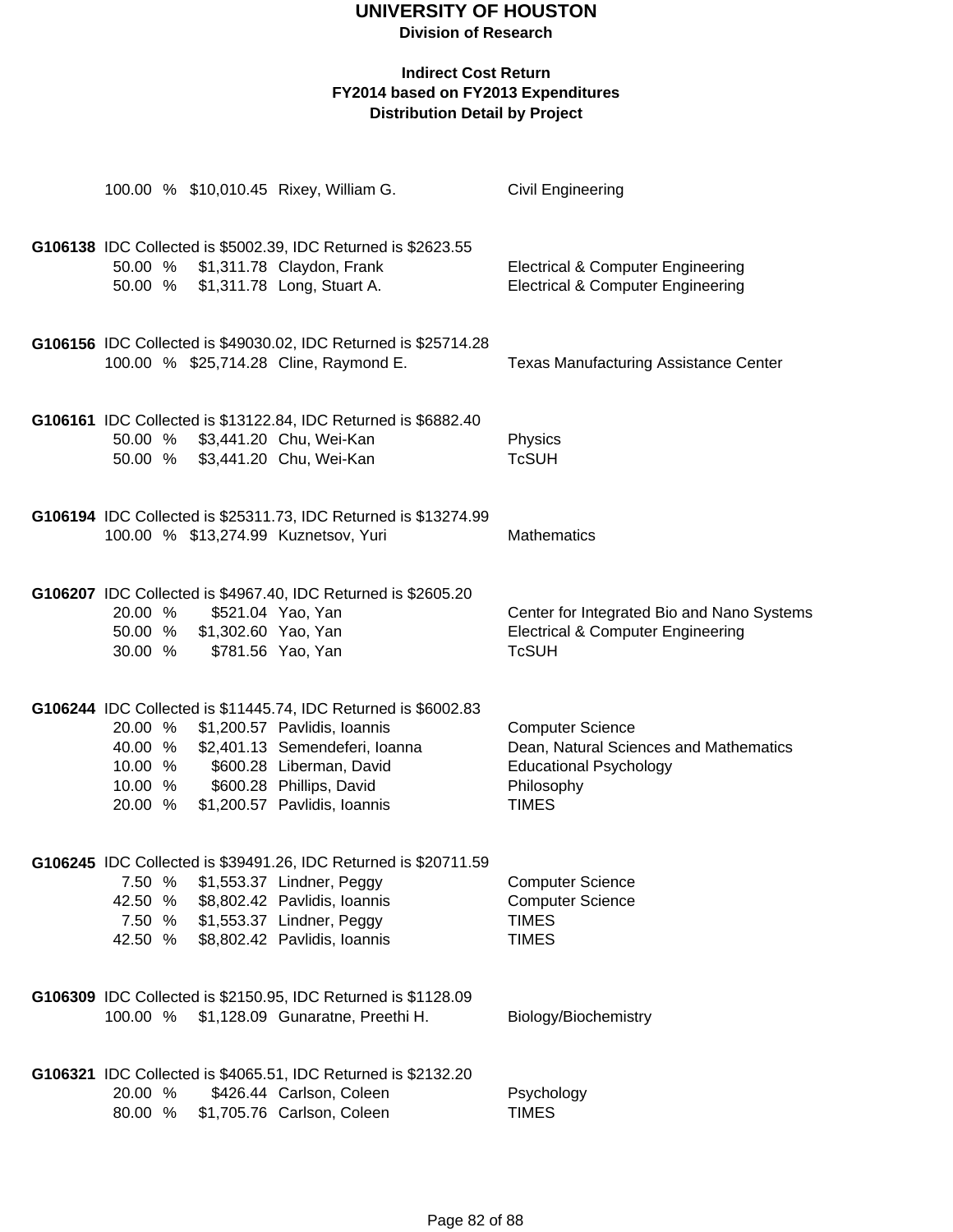| 50.00 % \$3,930.82 Berntsen, David<br>50.00 %                                            | G106357 IDC Collected is \$14989.97, IDC Returned is \$7861.64<br>\$3,930.82 Nichols, Jason                                                                                                                                                  | Optometry, Community<br>Optometry, Community                                                                                                                                                                                                  |
|------------------------------------------------------------------------------------------|----------------------------------------------------------------------------------------------------------------------------------------------------------------------------------------------------------------------------------------------|-----------------------------------------------------------------------------------------------------------------------------------------------------------------------------------------------------------------------------------------------|
| 100.00 % \$5,327.86 Zhang, Yingchun                                                      | G106384 IDC Collected is \$10158.76, IDC Returned is \$5327.86                                                                                                                                                                               | <b>Biomedical Engineering</b>                                                                                                                                                                                                                 |
| 100.00 %                                                                                 | G106391 IDC Collected is \$618.55, IDC Returned is \$324.40<br>\$324.40 Gustafsson, Jan-Ake                                                                                                                                                  | Center for Nuclear Receptors and Cell Signaling                                                                                                                                                                                               |
| 34.00 %<br>33.00 %<br>33.00 %                                                            | G106464 IDC Collected is \$3704.22, IDC Returned is \$1942.72<br>\$660.52 Dominey, Wallace<br>\$641.10 Claydon, Frank<br>\$641.10 Forrest, Rebecca                                                                                           | Curriculum and Instruction<br><b>Electrical &amp; Computer Engineering</b><br>Physics                                                                                                                                                         |
| 100.00 %                                                                                 | G106465 IDC Collected is \$497.21, IDC Returned is \$260.77<br>\$260.77 Dominey, Wallace                                                                                                                                                     | Curriculum and Instruction                                                                                                                                                                                                                    |
| 33.00 %<br>33.00 % \$7,988.33 Lan, Yucheng<br>17.00 % \$4,115.20 Ren, Zhifeng<br>17.00 % | G106483 IDC Collected is \$46156.19, IDC Returned is \$24207.08<br>\$7,988.33 Chen, Shuo<br>\$4,115.20 Ren, Zhifeng                                                                                                                          | Physics<br>Physics<br>Physics<br><b>TcSUH</b>                                                                                                                                                                                                 |
| 5.00 %<br>50.00 %<br>30.00 %<br>5.00 %<br>10.00 %                                        | G106496 IDC Collected is \$415.80, IDC Returned is \$218.07<br>\$10.90 Krishnamoorti, Ramanan<br>\$109.04 Vipulanandan, Cumaraswamy<br>\$65.42 Krishnamoorti, Ramanan<br>\$10.90 Krishnamoorti, Ramanan<br>\$21.81 Vipulanandan, Cumaraswamy | Center for Innovative Grouting Materials and Tech<br>Center for Innovative Grouting Materials and Tech<br><b>Chemical Engineering</b><br>Texas Hurricane Center for Innovative Technology<br>Texas Hurricane Center for Innovative Technology |
| 50.00 %<br>10.00 %<br>40.00 % \$1,698.96 Francis, David J.                               | G106499 IDC Collected is \$8098.61, IDC Returned is \$4247.40<br>\$2,123.70 Santi, Kristi<br>\$424.74 Francis, David J.                                                                                                                      | Curriculum and Instruction<br>Psychology<br><b>TIMES</b>                                                                                                                                                                                      |
| 50.00 % \$17,561.81 Ren, Zhifeng<br>50.00 % \$17,561.81 Ren, Zhifeng                     | G106504 IDC Collected is \$66971.03, IDC Returned is \$35123.63                                                                                                                                                                              | Physics<br><b>TcSUH</b>                                                                                                                                                                                                                       |
| 25.00 % \$2,275.66 Kakadiaris, Ioannis                                                   | G106508 IDC Collected is \$17356.23, IDC Returned is \$9102.65                                                                                                                                                                               | <b>Computer Science</b>                                                                                                                                                                                                                       |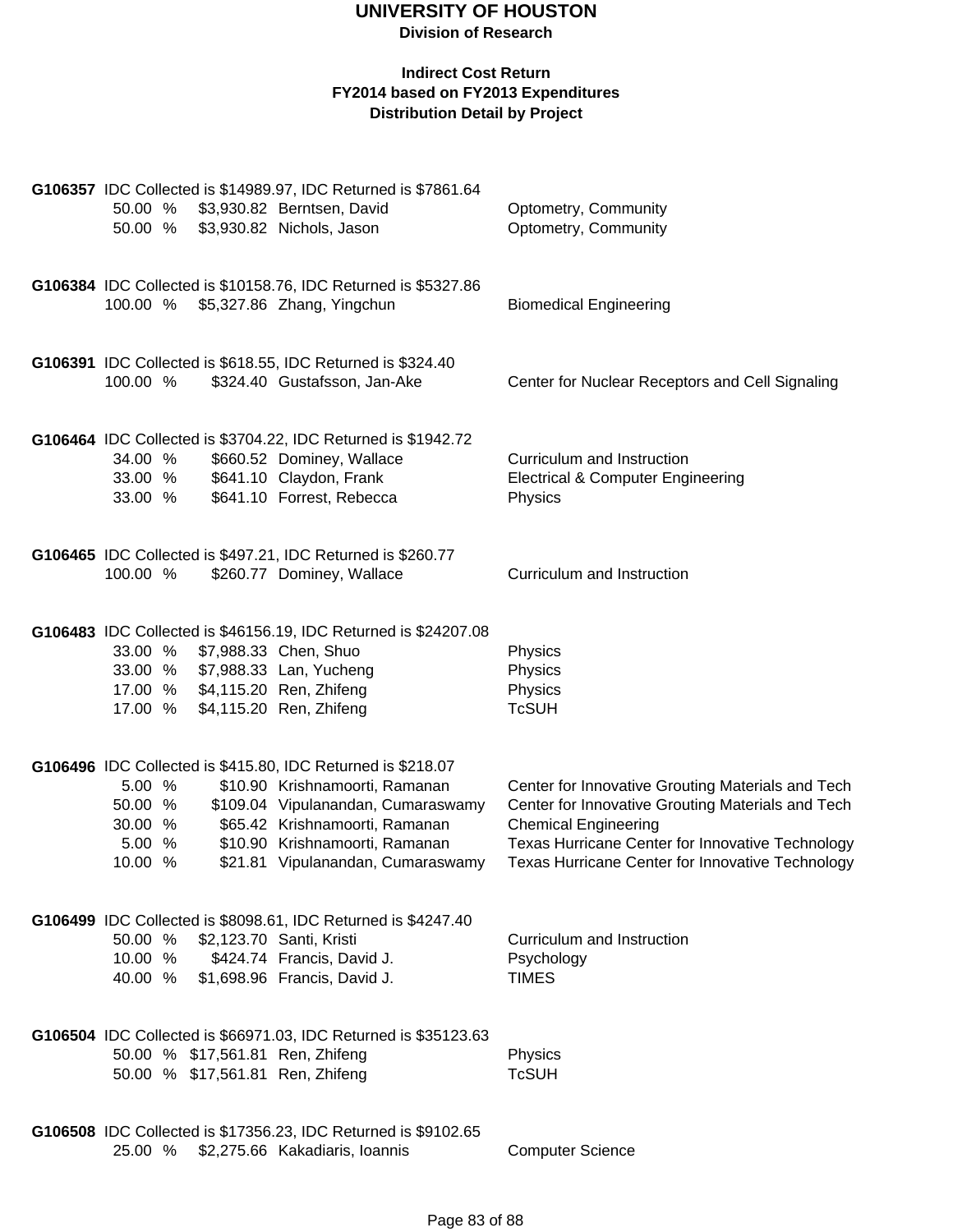**Division of Research**

| 25.00 %                          | 50.00 % \$4,551.32 Shah, Shishir<br>\$2,275.66 Kakadiaris, Ioannis                                                    | <b>Computer Science</b><br><b>TIMES</b>         |
|----------------------------------|-----------------------------------------------------------------------------------------------------------------------|-------------------------------------------------|
| 50.00 %<br>50.00 %               | G106510 IDC Collected is \$28839.39, IDC Returned is \$15125.11<br>\$7,562.55 Ren, Zhifeng<br>\$7,562.55 Ren, Zhifeng | Physics<br><b>TcSUH</b>                         |
| 50.00 %<br>50.00 %               | G106512 IDC Collected is \$33402.35, IDC Returned is \$17518.20<br>\$8,759.10 Ren, Zhifeng<br>\$8,759.10 Ren, Zhifeng | Physics<br><b>TcSUH</b>                         |
| 100.00 %                         | G106513 IDC Collected is \$556.55, IDC Returned is \$291.89<br>\$291.89 Gustafsson, Jan-Ake                           | Center for Nuclear Receptors and Cell Signaling |
| 100.00 %                         | G106514 IDC Collected is \$41.56, IDC Returned is \$21.80<br>\$21.80 Gustafsson, Jan-Ake                              | Center for Nuclear Receptors and Cell Signaling |
| 100.00 %                         | G106515 IDC Collected is \$286.57, IDC Returned is \$150.29<br>\$150.29 Gustafsson, Jan-Ake                           | Center for Nuclear Receptors and Cell Signaling |
| 100.00 % \$14,686.89 Fu, Qi      | G106516 IDC Collected is \$28003.84, IDC Returned is \$14686.89                                                       | Earth & Atmospheric Sciences                    |
| 50.00 % \$13,099.20 Ren, Zhifeng | G106517 IDC Collected is \$49953.11, IDC Returned is \$26198.41<br>50.00 % \$13,099.20 Ren, Zhifeng                   | Physics<br><b>TcSUH</b>                         |
| 100.00 %                         | G106538 IDC Collected is \$1000.00, IDC Returned is \$524.46<br>\$524.46 Cheung, Margaret S.                          | Physics                                         |
| 50.00 %<br>50.00 %               | G106542 IDC Collected is \$33450.17, IDC Returned is \$17543.28<br>\$8,771.64 Ren, Zhifeng<br>\$8,771.64 Ren, Zhifeng | Physics<br><b>TcSUH</b>                         |
| 100.00 %                         | G106549 IDC Collected is \$5996.56, IDC Returned is \$3144.96<br>\$3,144.96 Rifai, Hanadi                             | <b>Civil Engineering</b>                        |
| 100.00 %                         | G106550 IDC Collected is \$2077.95, IDC Returned is \$1089.80<br>\$1,089.80 Gunaratne, Preethi H.                     | Biology/Biochemistry                            |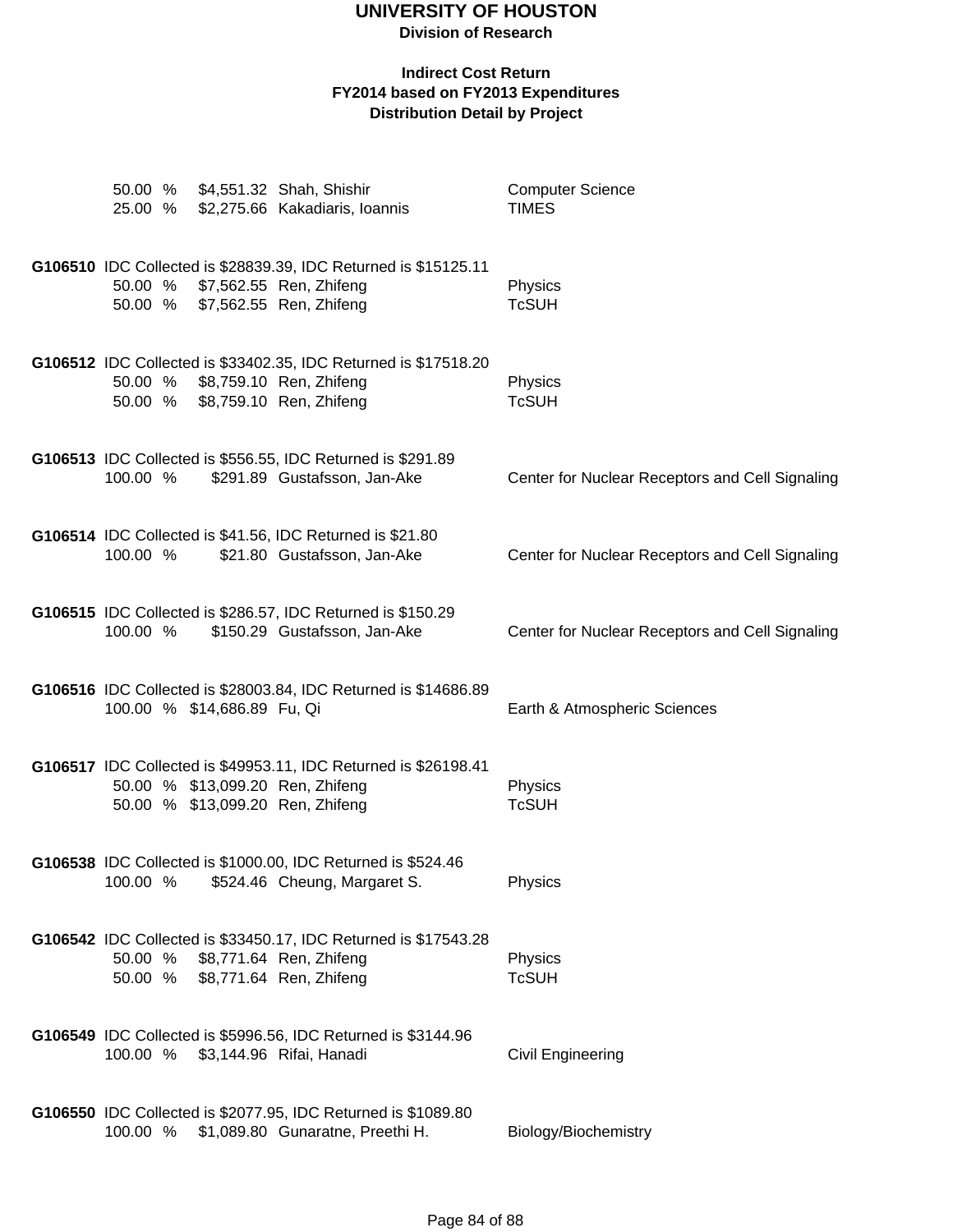|                                                             |                                                             | G106572 IDC Collected is \$1613.46, IDC Returned is \$846.20                                     |                                               |  |  |  |
|-------------------------------------------------------------|-------------------------------------------------------------|--------------------------------------------------------------------------------------------------|-----------------------------------------------|--|--|--|
| 10.00 %                                                     |                                                             | \$84.62 Wosik, Jarek                                                                             | <b>Electrical &amp; Computer Engineering</b>  |  |  |  |
| 18.00 %                                                     |                                                             | \$152.32 Brazdeikis, Audrius                                                                     | Physics                                       |  |  |  |
| 42.00 %                                                     |                                                             | \$355.40 Brazdeikis, Audrius                                                                     | <b>TcSUH</b>                                  |  |  |  |
| 30.00 %                                                     |                                                             | \$253.86 Wosik, Jarek                                                                            | <b>TcSUH</b>                                  |  |  |  |
|                                                             |                                                             |                                                                                                  |                                               |  |  |  |
| G106574 IDC Collected is \$635.46, IDC Returned is \$333.27 |                                                             |                                                                                                  |                                               |  |  |  |
| 10.00 %                                                     |                                                             | \$33.33 Wosik, Jarek                                                                             | <b>Electrical &amp; Computer Engineering</b>  |  |  |  |
| 18.00 %                                                     |                                                             | \$59.99 Brazdeikis, Audrius                                                                      | Physics                                       |  |  |  |
|                                                             |                                                             | 42.00 % \$139.97 Brazdeikis, Audrius                                                             | <b>TcSUH</b>                                  |  |  |  |
| 30.00 %                                                     |                                                             | \$99.98 Wosik, Jarek                                                                             | <b>TcSUH</b>                                  |  |  |  |
|                                                             |                                                             |                                                                                                  |                                               |  |  |  |
|                                                             |                                                             | G106613 IDC Collected is \$24996.48, IDC Returned is \$13109.65                                  |                                               |  |  |  |
| 8.00 %                                                      |                                                             | \$1,048.77 Willson, Richard C.                                                                   | Biology/Biochemistry                          |  |  |  |
| 20.00 %                                                     |                                                             | \$2,621.93 Ruchhoeft, Paul                                                                       | Center for Integrated Bio and Nano Systems    |  |  |  |
| 10.00 %                                                     |                                                             | \$1,310.97 Willson, Richard C.                                                                   | Center for Integrated Bio and Nano Systems    |  |  |  |
| 41.00 %                                                     |                                                             | \$5,374.96 Willson, Richard C.                                                                   | <b>Chemical Engineering</b>                   |  |  |  |
| 21.00 %                                                     |                                                             | \$2,753.03 Ruchhoeft, Paul                                                                       | <b>Electrical &amp; Computer Engineering</b>  |  |  |  |
|                                                             | G106621 IDC Collected is \$261.56, IDC Returned is \$137.18 |                                                                                                  |                                               |  |  |  |
| 100.00 %                                                    |                                                             | \$137.18 Spitzmueller, Christiane                                                                | Psychology                                    |  |  |  |
|                                                             |                                                             |                                                                                                  |                                               |  |  |  |
|                                                             |                                                             | G106624 IDC Collected is \$3387.90, IDC Returned is \$1776.82                                    |                                               |  |  |  |
| 50.00 %                                                     |                                                             | \$888.41 Lefer, Barry                                                                            | Earth & Atmospheric Sciences                  |  |  |  |
| 50.00 %                                                     |                                                             | \$888.41 Lefer, Barry                                                                            | Institute for Climate and Atmospheric Science |  |  |  |
|                                                             |                                                             |                                                                                                  |                                               |  |  |  |
|                                                             |                                                             | G106645 IDC Collected is \$8476.48, IDC Returned is \$4445.57                                    |                                               |  |  |  |
|                                                             |                                                             | 50.00 % \$2,222.79 Ren, Zhifeng                                                                  | Physics                                       |  |  |  |
| 50.00 %                                                     |                                                             | \$2,222.79 Ren, Zhifeng                                                                          | <b>TcSUH</b>                                  |  |  |  |
|                                                             |                                                             |                                                                                                  |                                               |  |  |  |
|                                                             |                                                             | G106659 IDC Collected is \$1679.29, IDC Returned is \$880.72                                     |                                               |  |  |  |
| 90.00 %                                                     |                                                             | \$792.65 Masson, Philippe                                                                        | <b>Mechanical Engineering</b>                 |  |  |  |
| 10.00 %                                                     |                                                             | \$88.07 Selvamanickam, Venkat                                                                    | <b>Mechanical Engineering</b>                 |  |  |  |
|                                                             |                                                             |                                                                                                  |                                               |  |  |  |
| 100.00 %                                                    |                                                             | G106661 IDC Collected is \$16612.46, IDC Returned is \$8712.57<br>\$8,712.57 Young, Frederick M. |                                               |  |  |  |
|                                                             |                                                             |                                                                                                  | <b>Small Business Development Center</b>      |  |  |  |
|                                                             |                                                             | G106664 IDC Collected is \$10802.24, IDC Returned is \$5665.34                                   |                                               |  |  |  |
| 30.00 %                                                     |                                                             | \$1,699.60 Zheng, Rong                                                                           | <b>Computer Science</b>                       |  |  |  |
| 50.00 %                                                     | \$2,832.67 Han, Zhu                                         |                                                                                                  | <b>Electrical &amp; Computer Engineering</b>  |  |  |  |
| 20.00 %                                                     |                                                             | \$1,133.07 Dasco, Clifford                                                                       | <b>Engineering Technology</b>                 |  |  |  |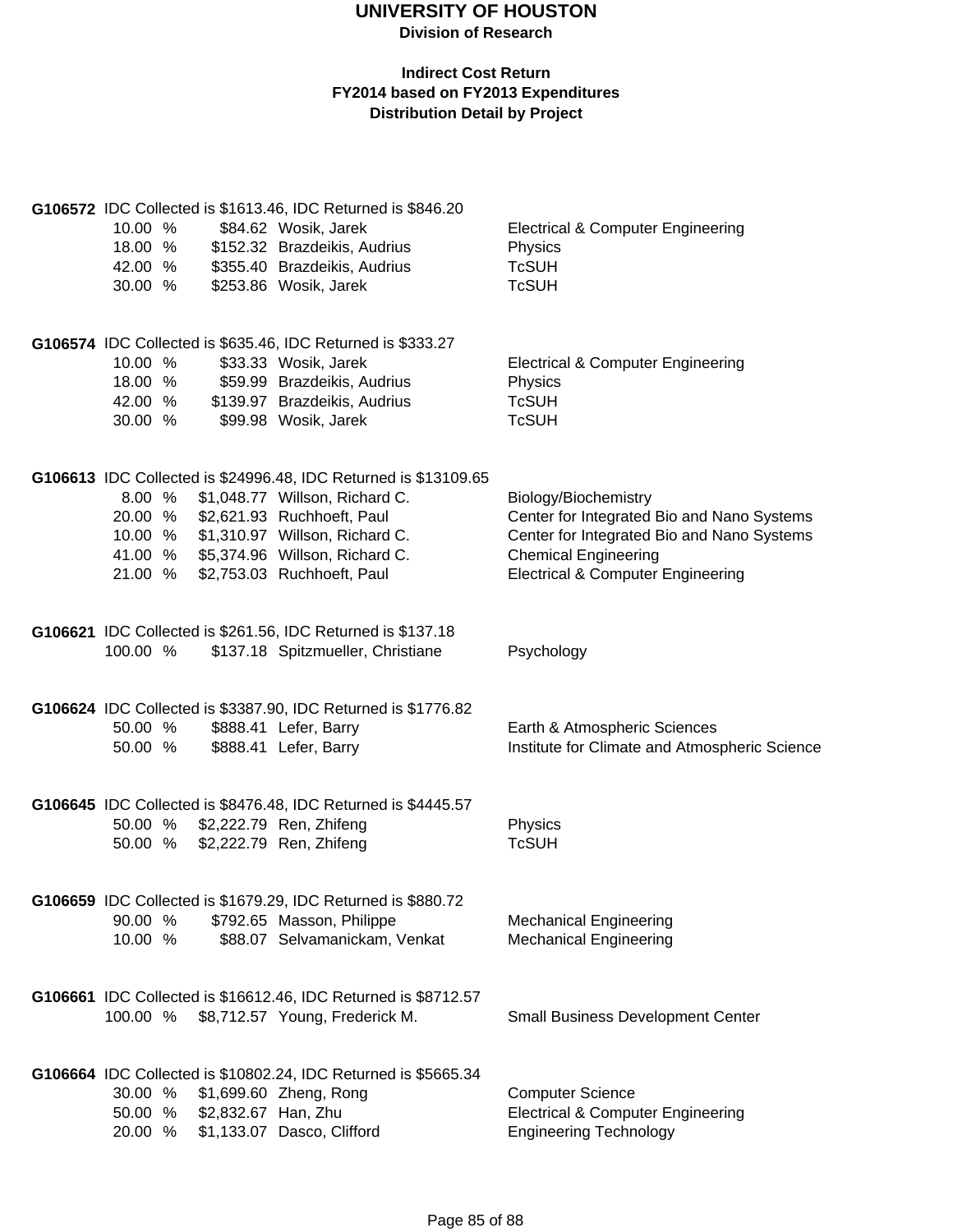| G106666 IDC Collected is \$368.72, IDC Returned is \$193.38   |  |  |                                                                                        |                                               |  |
|---------------------------------------------------------------|--|--|----------------------------------------------------------------------------------------|-----------------------------------------------|--|
| 50.00 %                                                       |  |  | \$96.69 Lefer, Barry                                                                   | Earth & Atmospheric Sciences                  |  |
| 50.00 %                                                       |  |  | \$96.69 Lefer, Barry                                                                   | Institute for Climate and Atmospheric Science |  |
|                                                               |  |  |                                                                                        |                                               |  |
|                                                               |  |  |                                                                                        |                                               |  |
|                                                               |  |  | G106704 IDC Collected is \$316.66, IDC Returned is \$166.08                            |                                               |  |
| 100.00 %                                                      |  |  | \$166.08 Shrestha, Ramesh                                                              | <b>Civil Engineering</b>                      |  |
|                                                               |  |  |                                                                                        |                                               |  |
|                                                               |  |  |                                                                                        |                                               |  |
|                                                               |  |  | G106709 IDC Collected is \$3888.49, IDC Returned is \$2039.36                          |                                               |  |
|                                                               |  |  | 100.00 % \$2,039.36 Young, Frederick M.                                                | <b>Small Business Development Center</b>      |  |
|                                                               |  |  |                                                                                        |                                               |  |
| G106713 IDC Collected is \$6127.49, IDC Returned is \$3213.62 |  |  |                                                                                        |                                               |  |
|                                                               |  |  | 100.00 % \$3,213.62 Krishnamoorti, Ramanan                                             | <b>Chemical Engineering</b>                   |  |
|                                                               |  |  |                                                                                        |                                               |  |
|                                                               |  |  |                                                                                        |                                               |  |
|                                                               |  |  | G106714 IDC Collected is \$2867.65, IDC Returned is \$1503.97                          |                                               |  |
| 100.00 %                                                      |  |  | \$1,503.97 Evans, Barbara                                                              | Law-UH                                        |  |
|                                                               |  |  |                                                                                        |                                               |  |
|                                                               |  |  |                                                                                        |                                               |  |
|                                                               |  |  | G106724 IDC Collected is \$4103.77, IDC Returned is \$2152.26                          |                                               |  |
| 100.00 %                                                      |  |  | \$2,152.26 Rifai, Hanadi                                                               | <b>Civil Engineering</b>                      |  |
|                                                               |  |  |                                                                                        |                                               |  |
|                                                               |  |  | G106738 IDC Collected is \$183.61, IDC Returned is \$96.30                             |                                               |  |
| 100.00 %                                                      |  |  | \$96.30 McDermott, Alison                                                              | Optometry, Community                          |  |
|                                                               |  |  |                                                                                        |                                               |  |
|                                                               |  |  |                                                                                        |                                               |  |
|                                                               |  |  | G106741 IDC Collected is \$62772.08, IDC Returned is \$32921.45                        |                                               |  |
| 8.00 %                                                        |  |  | \$2,633.72 Willson, Richard C.                                                         | Biology/Biochemistry                          |  |
| 20.00 %                                                       |  |  | \$6,584.29 Ruchhoeft, Paul                                                             | Center for Integrated Bio and Nano Systems    |  |
| 10.00 %                                                       |  |  | \$3,292.14 Willson, Richard C.                                                         | Center for Integrated Bio and Nano Systems    |  |
|                                                               |  |  | 41.00 % \$13,497.79 Willson, Richard C.                                                | <b>Chemical Engineering</b>                   |  |
| 21.00 %                                                       |  |  | \$6,913.50 Ruchhoeft, Paul                                                             | <b>Electrical &amp; Computer Engineering</b>  |  |
|                                                               |  |  |                                                                                        |                                               |  |
|                                                               |  |  |                                                                                        |                                               |  |
| 100.00 %                                                      |  |  | G106753 IDC Collected is \$216.47, IDC Returned is \$113.53<br>\$113.53 Wellner, Julia | Earth & Atmospheric Sciences                  |  |
|                                                               |  |  |                                                                                        |                                               |  |
|                                                               |  |  |                                                                                        |                                               |  |
|                                                               |  |  | G106779 IDC Collected is \$21946.02, IDC Returned is \$11509.81                        |                                               |  |
| 50.00 %                                                       |  |  | \$5,754.90 Ren, Zhifeng                                                                | Physics                                       |  |
| 50.00 %                                                       |  |  | \$5,754.90 Ren, Zhifeng                                                                | <b>TcSUH</b>                                  |  |
|                                                               |  |  |                                                                                        |                                               |  |
|                                                               |  |  |                                                                                        |                                               |  |
| G106781 IDC Collected is \$861.21, IDC Returned is \$451.67   |  |  |                                                                                        |                                               |  |
| 100.00 %                                                      |  |  | \$451.67 Nichols, Jason                                                                | Optometry, Community                          |  |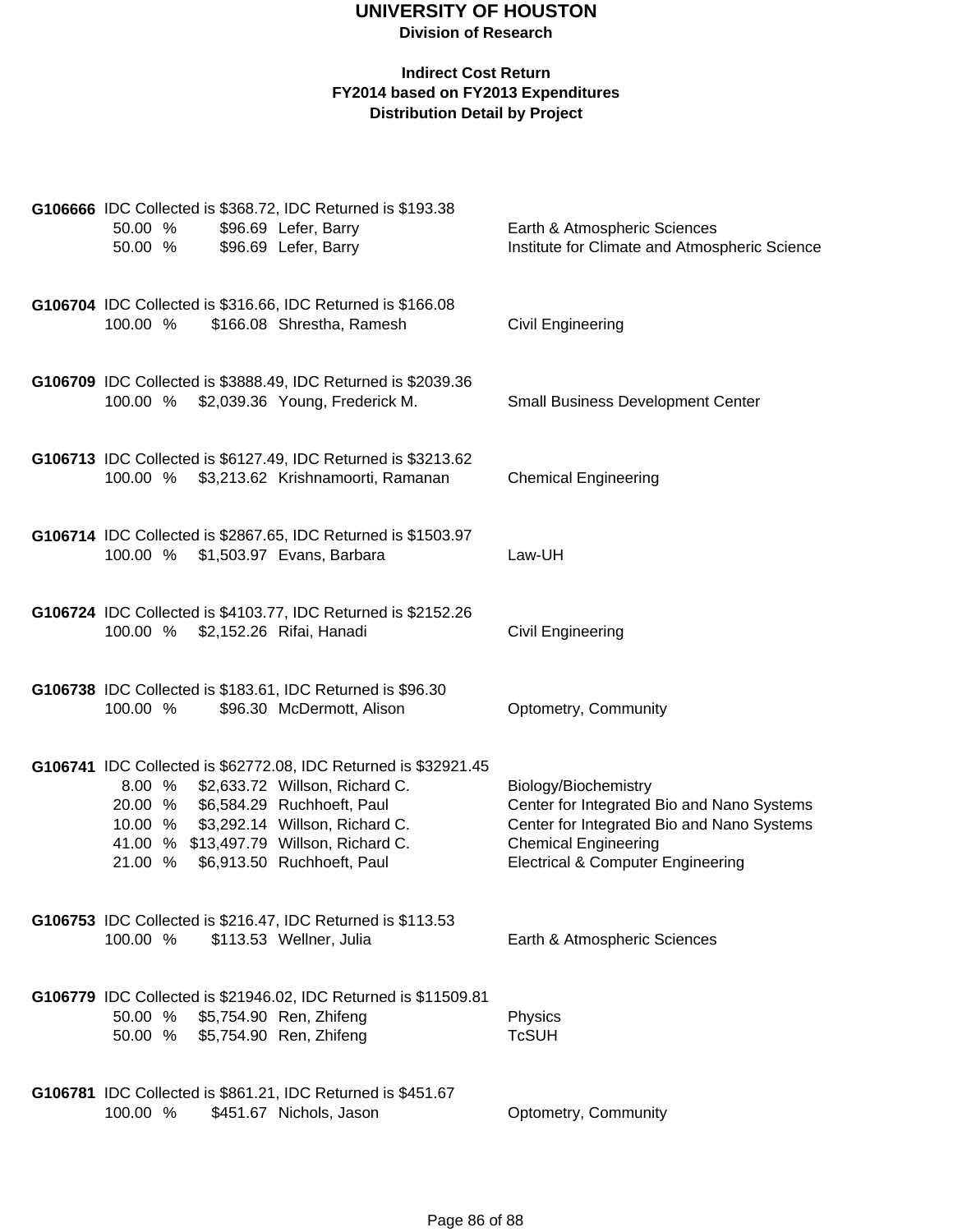**Division of Research**

| 30.00 %<br>10.00 %<br>60.00 %                                             |                     | G106787 IDC Collected is \$27107.50, IDC Returned is \$14216.80<br>\$4,265.04 Carter, William<br>\$1,421.68 Glennie, Craig<br>\$8,530.08 Shrestha, Ramesh                                                                                                           | <b>Civil Engineering</b><br><b>Civil Engineering</b><br><b>Civil Engineering</b>                                                                                                   |
|---------------------------------------------------------------------------|---------------------|---------------------------------------------------------------------------------------------------------------------------------------------------------------------------------------------------------------------------------------------------------------------|------------------------------------------------------------------------------------------------------------------------------------------------------------------------------------|
| 50.00 %                                                                   |                     | G106813 IDC Collected is \$7272.26, IDC Returned is \$3814.01<br>50.00 % \$1,907.00 Lefer, Barry<br>\$1,907.00 Lefer, Barry                                                                                                                                         | Earth & Atmospheric Sciences<br>Institute for Climate and Atmospheric Science                                                                                                      |
| 50.00 %<br>50.00 %                                                        | \$3,988.05 Chen, Ji | G106823 IDC Collected is \$15208.20, IDC Returned is \$7976.09<br>\$3,988.05 Jackson, David R.                                                                                                                                                                      | <b>Electrical &amp; Computer Engineering</b><br><b>Electrical &amp; Computer Engineering</b>                                                                                       |
| 100.00 %                                                                  |                     | G106824 IDC Collected is \$6861.44, IDC Returned is \$3598.55<br>\$3,598.55 Frishman, PhD, Laura J.                                                                                                                                                                 | Optometry, Community                                                                                                                                                               |
| 25.00 %<br>25.00 %<br>10.00 %<br>10.00 %<br>10.00 %<br>10.00 %<br>10.00 % |                     | G106839 IDC Collected is \$720.05, IDC Returned is \$377.64<br>\$94.41 Ivey, Michelle<br>\$94.41 Steinberg, Catherine S.<br>\$37.76 Hawkins, Jacqueline<br>\$37.76 White, Cathryn<br>\$37.76 Colby, Ira<br>\$37.76 Roberts, Jessica L.<br>\$37.76 Fletcher, Jack M. | <b>Communication Disorders</b><br><b>Community Projects - Social Work</b><br>Curriculum and Instruction<br>Curriculum and Instruction<br>Dean, Social Work<br>Law-UH<br>Psychology |
| 100.00 %                                                                  |                     | G106926 IDC Collected is \$293.76, IDC Returned is \$154.07<br>\$154.07 Frishman, PhD, Laura J.                                                                                                                                                                     | Optometry, Community                                                                                                                                                               |
| 100.00 %                                                                  |                     | G106927 IDC Collected is \$13546.70, IDC Returned is \$7104.70<br>\$7,104.70 Ince, Nuri F.                                                                                                                                                                          | <b>Biomedical Engineering</b>                                                                                                                                                      |
| 100.00 %                                                                  |                     | G106942 IDC Collected is \$14288.61, IDC Returned is \$7493.80<br>\$7,493.80 Gunaratne, Gemunu H.                                                                                                                                                                   | Physics                                                                                                                                                                            |
| 100.00 %                                                                  |                     | G106947 IDC Collected is \$3975.69, IDC Returned is \$2085.09<br>\$2,085.09 Gunaratne, Preethi H.                                                                                                                                                                   | Biology/Biochemistry                                                                                                                                                               |
| 8.00 %<br>20.00 %<br>10.00 %<br>41.00 %                                   |                     | G106955 IDC Collected is \$403.02, IDC Returned is \$211.37<br>\$16.91 Willson, Richard C.<br>\$42.27 Ruchhoeft, Paul<br>\$21.14 Willson, Richard C.<br>\$86.66 Willson, Richard C.                                                                                 | Biology/Biochemistry<br>Center for Integrated Bio and Nano Systems<br>Center for Integrated Bio and Nano Systems<br><b>Chemical Engineering</b>                                    |